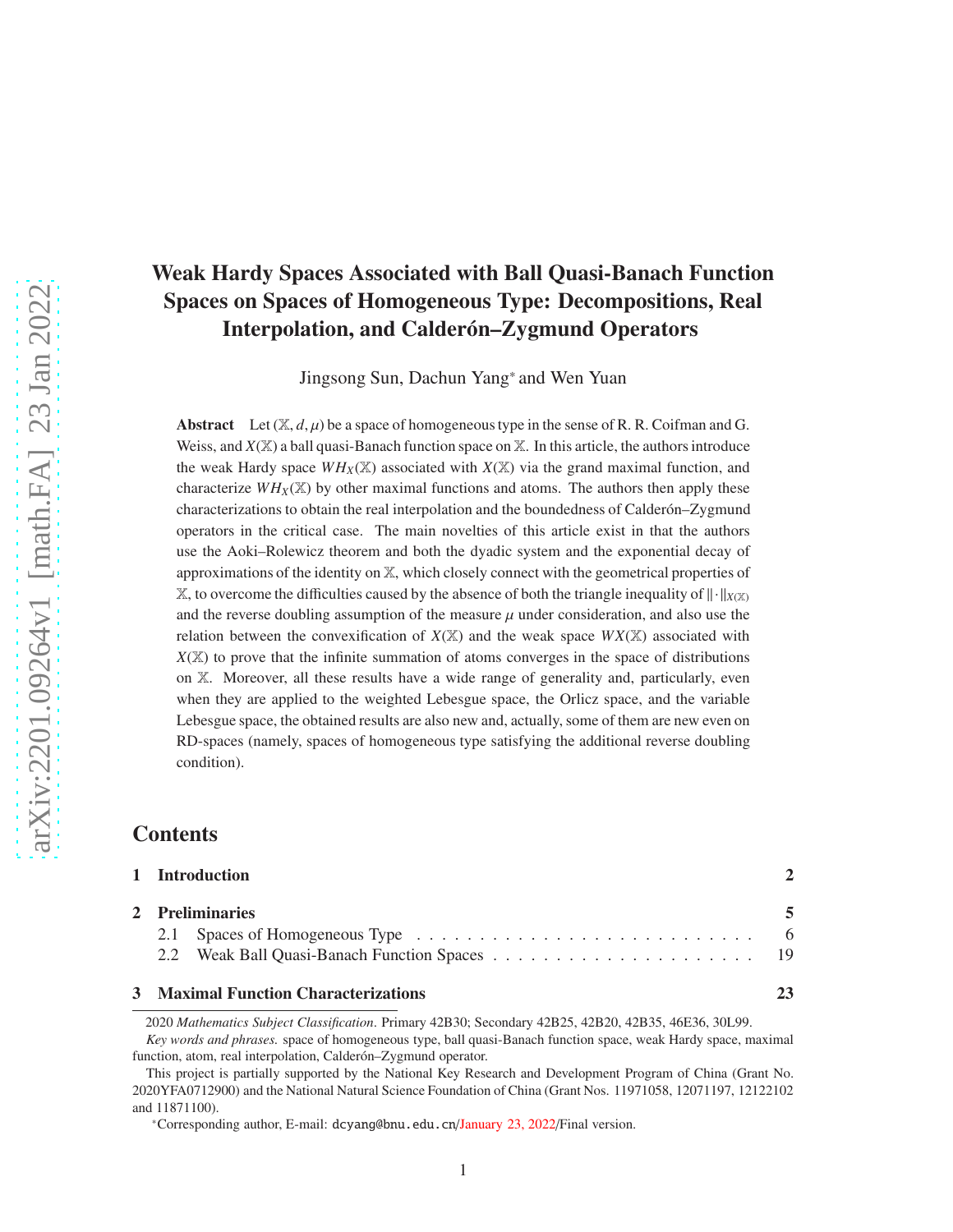|             | <b>4</b> Two Crucial Assumptions  | 26 |
|-------------|-----------------------------------|----|
| 5           | <b>Atomic Characterizations</b>   | 30 |
|             |                                   | 31 |
|             |                                   | 37 |
|             | <b>6</b> Real Interpolation       | 49 |
| $7^{\circ}$ | <b>Calderón–Zygmund Operators</b> | 56 |
| 8           | <b>Applications</b>               | 64 |
|             |                                   | 64 |
|             | 8.2                               | 65 |
|             | 8.3                               | 66 |
|             |                                   | 69 |

## 1 Introduction

Hardy spaces play a vital role in harmonic analysis and partial differential equations. The classical Hardy space was originally introduced by Stein and Weiss [74] and developed by Fefferman and Stein [23]. Later, Fefferman and Soria [24] introduced the weak Hardy space  $WH^1(\mathbb{R}^n)$  which proves the largest space *Z* such that the Hilbert transform is bounded from *Z* to the weak Lebesgue space  $WL^1(\mathbb{R}^n)$  and, in the same article, they also obtained the boundedness of some Calderón– Zygmund operators from  $WH^1(\mathbb{R}^n)$  to  $WL^1(\mathbb{R}^n)$ . Furthermore, Fefferman et al. [22] found that the weak Hardy space  $WH^p(\mathbb{R}^n)$  is the intermediate space of the real interpolation between the Hardy space  $H^p(\mathbb{R}^n)$  and the Lebesgue space  $L^\infty(\mathbb{R}^n)$ ; Liu [59] obtained the boundedness of any  $\delta$ -type Calderón–Zygmund operator *T* from the Hardy space  $H^{p_\delta}(\mathbb{R}^n)$  to the weak Hardy space  $WH^{p_\delta}(\mathbb{R}^n)$ , where  $\delta \in (0, 1]$  and  $p_\delta := n/(n + \delta)$ . Recall that  $p_\delta$  is called the *critical case* or the *endpoint case* because the boundedness of *T* succeeds on  $H^p(\mathbb{R}^n)$  with  $p \in (p_\delta, 1]$  but fails on  $H^{p_\delta}(\mathbb{R}^n)$ ; see, for instance, [1]. From then on, (weak) Hardy spaces have attracted a lot of attention; see, for instance, [75, 67, 40] for the weighted (weak) Hardy space, [45, 47, 65] for the (weak) Orlicz–Hardy space, [64, 72, 86] for the variable (weak) Hardy space, [71, 46, 37, 38, 39] for the (weak) Hardy–Morrey space, and [52, 56, 57, 87] for the (weak) Musielak–Orlicz Hardy space.

Recently, Sawano et al. [73] introduced the ball quasi-Banach function space *X* and investigated the Hardy space  $H_X(\mathbb{R}^n)$  associated with *X*. In fact, the Hardy space  $H_X(\mathbb{R}^n)$  contains many well-known Hardy-type spaces on  $\mathbb{R}^n$  such as the classical Hardy space, the weighted Hardy space, the Orlicz–Hardy space, the variable Hardy space, and the Musielak–Orlicz Hardy space, which makes the results obtained in [73] have wide applications. Later, Zhang et al. [90] and Wang et al. [80] introduced the weak Hardy-type space associated with the ball quasi-Banach function space on  $\mathbb{R}^n$  and obtained various maximal function, atomic, molecular, and various Littlewood–Paley function characterizations and their applications to both the real interpolation and the boundedness of Calderón–Zygmund operators. Actually, more and more articles related to the ball quasi-Banach function space *X* on  $\mathbb{R}^n$  spring up; see, for instance, [11, 79, 85].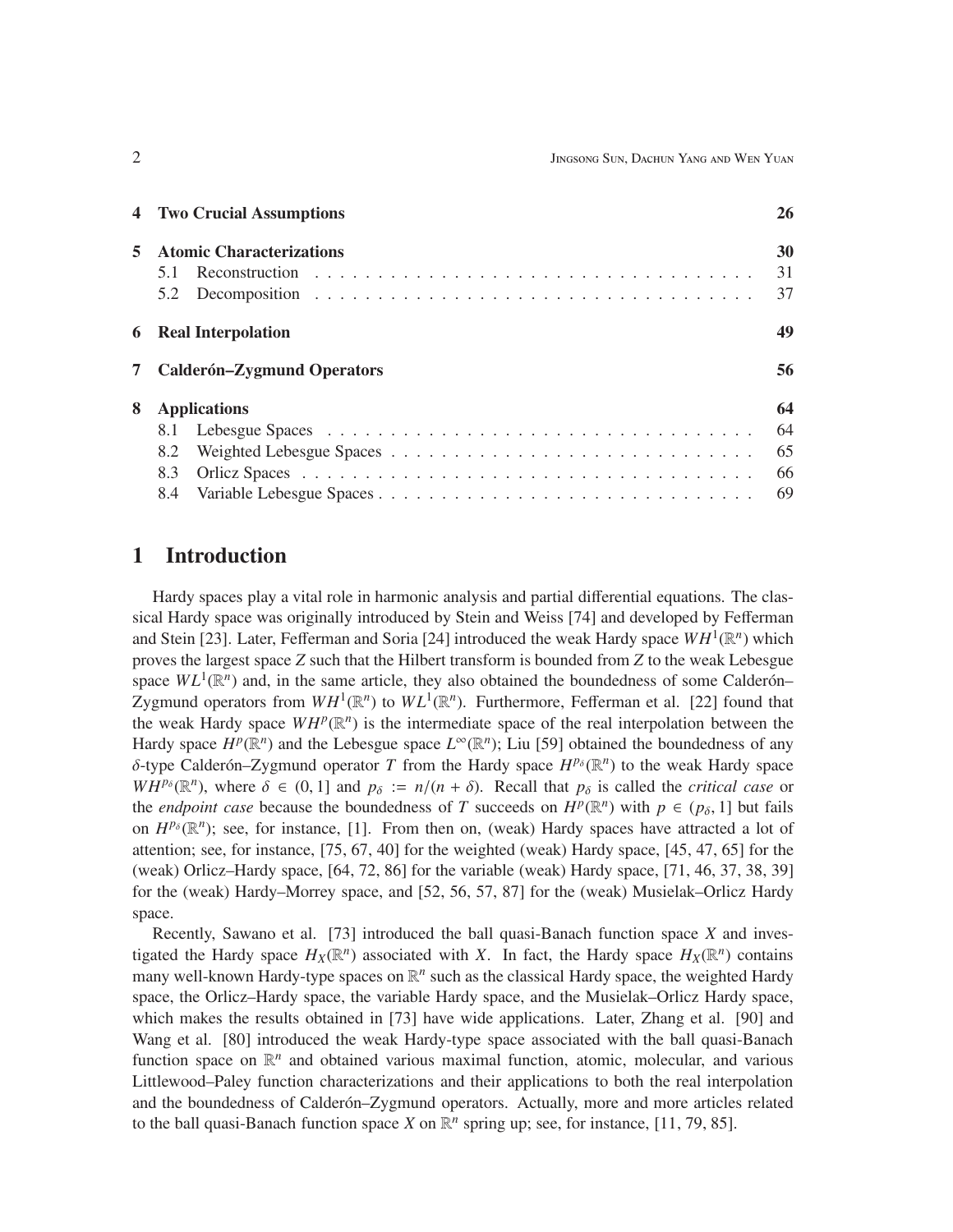On the other hand, recall that Coifman and Weiss [12, 13] introduced the concept of the space of homogeneous type,  $(\mathbb{X}, d, \mu)$ , which is a general underlying space covering the Euclidean space  $\mathbb{R}^n$  and many other known underlying spaces and, under this general framework, they studied the boundedness of Calder *n*–Zygmund operators and introduced atomic Hardy spaces. Later, there was a surge of interest in the analysis on X; see, for instance, [60, 61, 21, 41, 54, 55]. However, when generalizing some results from  $\mathbb{R}^n$  to  $\mathbb{X}$ , the predecessors added some essential additional assumptions on X and hence only investigated some special cases of X. Among them, an important case is the RD-space, which is a space of homogeneous type,  $(\mathbb{X}, d, \mu)$ , with  $\mu$  satisfying the additional reverse doubling condition; we refer the reader to [30, 27, 31, 62, 18, 50, 51, 88, 82, 92] for the real-variable theory of various function spaces on RD-spaces, and its applications.

In what follows, we always use  $(\mathbb{X}, d, \mu)$  or  $\mathbb{X}$  to denote a given space of homogeneous type in the sense of Coifman and Weiss. A recent inspiring breakthrough about the analysis on  $X$  comes from Auscher and Hytönen [4]. To be precise, using a randomized dyadic structure, Auscher and Hytönen [4] constructed an orthonormal wavelet basis, with the Hölder regularity, of  $L^2(\mathbb{X})$ . This outcome boosts the rapid development of the real-variable theory of function spaces on X. For instance, Han et al. [29] introduced Hardy spaces over  $X$  via the wavelet bases constructed by Auscher and Hytönen; Bui et al. [9] obtained various maximal function characterizations of local Hardy spaces associated with operators over  $X$ ; He et al. [33] introduced approximations of the identity with exponential decay and constructed Calder on reproducing formulae on  $X$ ; He et al. [32, 35] established a complete real-variable theory of (local) Hardy spaces on X; Zhou et al. [91] studied Hardy–Lorentz spaces on X, which contain weak Hardy spaces on X. Furthermore, we refer the reader to [9, 10] for various maximal function characterizations of Hardy spaces on X, to [53, 20, 8] for other characterizations of Hardy-type spaces on X, to [63, 7, 19] for the boundedness of operators on function spaces over X, and to [77, 34, 78] for Besov and Triebel–Lizorkin spaces on X.

Very recently, Yan et al. [83, 84] introduced the Hardy space associated with the ball quasi-Banach function space on X, and established its various maximal function, atomic, molecular, and various Littlewood–Paley function characterizations to obtain both the boundedness of Calderón– Zygmund operators on it, and its dual space. In order to have a deeper understanding of Hardy spaces and put the weak Hardy spaces into a general framework, in this article, we introduce weak Hardy spaces associated with ball quasi-Banach function spaces on X. Moreover, we use various maximal function and atomic characterizations to obtain both the real interpolation and the boundedness of Calderón–Zygmund operators in the critical case. The Littlewood–Paley function characterizations of these weak Hardy spaces on X will be investigated in a forthcoming article [76].

To be precise, let  $X(\mathbb{X})$  be a ball quasi-Banach function space on  $\mathbb{X}$ . We first introduce the weak Hardy space  $WH_X(\mathbb{X})$  associated with  $X(\mathbb{X})$  via the grand maximal function, and characterize  $WH_X(\mathbb{X})$  by the radial maximal function, the non-tangential maximal function, and the atom. We then apply these characterizations to obtain both the real interpolation and the boundedness of Calderón–Zygmund operators in the critical case. Furthermore, the atomic decomposition of  $WH_X(\mathbb{X})$  is also used to establish various Littlewood–Paley function characterizations of  $WH_X(\mathbb{X})$ in a forthcoming article [76]. The main novelties of this article exist in that we use the Aoki– Rolewicz theorem and both the dyadic system and the exponential decay of approximations of the identity on  $X$ , which closely connect with the geometrical properties of  $X$ , to overcome the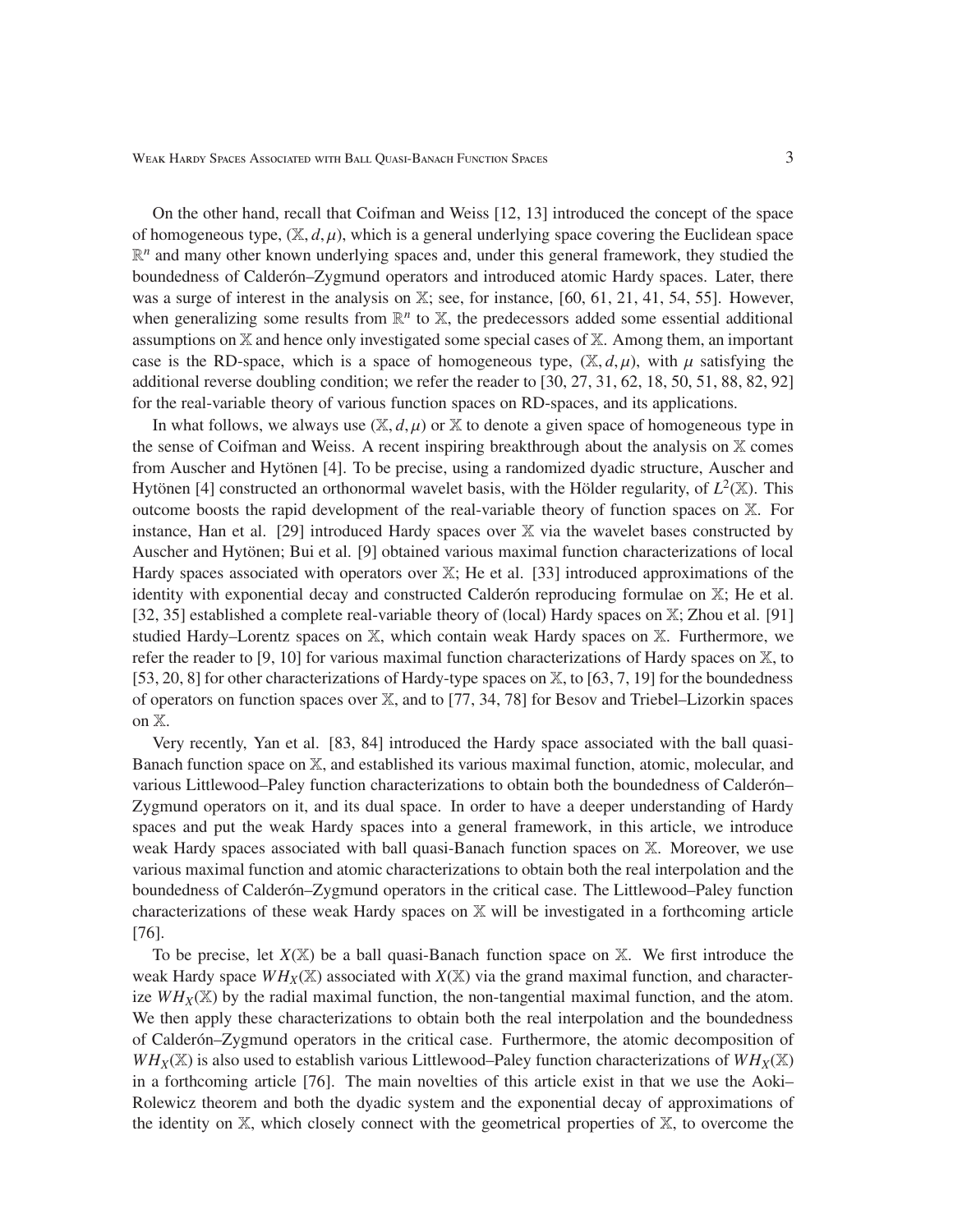difficulties caused by the absence of both the triangle inequality of  $\|\cdot\|_{X(X)}$  and the reverse doubling assumption of the measure  $\mu$  under consideration, and also use the relation between the convexification of  $X(\mathbb{X})$  and the weak space  $WX(\mathbb{X})$  associated with  $X(\mathbb{X})$  to prove that the infinite summation of atoms converges in the space of distributions on  $X$ . Moreover, all these results have a wide range of generality and, particularly, even when they are applied to the weighted Lebesgue space, the Orlicz space, and the variable Lebesgue space, the obtained results are also new and, actually, some of them are new even on RD-spaces.

The remainder of this article is organized as follows.

For the simplicity of the representation, throughout this article, we always use the symbol  $X(\mathbb{X})$ to denote a ball quasi-Banach function space on  $X$ , and the symbol  $WX(X)$  to denote the weak ball quasi-Banach function space associated with  $X(\mathbb{X})$ .

Section 2 is divided into two subsections to give some basic concepts and properties. In Subsection 2.1, we recall the concept of spaces of homogeneous type and mainly give a basic property about the representation of the action of an approximation of the identity with exponential decay and integration 1 on a distribution (see Proposition 2.8 below). Proposition 2.8 is important and was implicitly used in the literature, but its proof is nontrivial and was always neglected. In Subsection 2.2, we introduce the weak ball quasi-Banach function space. Besides, we establish a modified version of the Aoki–Rolewicz theorem for ball quasi-Banach function spaces in Proposition 2.14 below, and some upper bound estimates about the truncation of functions in  $WX^p(\mathbb{X})$ [the *p*-convexification of *WX*(X)] in Proposition 2.18 below.

In Section 3, we introduce the weak Hardy space  $WH_X(\mathbb{X})$  associated with  $X(\mathbb{X})$  via the grand maximal function; see Definition 3.2 below. Assuming that the Hardy–Littlewood maximal operator is bounded on the convexification of  $WX(\mathbb{X})$ , we find that various maximal functions are equivalent in terms of the quasi-norm of  $WX(\mathbb{X})$ , and that  $WH_X(\mathbb{X})$  is independent of the choice of the spaces of distributions under consideration (see Theorem 3.1 below); we show that  $WH_X(\mathbb{X}) =$  $WX(\mathbb{X})$  with equivalent quasi-norms (see Theorem 3.4 below).

In Section 4, we first propose two crucial assumptions (Assumptions 4.1 and 4.2 below). These assumptions relate to the boundedness of the Hardy–Littlewood maximal operator on the convexification of  $X(\mathbb{X})$ , and its associate space. If Assumption 4.1 holds true, by an interpolation result (see Lemma 4.5), we prove that the Fefferman–Stein vector-valued maximal inequality also holds true on *WX*(X); see Theorem 4.4 below. Then we deduce a key Proposition 4.8 (resp., Proposition 4.10) from Assumption 4.1 (resp., Assumption 4.2). These assumptions and the results induced by them are repeatedly used in later Sections 5, 6, and 7.

Section 5 is divided into the reconstruction and the decomposition subsections to establish the atomic characterization. If  $X(\mathbb{X})$  satisfies Assumptions 4.1 and 4.2, via borrowing some ideas from the proof of [90, Theorem 4.7], we can reconstruct elements in  $WH_X(\mathbb{X})$  by infinite sums of multiples of atoms; see Theorem 5.2 below. The novelty of the proof of Theorem 5.2 is that we use the Aoki–Rolewicz theorem to replace the assumption that the convexification of  $X(\mathbb{X})$  is a Banach space and we consider the index  $q \in (p_0, \infty] \cap [1, \infty]$  rather than  $q \in (p_0, \infty] \cap (1, \infty]$ . By means of the Calderón–Zygmund decomposition, we show that, if  $X(\mathbb{X})$  satisfies Assumption 4.1, we can decompose any element in  $WH_X(\mathbb{X})$  into an infinite sum of multiples of atoms; see Theorem 5.5 below. The novelty appearing in the proof of Theorem 5.5 is that we use the relation between *WX*(X) and the convexification of *X*(X) to prove the convergence of the infinite summation of atoms.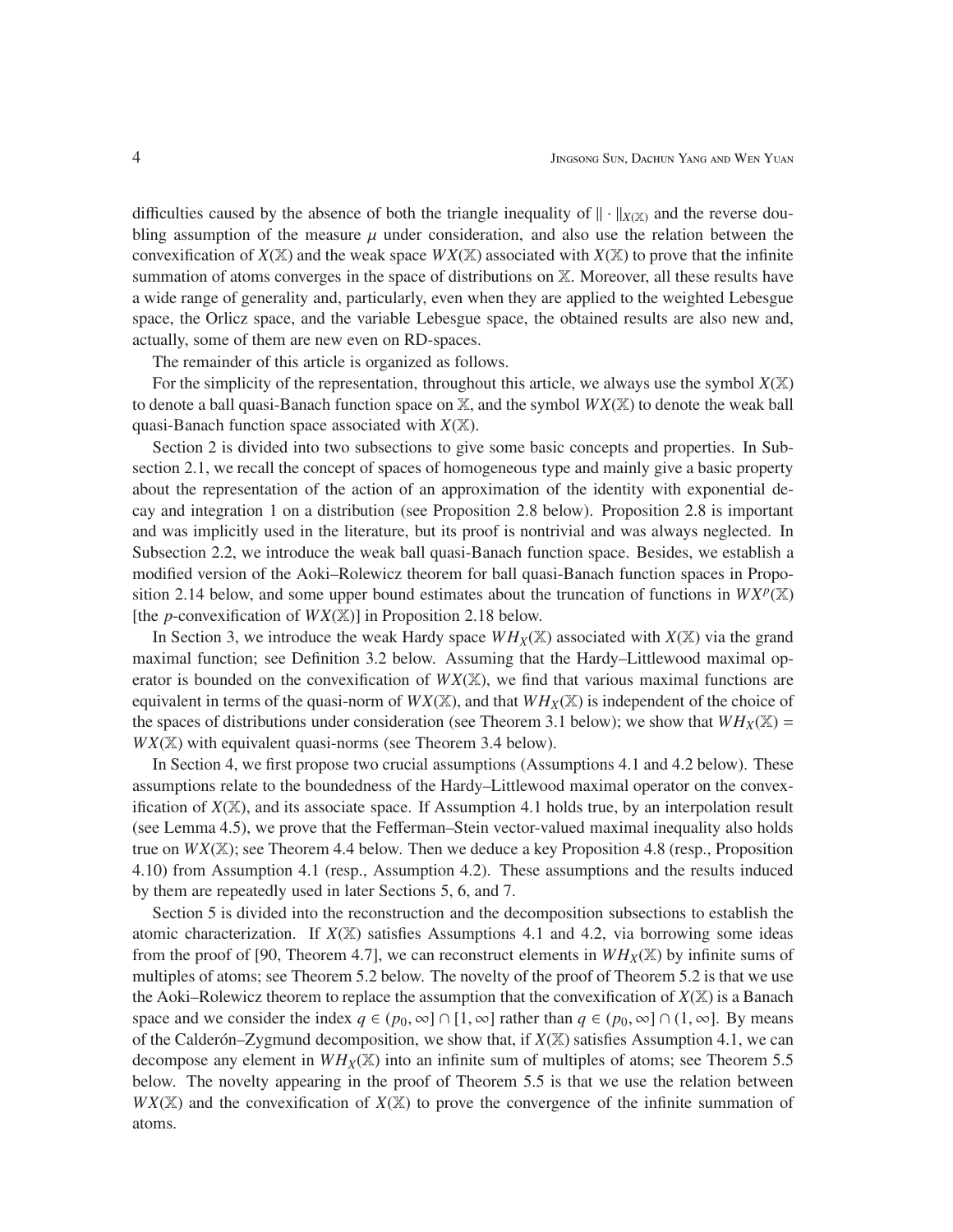We obtain some real interpolation results in Section 6. Borrowing some ideas from the proof of [48, Theorem 4.1], we establish a real interpolation theorem between  $X(\mathbb{X})$  and the Lebesgue space  $L^{\infty}(\mathbb{X})$ ; see Theorem 6.1 below. By Theorem 6.1 and the atomic decomposition in Theorem 5.5, we conclude that the real interpolation intermediate space between the Hardy space, associated with  $X(\mathbb{X})$ , and the Lebesgue space  $L^{\infty}(\mathbb{X})$  is the weak Hardy space associated with  $X(\mathbb{X})$ ; see Theorem 6.2 below.

The main purpose of Section 7 is to establish the boundedness of Calder on–Zygmund operators in the critical case. If  $X(\mathbb{X})$  has an absolutely continuous quasi-norm and satisfies Assumptions 4.1, 4.2, and 7.2, using some estimates from the proof of [91, Theorem 8.13], we show that a given Calder *on*–Zygmund operator has the unique bounded extension in the critical case; see Theorem 7.4 below. If  $X(X)$  does not have an absolutely continuous quasi-norm but embeds into a weighted Lebesgue space, we use this embedding to extend a given Calder on–Zygmund operator to a bounded linear operator in the critical case; see Theorem 7.6 below.

We apply the main results obtained in the above sections, respectively, to some specific ball quasi-Banach function spaces in Section 8. We discuss Lebesgue spaces, weighted Lebesgue spaces, Orlicz spaces, and variable Lebesgue spaces in turn.

At the end of this section, we make some conventions on notation. Throughout this article, the symbol  $(X, d, \mu)$  or X always denotes a *space of homogeneous type*. Let  $A_0$  be as in (2.1),  $\omega$  the *upper dimension* as in (2.3),  $\delta_0$  as in Lemma 2.2, and  $\eta$  the *Hölder regularity exponent* as in (2.5). For any  $r \in (0, \infty)$ , let  $\delta_0^r := (\delta_0)^r$  and  $A_0^r := (A_0)^r$ . For any  $r \in (0, \infty)$  and  $x, y \in \mathbb{X}$ , let

$$
V_r(x) := \mu(B(x, r))
$$
 and  $V(x, y) := \mu(B(x, d(x, y))).$ 

For any given  $r, \gamma \in (0, \infty)$  and any  $x, y \in \mathbb{X}$ , let

(1.1) 
$$
G_{r,y}(x,y) := \frac{1}{V_r(x) + V(x,y)} \left[ \frac{r}{r + d(x,y)} \right]^\gamma.
$$

For any subset  $E \subset \mathbb{X}$ , the symbol  $\mathbf{1}_E$  denotes its *characteristic function*, and the symbol  $E^C$  the complementary set of *E* in X. For any  $x \in X$  and  $\Omega \subset X$ , let  $d(x, \Omega) := \inf_{z \in \Omega} \{d(x, z)\}\.$  The symbol *C* always denotes a positive constant independent of the main parameters involved, but may vary from line to line. If  $f \leq Cg$ , we then write  $f \leq g$  or  $g \geq f$ ; if  $f \leq g \leq f$ , we then write  $f \sim g$ . Moreover, if  $f \le g$  and  $g = h$ , or  $f \le g$  and  $g \le h$ , we then write  $f \le g \sim h$  or  $f \le g \le h$ , *rather than*  $f \le g = h$  or  $f \le g \le h$ . Let  $\mathbb{N} := \{1, 2, 3, \ldots\}, \mathbb{Z}_+ := \mathbb{N} \cup \{0\}$ , and  $\mathbb{Z}$  be the set of all integers. For any  $p \in [1, \infty]$ , the symbol p' denotes the *conjugate index* of p, namely,  $1/p' + 1/p = 1$ . For any set *E*, the symbol #*E* denotes its *cardinality*.

# 2 Preliminaries

This section is devoted to some common symbols and basic concepts. For this purpose, we divide this section into two subsections: in Subsection 2.1, we recall the definition of spaces of homogeneous type; in Subsection 2.2, we introduce the weak ball quasi-Banach function space.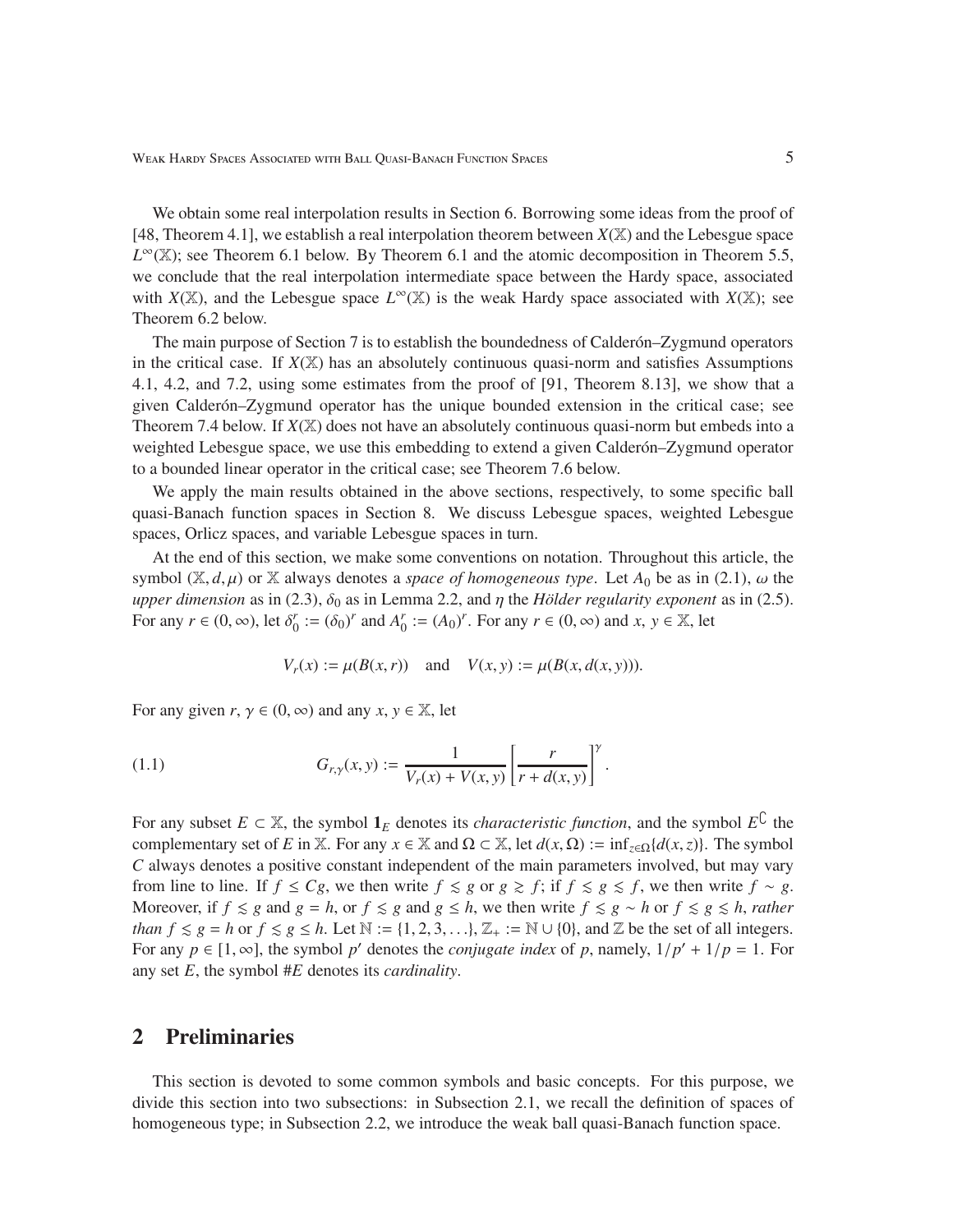#### 2.1 Spaces of Homogeneous Type

For a non-empty set  $\mathbb{X}$ , *d* is called a *quasi-metric* on  $\mathbb{X}$  if *d* is a non-negative function on  $\mathbb{X} \times \mathbb{X}$ such that, for any *x*, *y*,  $z \in \mathbb{X}$ ,

- (i)  $d(x, y) = 0$  if and only if  $x = y$ ;
- (ii)  $d(x, y) = d(y, x)$ ;
- (iii) there exists a constant  $A_0 \in [1, \infty)$ , independent of *x*, *y*, and *z*, such that

(2.1) 
$$
d(x, z) \le A_0 [d(x, y) + d(y, z)].
$$

Moreover, if  $A_0 = 1$  in (2.1), then *d* is called a *metric* on  $\mathbb{X}$ .

If *d* is a quasi-metric on a non-empty set  $X$ , then  $(X, d)$  is called a *quasi-metric space*. Let

$$
\operatorname{diam} \mathbb{X} := \sup_{x, y \in \mathbb{X}} d(x, y).
$$

For any  $x \in \mathbb{X}$  and  $\lambda, r \in (0, \infty)$ , the set  $\lambda B := \lambda B(x, r) := \{z \in \mathbb{X} : d(x, z) < \lambda r\}$  is called a *ball* of X with the *center x* and the *radius* λ*r*. A set Ω ⊂ X is said to be *open* if, for any *x* ∈ Ω, there exists a ball *B* such that  $x \in B \subset \Omega$ . The *Borel*  $\sigma$ -algebra of X is the smallest  $\sigma$ -algebra that contains all the open sets of  $X$ , and any set in the Borel  $\sigma$ -algebra is called a *Borel set* of  $X$ .

Let  $(X, d)$  be a quasi-metric space and  $\mu$  a non-negative measure on X. A triple  $(X, d, \mu)$  is called a *space of homogeneous type* if  $\mu$  satisfies the *doubling condition*: there exists a constant  $C \in [1, \infty)$  such that, for any ball  $B \subset \mathbb{X}$ ,

$$
\mu(2B) \le C\mu(B).
$$

Let  $C_{(\mu)}$  denote the infimum of all the positive constants *C* satisfying (2.2). This implies that, for any ball  $B \subset \mathbb{X}$  and  $\lambda \in [1, \infty)$ ,

$$
\mu(\lambda B) \le C_{(\mu)} \lambda^{\omega} \mu(B),
$$

where  $\omega := \log_2 C_{(\mu)}$  is called the *upper dimension* of  $(\mathbb{X}, d, \mu)$ .

Now, we recall the definition of the RD-space which is a special case of the space of homogeneous type. A triple  $(X, d, \mu)$  is called an RD-*space* if *d* is a metric on the non-empty set X, and  $\mu$  is a measure satisfying both the doubling condition (2.2) and the *reverse doubling condition* that there exist constants  $C \in (0, 1]$  and  $\kappa \in (0, \omega]$  such that, for any  $x \in \mathbb{X}$ ,  $r \in (0, \frac{\text{diam } \mathbb{X}}{2})$  $\frac{\text{m} \times}{2}$ ), and  $\lambda \in [1, \frac{\text{diam } X}{2r}]$  $\frac{2m\mathbb{X}}{2r}$ ),

$$
C\lambda^k\mu(B(x,r)) \le \mu(B(x,\lambda r)).
$$

Throughout this article, let  $(X, d, \mu)$  be a space of homogeneous type satisfying the following mild assumptions:

- (i) for any  $x \in \mathbb{X}$ ,  $\{B(x, r)\}_{r \in (0,\infty)}$  form a basis of open neighborhoods of *x*;
- (ii)  $\mu$  is *Borel regular* which means that all open sets are  $\mu$ -measurable and every set  $A \subset \mathbb{X}$  is contained in a Borel set *E* such that  $\mu(A) = \mu(E)$ ;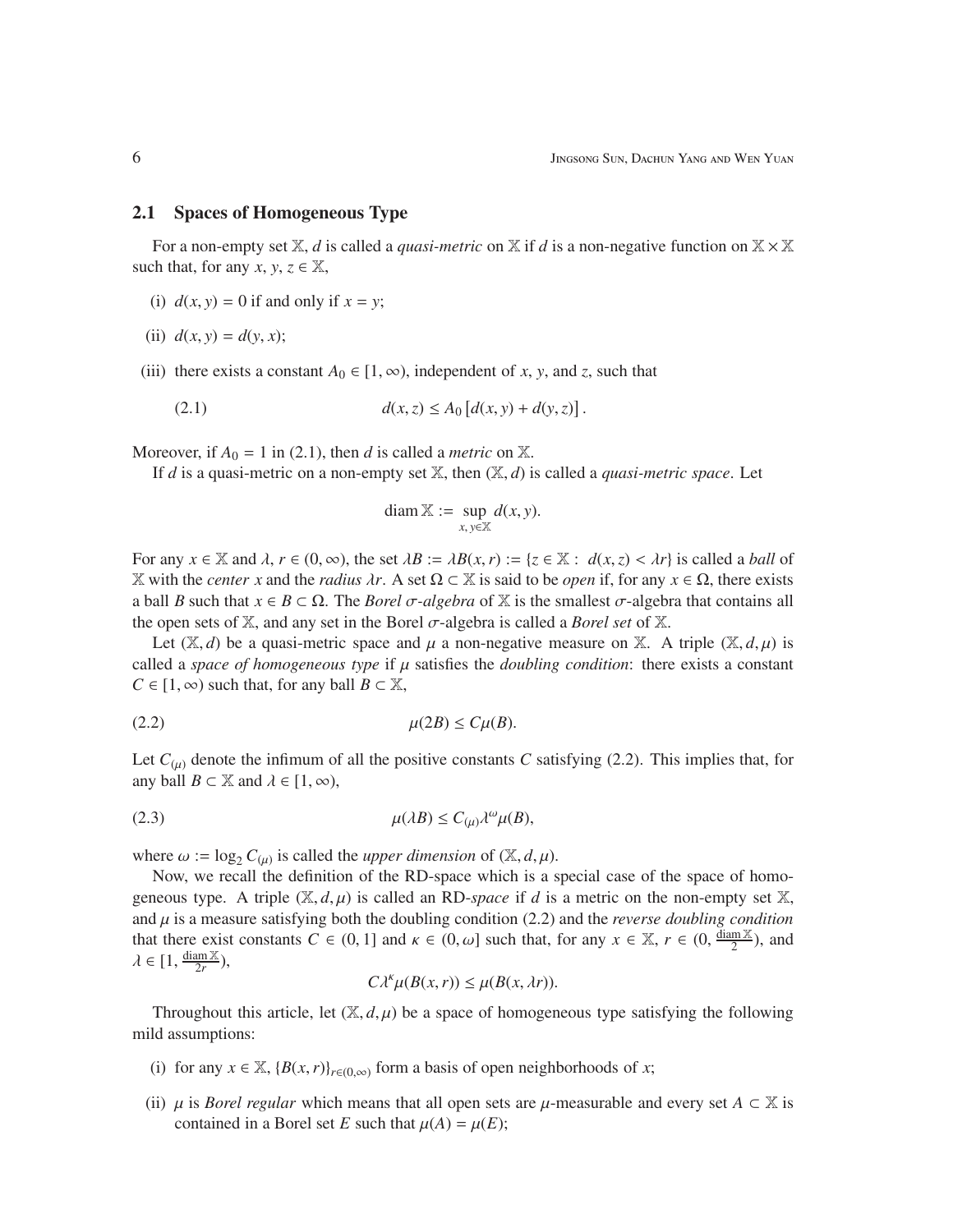- (iii) for any  $x \in \mathbb{X}$  and  $r \in (0, \infty)$ , the ball  $B(x, r)$  is  $\mu$ -measurable,  $\mu(B(x, r)) \in (0, \infty)$ , and  $\mu({x}) = 0;$
- (iv) diam  $\mathbb{X} = \infty$ .

From [4, Lemma 8.1] (or [66, Lemma 5.1]) and (iv), it follows that  $\mu(\mathbb{X}) = \infty$ . Here and thereafter, unless necessary, we always use  $X$  to denote  $(X, d, \mu)$ .

Now, we recall some symbols on X needed in this article. The symbol  $\mathcal{M}(\mathbb{X})$  denotes the set of all  $\mu$ -measurable functions on X. For any  $\mu$ -measurable set  $E \subset X$ , the *Lebesgue space*  $L^p(E)$ with  $p \in (0, \infty)$  is defined by setting

$$
L^p(E) := \left\{ f \in \mathcal{M}(\mathbb{X}) : ||f||_{L^p(E)} := \left[ \int_E |f(z)|^p \, d\mu(z) \right]^{1/p} < \infty \right\}
$$

and the *Lebesgue space*  $L^{\infty}(E)$  is defined by setting  $L^{\infty}(E) := \{f \in \mathcal{M}(\mathbb{X}) : ||f||_{L^{\infty}(E)} < \infty\}$ , where *f f*  $\|f\|_{L^{\infty}(E)}$  denotes the essential supremum of *f* on *E*. For any *p* ∈ (0, ∞) and any non-negative  $\mu$ -measurable function *w* on X, the *weighted Lebesgue space*  $L^p_\nu(\mathbb{X})$  is defined by setting

$$
(2.4) \qquad L^p_w(\mathbb{X}) := \left\{ f \in \mathcal{M}(\mathbb{X}) : ||f||_{L^p_w(\mathbb{X})} := \left[ \int_{\mathbb{X}} |f(z)|^p w(z) \, d\mu(z) \right]^{1/p} < \infty \right\}.
$$

The *Hardy–Littlewood maximal operator* M is defined by setting, for any  $f \in \mathcal{M}(\mathbb{X})$  and  $x \in \mathbb{X}$ ,

$$
\mathcal{M}(f)(x) := \sup_{B \ni x} \left\{ \frac{1}{\mu(B)} \int_B |f(z)| \, d\mu(z) \right\},\,
$$

where the supremum is taken over all the balls *B* containing *x*.

The following lemma shows some estimates widely used in this article; we omit its proof here and refer the reader to [30, Lemma 2.1] for the details.

**Lemma 2.1.** (i) *Let x, y* ∈ *X and r* ∈ (0, ∞)*. Then*  $V(x, y) \sim V(y, x)$  *and* 

$$
V_r(x) + V_r(y) + V(x, y) \sim V_r(x) + V(x, y) \sim V_r(y) + V(x, y) \sim \mu(B(x, r + d(x, y))).
$$

*If*  $d(x, y)$  ≤ *r, then*  $V_r(x) \sim V_r(y)$ *. Here, all the positive equivalence constants are independent of x, y, and r.*

(ii) Let  $\gamma \in (0, \infty)$ *. Then there exists a positive constant C such that, for any r*  $\in (0, \infty)$  *and*  $x \in \mathbb{X}$ ,

$$
\int_{\mathbb{X}} G_{r,\gamma}(x,y) \, d\mu(y) \leq C
$$

*with*  $G_{r,\gamma}$  *as in* (1.1)*.* 

(iii) Let  $\omega$  be as in (2.3). Then there exists a positive constant C such that, for any ball B := *B*(*x*,*r*)*, with*  $x \in \mathbb{X}$  *and*  $r \in (0, \infty)$ *, and any*  $y \in B^{\mathbb{C}}$ *,* 

$$
\left[\frac{r}{d(x,y)}\right]^{\omega} \le C\mathcal{M}(\mathbf{1}_B)(y) \quad \text{and} \quad \frac{\mu(B)}{V(x,y)} \le C\mathcal{M}(\mathbf{1}_B)(y).
$$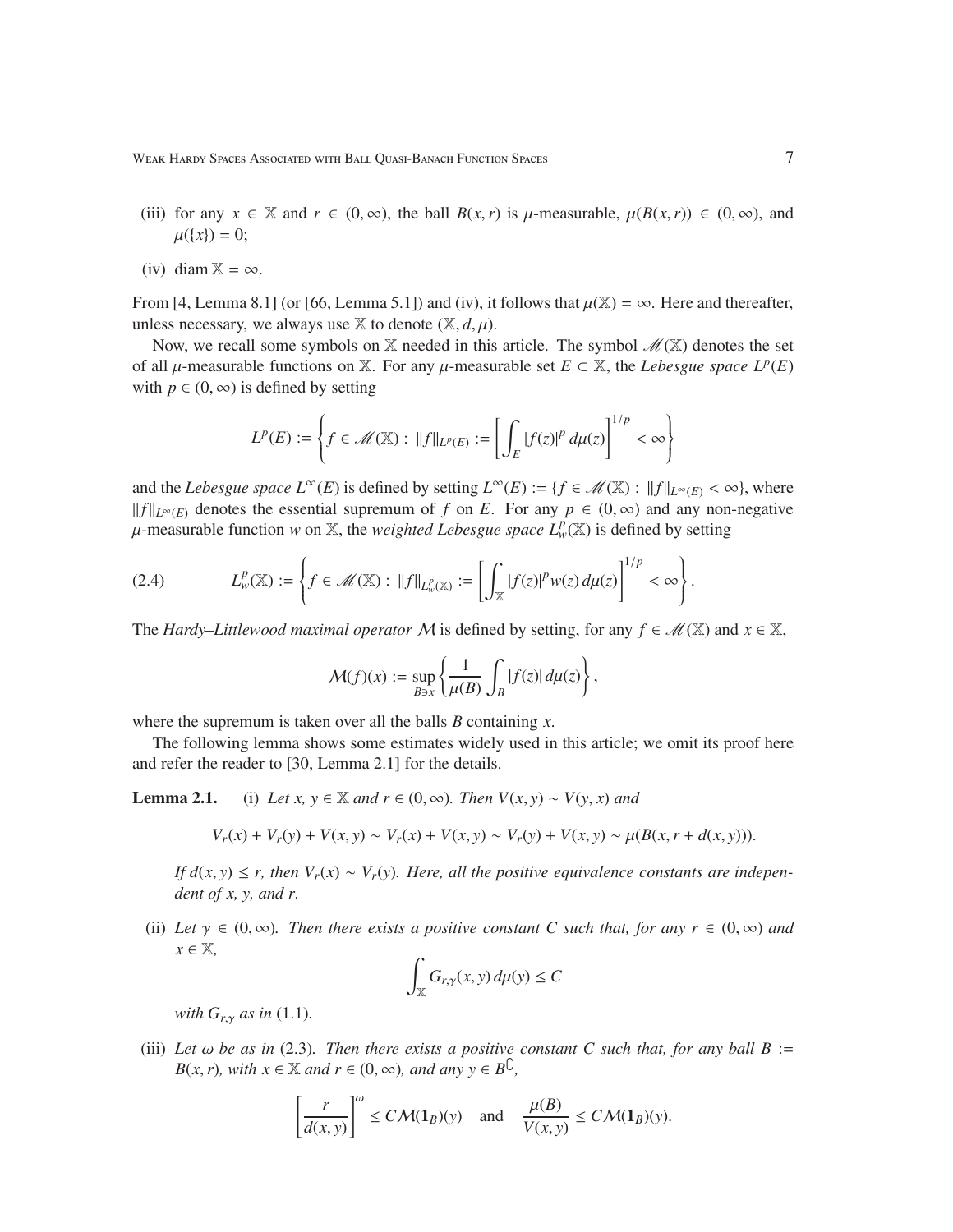(iv) Let  $s \in (0, 1]$ . Then, for any sequence  $\{\lambda_j\}_{j=1}^{\infty} \subset [0, \infty)$ ,

$$
\left(\sum_{j=1}^\infty\lambda_j\right)^s\leq\sum_{j=1}^\infty\left(\lambda_j\right)^s.
$$

Now, we present a dyadic structure on  $X$  in the following lemma which is a part of [42, Theorem 2.2].

**Lemma 2.2.** *Fix constants*  $0 < c_0 \le C_0 < \infty$  *and*  $\delta_0 \in (0, 1)$  *such that*  $12A_0^3C_0\delta_0 \le c_0$ *. Suppose that, for any*  $k \in \mathbb{Z}$ ,  $\mathcal{A}_k$  *is a countable set of indices, and*  $\mathcal{Z}_k := \{z_\alpha^k\}_{\alpha \in \mathcal{A}_k} \subset \mathbb{X}$  *has the following properties:*

- (i) *for any*  $\alpha$ ,  $\beta \in \mathcal{A}_k$  *with*  $\alpha \neq \beta$ ,  $d(z_\alpha^k, z_\beta^k) \geq c_0 \delta_0^k$ ;
- (ii) *for any*  $x \in \mathbb{X}$ ,  $\min_{\alpha \in \mathcal{A}_k} d(x, z_\alpha^k) \leq C_0 \delta_0^k$ .

*Then there exists a system of dyadic cubes,*  $\{Q_{\alpha}^{k}\}_{k\in\mathbb{Z},\ \alpha\in\mathcal{A}_{k}}$ *, such that* 

- (iii) *for any*  $k \in \mathbb{Z}$ ,  $\bigcup_{\alpha \in \mathcal{A}_k} Q_{\alpha}^k = \mathbb{X}$  *and*  $\{Q_{\alpha}^k\}_{\alpha \in \mathcal{A}_k}$  *is a set of pairwise disjoint cubes;*
- (iv) *if k*,  $l \in \mathbb{Z}$  *with*  $k \leq l$ ,  $\alpha \in \mathcal{A}_k$ , and  $\beta \in \mathcal{A}_l$ , then either  $Q_\beta^l \subset Q_\alpha^k$  or  $Q_\beta^l \cap Q_\alpha^k = \emptyset$ ;
- (v) *for any*  $k \in \mathbb{Z}$  *and*  $\alpha \in \mathcal{A}_k$ *,*

$$
B(z_\alpha^k, c_s \delta_0^k) \subset Q_\alpha^k \subset B(z_\alpha^k, C_L \delta_0^k),
$$

*where*  $c_s := (3A_0^2)^{-1}c_0$  *and*  $C_L := 2A_0C_0$ *. The point*  $z_\alpha^k$  *is called the "center" of*  $Q_\alpha^k$ *.* 

In what follows, we keep using the same symbols of Lemma 2.2 and, for any  $k \in \mathbb{Z}$ , we assume that  $\mathcal{A}_k \subset \mathcal{A}_{k+1}, \mathcal{Z}_k \subset \mathcal{Z}_{k+1}$ , and  $\mathcal{Y}_k := \mathcal{Z}_{k+1} \setminus \mathcal{Z}_k =: \{y^k_\alpha\}_{\alpha \in \mathcal{A}_{k+1} \setminus \mathcal{A}_k}$ . Via an adapted randomized dyadic structure, Auscher and Hytönen [4, Theorem 7.1] constructed an orthonormal wavelet basis  $\{\psi_{\alpha}^{k}\}_{k\in\mathbb{Z}, \alpha\in\mathcal{A}_{k+1}\setminus\mathcal{A}_{k}}$ , with the Hölder regularity, of  $L^{2}(\mathbb{X})$ ; more precisely, there exist an  $\eta \in (0,1]$ , called the *Hölder regularity exponent*, and positive constants *C* and *v* such that, for any  $k \in \mathbb{Z}$ ,  $\alpha \in \mathcal{A}_{k+1} \setminus \mathcal{A}_k$ , and  $x, y \in \mathbb{X}$  with  $d(x, y) \leq \delta_0^k$ ,

(2.5) 
$$
\left|\psi_{\alpha}^k(x) - \psi_{\alpha}^k(y)\right| \leq \frac{C}{\sqrt{\mu(B(y_{\alpha}^k, \delta_0^k))}} \left[\frac{d(x, y)}{\delta_0^k}\right]^n \exp\left\{-\nu \left[\frac{d(y_{\alpha}^k, x)}{\delta_0^k}\right]^n\right\},\,
$$

where  $a := (1 + 2 \log_2 A_0)^{-1}$  with  $A_0$  as in (2.1). Motivated by this and other main results in [4], He et al. [33, Definition 2.7] and [32, Definition 2.8] introduced two approximations of the identity with exponential decay, which are restated in the following definitions.

**Definition 2.3.** Let  $\delta_0$  be as in Lemma 2.2, and  $\eta$  as in (2.5). A sequence { $E_k$ } $_{k \in \mathbb{Z}}$  of bounded linear integral operators on  $L^2(\mathbb{X})$  is called an *approximation of the identity with exponential decay* (for short, exp-ATI) if there exist constants *C*,  $v \in (0, \infty)$  and  $a \in (0, 1]$  such that, for any  $k \in \mathbb{Z}$ , the kernel of the operator  $E_k$ , which is still denoted by  $E_k$ , satisfying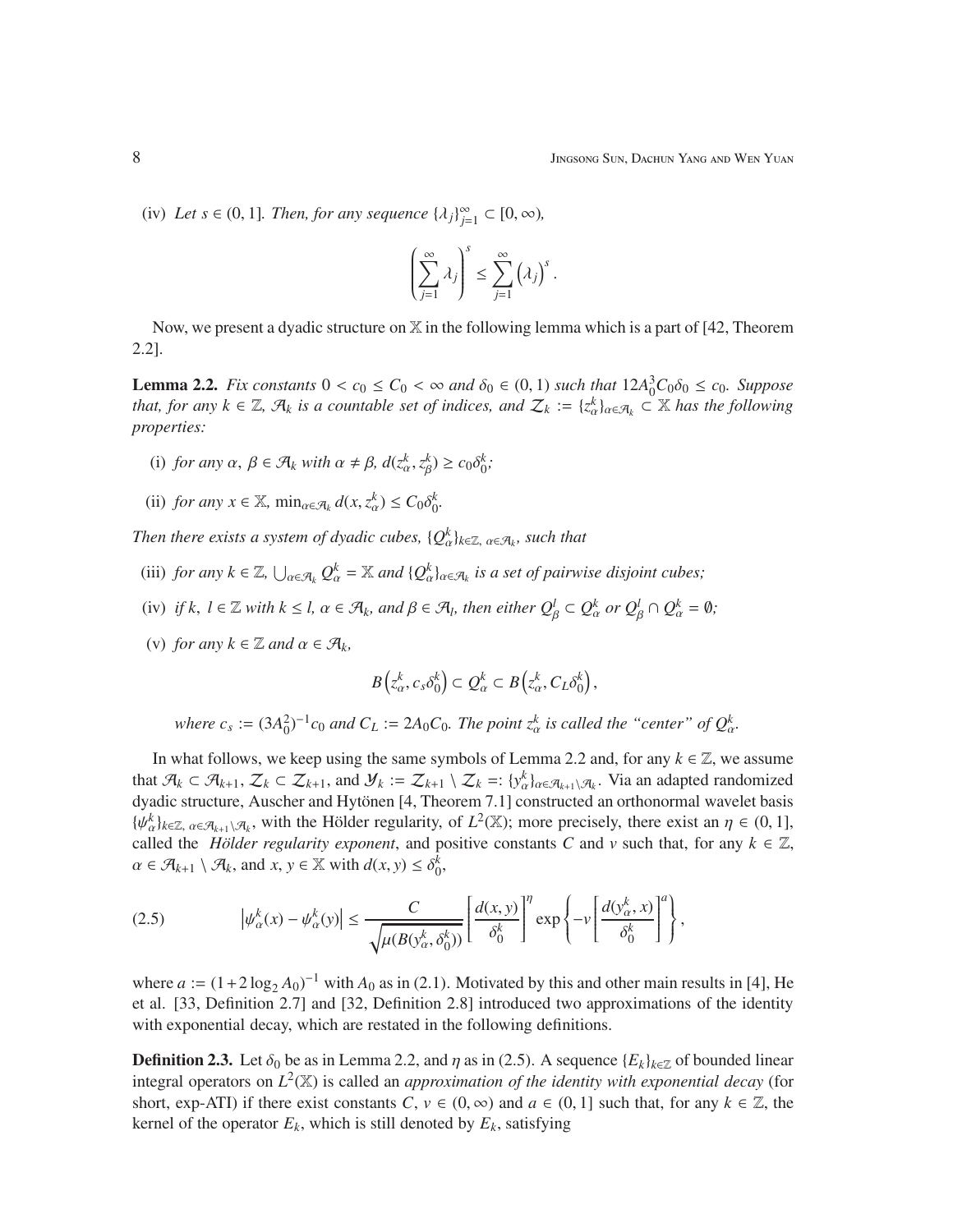- (i) (the *identity condition*)  $\sum_{k=-\infty}^{\infty} E_k = I$  in  $L^2(\mathbb{X})$ , where *I* is the identity operator on  $L^2(\mathbb{X})$ ;
- (ii) (the *size condition*) for any  $x, y \in \mathbb{X}$ ,

$$
|E_k(x, y)| \le C \frac{1}{\sqrt{V_{\delta_0^k}(x)V_{\delta_0^k}(y)}} \exp\left\{-\nu \left[\frac{d(x, y)}{\delta_0^k}\right]^a\right\}
$$

$$
\times \exp\left\{-\nu \left[\frac{\max\{d(x, \mathcal{Y}_k), d(y, \mathcal{Y}_k)\}}{\delta_0^k}\right]^a\right\}
$$

$$
=: C\mathcal{E}_k(x, y);
$$

(iii) (the *regularity condition*) for any *x*, *x'*, *y*  $\in \mathbb{X}$  with  $d(x, x') \leq \delta_0^k$ ,

$$
\left|E_k(x,y) - E_k(x',y)\right| + \left|E_k(y,x) - E_k(y,x')\right| \le C \left[\frac{d(x,x')}{\delta_0^k}\right]^{n} \mathcal{E}_k(x,y);
$$

(iv) (the *second difference regularity condition*) for any *x*, *x'*, *y*, *y'*  $\in \mathbb{X}$  with  $d(x, x') \leq \delta_0^k$  and  $d(y, y') \leq \delta_0^k$ ,

$$
\left| \left[ E_k(x, y) - E_k(x', y) \right] - \left[ E_k(x, y') - E_k(x', y') \right] \right|
$$
  

$$
\leq C \left[ \frac{d(x, x')}{\delta_0^k} \right]^\eta \left[ \frac{d(y, y')}{\delta_0^k} \right]^\eta \mathcal{E}_k(x, y);
$$

(v) (the *cancellation condition*) for any  $x \in \mathbb{X}$ ,  $\int_{\mathbb{X}} E_k(x, z) d\mu(z) = 0 = \int_{\mathbb{X}} E_k(z, x) d\mu(z)$ .

As is mentioned above, the existence of such an exp-ATI on  $X$  is guaranteed by [4, Theorem 7.1] with  $\eta$  as in [4, Theorem 3.1] which might be very small (see also [33, Remark 2.8(i)]). However, if *d* is a metric, then  $\eta$  can be taken arbitrarily close to 1 (see [43, Corollary 6.13]).

**Definition 2.4.** A sequence  $\{P_k\}_{k \in \mathbb{Z}}$  of bounded linear integral operators on  $L^2(\mathbb{X})$  is called an *approximation of the identity with exponential decay and integration 1* (for short, 1-exp-ATI) if  ${P_k}_{k \in \mathbb{Z}}$  has the following properties:

(i) for any  $k \in \mathbb{Z}$ ,  $P_k$  satisfies (ii) through (iv) of Definition 2.3 but without the factor

$$
\exp\left\{-\nu\left[\frac{\max\{d(x,\boldsymbol{\mathcal{Y}}_k),d(y,\boldsymbol{\mathcal{Y}}_k)\}}{\delta_0^k}\right]^a\right\};
$$

- (ii) for any  $k \in \mathbb{Z}$  and  $x \in \mathbb{X}$ ,  $\int_{\mathbb{X}} P_k(x, z) d\mu(z) = 1 = \int_{\mathbb{X}} P_k(z, x) d\mu(z)$ ;
- (iii)  ${P_k P_{k-1}}_{k \in \mathbb{Z}}$  is an exp-ATI as in Definition 2.3.

**Remark 2.5.** Let  $\gamma \in (0, \infty)$ ,  $\delta_0$  be as in Lemma 2.2,  $\eta$  as in (2.5), and  $\{P_k\}_{k \in \mathbb{Z}}$  a 1-exp-ATI as in Definition 2.4. By some arguments similar to those used in the proof of [33, Proposition 2.10], we find that there exists a positive constant *C* such that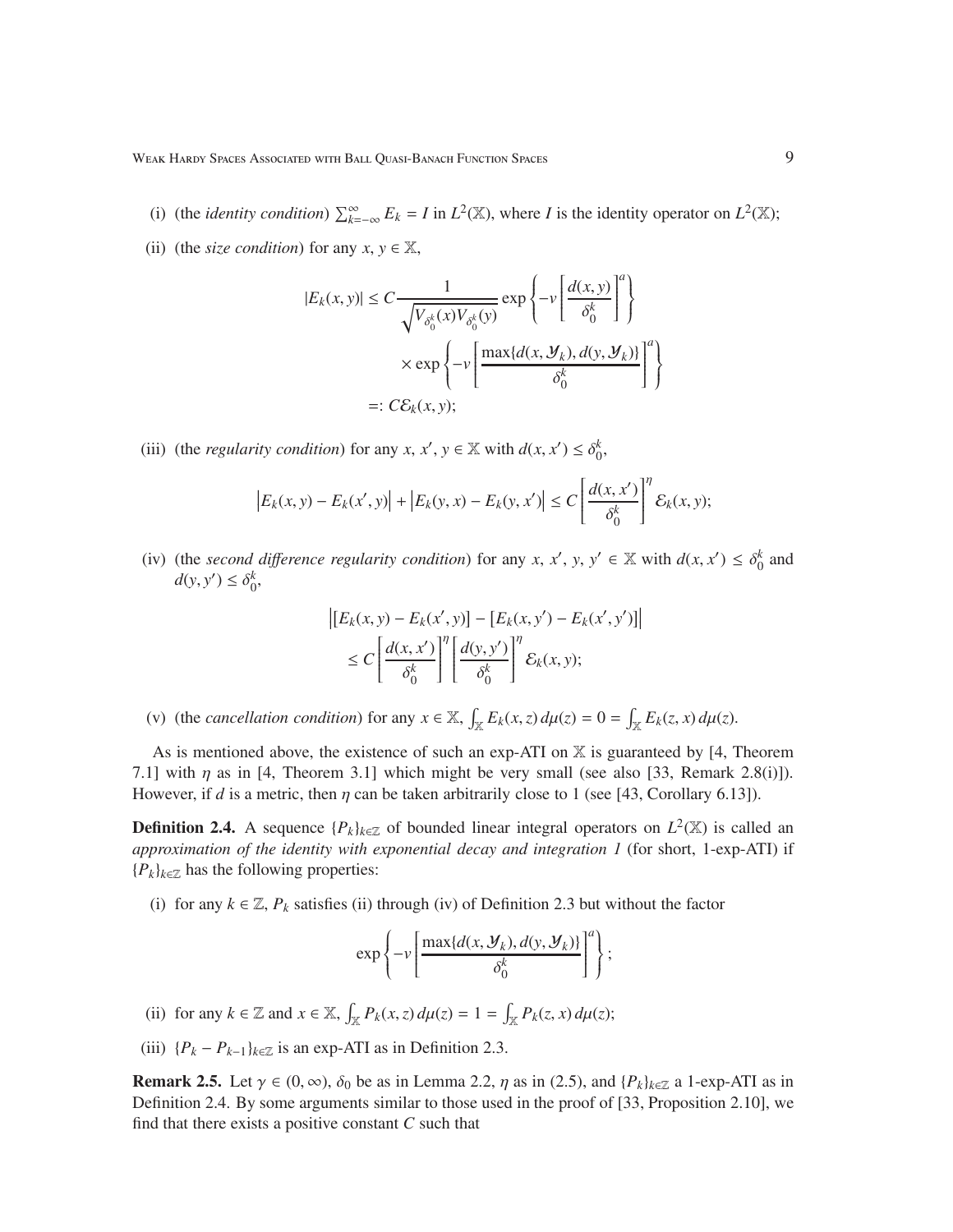- (i) for any  $k \in \mathbb{Z}$  and  $x, y \in \mathbb{X}$ ,  $|P_k(x, y)| \le CG_{\delta_0^k, \gamma}(x, y)$ , here and thereafter,  $G_{\delta_0^k, \gamma}$  is as in (1.1) with *r* replaced by  $\delta_0^k$ ;
- (ii) for any  $k \in \mathbb{Z}$  and  $x, x', y \in \mathbb{X}$  with  $d(x, x') \le (2A_0)^{-1} [\delta_0^k + d(x, y)],$

$$
\left| P_k(x,y) - P_k(x',y) \right| + \left| P_k(y,x) - P_k(y,x') \right| \leq C \left[ \frac{d(x,x')}{\delta_0^k + d(x,y)} \right]^\eta G_{\delta_0^k, \gamma}(x,y);
$$

(iii) for any  $k \in \mathbb{Z}$  and *x*, *x'*, *y*,  $y' \in \mathbb{X}$  with  $d(x, x') \leq (2A_0)^{-2}[\delta_0^k + d(x, y)]$  and  $d(y, y') \leq$  $(2A_0)^{-2} [\delta_0^k + d(x, y)],$ 

$$
\left| \left[ P_k(x, y) - P_k(x', y) \right] - \left[ P_k(x, y') - P_k(x', y') \right] \right|
$$
  
\n
$$
\leq C \left[ \frac{d(x, x')}{\delta_0^k + d(x, y)} \right]^\eta \left[ \frac{d(y, y')}{\delta_0^k + d(x, y)} \right]^\eta G_{\delta_0^k, \gamma}(x, y).
$$

Now, we recall the concepts of both test functions and distributions; see, for instance, [30, Definition 2.2] and [31, Definition 2.8].

**Definition 2.6.** Let  $x \in \mathbb{X}$ ,  $r \in (0, \infty)$ ,  $\beta \in (0, \eta]$  with  $\eta$  as in (2.5), and  $\gamma \in (0, \infty)$ . The *space*  $G(x, r, \beta, \gamma)$  is defined to be the set of all the  $\mu$ -measurable functions f on X such that there exists a positive constant *C* satisfying the following conditions:

- (i) (the *size condition*) for any  $y \in \mathbb{X}$ ,  $|f(y)| \leq CG_{r,y}(x, y)$ , here and thereafter,  $G_{r,y}$  is as in (1.1);
- (ii) (the *regularity condition*) for any *y*,  $y' \in \mathbb{X}$  satisfying  $d(y, y') \leq (2A_0)^{-1}[r + d(x, y)],$

$$
\left|f(y) - f(y')\right| \le C \left[\frac{d(y, y')}{r + d(x, y)}\right]^{\beta} G_{r, \gamma}(x, y).
$$

Furthermore, for any  $f \in G(x, r, \beta, \gamma)$ , the norm  $||f||_{G(x, r, \beta, \gamma)}$  is defined by setting

 $||f||_{\mathcal{G}(x,r,\beta,\gamma)} := \inf \{ C \in (0,\infty) : C \text{ satisfies (i) and (ii)} \}.$ 

Let  $\beta \in (0, \eta]$  with  $\eta$  as in (2.5), and  $\gamma \in (0, \infty)$ . Next, we choose a *basepoint*  $x_0 \in \mathbb{X}$ . Observe that, for any  $x \in \mathbb{X}$  and  $r \in (0, \infty)$ ,  $\mathcal{G}(x, r, \beta, \gamma) = \mathcal{G}(x_0, 1, \beta, \gamma)$  with the positive equivalence constants depending on *x* and *r*. In what follows, we fix an  $x_0 \in \mathbb{X}$  and write  $G(\beta, \gamma) := G(x_0, 1, \beta, \gamma)$ . For any  $\beta$ ,  $\gamma \in (0, \eta)$ , the space  $\mathcal{G}_0^{\eta}$  $\mathcal{G}^{\eta}(\beta, \gamma)$  is defined to be the closure of the set  $\mathcal{G}(\eta, \eta)$  in the space  $G(\beta, \gamma)$  and the norm  $\|\cdot\|_{G_0^{\eta}(\beta, \gamma)} := \|\cdot\|_{G(\beta, \gamma)}$ . The dual of  $G_0^{\eta}$  $\eta_0^{\eta}(\beta, \gamma)$  is denoted by  $(\mathcal{G}_0^{\eta})$  $\eta_0^{\eta}(\beta, \gamma)$ <sup>'</sup> which is equipped with the weak-∗ topology. In this article, we always choose  $G_0^{\eta}$  $\int_0^{\eta} (\beta, \gamma)$  as the *space of test functions*, and  $(\mathcal{G}_0^{\eta})$  $\partial_0^{\eta}(\beta, \gamma)$ <sup>'</sup> as the *space of distributions*.

Observe that  $G(\eta, \eta)$  is a dense subset of  $G_0^{\eta}$  $\int_0^{\eta} (\beta, \gamma)$ . Let  $\mathcal{G}_b(\eta, \eta)$  denote the set of all the functions in  $G(\eta, \eta)$  with bounded support. We then show that  $G_b(\eta, \eta)$  is dense in  $G_0^{\eta}$  $\int_0^{\eta}(\beta,\gamma).$ 

**Proposition 2.7.** *Let*  $\beta$ ,  $\gamma \in (0, \eta)$  *with*  $\eta$  *as in* (2.5)*. Then the set*  $G_b(\eta, \eta)$  *is dense in*  $G_0^{\eta}$  $\int_0^{\eta}(\beta,\gamma).$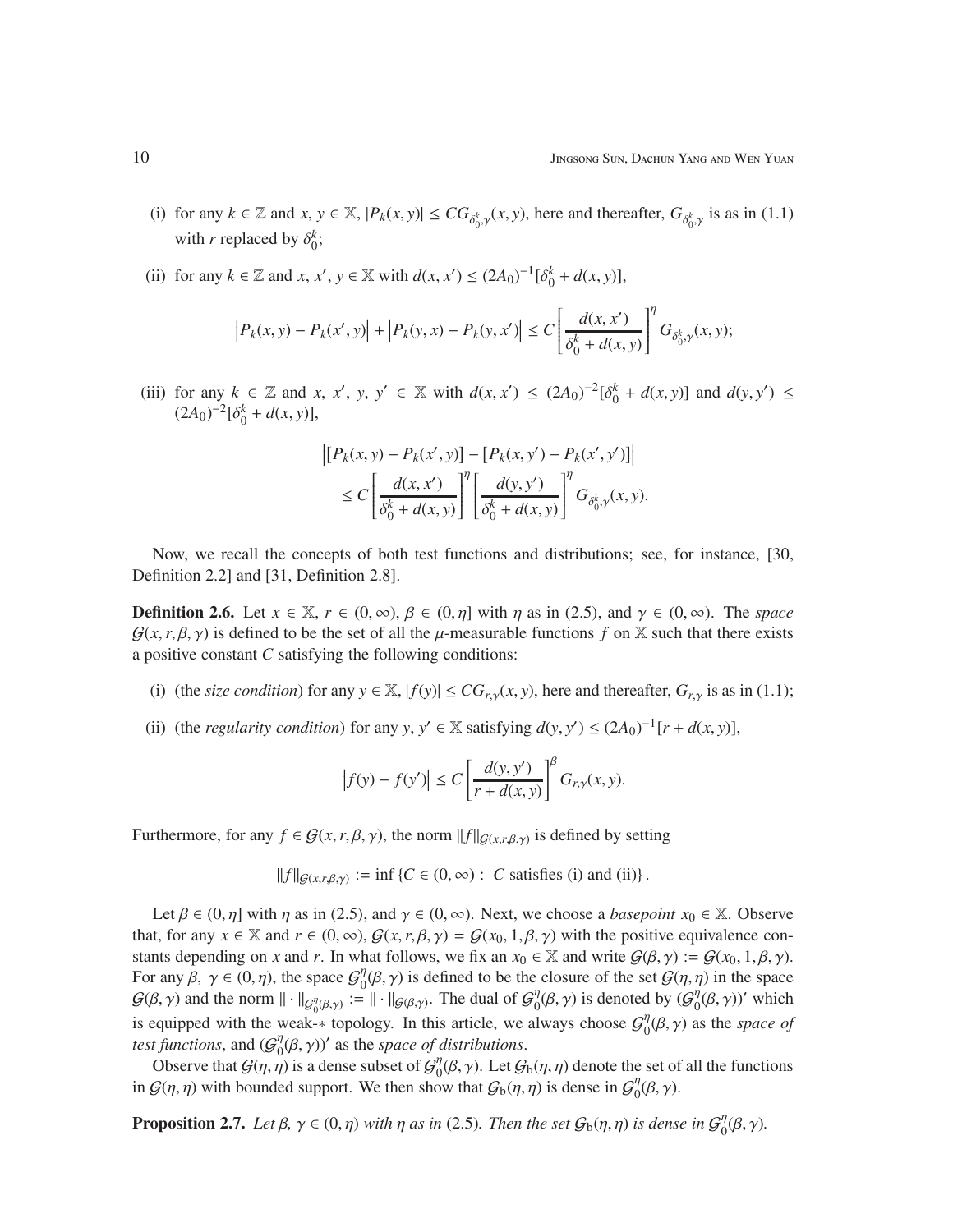*Proof.* Let  $\eta$ ,  $\beta$ , and  $\gamma$  be as in the present proposition. Since, by the definition of  $G_0^{\eta}$  $\int_0^\eta(\beta,\gamma),\mathcal{G}(\eta,\eta)$ is dense in  $\mathcal{G}_0^{\eta}$  $\eta_0^{\eta}(\beta, \gamma)$ , to prove the present proposition, it suffices to show that, for any  $f \in \mathcal{G}(\eta, \eta)$ , there exists a sequence  $\{f_i\}_{i\in\mathbb{N}} \subset \mathcal{G}_b(\eta, \eta)$  such that  $\lim_{i\to\infty} ||f - f_i||_{\mathcal{G}(\beta, \gamma)} = 0$ .

To this end, fix  $f \in \mathcal{G}(\eta, \eta)$ . Recall that  $x_0 \in \mathbb{X}$  is the fixed basepoint. By [4, Corollary 4.2], we find that there exist a positive constant *C* and a sequence  $\{\varphi_j\}_{j\in\mathbb{N}}$  of functions such that, for any *j* ∈ N,

(2.6) 1*B*(*x*0, *<sup>j</sup>*) ≤ ϕ*<sup>j</sup>* ≤ 1*B*(*x*0,2*A*<sup>0</sup> *<sup>j</sup>*)

and, for any  $j \in \mathbb{N}$  and  $y, y' \in \mathbb{X}$ ,

(2.7) 
$$
\left|\varphi_j(y) - \varphi_j(y')\right| \le C \left[\frac{d(y, y')}{j}\right]^\eta.
$$

Now, for any  $j \in \mathbb{N}$ , let  $f_j := f\varphi_j$ .

Next, we show that

(2.8) 
$$
\lim_{j \to \infty} ||f - f_j||_{\mathcal{G}(\beta, \gamma)} = 0.
$$

Indeed, to prove the size condition of  $f - f_j$ , from (2.6), the size condition of *f*, and  $\gamma < \eta$ , it follows that, for any  $j \in \mathbb{N}$  and  $y \in \mathbb{X}$ ,

(2.9) 
$$
\left| f(y) - f_j(y) \right| \leq |f(y)| \mathbf{1}_{(B(x_0,j))} \cap (y) \leq ||f||_{\mathcal{G}(\eta,\eta)} G_{1,\eta}(x_0,y) \mathbf{1}_{(B(x_0,j))} \cap (y) \leq j^{\gamma - \eta} ||f||_{\mathcal{G}(\eta,\eta)} G_{1,\gamma}(x_0,y),
$$

here and in the remainder of the present proof,  $G_{1,\eta}$  is as in (1.1) with  $r = 1$  and  $\gamma = \eta$ , and  $G_{1,\gamma}$  as in (1.1) with *r* = 1. Then we consider the regularity of  $f - f_j$ . Indeed, we have, for any  $j ∈ ℕ$  and *y*, *y*<sup> $′$ </sup> ∈  $\mathbb{X}$  with *d*(*y*, *y*<sup> $′$ </sup>) ≤ (2*A*<sub>0</sub>)<sup>-1</sup>[1 + *d*(*x*<sub>0</sub>, *y*)],

(2.10) 
$$
\begin{aligned} \left| \left[ f(y) - f_j(y) \right] - \left[ f(y') - f_j(y') \right] \right| \\ &= \left| f(y) \left[ 1 - \varphi_j(y) \right] - f(y) \left[ 1 - \varphi_j(y') \right] + f(y) \left[ 1 - \varphi_j(y') \right] - f(y') \left[ 1 - \varphi_j(y') \right] \right| \\ &\leq \left| f(y) \right| \left| \varphi_j(y) - \varphi_j(y') \right| + \left| f(y) - f(y') \right| \left| 1 - \varphi_j(y') \right| =: I_1 + I_2. \end{aligned}
$$

Observe that, for any *y*,  $y' \in \mathbb{X}$  with  $d(y, y') \le (2A_0)^{-1}[1 + d(x_0, y)],$ 

$$
(2.11) \qquad (2A_0)^{-1}[d(x_0, y) - 1] \le d(x_0, y') \le (A_0 + 1/2)d(x_0, y) + 1/2.
$$

Now, we estimate  $I_1$  by considering three cases on  $d(x_0, y)$ .

Case 1)  $d(x_0, y) \ge 4A_0^2 j + 1$ . In this case, by both the first inequality of (2.11), and (2.6), we find that, if *j* ∈ N and *y'* ∈ X with  $d(y, y')$  ≤  $(2A_0)^{-1}[1 + d(x_0, y)]$ , then  $d(x_0, y') \ge 2A_0j$  and hence  $I_1 = 0.$ 

Case 2)  $d(x_0, y) < (A_0 + 1/2)^{-1}(j - 1/2)$ . In this case, from the second inequality of (2.11), and (2.6), we deduce that, if *j* ∈ N and *y*' ∈ X with  $d(y, y') \le (2A_0)^{-1}[1 + d(x_0, y)]$ , then  $d(x_0, y') < j$ and hence also  $I_1 = 0$ .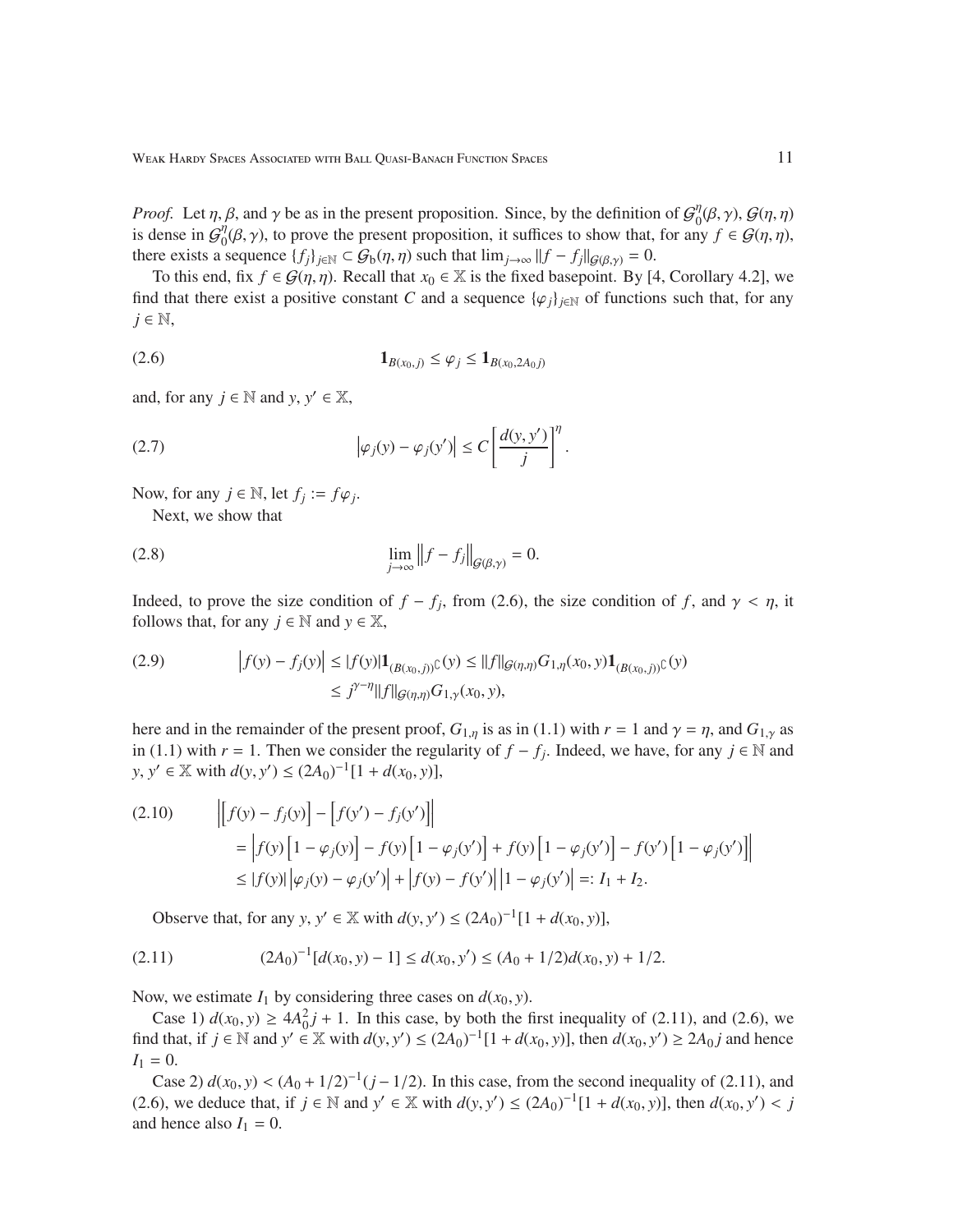Case 3)  $(A_0 + 1/2)^{-1}(j - 1/2) \le d(x_0, y) < 4A_0^2 j + 1$ . In this case, by the size condition of *f*, (2.7), and max $\{\beta, \gamma\} < \eta$ , we find that, if  $j \in \mathbb{N}$  and  $y' \in \mathbb{X}$  with  $d(y, y') \leq (2A_0)^{-1}[1 + d(x_0, y)],$ then

$$
I_1 \lesssim ||f||_{\mathcal{G}(\eta,\eta)} G_{1,\eta}(x_0,y) \left[ \frac{d(y,y')}{j} \right]^\eta
$$
  
 
$$
\sim j^{\gamma-\eta} ||f||_{\mathcal{G}(\eta,\eta)} \left[ \frac{d(y,y')}{1+d(x_0,y)} \right]^\beta G_{1,\gamma}(x_0,y),
$$

where all the implicit positive constants are independent of *j*, *y*, and *y* ′ .

Combining the above three cases, we conclude that, for any  $j \in \mathbb{N}$  and  $y, y' \in \mathbb{X}$  with  $d(y, y') \leq$  $(2A_0)^{-1}[1+d(x_0,y)],$ 

(2.12) 
$$
I_1 \lesssim j^{\gamma - \eta} ||f||_{\mathcal{G}(\eta,\eta)} \left[ \frac{d(y,y')}{1 + d(x_0,y)} \right]^{\beta} G_{1,\gamma}(x_0,y).
$$

Next, we estimate  $I_2$ . From the regularity condition of f, (2.6), the second inequality of (2.11), and  $\max\{\beta, \gamma\} < \eta$ , it follows that, for any  $j \in \mathbb{N}$  and  $y, y' \in \mathbb{X}$  with  $d(y, y') \le (2A_0)^{-1}[1 + d(x_0, y)],$ 

$$
(2.13) \tI_2 \leq ||f||_{\mathcal{G}(\eta,\eta)} \left[ \frac{d(y,y')}{1+d(x_0,y)} \right]^\eta G_{1,\eta}(x_0,y) \mathbf{1}_{(B(x_0,j))} (y')
$$
  
\n
$$
\leq ||f||_{\mathcal{G}(\eta,\eta)} \left[ \frac{d(y,y')}{1+d(x_0,y)} \right]^\eta G_{1,\eta}(x_0,y) \mathbf{1}_{(B(x_0,(j-1/2)/(A_0+1/2)))} (y)
$$
  
\n
$$
\lesssim j^{\gamma-\eta} ||f||_{\mathcal{G}(\eta,\eta)} \left[ \frac{d(y,y')}{1+d(x_0,y)} \right]^\beta G_{1,\gamma}(x_0,y).
$$

By (2.10), (2.12), and (2.13), we conclude that, for any  $j \in \mathbb{N}$  and  $y, y' \in \mathbb{X}$  with  $d(y, y') \leq$  $(2A_0)^{-1}[1+d(x_0,y)],$ 

$$
\left| \left[ f(y) - f_j(y) \right] - \left[ f(y') - f_j(y') \right] \right|
$$
  
\$\lesssim j^{\gamma - \eta} ||f||\_{\mathcal{G}(\eta,\eta)} \left[ \frac{d(y,y')}{1 + d(x\_0,y)} \right]^{\beta} G\_{1,\gamma}(x\_0,y),

which, combined with (2.9), implies that, for any  $j \in \mathbb{N}$ ,

$$
\left\|f-f_j\right\|_{\mathcal{G}(\beta,\gamma)} \lesssim j^{\gamma-\eta} \|f\|_{\mathcal{G}(\eta,\eta)}.
$$

Letting  $j \to \infty$ , we then complete the proof of (2.8).

By an argument similar to that used in the proof of (2.8), we find that, for any  $j \in \mathbb{N}$ ,  $f - f_j \in$  $G(\eta, \eta)$ , which, together with  $f \in G(\eta, \eta)$ , implies that  $f_i \in G(\eta, \eta)$ . Obviously, for any  $j \in \mathbb{N}$ ,  $f_j$ supports in  $B(x_0, 2A_0 j)$ . Thus,  $\{f_j\}_{j \in \mathbb{N}} \subset G_b(\eta, \eta)$ . This finishes the proof of Proposition 2.7.  $\Box$ 

Let  $\beta, \gamma \in (0, \eta), f \in (G_0^{\eta})$  $\mathcal{O}_0^{\eta}(\beta, \gamma)$ ', and  $\{P_k\}_{k \in \mathbb{Z}}$  be a 1-exp-ATI as in Definition 2.4. For any  $k \in \mathbb{Z}$ , the operator  $P_k^*$  $\int_k^*$  on  $\mathcal{G}_0^{\eta}$  $\phi_0^{\eta}(\beta, \gamma)$  is defined by setting, for any  $\varphi \in \mathcal{G}_0^{\eta}(\beta, \gamma)$  and  $x \in \mathbb{X}$ ,

$$
P_k^*(\varphi)(x) := \int_{\mathbb{X}} P_k(z, x) \varphi(z) \, d\mu(z).
$$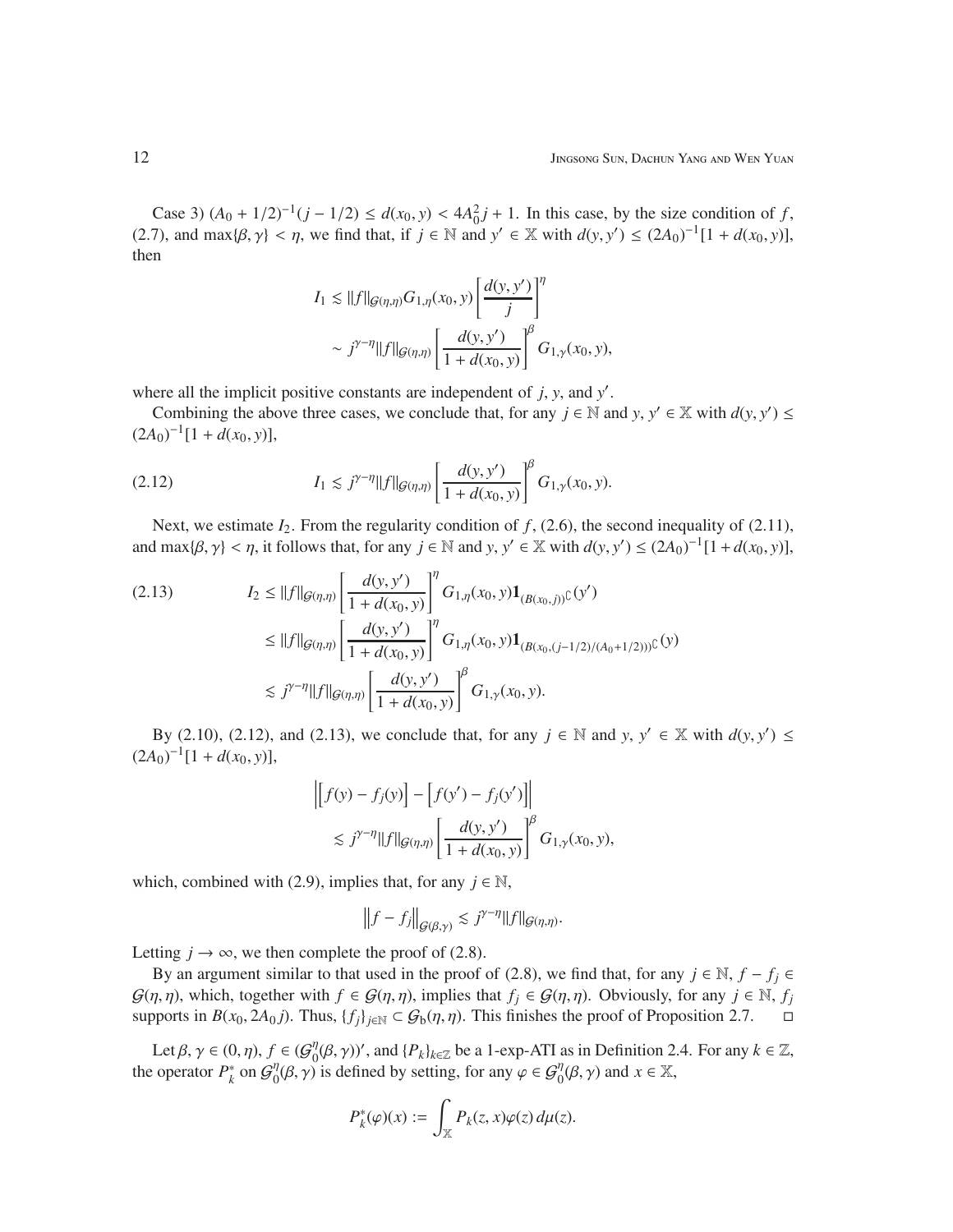Recall that, by an argument similar to that used in the proof of [33, Lemma 4.14], we find that, for any  $k \in \mathbb{Z}$ ,  $P_k^*$  $\kappa_k^*$  is bounded on  $\mathcal{G}_0^{\eta}$  $\int_0^{\eta} (\beta, \gamma)$ . From this, it follows that, for any  $k \in \mathbb{Z}$ ,  $P_k(f)$  is a bounded linear functional on  $\mathcal{G}_0^{\eta}$  $\phi_0^{\eta}(\beta, \gamma)$ , where  $P_k(f)$  is defined by setting, for any  $\varphi \in \mathcal{G}_0^{\eta}(\beta, \gamma)$ ,

$$
\langle P_k(f),\varphi\rangle:=\left\langle f,P_k^*(\varphi)\right\rangle.
$$

For any  $k \in \mathbb{Z}$ , the function  $\widetilde{P_k(f)}$  on X is defined by setting, for any  $x \in \mathbb{X}$ ,

$$
\widetilde{P_k(f)}(x) := \langle f, P_k(x, \cdot) \rangle.
$$

Then we obtain the relation between  $P_k(f)$  and  $\widetilde{P_k(f)}$  as in the following proposition.

**Proposition 2.8.** *Let*  $\beta$ ,  $\gamma \in (0, \eta)$  *with*  $\eta$  *as in* (2.5)*, and*  $\{P_k\}_{k \in \mathbb{Z}}$  *be a 1*-exp-ATI. Then, for any  $k \in \mathbb{Z}, f \in \left(\mathcal{G}\right)_{0}^{\eta}$  $\eta_0^{\eta}(\beta, \gamma)$ ', and  $\psi \in \mathcal{G}_b(\eta, \eta)$ ,

$$
\langle P_k(f), \psi \rangle = \int_{\mathbb{X}} \widetilde{P_k(f)}(x) \psi(x) \, d\mu(x).
$$

*Proof.* We show the present proposition by borrowing some ideas from the proof of [31, Lemma 3.12]. Let  $\beta$ ,  $\gamma$ ,  $\eta$ , and  $\{P_k\}_{k\in\mathbb{Z}}$  be as in the present proposition. Without loss of generality, we may only prove that, for any  $f \in (\mathcal{G}_0^{\eta})$  $\eta_0^{\eta}(\beta, \gamma)$ ' and  $\psi \in \mathcal{G}_b(\eta, \eta)$ ,

$$
\langle P_0(f), \psi \rangle = \int_{\mathbb{X}} \widetilde{P_0(f)}(x) \psi(x) \, d\mu(x).
$$

Now, we fix  $f \in \mathcal{G}_0^{\eta}$  $\mathcal{O}_0^{\eta}(\beta, \gamma)$  and  $\psi \in \mathcal{G}_b(\eta, \eta)$ . Let  $L \in \mathbb{N}$  be such that

$$
supp(\psi) := \{x \in \mathbb{X} : \psi(x) \neq 0\} \subset B(x_0, L),
$$

where  $x_0 \in \mathbb{X}$  is the fixed basepoint. By this and the size condition of  $\psi$ , we conclude that, for any  $\epsilon \in (0, \infty)$ , there exists a positive constant *C* such that, for any  $x \in \mathbb{X}$ ,

$$
|\psi(x)| \le CG_{1,\epsilon}(x_0,x),
$$

where  $G_{1,\epsilon}$  is as in (1.1) with  $r = 1$  and  $\gamma = \epsilon$ . Let  $\{Q_{\alpha}^{k}\}_{k \in \mathbb{Z}, \alpha \in \mathcal{A}_{k}}$  be the dyadic cubes and  $\{z_{\alpha}^{k}\}_{k \in \mathbb{Z}, \alpha \in \mathcal{A}_{k}}$ their centers as in Lemma 2.2. For any  $k \in \mathbb{Z}$ , let

$$
\mathcal{A}^{(L)}_k:=\left\{\alpha\in\mathcal{A}_k:\ Q_\alpha^k\cap B(x_0,L)\neq\emptyset\right\}
$$

.

Obviously, for any  $k \in \mathbb{Z}$ ,  $\mathcal{A}_k^{(L)}$  $k_k$ <sup>(*L*)</sup> is a finite set. For any  $k \in \mathbb{Z}$  and  $y \in \mathbb{X}$ , let

$$
\psi_k(y) := \sum_{\alpha \in \mathcal{A}_k^{(L)}} \int_{Q_\alpha^k} P_0(z_\alpha^k, y) \psi(x) d\mu(x).
$$

Then we show that

$$
\lim_{k \to \infty} \left\| P_0^*(\psi) - \psi_k \right\|_{\mathcal{G}(\beta, \gamma)} = 0.
$$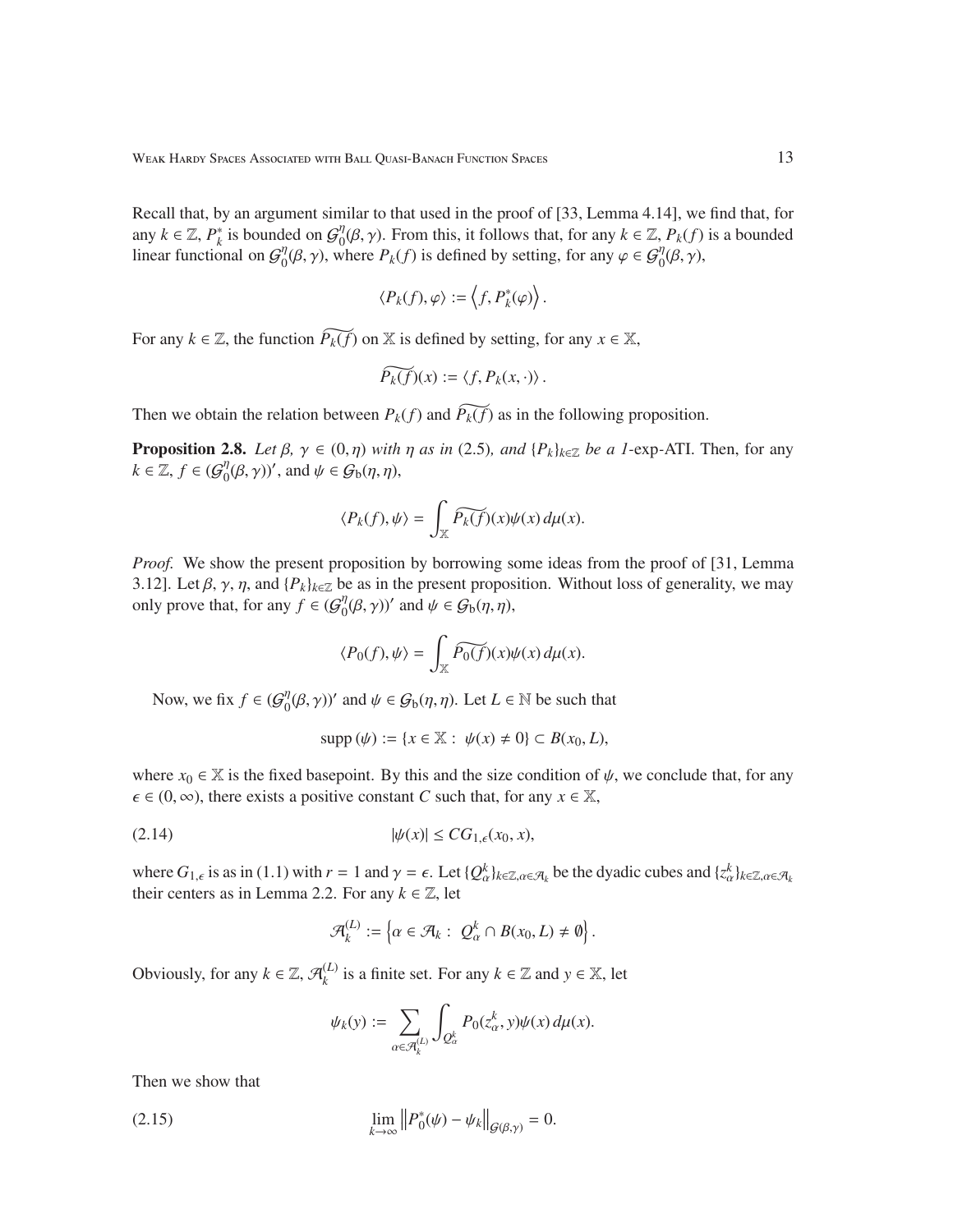To prove (2.15), we first show that  $P_0^*$  $\phi_0^*(\psi) - \psi_k$  satisfies the size condition of  $G(\beta, \gamma)$ . From Lemma 2.2(v), it follows that, for any  $k \in \mathbb{Z}$ ,  $\alpha \in \mathcal{A}_k$ , and  $x \in Q_\alpha^k$ ,

$$
d(z_{\alpha}^k, x) \le C_L \delta_0^k,
$$

where  $C_L$  is as in Lemma 2.2. Observe that, for any  $y \in \mathbb{X}$ ,

$$
(2.17) \t\t \mathbb{X} = \left\{ x \in \mathbb{X} : d(x, y) \ge (2A_0)^{-1} d(x_0, y) \right\} \bigcup \left\{ x \in \mathbb{X} : d(x, x_0) \ge (2A_0)^{-1} d(x_0, y) \right\}.
$$

By the definition of  $\psi_k$ , Remark 2.5(ii) together with (2.16), (2.14) with  $\epsilon = \gamma$ , (2.17), and both (i) and (ii) of Lemma 2.1, we conclude that, for any  $k \in \mathbb{Z}$  with  $C_L \delta_0^k \le (2A_0)^{-1}$ , and  $y \in \mathbb{X}$ ,

$$
(2.18) \t\t\t\t|P_{0}^{*}(\psi)(y) - \psi_{k}(y)| \t\t\t\leq \sum_{\alpha \in \mathcal{A}_{k}^{(L)}} \int_{Q_{\alpha}^{k}} |P_{0}(x, y) - P_{0}(z_{\alpha}^{k}, y)| |\psi(x)| d\mu(x)
$$
  
\n
$$
\leq \sum_{\alpha \in \mathcal{A}_{k}^{(L)}} \int_{Q_{\alpha}^{k}} \delta_{0}^{k\eta} G_{1, \gamma}(x, y) |\psi(x)| d\mu(x)
$$
  
\n
$$
\leq \int_{\mathbb{X}} \delta_{0}^{k\eta} G_{1, \gamma}(x, y) G_{1, \gamma}(x_{0}, x) d\mu(x)
$$
  
\n
$$
\leq \int_{d(x, y) \geq (2A_{0})^{-1} d(x_{0}, y)} \delta_{0}^{k\eta} G_{1, \gamma}(x, y) G_{1, \gamma}(x_{0}, x) d\mu(x) + \int_{d(x, x_{0}) \geq (2A_{0})^{-1} d(x_{0}, y)} \cdots
$$
  
\n
$$
\leq \delta_{0}^{k\eta} G_{1, \gamma}(x_{0}, y),
$$

here and in the remainder of the present proof,  $G_{1,y}$  is as in (1.1) with  $r = 1$ . Thus, we obtain the size condition of  $P_0^*$  $_{0}^{*}(\psi) - \psi_{k}$ .

Next, we prove that  $P_0^*$  $\psi_0^*(\psi) - \psi_k$  satisfies the regularity condition of  $G(\beta, \gamma)$ ; more precisely, we show that, for any  $k \in \mathbb{Z}$  with  $C_L \delta_0^k \leq (2A_0)^{-2}$ , and  $y, y' \in \mathbb{X}$  with  $d(y, y') < (2A_0)^{-1}[1 + d(x_0, y)]$ ,

(2.19) 
$$
Y_{k}(y, y') := \left\| \left[ P_{0}^{*}(\psi)(y) - \psi_{k}(y) \right] - \left[ P_{0}^{*}(\psi)(y') - \psi_{k}(y') \right] \right\|
$$

$$
\lesssim \delta_{0}^{k\eta} \left[ \frac{d(y, y')}{1 + d(x_{0}, y)} \right]^{\beta} G_{1, \gamma}(x_{0}, y).
$$

Observe that, for any *y*,  $y' \in \mathbb{X}$  with  $d(y, y') < (2A_0)^{-1}[1 + d(x_0, y)],$ 

$$
(2.20) \t\t 1 + d(x_0, y) \sim 1 + d(x_0, y').
$$

Then we estimate  $Y_k(y, y')$  by considering the following two cases on  $d(y, y')$ .

Case 1)  $(2A_0)^{-2}[1 + d(x_0, y)] < d(y, y') \le (2A_0)^{-1}[1 + d(x_0, y)]$ . In this case, using (2.18) and Lemma 2.1(i) combined with (2.20), we conclude that, for any  $k \in \mathbb{Z}$  with  $C_L \delta_0^k \leq (2A_0)^{-1}$ ,

$$
Y_k(y, y') \le |P_0^*(\psi)(y) - \psi_k(y)| + |P_0^*(\psi)(y') - \psi_k(y')|
$$
  
\$\le \delta\_0^{k\eta}G\_{1,\gamma}(x\_0, y) + \delta\_0^{k\eta}G\_{1,\gamma}(x\_0, y') \sim \delta\_0^{k\eta}G\_{1,\gamma}(x\_0, y)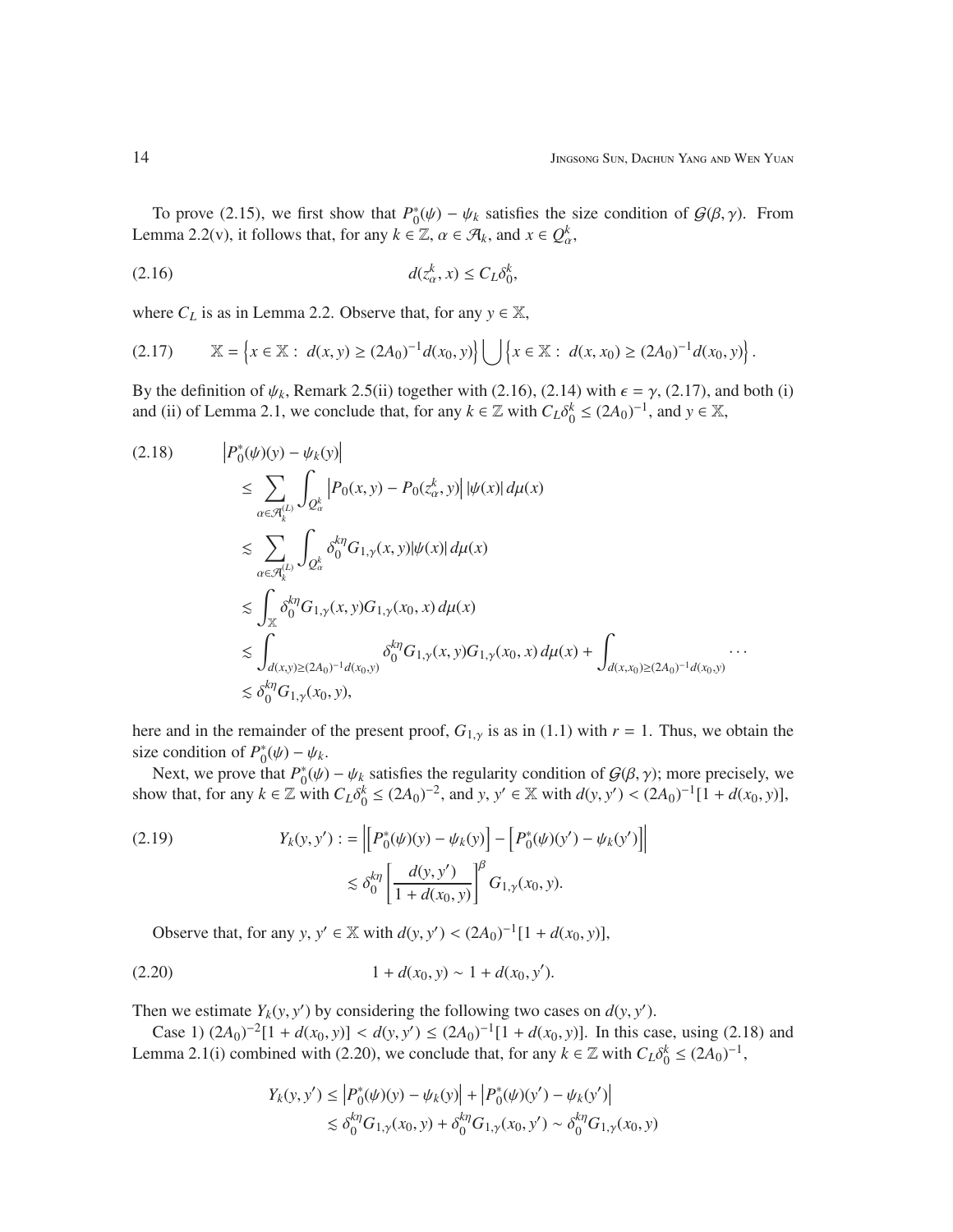$$
\lesssim \delta_0^{k\eta} \left[ \frac{d(y, y')}{1 + d(x_0, y)} \right]^{\beta} G_{1, \gamma}(x_0, y).
$$

Case 2)  $d(y, y') \le (2A_0)^{-2} [1 + d(x_0, y)]$ . In this case, we first claim that, for any  $k \in \mathbb{Z}$  with  $C_L \delta_0^k \leq (2A_0)^{-2}, \, \alpha \in \mathcal{A}_k^{(L)}, \, x \in \mathcal{Q}_\alpha^k, \, \text{and } y, y' \in \mathbb{X},$ 

(2.21) 
$$
Z(x, y, z_{\alpha}^{k}, y') := \left\| \left[ P_0(x, y) - P_0(z_{\alpha}^{k}, y) \right] - \left[ P_0(x, y') - P_0(z_{\alpha}^{k}, y') \right] \right\|
$$

$$
\lesssim \delta_0^{k\eta} \left[ \frac{d(y, y')}{1 + d(x, y)} \right]^{\eta} \left[ G_{1, \gamma}(x, y) + G_{1, \gamma}(x, y') \right].
$$

Indeed, if *d*(*y*, *y*') ≤  $(2A_0)^{-2}[1 + d(x, y)]$ , by Remark 2.5(iii) and (2.16), we have

$$
Z(x, y, z_{\alpha}^k, y') \le \left[ \frac{d(x, z_{\alpha}^k)}{1 + d(x, y)} \right]^{\eta} \left[ \frac{d(y, y')}{1 + d(x, y)} \right]^{\eta} G_{1, \gamma}(x, y)
$$
  

$$
\lesssim \delta_0^{k\eta} \left[ \frac{d(y, y')}{1 + d(x, y)} \right]^{\eta} \left[ G_{1, \gamma}(x, y) + G_{1, \gamma}(x, y') \right]
$$

with the implicit positive constants independent of *k*,  $\alpha$ , *x*, *y*, and *y'*; if  $d(y, y') > (2A_0)^{-2}[1 +$  $d(x, y)$ ], by Remark 2.5(ii) and (2.16), we find that

$$
Z(x, y, z_{\alpha}^{k}, y') \le |P_0(x, y) - P_0(z_{\alpha}^{k}, y)| + |P_0(x, y') - P_0(z_{\alpha}^{k}, y')|
$$
  
\n
$$
\lesssim \left[\frac{d(x, z_{\alpha}^{k})}{1 + d(x, y)}\right]^{n} G_{1, \gamma}(x, y) + \left[\frac{d(x, z_{\alpha}^{k})}{1 + d(x, y')}\right]^{n} G_{1, \gamma}(x, y')
$$
  
\n
$$
\lesssim \delta_0^{k\eta} \left[\frac{d(y, y')}{1 + d(x, y)}\right]^{n} \left[G_{1, \gamma}(x, y) + G_{1, \gamma}(x, y')\right]
$$

with the implicit positive constants independent of  $k$ ,  $\alpha$ ,  $x$ ,  $y$ , and  $y'$ . This finishes the proof of the claim (2.21).

Now, we estimate  $Y_k(y, y')$  in Case 2). From (2.21), (2.14) with  $\epsilon = \eta + \gamma$ , and (2.17), we deduce that, for any  $k \in \mathbb{Z}$  with  $C_L \delta_0^k \leq (2A_0)^{-2}$ , and any  $y, y' \in \mathbb{X}$  as in case 2),

$$
(2.22) \t Y_k(y, y') \leq \sum_{\alpha \in \mathcal{A}_k^{(L)}} \int_{Q_{\alpha}^k} Z(x, y, z_{\alpha}^k, y') |\psi(x)| d\mu(x)
$$
  
\n
$$
\leq \int_{\mathbb{X}} \delta_0^{k\eta} \left[ \frac{d(y, y')}{1 + d(x, y)} \right]^{\eta} \left[ G_{1, \gamma}(x, y) + G_{1, \gamma}(x, y') \right] |\psi(x)| d\mu(x)
$$
  
\n
$$
\leq \int_{\mathbb{X}} \delta_0^{k\eta} \left[ \frac{d(y, y')}{1 + d(x, y)} \right]^{\eta} \left[ G_{1, \gamma}(x, y) + G_{1, \gamma}(x, y') \right] G_{1, \eta + \gamma}(x_0, x) d\mu(x)
$$
  
\n
$$
\leq \int_{d(x, y) \geq (2A_0)^{-1} d(x_0, y)} \delta_0^{k\eta} \left[ \frac{d(y, y')}{1 + d(x, y)} \right]^{\eta} \left[ G_{1, \gamma}(x, y) + G_{1, \gamma}(x, y') \right]
$$
  
\n
$$
\times G_{1, \eta + \gamma}(x_0, x) d\mu(x) + \int_{d(x, x_0) \geq (2A_0)^{-1} d(x_0, y)} \cdots
$$
  
\n=: I<sub>1</sub> + I<sub>2</sub>,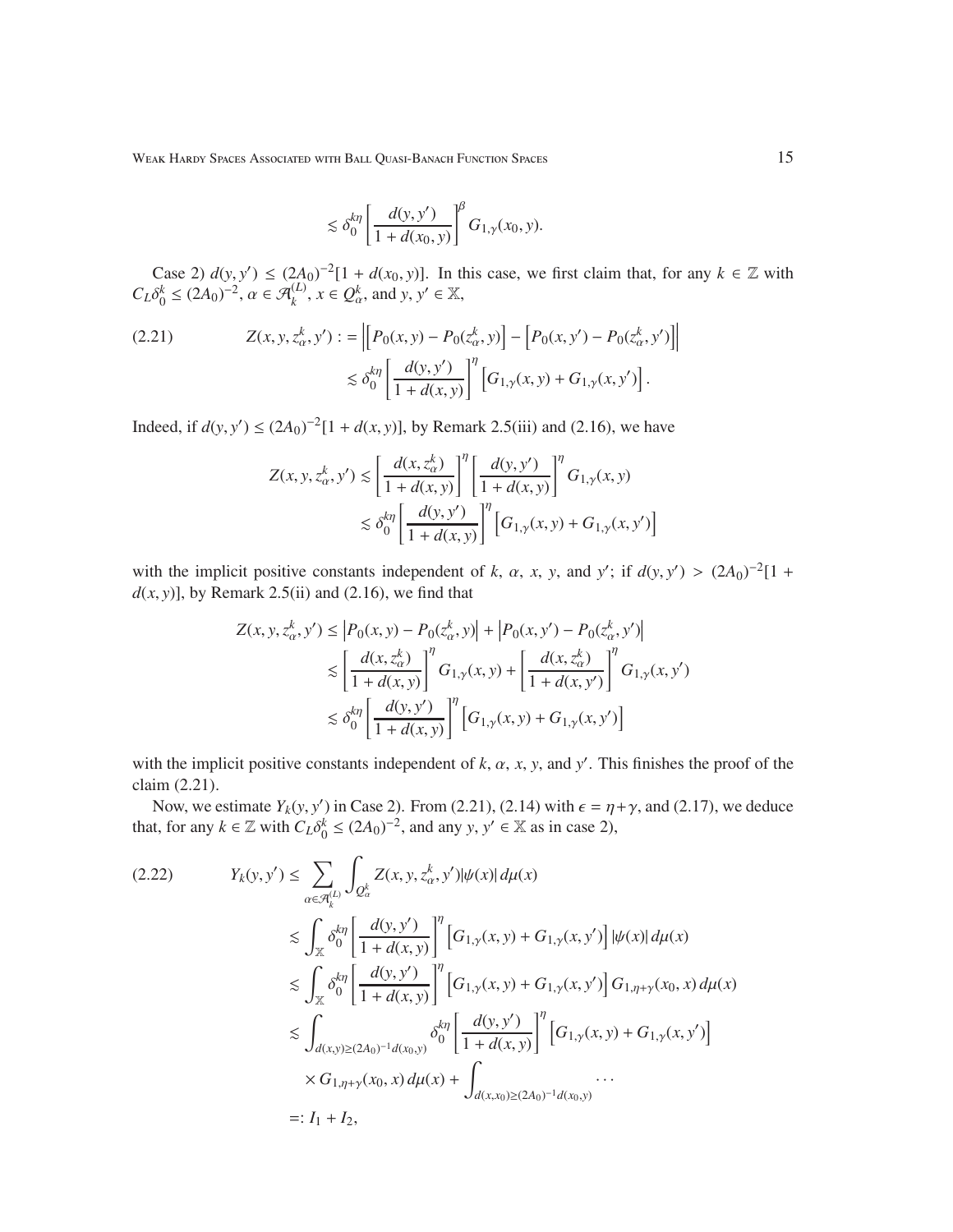where  $G_{1,\eta+\gamma}$  is as in (1.1) with *r* and  $\gamma$  replaced, respectively, by 1 and  $\eta + \gamma$ .

We first estimate *I*<sub>1</sub>. By (2.1), we find that, for any *y*,  $y' \in \mathbb{X}$  as in Case 2), and  $x \in \mathbb{X}$  with *d*(*x*, *y*) ≥ (2*A*<sub>0</sub>)<sup>-1</sup>*d*(*x*<sub>0</sub>, *y*),

$$
1 + d(x, y') \ge 1 + (A_0)^{-1}d(x, y) - d(y, y') \ge 1 - (2A_0)^{-2} + (2A_0)^{-2}d(x_0, y).
$$

From this, (2.3), both (i) and (ii) of Lemma 2.1, and  $\beta < \eta$ , we deduce that

$$
I_1 \lesssim \delta_0^{k\eta} \left[ \frac{d(y, y')}{1 + d(x_0, y)} \right]^{\eta} G_{1, \gamma}(x_0, y) \int_{\mathbb{X}} G_{1, \eta + \gamma}(x_0, x) d\mu(x)
$$
  

$$
\lesssim \delta_0^{k\eta} \left[ \frac{d(y, y')}{1 + d(x_0, y)} \right]^{\beta} G_{1, \gamma}(x_0, y),
$$

where all the implicit positive constants are independent of  $k$ ,  $y$ , and  $y'$ . As for  $I_2$ , using (2.3), both (i) and (ii) of Lemma 2.1, and  $\beta < \eta$ , we have

$$
I_2 \lesssim \delta_0^{k\eta} \left[ \frac{d(y, y')}{1 + d(x_0, y)} \right]^{\eta} G_{1, \gamma}(x_0, y) \int_{\mathbb{X}} \left[ G_{1, \gamma}(x, y) + G_{1, \gamma}(x, y') \right] d\mu(x)
$$
  

$$
\lesssim \delta_0^{k\eta} \left[ \frac{d(y, y')}{1 + d(x_0, y)} \right]^{\beta} G_{1, \gamma}(x_0, y),
$$

where all the implicit positive constants are independent of  $k$ ,  $y$ , and  $y'$ .

From (2.22) and the estimates of  $I_1$  and  $I_2$ , it follows that, for any  $k \in \mathbb{Z}$  with  $C_L \delta_0^k \le (2A_0)^{-2}$ , and any  $y, y' \in \mathbb{X}$  as in case 2),

$$
Y_k(y,y')\lesssim \delta_0^{k\eta}\left[\frac{d(y,y')}{1+d(x_0,y)}\right]^\beta G_{1,\gamma}(x_0,y).
$$

This finishes the proof of the case 2).

Using Case 1) and Case 2), we obtain (2.19). By (2.18) and (2.19), we find that, for any  $k \in \mathbb{Z}$ with  $C_L \delta_0^k \le (2A_0)^{-2}$ ,

$$
\left\|P_0^*(\psi)-\psi_k\right\|_{\mathcal{G}(\beta,\gamma)}\lesssim \delta_0^k.
$$

Letting  $k \to \infty$ , we obtain (2.15).

By an argument similar to that used in the proof of [33, Lemma 4.14], we find that  $P_0^*$  $_{0}^{*}(\psi) \in$  $\mathcal{G}(\eta, \eta) \subset \mathcal{G}_0^{\eta}(\beta, \gamma)$ . Observe that, for any  $k \in \mathbb{Z}$  and  $\alpha \in \mathcal{A}_k^{(L)}$ ,  $P_0(z_\alpha^k, \cdot) \in \mathcal{G}(\eta, \eta)$ . Thus, for any  $k \in \mathbb{Z}, \psi_k \in \mathcal{G}(\eta, \eta) \subset \mathcal{G}_0^{\eta}(\beta, \gamma)$ . From this, (2.15), and the estimate that  $\#\mathcal{A}_k^{(L)}$  $\binom{L}{k}$  < ∞ for any  $k \in \mathbb{Z}$ , we deduce that

$$
\langle P_0(f), \psi \rangle = \left\langle f, P_0^*(\psi) \right\rangle
$$
  
=  $\lim_{k \to \infty} \left\langle f, \sum_{\alpha \in \mathcal{A}_k^{(L)}} \int_{Q_\alpha^k} P_0(z_\alpha^k, \cdot) \psi(x) d\mu(x) \right\rangle$   
=  $\lim_{k \to \infty} \sum_{\alpha \in \mathcal{A}_k^{(L)}} \int_{Q_\alpha^k} \widetilde{P_0(f)}(z_\alpha^k) \psi(x) d\mu(x).$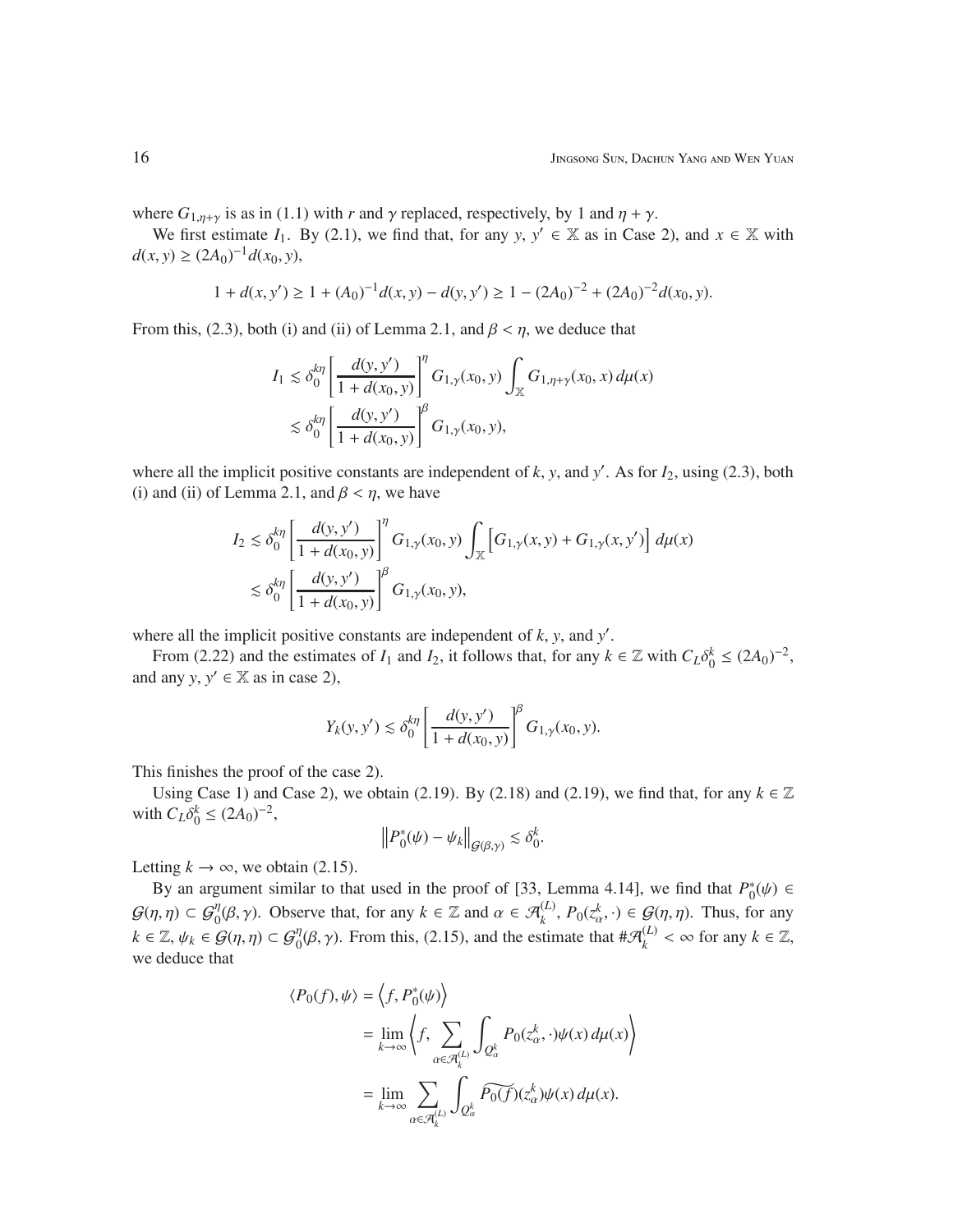Thus, to complete the proof of the present proposition, it remains to show that

(2.23) 
$$
\lim_{k \to \infty} \sum_{\alpha \in \mathcal{A}_k^{(L)}} \int_{Q_\alpha^k} \widetilde{P_0(f)}(z_\alpha^k) \psi(x) d\mu(x) = \int_{\mathbb{X}} \widetilde{P_0(f)}(x) \psi(x) d\mu(x).
$$

To this end, we need to prove that the right-hand side of (2.23) is well defined; namely, we show that  $\widetilde{P_0(f)}\psi$  is integrable on X. Observe that, for any  $x \in \mathbb{X}$ ,

$$
(2.24) \qquad \qquad \left|\widetilde{P_0(f)}(x)\right| = \left|\langle f, P_0(x, \cdot)\rangle\right| \leq \|f\|_{(\mathcal{G}_0^{\eta}(\beta, \gamma))'} \left\|P_0(x, \cdot)\right\|_{\mathcal{G}(\beta, \gamma)}.
$$

Then we estimate  $||P_0(x, \cdot)||_{G(\beta, \gamma)}$ . Indeed, from Remark 2.5(i), Lemma 2.1(i) combined with (2.3), and the estimate that  $d(x_0, y) \le A_0[d(x_0, x) + d(x, y)]$  for any  $x, y \in \mathbb{X}$  [which is deduced from (2.1)], it follows that, for any  $x, y \in \mathbb{X}$ ,

$$
(2.25) \t\t |P_0(x, y)| \lesssim G_{1,\gamma}(x, y) \lesssim G_{1,\gamma}(x_0, y) \max\left\{1, \left[\frac{1 + d(x_0, y)}{1 + d(x, y)}\right]^{\omega + \gamma}\right\}
$$
  

$$
\lesssim G_{1,\gamma}(x_0, y) \left[1 + d(x_0, x)\right]^{\omega + \gamma}
$$

with the implicit positive constants independent of *x* and *y*. Thus,  $P_0(x, \cdot)$  satisfies the size condition of  $G(\beta, \gamma)$ .

Next, we consider the regularity condition of  $P_0(x, \cdot)$ . To this end, we first claim that, for any *x*, *y*, *y*<sup> $\prime$ </sup> ∈  $\mathbb{X}$  with *d*(*y*, *y*<sup> $\prime$ </sup>) ≤ (2*A*<sub>0</sub>)<sup>-1</sup>[1 + *d*(*x*<sub>0</sub>, *y*)],

(2.26) 
$$
\left| P_0(x, y) - P_0(x, y') \right| \lesssim \left[ \frac{d(y, y')}{1 + d(x, y)} \right]^{\beta} \left[ G_{1, \gamma}(x, y) + G_{1, \gamma}(x, y') \right].
$$

Indeed, if *d*(*y*, *y*<sup> $′$ </sup>) ≤ (2*A*<sub>0</sub>)<sup>-1</sup>[1 + *d*(*x*, *y*)], by Remark 2.5(i), we have

$$
|P_0(x, y) - P_0(x, y')| \le \left[\frac{d(y, y')}{1 + d(x, y)}\right]^\beta G_{1, \gamma}(x, y)
$$
  
 
$$
\le \left[\frac{d(y, y')}{1 + d(x, y)}\right]^\beta \left[G_{1, \gamma}(x, y) + G_{1, \gamma}(x, y')\right]
$$

with the implicit positive constants independent of *x*, *y*, and *y'*; if  $d(y, y') > (2A_0)^{-1}[1 + d(x, y)]$ , by Remark 2.5(ii), we obtain

$$
|P_0(x, y) - P_0(x, y')| \le |P_0(x, y)| + |P_0(x, y')|
$$
  
\n
$$
\le [G_{1,\gamma}(x, y) + G_{1,\gamma}(x, y')]
$$
  
\n
$$
\le \left[\frac{d(y, y')}{1 + d(x, y)}\right]^\beta \left[G_{1,\gamma}(x, y) + G_{1,\gamma}(x, y')\right]
$$

with the implicit positive constants independent of  $x$ ,  $y$ , and  $y'$ . This finishes the proof of the claim  $(2.26).$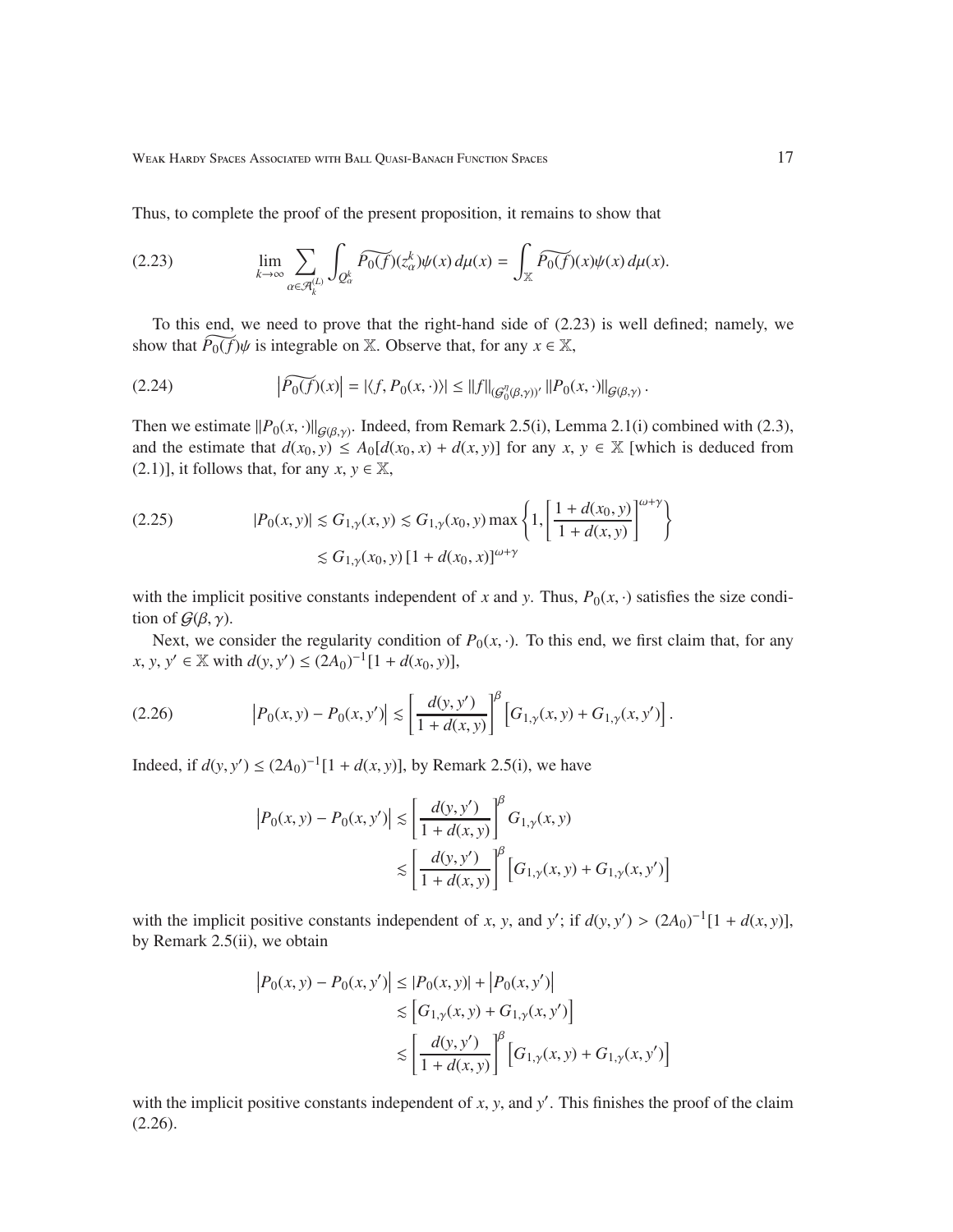Using (2.26), Lemma 2.1(i) together with (2.3), the estimates that  $d(x_0, y) \le A_0[d(x_0, x) +$  $d(x, y)$ ] and  $d(x_0, y') \le A_0[d(x_0, x) + d(x, y')]$  for any  $x, y, y' \in \mathbb{X}$  [which are deduced from (2.1)], and Lemma 2.1(i) with (2.20), we find that, for any *x*, *y*,  $y' \in \mathbb{X}$  with  $d(y, y') \le (2A_0)^{-1}[1+d(x_0, y)]$ ,

$$
(2.27) \qquad |P_0(x, y) - P_0(x, y')|
$$
  
\n
$$
\leq \left[\frac{d(y, y')}{1 + d(x, y)}\right]^{\beta} \left[G_{1, \gamma}(x, y) + G_{1, \gamma}(x, y')\right]
$$
  
\n
$$
\leq \left[\frac{d(y, y')}{1 + d(x_0, y)}\right]^{\beta} \left[\frac{1 + d(x_0, y)}{1 + d(x, y)}\right]^{\beta} \left[G_{1, \gamma}(x_0, y) \max\left\{1, \left[\frac{1 + d(x_0, y)}{1 + d(x, y)}\right]^{\omega + \gamma}\right\} + G_{1, \gamma}(x_0, y') \max\left\{1, \left[\frac{1 + d(x_0, y')}{1 + d(x, y')}\right]^{\omega + \gamma}\right\}\right]
$$
  
\n
$$
\leq \left[\frac{d(y, y')}{1 + d(x_0, y)}\right]^{\beta} \left[G_{1, \gamma}(x_0, y) + G_{1, \gamma}(x_0, y')\right] \left[1 + d(x_0, x)\right]^{\beta + \omega + \gamma}
$$
  
\n
$$
\sim \left[\frac{d(y, y')}{1 + d(x_0, y)}\right]^{\beta} G_{1, \gamma}(x_0, y) \left[1 + d(x_0, x)\right]^{\beta + \omega + \gamma}.
$$

From this and (2.25), we deduce that, for any  $x \in \mathbb{X}$ ,

$$
||P_0(x, \cdot)||_{\mathcal{G}(\beta, \gamma)} \lesssim [1 + d(x_0, x)]^{\beta + \omega + \gamma},
$$

which, together with (2.24), implies that, for any  $x \in \mathbb{X}$ ,

$$
\left|\widetilde{P_0(f)}(x)\right|\leq \|f\|_{(\mathcal{G}_0^{\eta}(\beta,\gamma))'}\|P_0(x,\cdot)\|_{\mathcal{G}(\beta,\gamma)}\lesssim \|f\|_{(\mathcal{G}_0^{\eta}(\beta,\gamma))'}\left[1+d(x_0,x)\right]^{\beta+\omega+\gamma}.
$$

By this and  $\psi \in \mathcal{G}_b(\eta, \eta)$ , we find that  $\widetilde{P_0(f)}\psi$  is integrable on X and the right-hand side of (2.23) is well defined.

Now, we prove (2.23). To this end, we show that, for any  $x, x' \in \mathbb{X}$  with  $d(x, x') \le (2A_0)^{-2}$ ,

$$
(2.28) \qquad \left| \widetilde{P_0(f)}(x) - \widetilde{P_0(f)}(x') \right| \lesssim ||f||_{(\mathcal{G}_0^{\eta}(\beta,\gamma))'} \left[ d(x,x') \right]^{\eta} \left[ 1 + d(x_0,x) \right]^{\beta + \omega + \gamma}.
$$

Observe that, for any  $x, x' \in \mathbb{X}$ ,

 $\overline{1}$ 

$$
(2.29) \qquad \left| \widetilde{P_0(f)}(x) - \widetilde{P_0(f)}(x') \right|
$$
  
=  $\left| \langle f, P_0(x, \cdot) - P_0(x', \cdot) \rangle \right| \le ||f||_{(\mathcal{G}_0^{\eta}(\beta, \gamma))'} ||P_0(x, \cdot) - P_0(x', \cdot) ||_{\mathcal{G}(\beta, \gamma)}.$ 

Next, we estimate  $||P_0(x, \cdot) - P_0(x', \cdot)||_{\mathcal{G}(\beta, \gamma)}$ . To estimate the size condition of  $P_0(x, \cdot) - P_0(x', \cdot)$ , from Remark 2.5(ii) and some arguments similar to those used in the estimation of (2.25), it follows that, for any *x*, *x*<sup>*'*</sup>, *y*  $\in \mathbb{X}$  with  $d(x, x') < (2A_0)^{-1}$ ,

$$
\begin{aligned} & \left| P_0(x, y) - P_0(x', y) \right| \\ &\lesssim \left[ d(x, x') \right]^\eta G_{1, \gamma}(x, y) \lesssim \left[ d(x, x') \right]^\eta G_{1, \gamma}(x_0, y) \left[ 1 + d(x_0, x) \right]^{\omega + \gamma}. \end{aligned}
$$

By some arguments similar to those used in the estimations of (2.21) and (2.27), we conclude that, for any *x*, *x*', *y*, *y*'  $\in \mathbb{X}$  with  $d(x, x') \le (2A_0)^{-2}$  and  $d(y, y') \le (2A_0)^{-1}[1 + d(x_0, y)],$ 

$$
\left[ [P_0(x, y) - P_0(x', y)] - [P_0(x, y') - P_0(x', y')] \right]
$$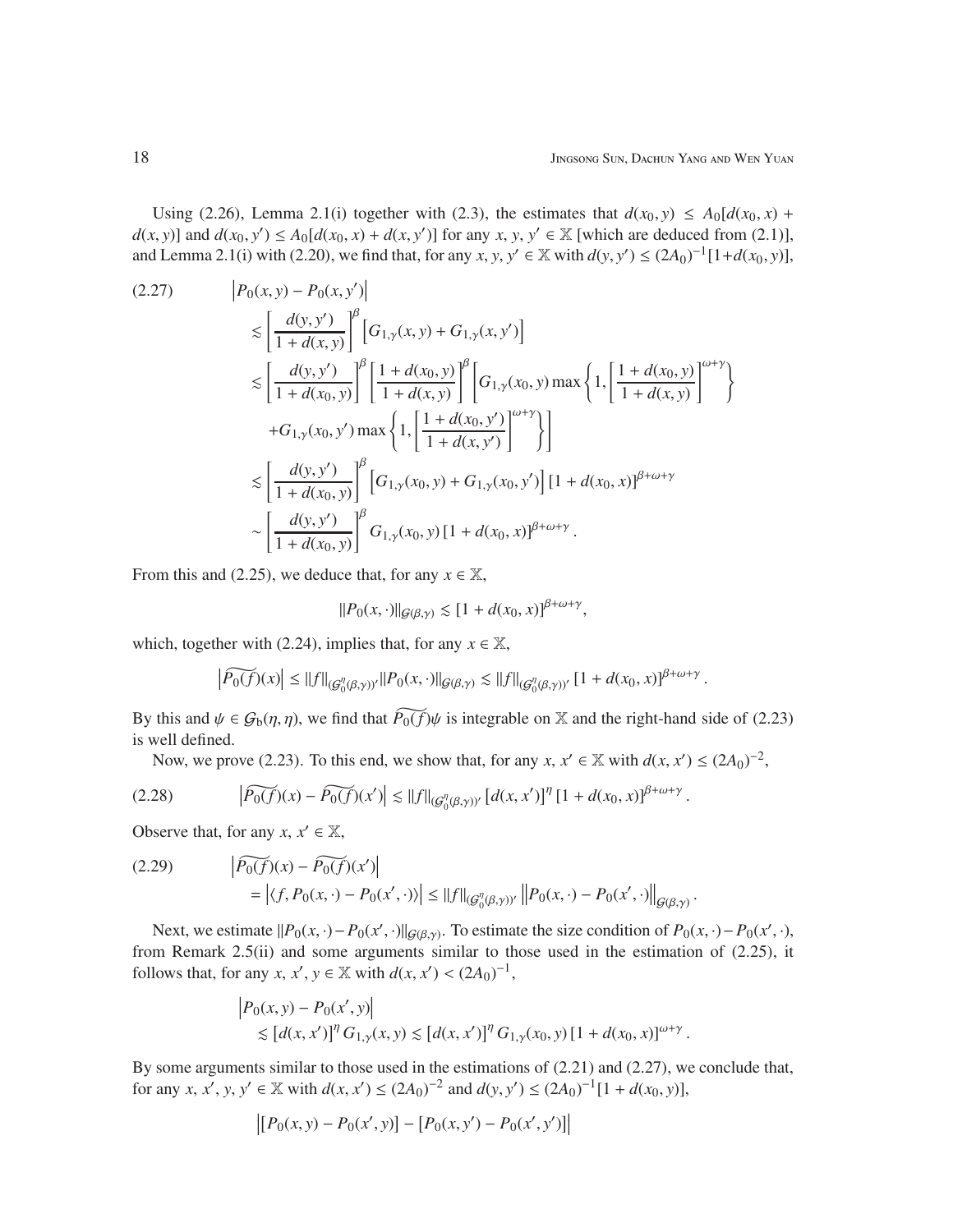$$
\leq [d(x, x')]^{\eta} \left[ \frac{d(y, y')}{1 + d(x, y)} \right]^{\eta} \left[ G_{1, \gamma}(x, y) + G_{1, \gamma}(x, y') \right]
$$
  

$$
\leq [d(x, x')]^{\eta} \left[ \frac{d(y, y')}{1 + d(x_0, y)} \right]^{\beta} G_{1, \gamma}(x_0, y) [1 + d(x_0, x)]^{\beta + \omega + \gamma}
$$

From this and the size condition of  $P_0(x, \cdot) - P_0(x', \cdot)$ , we deduce that, for any  $x, x' \in \mathbb{X}$  with  $d(x, x') \le (2A_0)^{-2}$ ,

$$
\left\|P_0(x,\cdot)-P_0(x',\cdot)\right\|_{\mathcal{G}(\beta,\gamma)} \lesssim \left[d(x,x')\right]^\eta \left[1+d(x_0,x)\right]^{\beta+\omega+\gamma}
$$

Using this and (2.29), we obtain (2.28).

By (2.16) and (2.28), we conclude that, for any  $k \in \mathbb{Z}$  with  $C_L \delta_0^k \leq (2A_0)^{-2}$ ,

$$
\lim_{k \to \infty} \left| \sum_{\alpha \in \mathcal{A}_k^{(L)}} \int_{Q_\alpha^k} \widetilde{P_0(f)}(z_\alpha^k) \psi(x) \, d\mu(x) - \int_{\mathbb{X}} \widetilde{P_0(f)}(x) \psi(x) \, d\mu(x) \right|
$$
\n
$$
\leq \sum_{\alpha \in \mathcal{A}_k^{(L)}} \int_{Q_\alpha^k} \left| \widetilde{P_0(f)}(z_\alpha^k) - \widetilde{P_0(f)}(x) \right| |\psi(x)| \, d\mu(x)
$$
\n
$$
\lesssim ||f||_{(G_0^{\eta}(\beta, \gamma))'} \delta_0^{k\eta} \int_{\mathbb{X}} \left[ 1 + d(x_0, x) \right]^{\beta + \omega + \gamma} |\psi(x)| \, d\mu(x).
$$

Letting  $k \to \infty$  and using the fact  $\psi \in \mathcal{G}_b(\eta, \eta)$ , we obtain (2.23). This finishes the proof of Proposition 2.8.

**Remark 2.9.** Let  $\{P_k\}_{k \in \mathbb{Z}}$  be a 1-exp-ATI as in Definition 2.4 and  $f \in (G_0^{\eta})$  $\int_0^{\eta} (\beta, \gamma)$ '. Using Propositions 2.7 and 2.8 together with a standard density argument, we find that  $P_k(f)$  and  $\widetilde{P_k(f)}$  coincide as the distribution of  $(\mathcal{G}^{\eta}_{0})$  $\mathcal{O}_0^{\eta}(\beta, \gamma)$ '; more precisely, for any  $k \in \mathbb{Z}$  and  $\varphi \in \mathcal{G}_0^{\eta}(\beta, \gamma)$ ,

$$
\langle P_k(f),\varphi\rangle=\lim_{n\to\infty}\langle P_k(f),\varphi_n\rangle=\lim_{n\to\infty}\int_{\mathbb X}\widetilde{P_k(f)}(x)\varphi_n(x)\,d\mu(x)=:\langle \widetilde{P_k(f)},\varphi\rangle,
$$

where  $\{\varphi_n\}_{n\in\mathbb{N}} \subset \mathcal{G}_b(\eta, \eta)$  and  $\lim_{n\to\infty} ||\varphi_n - \varphi||_{\mathcal{G}(\beta,\gamma)} = 0$ . In what follows, by the abuse of the notation, we identify  $P_k(f)$  with  $\widetilde{P_k(f)}$ .

#### 2.2 Weak Ball Quasi-Banach Function Spaces

Now, we recall the following ball (quasi-)Banach function space on X, which is just [83, Definition 2.5] (see also [73, Definition 2.2 and (2.3)]).

**Definition 2.10.** A quasi-normed linear space  $X(\mathbb{X}) \subset \mathcal{M}(\mathbb{X})$ , which is equipped with a quasinorm  $\|\cdot\|_{X(\mathbb{X})}$ , is called a *ball quasi-Banach function space* (for short, BQBF *space*) on X if it satisfies the following conditions:

- (i)  $||f||_{X(X)} = 0$  if and only if  $f = 0$   $\mu$ -almost everywhere.
- (ii)  $|g| \le |f| \mu$ -almost everywhere implies that  $||g||_{X(\mathbb{X})} \le ||f||_{X(\mathbb{X})}$ .

.

.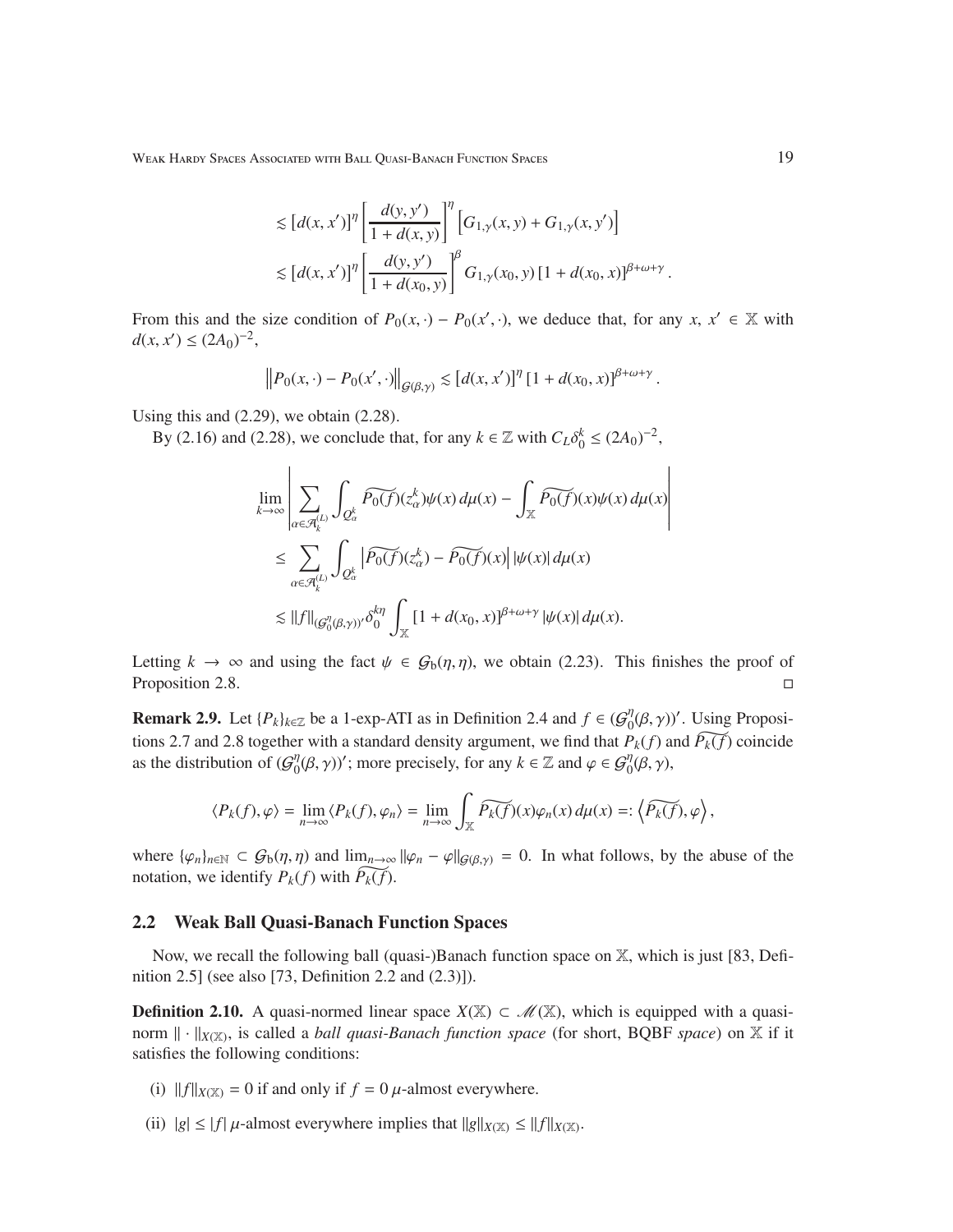- (iii)  $0 \le f_n \uparrow f$   $\mu$ -almost everywhere indicates that  $||f_n||_{X(\mathbb{X})} \uparrow ||f||_{X(\mathbb{X})}$ .
- (iv) for any ball  $B \subset \mathbb{X}$ ,  $\mathbf{1}_B \in X(\mathbb{X})$ .

A normed linear space *X*(X) ⊂ M(X) is called a *ball Banach function space* (for short, BBF *space*) on X if it satisfies (i)-(iv) and

(v) for any ball  $B \subset \mathbb{X}$ , there exists a positive constant *C*, depending only on *B*, such that, for any  $f \in X(\mathbb{X})$ ,

$$
\int_B |f(x)| \ d\mu(x) \le C \, ||f||_{X(\mathbb{X})} \, .
$$

- **Remark 2.11.** (i) Let  $X(\mathbb{X})$  be a BQBF space. By [16, Theorem 2], we find that both (ii) and (iii) of Definition 2.10 imply that  $X(\mathbb{X})$  is complete and hence a quasi-Banach space.
	- (ii) In Definition 2.10, if we replace any ball *B* by any  $\mu$ -measurable set *E* with  $\mu(E) < \infty$ , we obtain the definition of (quasi-)Banach function spaces on  $X$ , which can be found in [5, p. 3, Definition 1.3] and [83, Definition 2.4]; if we replace any ball *B* by any bounded  $\mu$ measurable set  $E$ , we obtain an equivalent definition of ball (quasi-)Banach function spaces on X. Obviously, a (quasi-)Banach function space on X is surely a ball (quasi-)Banach function space on X.
- (iii) Let  $X(\mathbb{X})$  be a BQBF space. If  $f \in X(\mathbb{X})$ , then  $\mu({x \in \mathbb{X} : |f(x)| = \infty}) = 0$ . Indeed, from Definition 2.10(ii) and  $||f||_{X(X)} < \infty$ , it follows that

$$
\left\|{\rm 1\hspace{-0.90ex}1}_{\{x\in\mathbb X:\ |f(x)|=\infty\}}\right\|_{X(\mathbb X)}\le \inf_{\lambda\in(0,\infty)}\left[\left\|{\rm 1\hspace{-0.90ex}1}_{\{x\in\mathbb X:\ |f(x)|>\lambda\}}\right\|_{X(\mathbb X)}\right]\le \inf_{\lambda\in(0,\infty)}\left\{\lambda^{-1}\|f\|_{X(\mathbb X)}\right\}=0.
$$

By this and Definition 2.10(i), we conclude that  $\mu({x \in \mathbb{X} : |f(x)| = \infty}) = 0$ .

A BQBF space  $X(\mathbb{X})$  is said to have an *absolutely continuous quasi-norm* if, for any  $f \in X(\mathbb{X})$ and any sequence  $\{E_n\}_{n\in\mathbb{N}}$  of  $\mu$ -measurable sets of  $\mathbb X$  with  $E_n \downarrow \emptyset$ ,  $\|f\mathbf{1}_{E_n}\|_{X(\mathbb X)} \downarrow 0$  as  $n \to \infty$ ; see, for instance, [5, p. 14, Definition 3.1]. The *associate space*  $X'(\mathbb{X})$  of a BBF space  $X(\mathbb{X})$  is defined by setting

$$
X'(\mathbb{X}) := \{ f \in \mathcal{M}(\mathbb{X}) : ||f||_{X'(\mathbb{X})} < \infty \},
$$

where, for any  $f \in \mathcal{M}(\mathbb{X})$ ,

$$
||f||_{X'(\mathbb{X})} := \sup \{ ||fg||_{L^1(\mathbb{X})} : g \in X(\mathbb{X}), ||g||_{X(\mathbb{X})} = 1 \},
$$

see [5, Chapter 1, Section 2] for more details on associate spaces. It is well known that, if  $X(\mathbb{X})$ is a BBF space, then  $X'(\mathbb{X})$  is also a BBF space; see, for instance, [83, Lemma 2.19] or [73, Proposition 2.3]. Next, we recall the concept of the convexification, which previously appeared, for instance, in [58, p. 53] and [73, Definition 2.6].

**Definition 2.12.** Let *p* ∈ (0, ∞). The *p-convexification X<sup>p</sup>*( $\mathbb{X}$ ) of a BQBF space *X*( $\mathbb{X}$ ) is defined by setting

$$
X^{p}(\mathbb{X}) := \left\{ f \in \mathcal{M}(\mathbb{X}) : ||f||_{X^{p}(\mathbb{X})} := ||f|^{p} ||_{X(\mathbb{X})}^{1/p} < \infty \right\}.
$$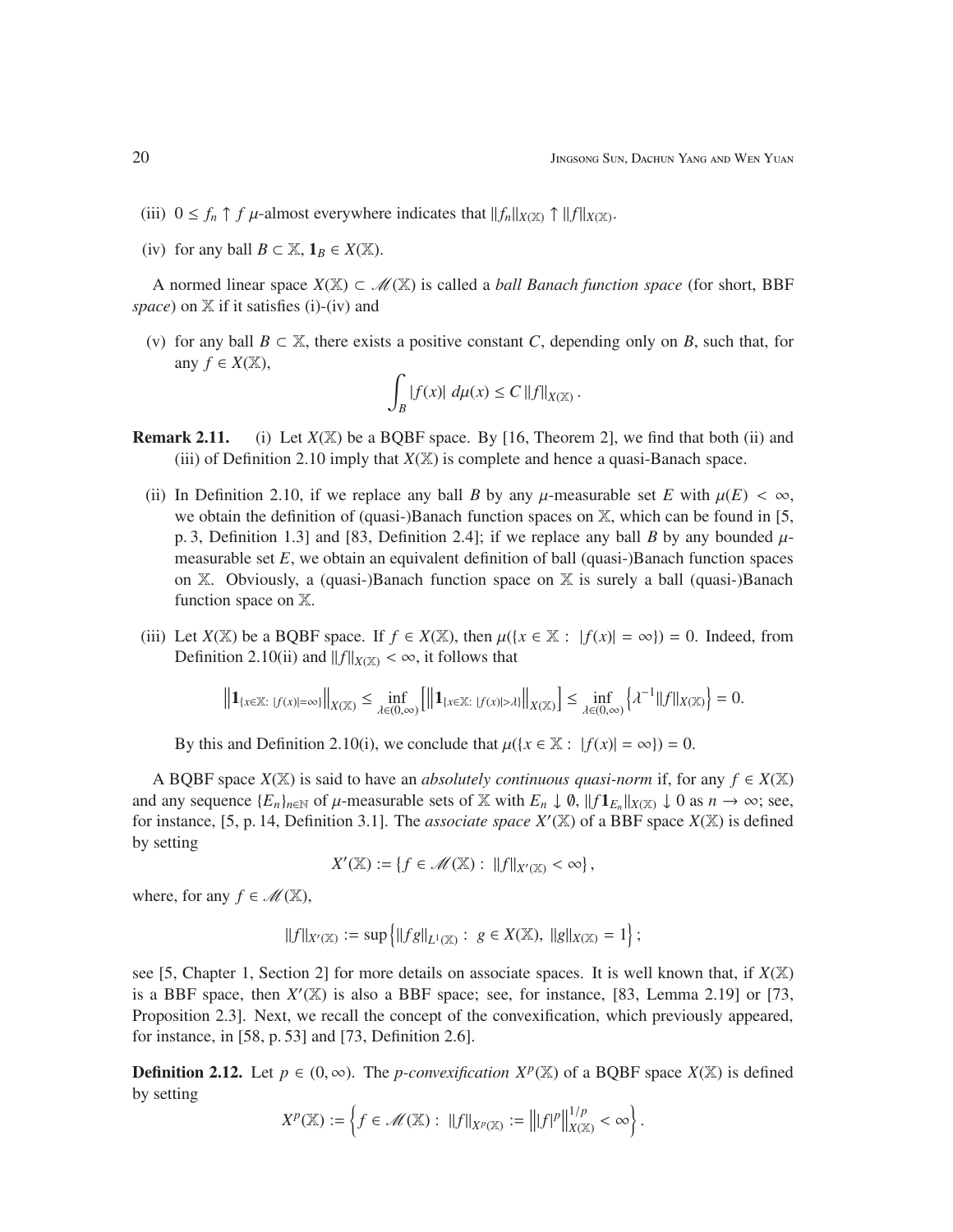**Remark 2.13.** Let  $X^p(\mathbb{X})$  be as in Definition 2.12. Observe that  $X^p(\mathbb{X})$  is also a BQBF space. In what follows, for any  $p \in (0, \infty)$ , we always let

$$
(2.30) \qquad \sigma_p := \inf \left\{ C \in [1, \infty) : \|f + g\|_{X^p(\mathbb{X})} \le C [\|f\|_{X^p(\mathbb{X})} + \|g\|_{X^p(\mathbb{X})}], \ \forall f, \ g \in X^p(\mathbb{X}) \right\}.
$$

The next proposition provides a frequently used estimate suitable for any given BQBF space and its convexification, which is an immediate corollary of the Aoki–Rolewicz theorem (see [3, 69], or [26, Exercise 1.4.6] with a detailed hint on its proof); we omit the details here.

**Proposition 2.14.** *Let*  $X(\mathbb{X})$  *be a* BQBF *space,*  $p \in (0, \infty)$ *, and*  $\theta_p := \frac{\log 2}{\log(2\sigma)}$  $\frac{\log 2}{\log(2\sigma_p)}$  with  $\sigma_p \in [1, \infty)$  as *in* (2.30)*. Then, for any*  ${f_j}_{j \in \mathbb{N}}$  ⊂ *M*( $\mathbb{X}$ *),* 

$$
\left\|\sum_{j\in\mathbb N}|f_j|\right\|_{X^p(\mathbb X)}\leq 4^{1/\theta_p}\left[\sum_{j\in\mathbb N}\left\|f_j\right\|_{X^p(\mathbb X)}^{\theta_p}\right]^{1/\theta_p}.
$$

Now, we turn to introduce the weak BQBF space on X; see [90, Definition 2.8] for the Euclidean space case.

Definition 2.15. Let *X*(X) be a BQBF space. Then the *weak ball quasi-Banach function space* (for short, *weak* BQBF *space*)  $WX(\mathbb{X})$  associated with  $X(\mathbb{X})$  is defined to be the set of all the  $\mu$ -measurable functions  $f$  on  $\mathbb X$  such that

$$
\|f\|_{WX(\mathbb{X})}:=\sup_{\lambda\in(0,\infty)}\Big\{\lambda\left\|1_{\{x\in\mathbb{X}:\ |f(x)|>\lambda\}}\right\|_{X(\mathbb{X})}\Big\}<\infty.
$$

The following proposition indicates that the weak BQBF space is also a BQBF space. Its proof is similar to those of [90, Lemma 2.13 and Remark 2.9]; we omit the details.

Proposition 2.16. *Let X*(X) *be a* BQBF *space. Then the weak* BQBF *space WX*(X) *is also a* BOBF *space and, moreover,*  $X(\mathbb{X})$  *continuously embeds into*  $WX(\mathbb{X})$ *, namely, if*  $f \in X(\mathbb{X})$ *, then*  $f \in WX(\mathbb{X})$  *and*  $||f||_{WX(\mathbb{X})} \leq ||f||_{X(\mathbb{X})}$ .

**Remark 2.17.** Let  $p \in (0, \infty)$ ,  $X(\mathbb{X})$  be a BQBF space,  $W(X^p)(\mathbb{X})$  the weak BQBF space associated with  $X^p(\mathbb{X})$ , and  $(WX)^p(\mathbb{X})$  the *p*-convexification of  $WX(\mathbb{X})$ . We claim that  $W(X^p)(\mathbb{X}) =$  $(WX)^p(X)$ . Indeed, for any  $f \in \mathcal{M}(X)$ , we have

$$
||f||_{W(X^p)(\mathbb{X})} = \sup_{\lambda \in (0,\infty)} \left\{ \lambda \left\| \mathbf{1}_{\{x \in \mathbb{X}: \ |f(x)| > \lambda\}} \right\|_{X^p(\mathbb{X})} \right\}
$$
  

$$
= \sup_{\lambda \in (0,\infty)} \left\{ \lambda^{1/p} \left\| \mathbf{1}_{\{x \in \mathbb{X}: \ |f(x)|^p > \lambda\}} \right\|_{X(\mathbb{X})}^{1/p} \right\} = ||f||_{(WX)^p(\mathbb{X})},
$$

which proves the above claim. In what follows, we use  $WX^p(\mathbb{X})$  to denote either  $W(X^p)(\mathbb{X})$  or  $(WX)^p$ (X).

Next, we establish the following useful proposition on the estimate of the truncation of functions in  $WX(\mathbb{X})$ .

**Proposition 2.18.** *Let*  $p \in (0, \infty)$  *and*  $X(\mathbb{X})$  *be a* BQBF *space.*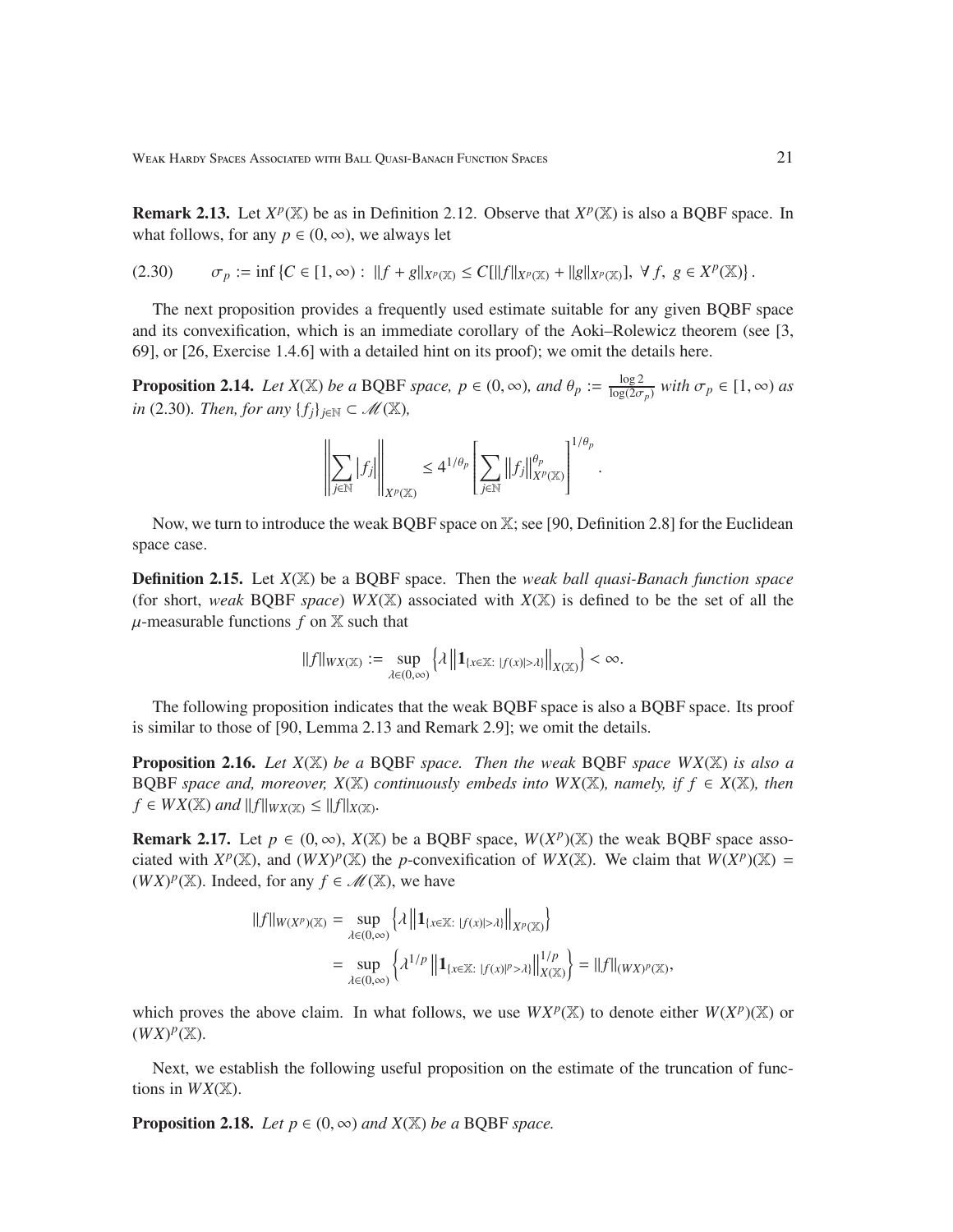(i) If  $p_1 \in (0, p)$ , then there exists a positive constant C such that, for any  $\lambda \in (0, \infty)$  and  $f \in WX^p(\mathbb{X}),$ 

$$
\left\|f\mathbf{1}_{\{x\in\mathbb{X}:\; |f(x)|>\lambda\}}\right\|_{X^{p_1}(\mathbb{X})}^{p_1/p}\leq C\lambda^{p_1/p-1}\|f\|_{WX^p(\mathbb{X})}.
$$

(ii) *If*  $p_2 \in (p, \infty)$ *, then there exists a positive constant C such that, for any*  $\lambda \in (0, \infty)$  *and*  $f \in WX^p(\mathbb{X}),$ 

$$
\left\|f1_{\{x\in\mathbb{X}:\;|f(x)|\leq\lambda\}}\right\|_{X^{p_2}(\mathbb{X})}^{p_2/p}\leq C\lambda^{p_2/p-1}\|f\|_{WX^p(\mathbb{X})}.
$$

*Proof.* Let  $p$ ,  $X(\mathbb{X})$ ,  $p_1$ , and  $p_2$  be as in the present proposition.

We first prove (i). From Remark 2.11(iii) with  $X(\mathbb{X})$  replaced by  $WX^p(\mathbb{X})$ , Definition 2.10(ii) with  $X(\mathbb{X})$  replaced by  $X^p(\mathbb{X})$ , Proposition 2.14, the definition of  $WX^p(\mathbb{X})$ , and  $p_1/p < 1$ , it follows that, for any  $\lambda \in (0, \infty)$  and  $f \in WX^p(\mathbb{X})$ ,

$$
\begin{split} &\left\|f\mathbf{1}_{\{x\in\mathbb{X}:\;|f(x)|>\lambda\}}\right\|^{p_1/p}_{X^{p_1}(\mathbb{X})} \\ &=\left\|\sum_{j=0}^{\infty}|f|^{p_1/p}\,\mathbf{1}_{\{x\in\mathbb{X}:\;2^j\lambda<|f(x)|\leq 2^{j+1}\lambda\}}\right\|_{X^p(\mathbb{X})} \\ &\leq \left\|\sum_{j=0}^{\infty}\left(2^{j+1}\lambda\right)^{p_1/p}\,\mathbf{1}_{\{x\in\mathbb{X}:\;2^j\lambda<|f(x)|\leq 2^{j+1}\lambda\}}\right\|_{X^p(\mathbb{X})} \\ &\lesssim \left[\sum_{j=0}^{\infty}\left(2^j\lambda\right)^{\theta_p p_1/p}\left\|\mathbf{1}_{\{x\in\mathbb{X}:\;2^j\lambda<|f(x)|\leq 2^{j+1}\lambda\}}\right\|_{X^p(\mathbb{X})}^{\theta_p}\right]^{1/\theta_p} \\ &\lesssim \left[\sum_{j=0}^{\infty}\left(2^j\lambda\right)^{\theta_p(p_1/p-1)}\right]^{1/\theta_p}\|f\|_{WX^p(\mathbb{X})}\sim \lambda^{p_1/p-1}\|f\|_{WX^p(\mathbb{X})}, \end{split}
$$

where  $\theta_p$  is as in Proposition 2.14. This finishes the proof of (i).

Then we prove (ii). By Definition 2.10(ii) with  $X(\mathbb{X})$  replaced by  $X^p(\mathbb{X})$ , Proposition 2.14, the definition of  $WX^p(\mathbb{X})$ , and  $p_2/p > 1$ , we conclude that, for any  $\lambda \in (0, \infty)$  and  $f \in WX^p(\mathbb{X})$ ,

$$
\begin{split} &\left\|f\mathbf{1}_{\{x\in\mathbb{X}\colon |f(x)|\le\lambda\}}\right\|^{p_{2}/p}_{X^{p_{2}}(\mathbb{X})} \\ &=\left\|\sum_{j=-\infty}^{0}|f|^{p_{2}/p}\mathbf{1}_{\{x\in\mathbb{X}\colon 2^{j-1}\lambda<|f(x)|\le2^{j}\lambda\}}\right\|_{X^{p}(\mathbb{X})} \\ &\le\left\|\sum_{j=-\infty}^{0}\left(2^{j}\lambda\right)^{p_{2}/p}\mathbf{1}_{\{x\in\mathbb{X}\colon 2^{j-1}\lambda<|f(x)|\le2^{j}\lambda\}}\right\|_{X^{p}(\mathbb{X})} \\ &\lesssim\left[\sum_{j=-\infty}^{0}\left(2^{j}\lambda\right)^{\theta_{p}p_{2}/p}\left\|\mathbf{1}_{\{x\in\mathbb{X}\colon 2^{j-1}\lambda<|f(x)|\le2^{j}\lambda\}}\right\|^{q_{p}}_{X^{p}(\mathbb{X})}\right]^{1/\theta_{p}} \\ &\lesssim\left[\sum_{j=-\infty}^{0}\left(2^{j}\lambda\right)^{\theta_{p}(p_{2}/p-1)}\right]^{1/\theta_{p}}\left\||f\right\|_{W X^{p}(\mathbb{X})}\sim\lambda^{p_{2}/p-1}\|f\|_{W X^{p}(\mathbb{X})}, \end{split}
$$

where  $\theta_p$  is as in Proposition 2.14. This finishes the proof of (ii), and hence of Proposition 2.18.  $\Box$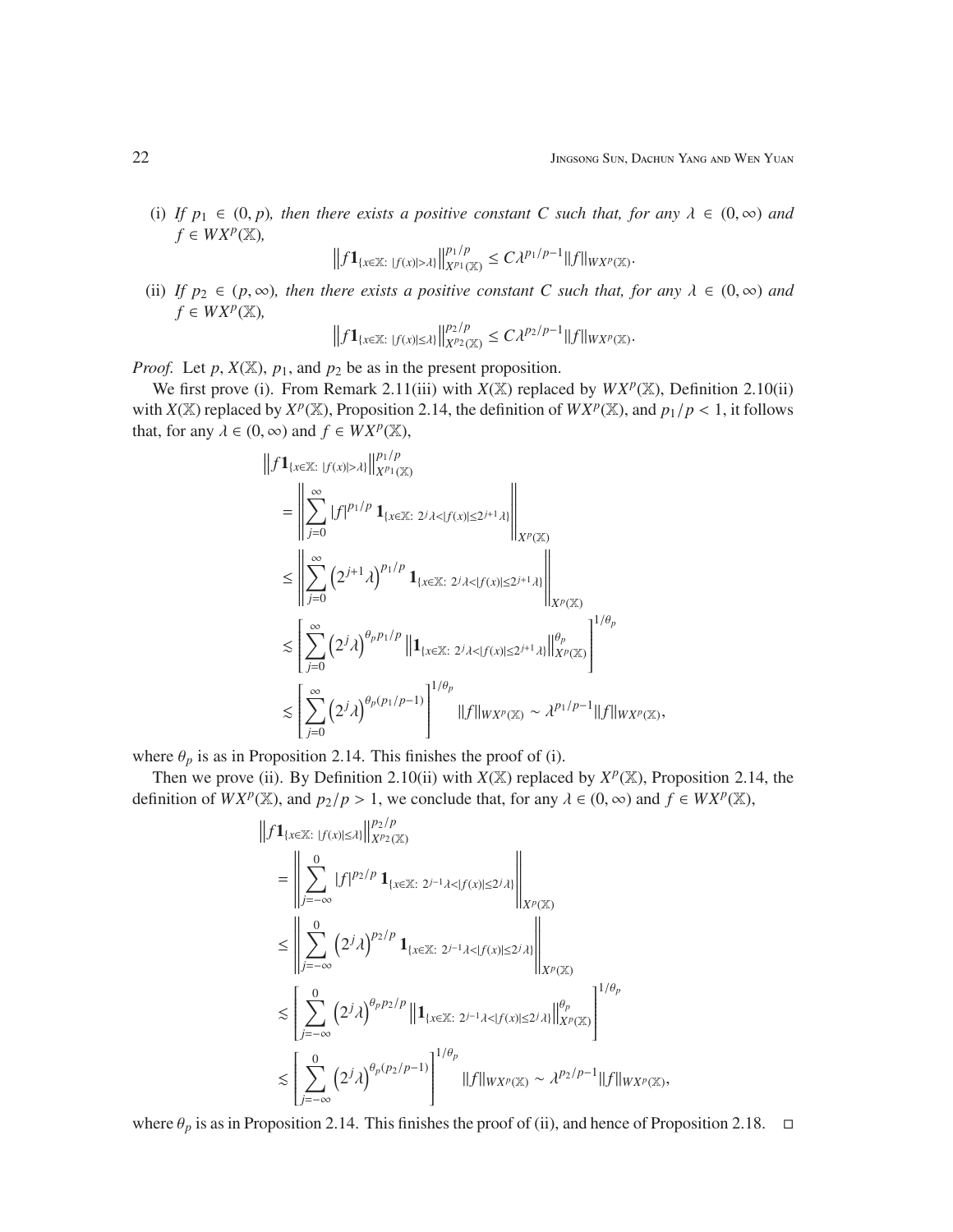### 3 Maximal Function Characterizations

In this section, we establish various maximal function characterizations of the weak BQBF Hardy space associated with the BQBF space  $X(\mathbb{X})$ .

Now, we recall the definitions of several maximal functions; see, for instance, [32, p. 2209]. Let  $\beta$ ,  $\gamma \in (0, \eta)$  with  $\eta$  as in (2.5),  $f \in (\mathcal{G}_0^{\eta})$  $\int_0^{\eta} (\beta, \gamma)$ ', and  $\{P_k\}_{k \in \mathbb{Z}}$  be a 1-exp-ATI as in Definition 2.4. The *radial maximal function*  $M^+(f)$  of  $f$  is defined by setting, for any  $x \in \mathbb{X}$ ,

$$
M^+(f)(x) := \sup_{k \in \mathbb{Z}} |P_k(f)(x)|.
$$

The *non-tangential maximal function*  $M_{\theta}(f)$  of f with  $\theta \in (0, \infty)$  is defined by setting, for any *x* ∈ X,

$$
M_{\theta}(f)(x) = \sup_{k \in \mathbb{Z}} \sup_{y \in B(x, \theta \delta_0^k)} |P_k(f)(y)|.
$$

The *grand maximal function*  $f^*$  of  $f$  is defined by setting, for any  $x \in \mathbb{X}$ ,

$$
f^*(x) := f^{(*,\beta,\gamma)}(x)
$$
  
 := sup { $|\langle f, \phi \rangle|$  :  $\phi \in G_0^{\eta}(\beta, \gamma)$  and  $||\phi||_{G(x,r,\beta,\gamma)} \le 1$  for some  $r \in (0,\infty)$ }

Let  $\theta \in (0, \infty)$ . It is well known that there exists a positive constant *C* such that, for any  $f \in {\mathcal{G}}_{0}^{\eta}$  $_{0}^{\eta}(\beta,\gamma)$ ',

$$
(3.1) \t\t M^+(f) \le M_\theta(f) \le C f^*;
$$

see, for instance,  $[32, (3.1)]$ . Let  $X(\mathbb{X})$  be a BQBF space and  $WX(\mathbb{X})$  the weak BQBF space associated with  $X(\mathbb{X})$ . From (3.1), Proposition 2.16, and Definition 2.10(ii) with  $X(\mathbb{X})$  replaced by *WX*(X), we deduce that there exists a positive constant *C* such that, for any  $f \in (G_0^{\eta})$  $_{0}^{\eta}(\beta,\gamma)$ ',

(3.2) 
$$
\|M^+(f)\|_{WX(\mathbb{X})} \leq \|M_{\theta}(f)\|_{WX(\mathbb{X})} \leq C\left\|f^*\right\|_{WX(\mathbb{X})}.
$$

Furthermore, if  $X(\mathbb{X})$  satisfies some assumptions, we have the following theorem, which can directly be deduced from Proposition 2.16 and [83, Theorems 3.14–3.16]; here we omit the details.

**Theorem 3.1.** *Suppose that*  $X(\mathbb{X})$  *is a* BQBF *space and that there exists a*  $p \in (\omega/(\omega + \eta), 1]$  *with* ω *as in* (2.3) *and* η *as in* (2.5) *such that, for any t* ∈ (0, *p*)*, the Hardy–Littlewood maximal operator*  $M$  *is bounded on*  $WX^{1/t}(\mathbb{X})$ .

(i) Let  $\theta \in (0, \infty)$ *.* If  $f \in (\mathcal{G}_0^{\eta})$  $\eta_0^{\eta}(\beta, \gamma)$ ' with  $\beta$ ,  $\gamma \in (\omega[1/\underline{p} - 1], \eta)$ , then

$$
\left\|M^+(f)\right\|_{WX(\mathbb{X})}\sim \|M_\theta(f)\|_{WX(\mathbb{X})}\sim \left\|f^*\right\|_{WX(\mathbb{X})},
$$

*where the positive equivalence constants are independent of f .*

(ii) Let  $\beta_1$ ,  $\gamma_1$ ,  $\beta_2$ ,  $\gamma_2 \in (\omega[1/p-1], \eta)$ . If  $f \in (\mathcal{G}_0^{\eta})$  $\eta_0^{\eta}(\beta_1, \gamma_1)$ ' and  $f^{(*,\beta_1,\gamma_1)} \in WX(\mathbb{X})$ , then  $f \in \left(\mathcal{G}^\eta_0\right)$  $\mathcal{O}_0^{\eta}(\beta_2, \gamma_2)$ ',  $f^{(*\beta_2, \gamma_2)} \in W\chi(\mathbb{X})$ , and there exists a constant  $C \in [1, \infty)$ , independent of *f , such that*

$$
C^{-1}\left\|f^{(*,\beta_1,\gamma_1)}\right\|_{WX(\mathbb{X})}\leq \left\|f^{(*,\beta_2,\gamma_2)}\right\|_{WX(\mathbb{X})}\leq C\left\|f^{(*,\beta_1,\gamma_1)}\right\|_{WX(\mathbb{X})}.
$$

.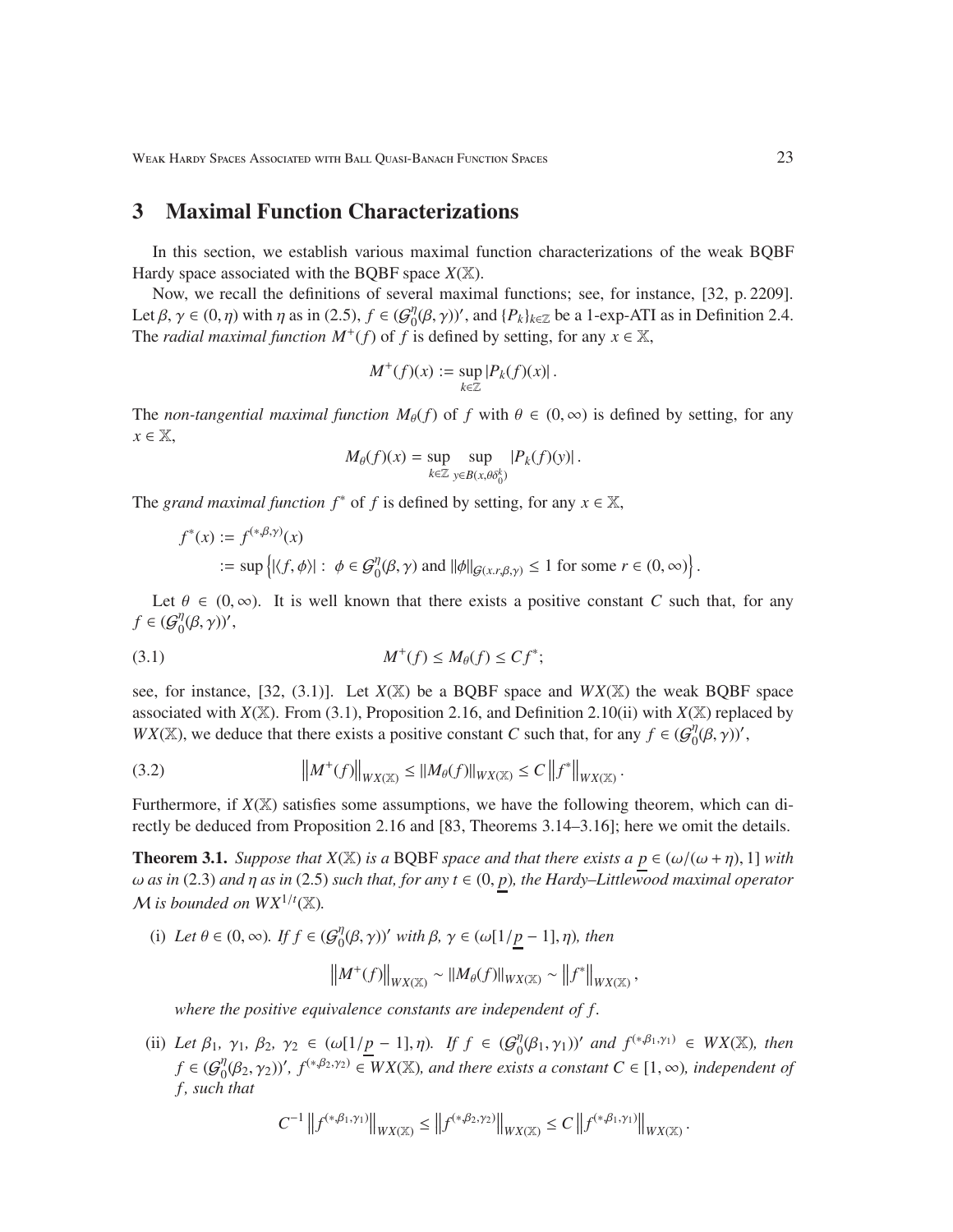Let  $\beta$ ,  $\gamma \in (0, \eta)$  with  $\eta$  as in (2.5), and *X*(X) be a given BQBF space. Recall that, in [83, (3.7)], the *Hardy space*  $H_X(\mathbb{X})$  associated with  $X(\mathbb{X})$  is defined by setting

$$
H_X(\mathbb{X}):=\left\{f\in ( \mathcal{G}_0^{\eta}(\beta,\gamma))' :\; \|f\|_{H_X(\mathbb{X})}:=\left\|f^*\right\|_{X(\mathbb{X})}<\infty\right\}.
$$

Then we introduce the following weak Hardy space associated with *X*(X).

**Definition 3.2.** Let  $X(\mathbb{X})$  be a BQBF space and  $\beta$ ,  $\gamma \in (0, \eta)$  with  $\eta$  as in (2.5). The *weak Hardy space WH<sub>X</sub>*( $\mathbb{X}$ ) associated with *X*( $\mathbb{X}$ ) is defined by setting

$$
WH_X(\mathbb{X}):=\left\{f\in ( \mathcal{G}_0^{\eta}(\beta,\gamma))':\,\,\|f\|_{WH_X(\mathbb{X})}:=\left\|f^*\right\|_{WX(\mathbb{X})}<\infty\right\}.
$$

- **Remark 3.3.** (i) Let  $WH_X(\mathbb{X})$  and  $(G_0^n)$  $\eta_0^{\eta}(\beta, \gamma)$  be as in Definition 3.2. By Proposition 2.16 and [83, Lemma 3.10], we find that  $WH_X(\mathbb{X})$  continuously embeds into  $(G_0^n)$  $_{0}^{\eta}(\beta,\gamma)$ '.
	- (ii) Let  $X(\mathbb{X})$  and *p* be as in Theorem 3.1 and  $\beta$ ,  $\gamma \in (\omega[1/p-1], \eta)$ . From Theorem 3.1, it follows that the weak Hardy space  $WH_X(\mathbb{X})$  is independent of the choice of  $(\mathcal{G}_0^{\eta})$  $_{0}^{\eta}(\beta,\gamma))'.$

Embedding *WX*(X) into a weighted Lebesgue space and borrowing some ideas from the proof of [83, Theorem 3.12], we can establish the following relation between the weak BQBF space  $WX(\mathbb{X})$  and the weak Hardy space  $WH_X(\mathbb{X})$ .

**Theorem 3.4.** *Suppose that*  $X(\mathbb{X})$  *is a* BQBF *space and there exists a*  $t \in (1, \infty)$  *such that the Hardy–Littlewood maximal operator* M *is bounded on*  $WX^{1/t}(\mathbb{X})$ *. Let*  $\beta$ *,*  $\gamma \in (0, \eta)$  *with*  $\eta$  *as in* (2.5)*.*

- (i) *If*  $f \in WX(\mathbb{X})$ *, then*  $f \in \mathcal{G}_0^{\eta}$  $\int_0^{\eta} (\beta, \gamma)' \cap WH_X(\mathbb{X})$  and  $||f||_{WH_X(\mathbb{X})} \leq C||f||_{WX(\mathbb{X})}$ , where C is a *positive constant independent of f .*
- (ii) *If*  $f \in \mathcal{G}_0^{\eta}$  $\int_0^{\eta}(\beta, \gamma)$ ' satisfies  $M^+(f) \in WX(\mathbb{X})$ , then there exists a function  $\widetilde{f} \in WX(\mathbb{X})$  such *that*  $f = \tilde{f}$  *in* ( $\mathcal{G}_0^{\eta}$  $\int_0^{\eta} (\beta, \gamma)$ ', and  $\|\widetilde{f}\|_{WX(\mathbb{X})} \leq \|M^+(f)\|_{WX(\mathbb{X})}$ .

*Furthermore,*  $WH_X(\mathbb{X}) = W_X(\mathbb{X})$  *with equivalent quasi-norms.* 

*Proof.* By Proposition 2.16 and [83, Theorem 3.12], we obtain (i). If (ii) holds true, by (i), (ii), and (3.2), we conclude that  $WH_X(\mathbb{X}) = W_X(\mathbb{X})$  with equivalent quasi-norms. Thus, to complete the proof of the present theorem, it remains to show (ii). To this end, let  $X(\mathbb{X})$ , *t*,  $\beta$ , and  $\gamma$  be as in the present theorem.

Let  $x_0 \in \mathbb{X}$  be the fixed basepoint and, for any  $y \in \mathbb{X}$ , let  $w(y) := G_{1,y}(x_0, y)$  be as in (1.1) with  $r = 1$  and *x* replaced by  $x_0$ . The space  $L^t_w(\mathbb{X})$  is defined as in (2.4) with *p* replaced by *t*. We claim that  $WX(\mathbb{X})$  continuously embeds into  $L^t_w(\mathbb{X})$ . Indeed, from (2.3), the definition of M,  $\gamma > 0$ , Proposition 2.16, Definition 2.10(ii) with  $X(\mathbb{X})$  replaced by  $WX(\mathbb{X})$ , and the boundedness of M on  $WX^{1/t}(\mathbb{X})$ , it follows that, for any  $g \in WX(\mathbb{X})$ ,

$$
||g||_{L_w^t(\mathbb{X})} \lesssim \left[ \frac{1}{V_1(x_0)} \int_{B(x_0,1)} |g(z)|^t \, d\mu(z) + \sum_{k=1}^{\infty} \frac{2^{-k\gamma}}{V_{2^k}(x_0)} \int_{B(x_0,2^k) \setminus B(x_0,2^{k-1})} |g(z)|^t \, d\mu(z) \right]^{1/t}
$$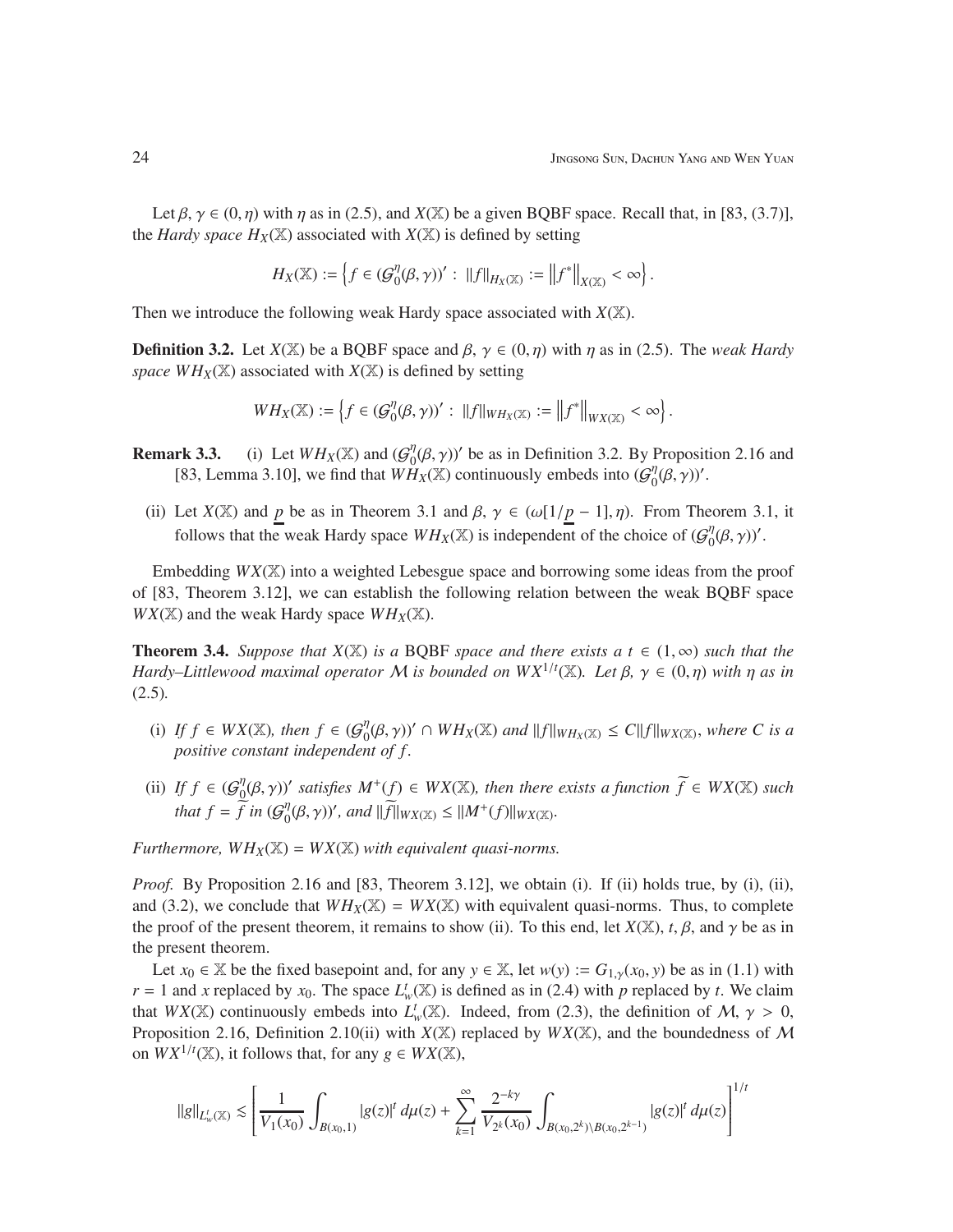$$
\begin{aligned} &\lesssim \left[\sum_{k=0}^{\infty}2^{-k\gamma}\inf_{x\in B(x_0,1)}\left\{\mathcal{M}\left(|g|^{t}\right)(x)\right\}\right]^{1/t}\lesssim \inf_{x\in B(x_0,1)}\left\{\left[\mathcal{M}\left(|g|^{t}\right)(x)\right]^{1/t}\right\} \\ &\lesssim \left\|\mathbf{1}_{B(x_0,1)}\right\|_{WX(\mathbb{X})}^{-1}\left\|\mathcal{M}\left(|g|^{t}\right)\right\|^{1/t}_{WX^{1/t}(\mathbb{X})}\lesssim \|g\|_{WX(\mathbb{X})}, \end{aligned}
$$

which proves the above claim.

Let  $1/t + 1/t' = 1$  and  $L^{t'}$  $\int_{w^{1-t}}^{t'}$  (X) be as in (2.4) with *p* and *w* replaced, respectively, by *t*' and  $w^{1-t'}$ . Observe that the dual space of  $L_1^t$ *t*<sup>'</sup><sub>*w*</sub><sup>1</sup> ( $\mathbb{X}$ ) is *L*<sup>t</sup><sub>*w*</sub>( $\mathbb{X}$ ); more precisely, *L* is a bounded linear functional on  $L^{t'}$ *t*<sup>'</sup><sub>*w*</sub><sub>1−*t*</sub></sub>( $\mathbb{X}$ ) if and only if there exists a unique  $f_L \in L^t_w(\mathbb{X})$  such that, for any  $g \in L^t_w$ *w*1−*<sup>t</sup>* ′ (X),

(3.3) 
$$
\mathcal{L}(g) = \int_{\mathbb{X}} f_{\mathcal{L}}(z) g(z) d\mu(z).
$$

Let  $f \in \mathcal{G}_0^{\eta}$  $\int_0^{\eta} (\beta, \gamma)$ ' and  $M^+(f) \in WX(\mathbb{X})$ . Suppose that  $\{P_k\}_{k \in \mathbb{Z}}$  is a 1-exp-ATI as in Definition 2.4. By the definition of  $M^+(f)$  and the embedding  $WX(\mathbb{X}) \subset L^t_w(\mathbb{X})$ , we conclude that

$$
\sup_{k\in\mathbb{Z}}||P_k(f)||_{L^t_w(\mathbb{X})}\leq ||M^+(f)||_{L^t_w(\mathbb{X})}\lesssim ||M^+(f)||_{WX(\mathbb{X})}\,.
$$

From this, the Alaoglu theorem (see, for instance, [70, Theorem 3.17]), and (3.3), it follows that there exist some  $\widetilde{f} \in L^t_w(\mathbb{X})$  and a sequence  $\{k_j\}_{j \in \mathbb{N}} \subset \mathbb{N}$  such that  $k_j \to \infty$  as  $j \to \infty$ , and, for any  $g \in L^{t'}$ *w*1−*<sup>t</sup>* ′ (X),

(3.4) 
$$
\int_{\mathbb{X}} \widetilde{f}(z)g(z) d\mu(z) = \lim_{j \to \infty} \int_{\mathbb{X}} P_{kj}(f)(z)g(z) d\mu(z).
$$

By this, the Lebesgue differentiation theorem (see, for instance, [36, Theorem 1.8]), and the definition of  $M^+(f)$ , we find that, for  $\mu$ -almost every point  $x \in \mathbb{X}$ ,

$$
\begin{aligned}\n\left|\widetilde{f}(x)\right| &= \lim_{r \to 0} \frac{1}{V_r(x)} \int_{B(x,r)} \widetilde{f}(z) h(z) \mathbf{1}_{B(x,r)}(z) \, d\mu(z) \\
&= \lim_{r \to 0} \lim_{j \to \infty} \frac{1}{V_r(x)} \int_{B(x,r)} P_{k_j}(f)(z) h(z) \mathbf{1}_{B(x,r)}(z) \, d\mu(z) \\
&\le \lim_{r \to 0} \frac{1}{V_r(x)} \int_{B(x,r)} M^+(f)(z) \, d\mu(z) = M^+(f)(x),\n\end{aligned}
$$

where, for any  $z \in \mathbb{X}$ ,

$$
h(z) := \begin{cases} \frac{|\widetilde{f}(z)|}{\widetilde{f}(z)} & \text{if } \widetilde{f}(z) \neq 0, \\ 0 & \text{if } \widetilde{f}(z) = 0. \end{cases}
$$

Using this, Proposition 2.16, and Definition 2.10(ii) with  $X(\mathbb{X})$  replaced by  $WX(\mathbb{X})$ , we conclude that  $\|\widetilde{f}\|_{WX(\mathbb{X})} \leq \|M^+(f)\|_{WX(\mathbb{X})}$ .

By [32, Lemma 3.2(iii)], Proposition 2.8 combined with Remark 2.9, and (3.4) with  $g = \psi$ , we find that, for any  $\psi \in \mathcal{G}_b(\eta, \eta)$ ,

$$
\langle f, \psi \rangle = \lim_{j \to \infty} \left\langle P_{k_j}(f), \psi \right\rangle
$$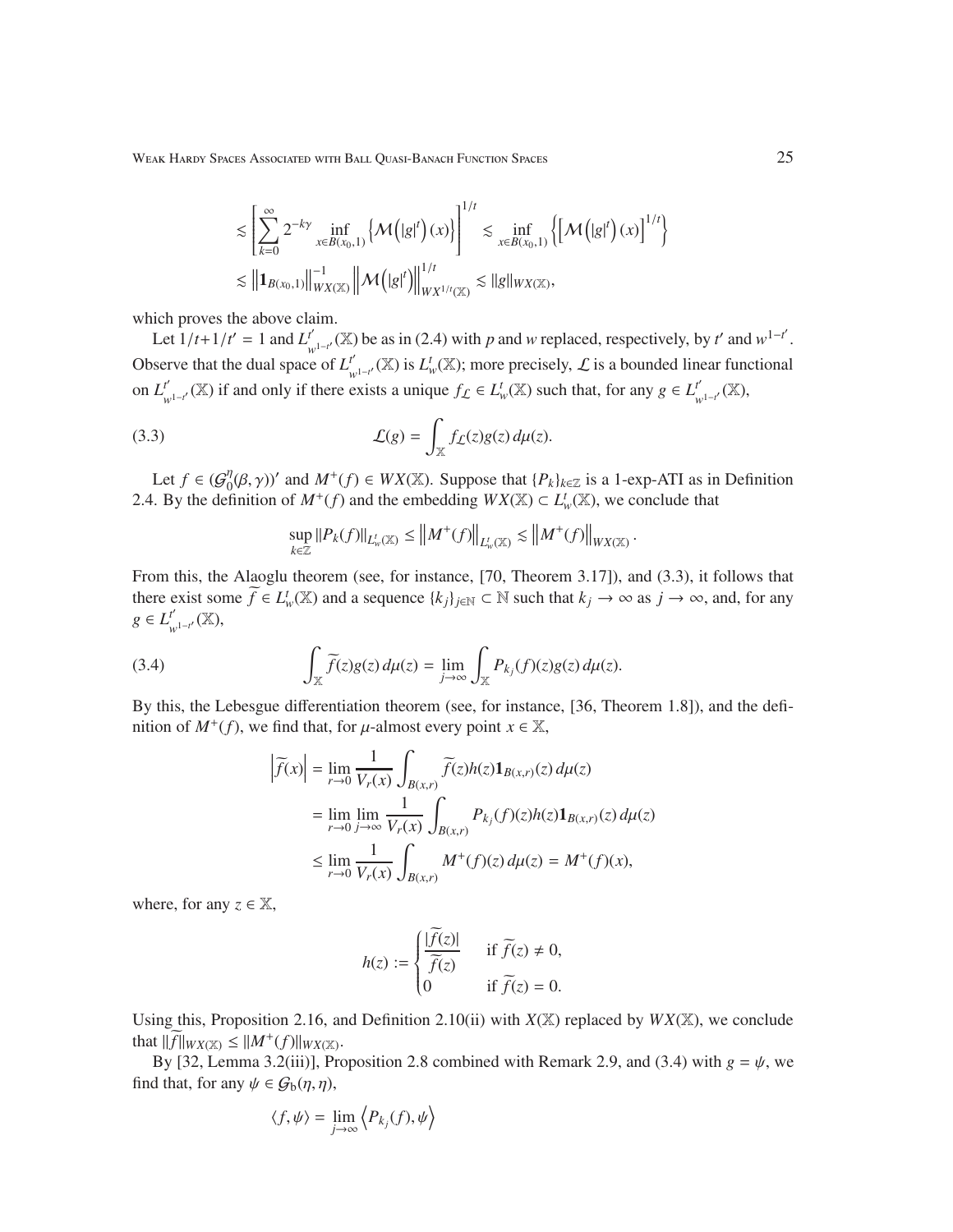$$
= \lim_{j \to \infty} \int_{\mathbb{X}} P_{k_j}(f)(z) \psi(z) d\mu(z) = \int_{\mathbb{X}} \widetilde{f}(z) \psi(z) d\mu(z).
$$

Using this, Proposition 2.7, and a standard density argument, we conclude that  $f = \tilde{f}$  in ( $\mathcal{G}_0^{\eta}$  $_{0}^{\eta}(\beta,\gamma)$ '. This finishes the proof of (ii), and hence of Theorem 3.4.  $\Box$ 

- **Remark 3.5.** (i) If  $X = \mathbb{R}^n$ , then the corresponding result of Theorem 3.1 can be found in [90, Theorem 3.2]. In Theorem 3.1, we assume that *p* has a lower bound  $\omega/(\omega + \eta)$ . Since the regularity condition of test functions on  $X$  is at most  $\eta$  and there exists no "derivatives" and "polynomials" on X, it is well known that  $\omega/(\omega + \eta)$  is the known best lower bound of p in Theorem 3.1 (see, for instance, [32]).
	- (ii) If  $X = \mathbb{R}^n$ , then the corresponding result of Theorem 3.4 can be found in [90, Theorem 3.4] and, moreover, we find that the assumptions needed in Theorem 3.4 coincide with those needed in [90, Theorem 3.4].

### 4 Two Crucial Assumptions

The purpose of this section is to give two basic assumptions and the related conclusions induced by them, which play pivotal roles in the later sections, including the atomic characterization and the real interpolation of  $WH_X(\mathbb{X})$ , and the boundedness of Calder <sup>-</sup>Zygmund operators from  $H_X(\mathbb{X})$  to  $WH_X(\mathbb{X})$ . We list these assumptions as follows.

Assumption 4.1. Let *X*(X) be a BQBF space. Assume that there exists a positive constant *p*<sup>−</sup> such that, for any given  $t \in (0, p_+)$  and  $s \in (1, \infty)$ , there exists a positive constant  $C_{(t,s)}$  such that, for any sequence  $\{f_i\}_{i \in \mathbb{N}} \subset \mathcal{M}(\mathbb{X}),$ 

$$
(4.1) \qquad \qquad \left\| \left\{ \sum_{j\in\mathbb{N}} \left[ \mathcal{M}\left(f_j\right) \right]^s \right\}^{1/s} \right\|_{X^{1/r}(\mathbb{X})} \leq C_{(t,s)} \left\| \left( \sum_{j\in\mathbb{N}} \left| f_j \right|^s \right)^{1/s} \right\|_{X^{1/r}(\mathbb{X})}.
$$

**Assumption 4.2.** Let  $X(\mathbb{X})$  be a BQBF space. Assume that there exist constants  $s_0 \in (0, \infty)$  and  $p_0 \in (s_0, \infty)$  such that  $X^{1/s_0}(\mathbb{X})$  is a BBF space and the Hardy–Littlewood maximal operator M is bounded on the  $\frac{1}{(p_0/s_0)'}$ -convexification of the associate space  $(X^{1/s_0})'(\mathbb{X})$ , where  $\frac{1}{(p_0/s_0)'} + \frac{1}{(p_0/s_0)^2}$  $\frac{1}{(p_0/s_0)}$  = 1.

**Remark 4.3.** Let  $p \in (0, \infty)$ . By [28, Theorem 1.2], we find that, if  $X(\mathbb{X}) = L^p(\mathbb{X})$  and  $p = p$  in Assumption 4.1, then Assumption 4.1 holds true and (4.1) becomes the notable Fefferman–Stein vector-valued maximal inequality. By [5, p. 10, Theorem 2.5] and the boundedness of M on  $L^q(\mathbb{X})$ for any given  $q \in (1, \infty]$ , we find that, if  $X(\mathbb{X}) = L^p(\mathbb{X})$ ,  $s_0 \in (0, p]$ , and  $p_0 \in (p, \infty)$  in Assumption 4.2, then Assumption 4.2 holds true. Moreover, see Section 8 for more function spaces satisfying Assumptions 4.1 and 4.2.

The next theorem shows that, if Assumption 4.1 holds true, then the following weak-type Fefferman–Stein vector-valued maximal inequality is also true for weak BQBF spaces.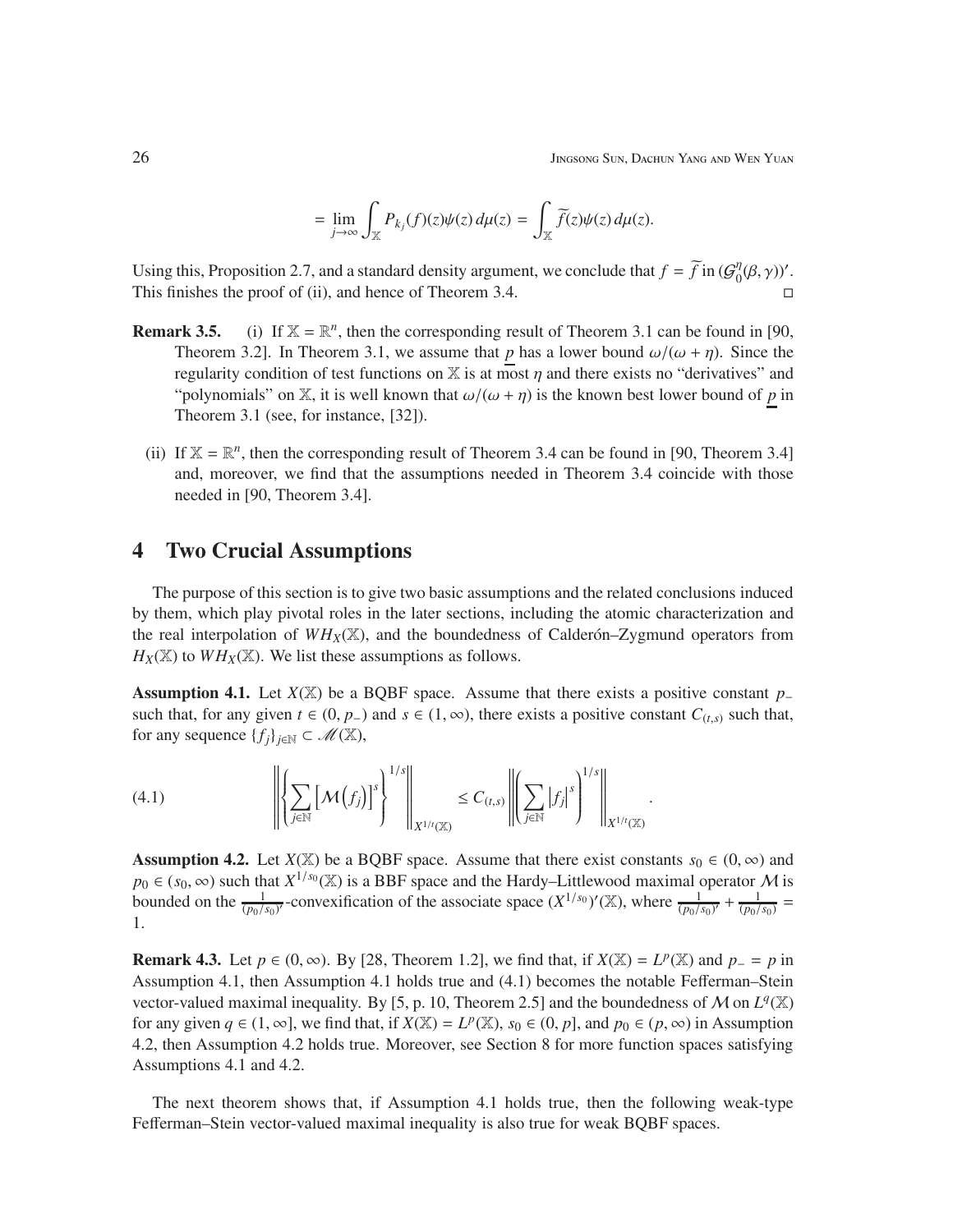**Theorem 4.4.** *Let*  $X(\mathbb{X})$  *be a* BQBF *space satisfying Assumption 4.1 with*  $p_$  ∈  $(0, ∞)$ *. Then, for any given t* ∈ (0, *p*<sub>−</sub>) *and*  $s \in (1, \infty)$ *, there exists a positive constant C such that, for any sequence* {*fj*}*j*∈<sup>N</sup> ⊂ M(X)*,*

$$
\left\| \left\{ \sum_{j \in \mathbb{N}} \left[ \mathcal{M}(f_j) \right]^s \right\}^{1/s} \right\|_{W X^{1/t}(\mathbb{X})} \leq C \left\| \left( \sum_{j \in \mathbb{N}} |f_j|^s \right)^{1/s} \right\|_{W X^{1/t}(\mathbb{X})}
$$

To prove this theorem, we first establish an interpolation result which might have independent interest. Recall that an operator  $T : \mathcal{M}(\mathbb{X}) \to \mathcal{M}(\mathbb{X})$  is said to be *sublinear* if, for any  $\lambda \in \mathbb{C}$  and  $f, g \in \mathcal{M}(\mathbb{X}),$ 

$$
|T(\lambda f)| = |\lambda||T(f)|
$$
 and  $|T(f + g)| \le |T(f)| + |T(g)|$ .

For any sets  $X_1, X_2 \subset \mathcal{M}(\mathbb{X})$ , the symbol  $X_1 + X_2$  denotes the set of all the functions  $f \in \mathcal{M}(\mathbb{X})$ satisfying that there exist functions  $f_1 \in X_1$  and  $f_2 \in X_2$  such that  $f = f_1 + f_2$ .

**Lemma 4.5.** *Let*  $0 < p_1 < p_2 < \infty$ ,  $X(\mathbb{X})$  *be a* BQBF *space, and, for any*  $i \in \{1, 2\}$ ,  $X^{p_i}(\mathbb{X})$  *the*  $p_i$ -convexification of  $X(\mathbb{X})$ . Suppose that T is a sublinear operator from  $X^{p_1}(\mathbb{X})+X^{p_2}(\mathbb{X})$  to  $\mathscr{M}(\mathbb{X})$ *and, for any given i*  $\in$  {1, 2}*, there exists a positive constant*  $C_i$  *such that, for any*  $f \in X^{p_i}(\mathbb{X})$ *,* 

(4.2) 
$$
||T(f)||_{WX^{p_i}(\mathbb{X})} \leq C_i ||f||_{X^{p_i}(\mathbb{X})}.
$$

*If*  $p \in (p_1, p_2)$ *, then T is bounded on*  $WX^p(\mathbb{X})$  *and its operator norm* 

$$
||T||_{WX^p(\mathbb{X}) \to WX^p(\mathbb{X})} \leq C \left[ (C_1)^{p_1/p} + (C_2)^{p_2/p} \right],
$$

*where C is a positive constant depending only on p, p<sub>1</sub>, p<sub>2</sub><i>, and*  $\sigma_p$  *with*  $\sigma_p \in [1, \infty)$  *as in* (2.30)*.* 

*Proof.* Let  $p_1$ ,  $p_2$ ,  $X(\mathbb{X})$ ,  $T$ ,  $C_1$ , and  $C_2$  be as in the present lemma,  $p \in (p_1, p_2)$ , and  $\sigma_p$  as in (2.30). To prove the present lemma, it suffices to show that, for any  $f \in W\chi^p(\mathbb{X})$  and  $\lambda \in (0, \infty)$ ,

(4.3) 
$$
\lambda \|1_{\{x \in \mathbb{X} : |T(f)(x)| > \lambda\}}\|_{X^p(\mathbb{X})} \lesssim [(C_1)^{p_1/p} + (C_2)^{p_2/p}] \|f\|_{W X^p(\mathbb{X})}
$$

with the implicit positive constant depending only on *p*,  $p_1$ ,  $p_2$ , and  $\sigma_p$ . Now, for any  $f \in W\chi^p(\mathbb{X})$ and  $\lambda \in (0, \infty)$ , we decompose

$$
f = f \mathbf{1}_{\{x \in \mathbb{X} : |f(x)| > \lambda\}} + f \mathbf{1}_{\{x \in \mathbb{X} : |f(x)| \le \lambda\}} =: f_{1,\lambda} + f_{2,\lambda}.
$$

By the proof of Proposition 2.18, we find that, for any given  $i \in \{1, 2\}$ , and any  $f \in W\chi P(\mathbb{X})$  and  $\lambda \in (0, \infty),$ 

(4.4) 
$$
||f_{i,\lambda}||_{X^{p_i}(\mathbb{X})}^{p_i/p} \lesssim \lambda^{p_i/p-1} ||f||_{W X^p(\mathbb{X})},
$$

where the implicit positive constant depends only on  $p$ ,  $p_1$ ,  $p_2$ , and  $\sigma_p$ .

From the sublinearity of *T*, Definition 2.10(ii) with  $X(\mathbb{X})$  replaced by  $X^p(\mathbb{X})$ , Remark 2.13, the definitions of  $WX^{p_i}(\mathbb{X})$  with  $i \in \{1, 2\}$ , (4.2), and (4.4), we deduce that, for any  $f \in WX^p(\mathbb{X})$  and  $\lambda \in (0, \infty),$ 

$$
\lambda \left\|1_{\{x\in\mathbb{X}:\ |T(f)(x)|>\lambda\}}\right\|_{X^{p}(\mathbb{X})}
$$

.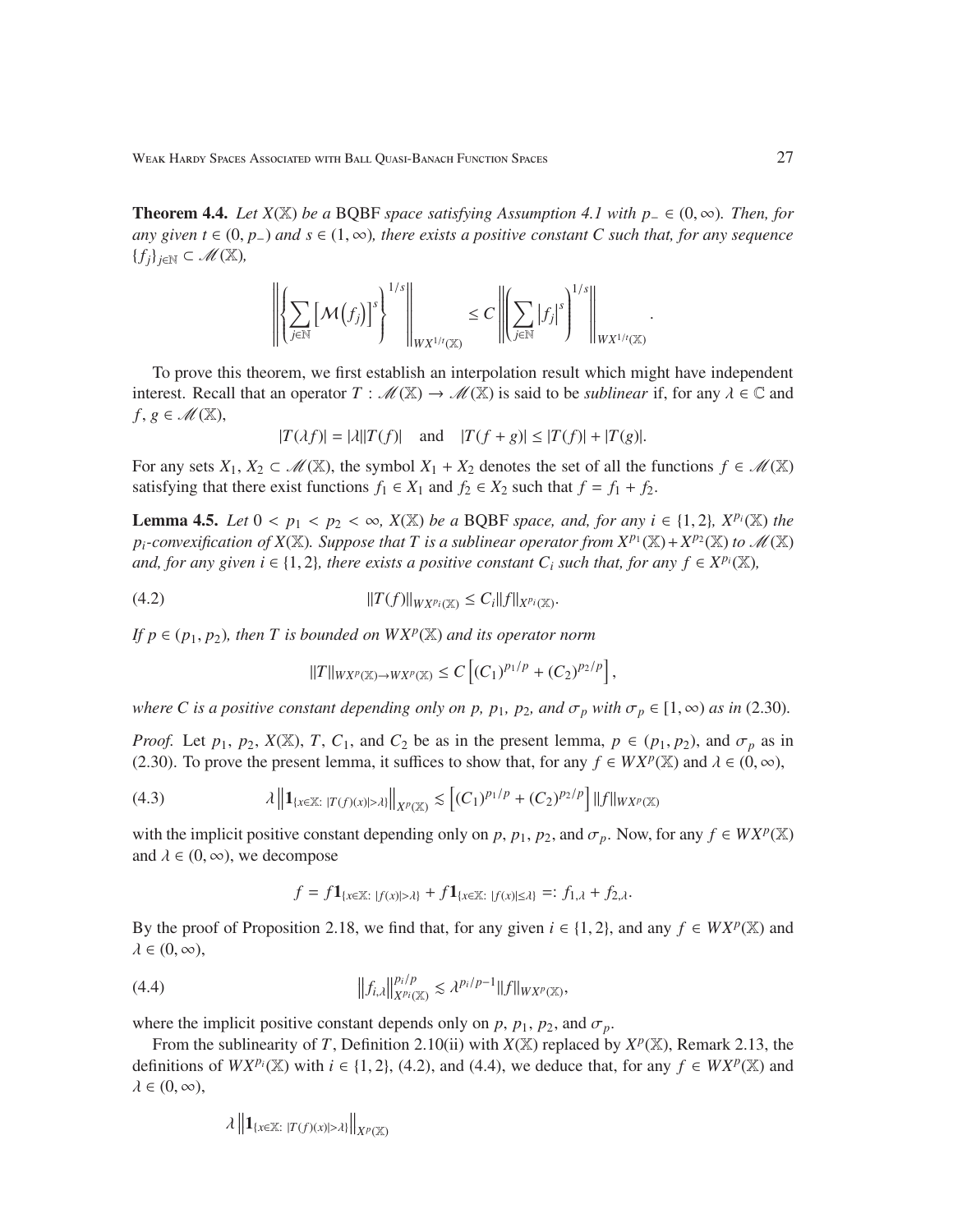$$
\leq \lambda \left\| \sum_{i=1}^2 \mathbf{1}_{\{x \in \mathbb{X}: \ |T(f_{i,\lambda})(x)| > \lambda/2\}} \right\|_{X^p(\mathbb{X})} \lesssim \sum_{i=1}^2 \lambda \left\| \mathbf{1}_{\{x \in \mathbb{X}: \ |T(f_{i,\lambda})(x)| > \lambda/2\}} \right\|_{X^p(\mathbb{X})}
$$
  

$$
\lesssim \sum_{i=1}^2 \lambda^{1-p_i/p} \left\| T(f_{i,\lambda}) \right\|_{W X^p(\mathbb{X})}^{p_i/p} \lesssim \sum_{i=1}^2 \lambda^{1-p_i/p} (C_i)^{p_i/p} \left\| f_{i,\lambda} \right\|_{X^{p_i}(\mathbb{X})}^{p_i/p}
$$
  

$$
\lesssim \left[ (C_1)^{p_1/p} + (C_2)^{p_2/p} \right] \left\| f \right\|_{W X^p(\mathbb{X})},
$$

where all the implicit positive constants depend only on  $p$ ,  $p_1$ ,  $p_2$ , and  $\sigma_p$ . This finishes the proof of  $(4.3)$ , and hence of Lemma 4.5.

**Remark 4.6.** Let all the symbols be as in Lemma 4.5. If  $X(\mathbb{X}) = L^1(\mathbb{X})$  in Lemma 4.5, by the Marcinkiewicz interpolation theorem (see, for instance, [26, Theorem 1.3.2]), we then conclude that, for any given  $p \in (p_1, p_2)$ , *T* is bounded on  $L^p(\mathbb{X})$ . It is unclear whether or not the Marcinkiewicz interpolation theorem still holds true for an arbitrary BQBF space  $X(\mathbb{X})$  because of the lack of the explicit expression of  $\| \cdot \|_{X(\mathbb{X})}$ .

*Proof of Theorem 4.4.* Let  $X(X)$  and  $p$ − be as in the present theorem,  $t \in (0, p)$ ,  $t_1 \in (0, t)$ , *t*<sub>2</sub> ∈ (*t*, *p*−), *s* ∈ (1, ∞), and {*f*<sub>*j*</sub>}<sub>*j*∈N</sub> ⊂ *M*(X). Without loss of generality, we may assume that  $(\sum_{j \in \mathbb{N}} |f_j|^s)^{1/s}$  ∈  $WX^{1/t}(\mathbb{X})$ . |

Now, for any  $f \in \mathcal{M}(\mathbb{X})$ , let

$$
T(f) := \left\{ \sum_{j \in \mathbb{N}} \left[ \mathcal{M}\big(f g_j\big)\right]^s \right\}^{1/s},
$$

where, for any  $j \in \mathbb{N}$  and  $x \in \mathbb{X}$ ,

$$
g_j(x) := \begin{cases} \frac{f_j(x)}{[\sum_{j\in\mathbb{N}}|f_j(x)|^s]^{1/s}} & \text{if } \sum_{j\in\mathbb{N}}|f_j(x)|^s \neq 0, \\ 0 & \text{if } \sum_{j\in\mathbb{N}}|f_j(x)|^s = 0. \end{cases}
$$

From Proposition 2.16 with *X*(X) replaced by  $X^{1/t_i}$ (X), Assumption 4.1 with *t* replaced by  $t_i \in$ (0, *p*−), and the definition of  ${g_j}_{j \in \mathbb{N}}$ , we deduce that, for any  $i \in \{1, 2\}$  and  $f \in X^{1/t_i}(\mathbb{X})$ ,

$$
||T(f)||_{WX^{1/t_i}(\mathbb{X})} \leq ||T(f)||_{X^{1/t_i}(\mathbb{X})}
$$
  

$$
\leq C_{(t_i,s)} \left\| \left( \sum_{j \in \mathbb{N}} |fg_j|^s \right)^{1/s} \right\|_{X^{1/t_i}(\mathbb{X})} \leq C_{(t_i,s)} ||f||_{X^{1/t_i}(\mathbb{X})},
$$

where  $C_{(t_i,s)}$  is as in (4.1) with *t* replaced by  $t_i$ . Using this and Lemma 4.5 with  $p = 1/t$  and  $p_i = 1/t_i$  for any  $i \in \{1, 2\}$ , we find that *T* is bounded on  $WX^{1/t}(\mathbb{X})$ , and its operator norm is independent of  $\{f_j\}_{j \in \mathbb{N}}$ . By this and the definition of *T*, we have

$$
\left\|\left\{\sum_{j\in\mathbb{N}}\left[\mathcal{M}\left(f_j\right)\right]^{s}\right\}^{1/s}\right\|_{WX^{1/t}(\mathbb{X})}
$$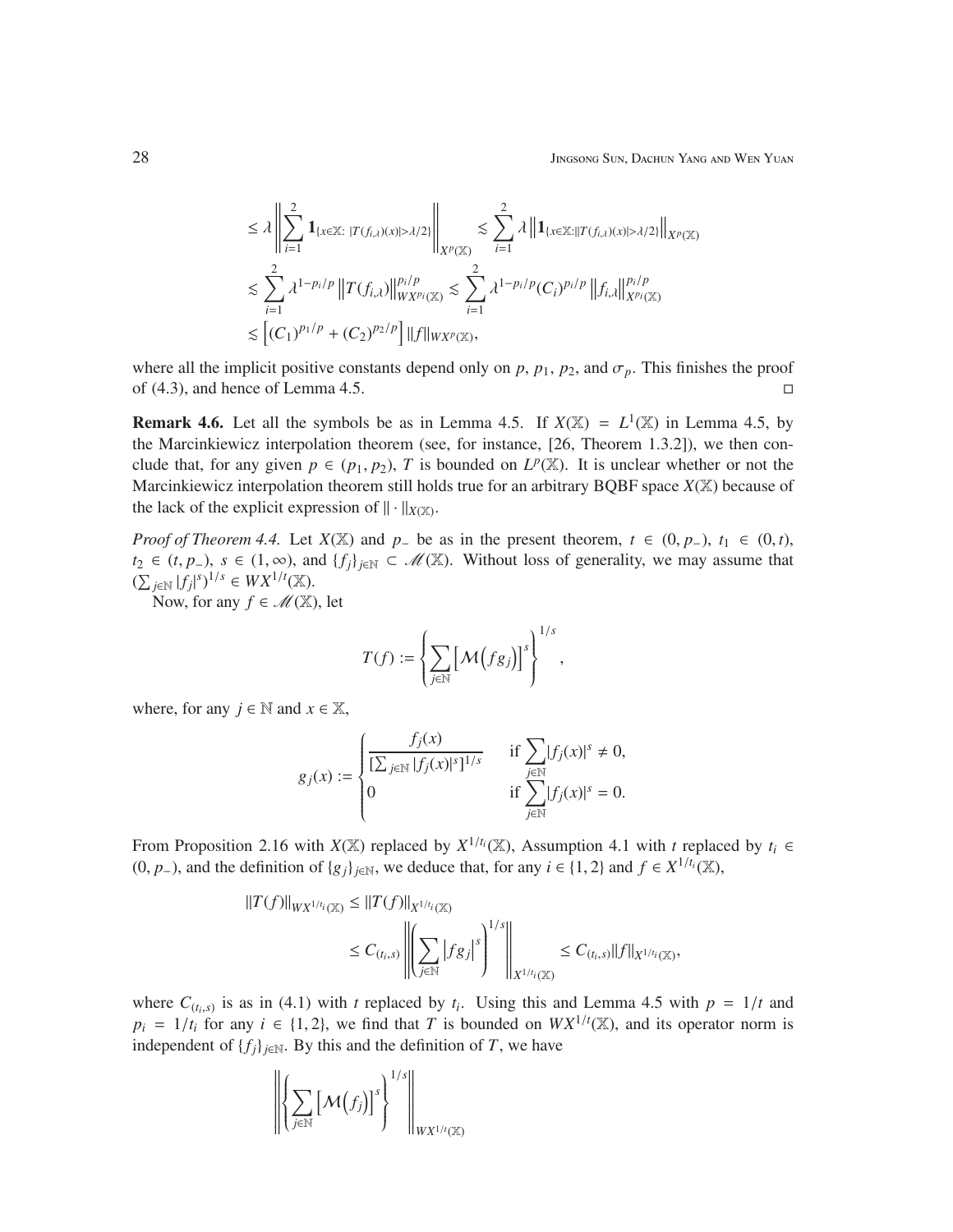$$
= \left\| T\left(\left(\sum_{j\in\mathbb{N}} |f_j|^s\right)^{1/s}\right)\right\|_{WX^{1/t}(\mathbb{X})} \lesssim \left\|\left(\sum_{j\in\mathbb{N}} |f_j|^s\right)^{1/s}\right\|_{WX^{1/t}(\mathbb{X})}
$$

with the implicit positive constant independent of  ${f_i}_{i \in \mathbb{N}}$ . This finishes the proof of Theorem  $4.4.$ 

Remark 4.7. Let *X*(X) be a BQBF space satisfying Assumption 4.1 with *p*<sup>−</sup> ∈ (0, ∞). Then, for any *t* ∈ (0, *p*<sub>−</sub>), *M* is bounded on  $X^{1/t}$ ( $X$ ). Moreover, by Theorem 4.4, we conclude that, for any *t* ∈ (0, *p*<sub>−</sub>), *M* is bounded on  $WX^{1/t}(\mathbb{X})$ .

Assumption 4.1 also implies the following useful proposition.

Proposition 4.8. *Let X*(X) *and p*<sup>−</sup> *be as in Assumption 4.1.*

(i) Let  $t \in (0, \infty)$  and  $s \in (\max\{1, t/p_-\}, \infty)$ . Then there exists a positive constant C such that, *for any*  $\tau \in [1, \infty)$ *, any*  $\{\lambda_i\}_{i \in \mathbb{N}} \subset (0, \infty)$ *, and any sequence*  $\{B_i\}_{i \in \mathbb{N}}$  *of balls,* 

$$
\left\|\sum_{j\in\mathbb N}\lambda_j{\bf 1}_{\tau B_j}\right\|_{X^{1/t}(\mathbb X)}\leq C\tau^{\omega s}\left\|\sum_{j\in\mathbb N}\lambda_j{\bf 1}_{B_j}\right\|_{X^{1/t}(\mathbb X)},
$$

*where*  $\omega$  *is as in* (2.3).

(ii) *Then*  $||\mathbf{1}_X||_{X(X)} = \infty$ *.* 

*Proof.* We first prove (i). Let  $X(\mathbb{X})$ ,  $p_-, t$ ,  $s$ ,  $\tau$ ,  $\{\lambda_j\}_{j\in\mathbb{N}}$ , and  $\{B_j\}_{j\in\mathbb{N}}$  be as in (i). By (2.3), we find that, for any  $j \in \mathbb{N}$  and  $x \in \tau B_j$ ,

$$
\mathcal{M}\left(\mathbf{1}_{B_j}\right)(x) \ge \frac{\mu(B_j)}{\mu(\tau B_j)} \ge \left[C_{(\mu)}\right]^{-1} \tau^{-\omega}
$$

with  $C_{(\mu)}$  and  $\omega$  as in (2.3). From this, Definition 2.10(ii) with *X*(X) replaced by *X*<sup>1/*t*</sup>(X), and Assumption 4.1 with *t* replaced by  $t/s \in (0, p_+)$ , we deduce that

$$
\left\|\sum_{j\in\mathbb N}\lambda_j\mathbf{1}_{\tau B_j}\right\|_{X^{1/t}(\mathbb X)}\lesssim \left\|\sum_{j\in\mathbb N}\lambda_j\left[\tau^\omega\mathcal M\big(\mathbf{1}_{B_j}\big)\right]^s\right\|_{X^{1/t}(\mathbb X)}\lesssim \tau^{\omega s}\left\|\sum_{j\in\mathbb N}\lambda_j\mathbf{1}_{B_j}\right\|_{X^{1/t}(\mathbb X)},
$$

where all the implicit positive constants are independent of  $\tau$ , { $\lambda_j$ }<sub>*j*∈N</sub>, and {*B*<sub>*j*</sub>}<sub>*j*∈N</sub>. This finishes the proof of (i).

Now, we prove (ii). Let  $x_0 \in \mathbb{X}$  be the fixed basepoint and  $r_0 \in (0, \infty)$ . From [83, Lemma 2.23], it follows that there exists a sequence  $\{r_j\}_{j\in\mathbb{N}}$  ⊂ (0, ∞) such that, for any  $j \in \mathbb{N}$ ,  $2r_{j-1} \le r_j$  and

$$
(4.5) \t 2V_{r_{j-1}}(x_0) \le V_{r_j}(x_0) \le 2C_{(\mu)}V_{r_{j-1}}(x_0)
$$

with  $C_{(\mu)}$  as in (2.3). By the definition of M and the first inequality of (4.5), we conclude that, for any  $x \in B(x_0, r_0)$  and  $s \in (1, \infty)$ ,

(4.6) 
$$
\left\{\sum_{j\in\mathbb{N}}\left[\mathcal{M}\left(\mathbf{1}_{B(x_0,r_j)\setminus B(x_0,r_{j-1})}\right)(x)\right]^s\right\}^{1/s}
$$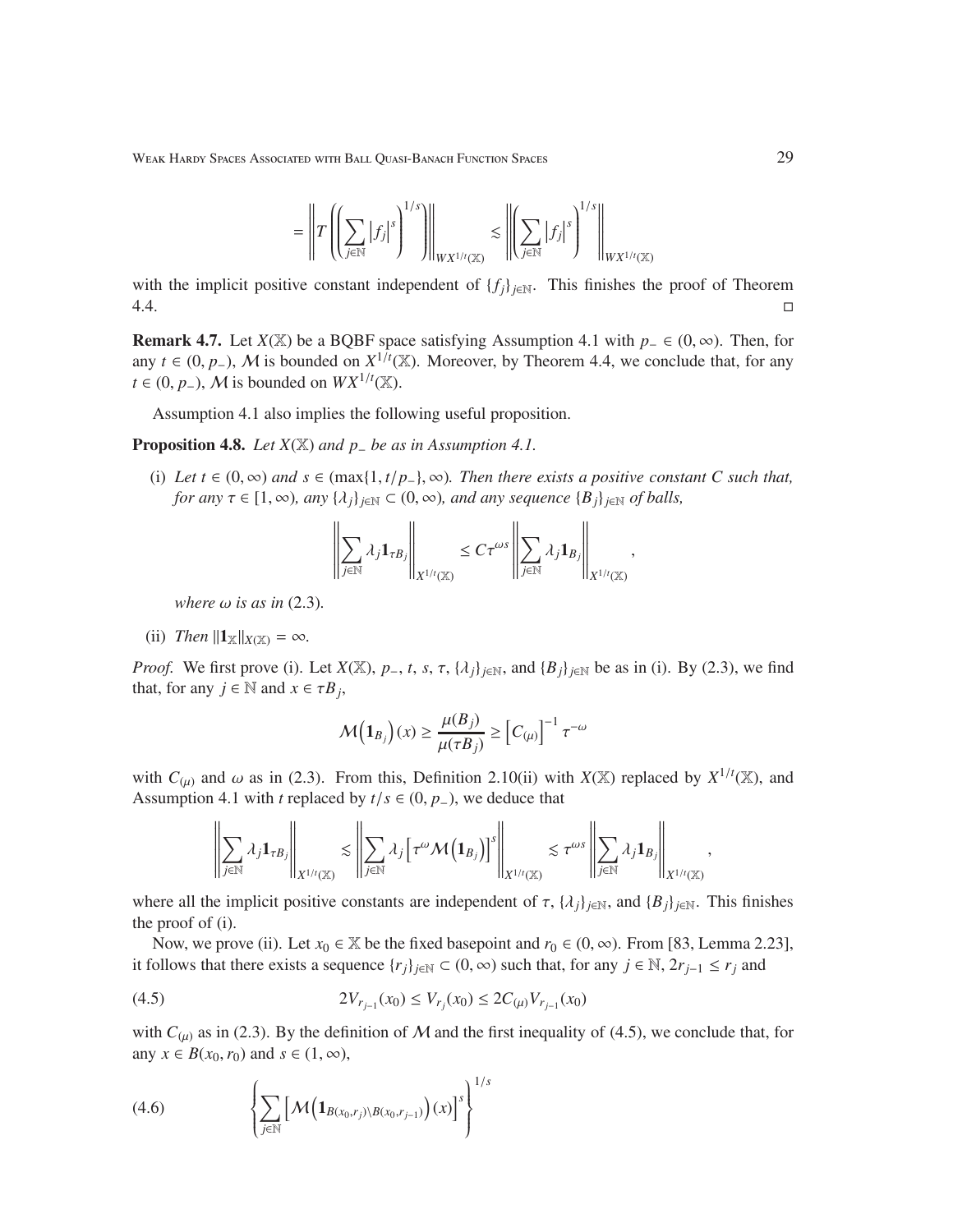$$
\geq \left\{\sum_{j\in\mathbb{N}}\left[\frac{\mu(B(x_0,r_j)\setminus B(x_0,r_{j-1}))}{V_{r_j}(x_0)}\right]^s\right\}^{1/s} \geq \left[\sum_{j\in\mathbb{N}}\left(\frac{1}{2}\right)^s\right]^{1/s} = \infty.
$$

Next, we choose a  $t \in (0, p_+)$  and an  $s \in (1, \infty)$ . From Definition 2.10(ii), Assumption 4.1, (4.6), and  $||\mathbf{1}_{B(x_0,r_0)}||_{X^{1/t}(\mathbb{X})} > 0$ , we deduce that

$$
\|1_{\mathbb{X}}\|_{X(\mathbb{X})} \geq \left\| \left\{ \sum_{j\in\mathbb{N}} \left[ \mathbf{1}_{B(x_0,r_j)\setminus B(x_0,r_{j-1})} \right]^s \right\}^{1/s} \right\|_{X^{1/t}(\mathbb{X})}^{1/t}
$$
  

$$
\geq \left\| \left\{ \sum_{j\in\mathbb{N}} \left[ \mathcal{M} \left( \mathbf{1}_{B(x_0,r_j)\setminus B(x_0,r_{j-1})} \right) \right]^s \right\}^{1/s} \right\|_{X^{1/t}(\mathbb{X})}^{1/t}
$$
  

$$
\geq \left\| \left[ \sum_{j\in\mathbb{N}} \left( \frac{1}{2} \right)^s \right]^{1/s} \mathbf{1}_{B(x_0,r_0)} \right\|_{X^{1/t}(\mathbb{X})}^{1/t} = \infty.
$$

This finishes the proof of (ii), and hence of Proposition 4.8.  $\Box$ 

**Remark 4.9.** Observe that  $L^{\infty}(\mathbb{X})$  is a BBF space and  $(L^{\infty})^{1/t}(\mathbb{X}) = L^{\infty}(\mathbb{X})$  for any given  $t \in (0, \infty)$ . From Proposition 4.8(ii) and  $||\mathbf{1}_X||_{L^\infty(X)} = 1$ , we deduce that Assumption 4.1 does not hold true when  $X(\mathbb{X}) = L^{\infty}(\mathbb{X})$ ; namely, the Fefferman–Stein vector-valued maximal inequality does not hold true for  $L^{\infty}(\mathbb{X})$ . Otherwise, by Proposition 4.8(ii), we have  $||\mathbf{1}_{\mathbb{X}}||_{L^{\infty}(\mathbb{X})} = \infty$ , which contradicts the fact that  $||\mathbf{1}_{\mathbb{X}}||_{L^{\infty}(\mathbb{X})} = 1$ .

Using Assumption 4.2, we can obtain the useful estimate in the following proposition which is just [83, Lemma 4.3]; see also [90, Lemma 4.8] for the proof in the Euclidean space case.

**Proposition 4.10.** *Let*  $X(\mathbb{X})$  *be a* BQBF *space satisfying Assumption 4.2 with*  $s_0 \in (0, \infty)$  *and p*<sub>0</sub> ∈ (*s*<sub>0</sub>, ∞)*. Then there exists a positive constant C such that, for any sequence* { $\lambda_j$ }<sub>*j*∈N</sub> ⊂ (0, ∞) *and any sequence*  $\{a_j\}_{j\in\mathbb{N}}\subset L^{p_0}(\mathbb{X})$  *supported, respectively, in balls*  $\{B_j\}_{j\in\mathbb{N}}$  *with*  $||a_j||_{L^{p_0}(\mathbb{X})}\leq$  $[\mu(B_j)]^{1/p_0}$  for any  $j \in \mathbb{N}$ ,

$$
\left\|\sum_{j\in\mathbb N}\left|\lambda_ja_j\right|^{s_0}\right\|_{X^{1/s_0}(\mathbb X)}\leq C\left\|\sum_{j\in\mathbb N}\left|\lambda_j1_{B_j}\right|^{s_0}\right\|_{X^{1/s_0}(\mathbb X)}.
$$

### 5 Atomic Characterizations

In this section, we establish the atomic characterization of the weak Hardy space  $WH_X(\mathbb{X})$ associated with a given BQBF space  $X(\mathbb{X})$ . To this end, we first recall the definition of atoms from [83, Definition 4.1].

**Definition 5.1.** Let  $X(\mathbb{X})$  be a BQBF space and  $q \in [1, \infty]$ . A  $\mu$ -measurable function *a* on X is called an  $(X(\mathbb{X}), q)$ -*atom* if there exists a ball  $B \subset \mathbb{X}$  such that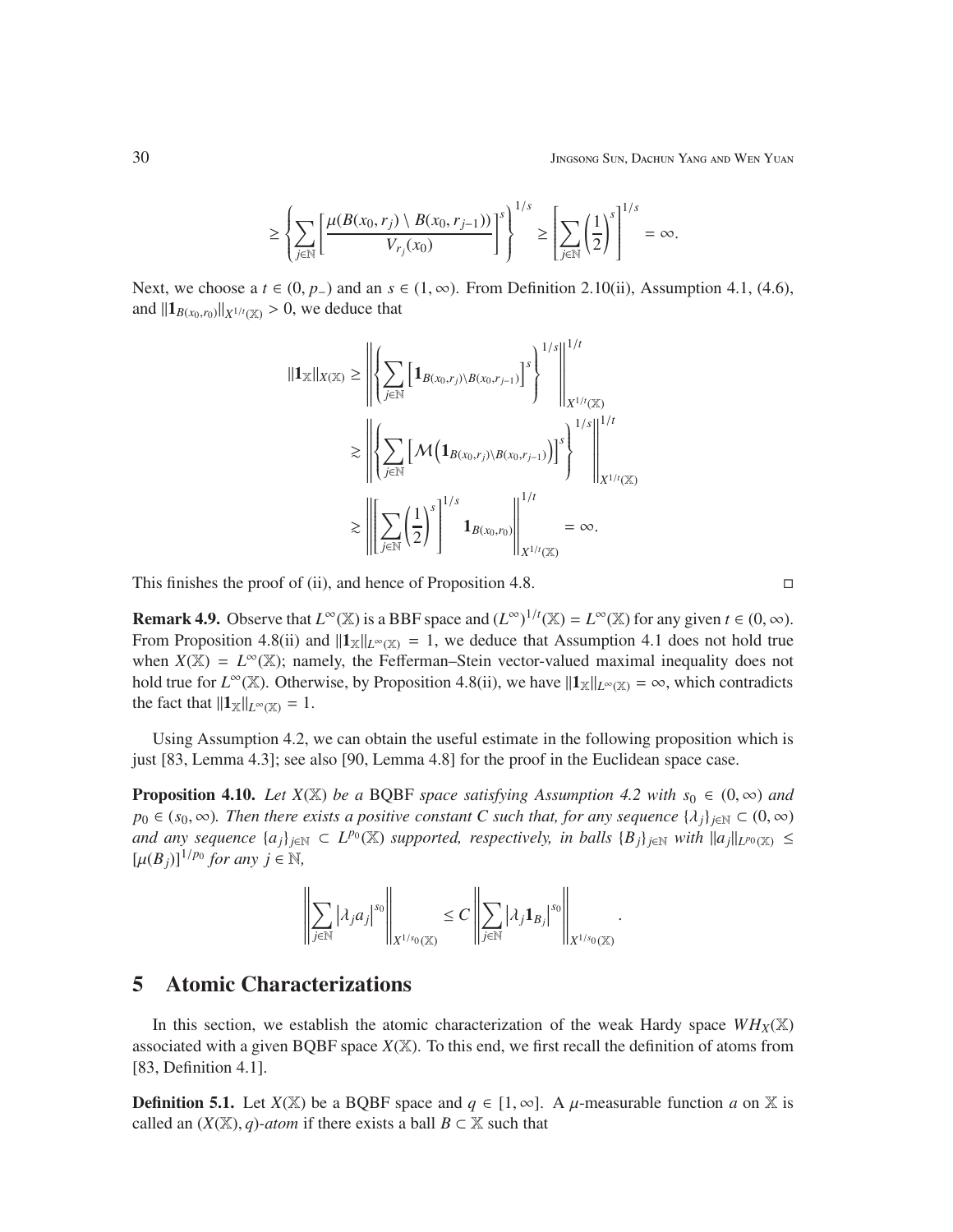(i) 
$$
\text{supp}(a) := \{x \in \mathbb{X} : a(x) \neq 0\} \subset B;
$$

(ii) 
$$
||a||_{L^q(\mathbb{X})} \leq [\mu(B)]^{1/q} ||1_B||^{-1}_{X(\mathbb{X})};
$$

(iii) 
$$
\int_{\mathbb{X}} a(x) d\mu(x) = 0.
$$

The atomic characterization of  $WH_X(\mathbb{X})$  mainly includes the reconstruction theorem and the decomposition theorem, which are stated, respectively, in Subsections 5.1 and 5.2.

#### 5.1 Reconstruction

Now, we state the reconstruction theorem.

**Theorem 5.2.** Let  $\omega$  be as in (2.3),  $\eta$  as in (2.5), and  $X(\mathbb{X})$  a BQBF space. Suppose that  $X(\mathbb{X})$ *satisfies Assumption 4.1 with p*<sub>−</sub> ∈ ( $\omega/(\omega + \eta)$ ,  $\infty$ )*, and Assumption 4.2 with s*<sub>0</sub> ∈ (0, 1) *and p*<sub>0</sub> ∈ (*s*<sub>0</sub>, ∞)*. Fix c* ∈ (0, 1]*, A*, *A* ∈ (0, ∞)*, q* ∈ (*p*<sub>0</sub>, ∞]∩[1, ∞]*, and β*, γ ∈ (ω[1/ min{1, *p*<sub>−</sub>}−1], *η*). *Let*  $\{a_{i,j}\}_{i\in\mathbb{Z}, j\in\mathbb{N}}$  *be a sequence of*  $(X(\mathbb{X}), q)$ *-atoms supported, respectively, in balls*  $\{B_{i,j}\}_{i\in\mathbb{Z}, j\in\mathbb{N}}$  *such*  $\int f(x) \, dx \leq \int f(x) \, dx$  *for any i* ∈ Z, and  $\sup_{i \in \mathbb{Z}} \{2^i || \sum_{j \in \mathbb{N}} 1_{B_{i,j}} ||_{X(\mathbb{X})}\}$  < ∞. Then

$$
f := \sum_{i \in \mathbb{Z}} \sum_{j \in \mathbb{N}} \widetilde{A2}^i || \mathbf{1}_{B_{i,j}} ||_{X(\mathbb{X})} a_{i,j}
$$

*converges in*  $(\mathcal{G}^{\eta}_{0})$  $\int_0^{\eta} (\beta, \gamma)$ ',  $f \in WH_X(\mathbb{X})$ , and

$$
\|f\|_{WH_X(\mathbb{X})} \lesssim \sup_{i\in\mathbb{Z}}\left\{2^i\left\|\sum_{j\in\mathbb{N}}{\bf 1}_{B_{i,j}}\right\|_{X(\mathbb{X})}\right\}
$$

*with the implicit positive constant independent of both*  $\{a_{i,j}\}_{i\in\mathbb{Z}, j\in\mathbb{N}}$  *and*  $\{B_{i,j}\}_{i\in\mathbb{Z}, j\in\mathbb{N}}$ .

To prove Theorem 5.2, we need the following lemma.

**Lemma 5.3.** *Let*  $A_0$  *be as in* (2.1)*,*  $\omega$  *as in* (2.3*), and X(X) a* BQBF *space. Then there exists a positive constant C such that, for any given*  $q \in [1, \infty]$ *, and any*  $(X(\mathbb{X}), q)$ *-atom a supported in a ball B, and any*  $x \in \mathbb{X}$ *,* 

$$
a^*(x) \leq C\mathcal{M}(a)(x)\mathbf{1}_{2A_0B}(x) + C\| \mathbf{1}_B\|_{X(\mathbb{X})}^{-1} \left[\mathcal{M}(\mathbf{1}_B)(x)\right]^{\frac{\omega+\beta}{\omega}} \mathbf{1}_{(2A_0B)^{\complement}}(x),
$$

where a is regarded as a distribution on  $\mathcal{G}^\eta_0$  $\eta_0^{\eta}(\beta, \gamma)$  with  $\beta, \gamma \in (0, \eta)$ .

Lemma 5.3 was proved in [83, (4.2) and (4.3)]. Borrowing some ideas from the proof of [90, Theorem 4.7], and using the Aoki–Rolewicz theorem, we now show Theorem 5.2.

*Proof of Theorem 5.2.* Let all the symbols be as in the present theorem and, for any  $i \in \mathbb{Z}$  and  $j \in \mathbb{N}$ , let  $\lambda_{i,j} := \widetilde{A}2^{i} \|\mathbf{1}_{B_{i,j}}\|_{X(\mathbb{X})}$ . To obtain the convergence of  $\sum_{i \in \mathbb{Z}} \sum_{j \in \mathbb{N}} \lambda_{i,j} a_{i,j}$  in  $(\mathcal{G}_0^{\eta})$  $_{0}^{\eta}(\beta,\gamma)$ ', we need to show that, for any  $\varphi \in \mathcal{G}_{0}^{\eta}(\beta, \gamma)$ ,

(5.1) 
$$
\sum_{i\in\mathbb{Z}}\sum_{j\in\mathbb{N}}\lambda_{i,j}\left|\left\langle a_{i,j},\varphi\right\rangle\right|\lesssim\|\varphi\|_{\mathcal{G}(\beta,\gamma)}.
$$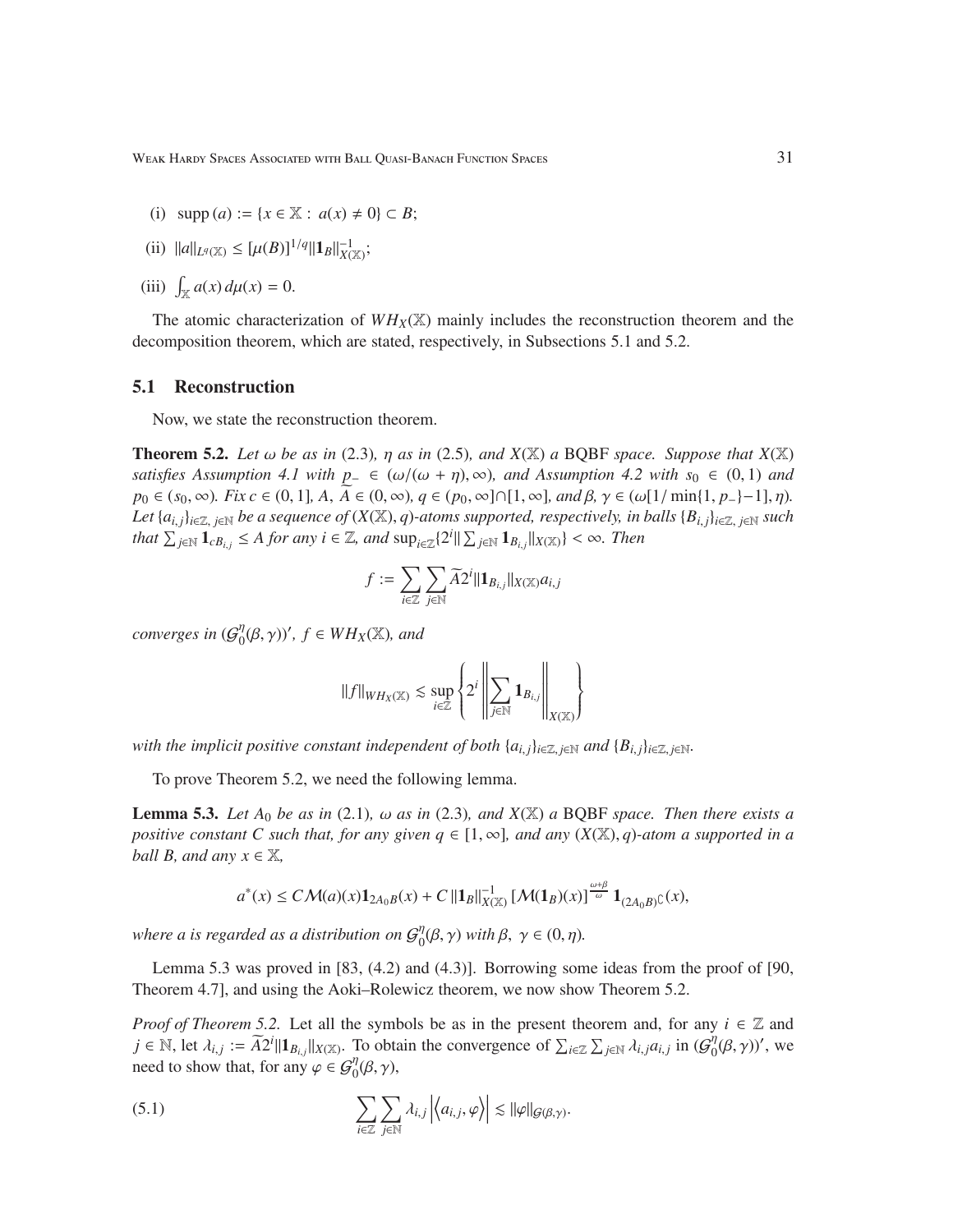Indeed, from the estimate that  $\|\varphi\|_{\mathcal{G}(x,1,\beta,\gamma)} \sim \|\varphi\|_{\mathcal{G}(\beta,\gamma)}$  for any  $x \in B(x_0,1)$  and  $\varphi \in \mathcal{G}_0^{\eta}(\beta,\gamma)$ , Proposition 2.16, and Definition 2.10(ii) with *X*(X) replaced by *WX*(X), it follows that, for any  $\varphi \in G_0^{\eta}(\beta, \gamma),$ 

(5.2) 
$$
\sum_{i\in\mathbb{Z}}\sum_{j\in\mathbb{N}}\lambda_{i,j}\left|\left\langle a_{i,j},\varphi\right\rangle\right|\lesssim \inf_{x\in B(x_0,1)}\left\{\sum_{i\in\mathbb{Z}}\sum_{j\in\mathbb{N}}\lambda_{i,j}\left(a_{i,j}\right)^*(x)\right\}\|\varphi\|_{\mathcal{G}(\beta,\gamma)}\right\}
$$

$$
\lesssim \left\|\mathbf{1}_{B(x_0,1)}\right\|_{WX(\mathbb{X})}^{-1}\left\|\sum_{i\in\mathbb{Z}}\sum_{j\in\mathbb{N}}\lambda_{i,j}\left(a_{i,j}\right)^*\right\|_{WX(\mathbb{X})}\|\varphi\|_{\mathcal{G}(\beta,\gamma)}.
$$

Then we show that, for any  $\lambda \in (0, \infty)$ ,

$$
(5.3) \qquad \qquad \lambda \left\| \mathbf{1}_{\left\{x \in \mathbb{X}: \sum_{i \in \mathbb{Z}} \sum_{j \in \mathbb{N}} \lambda_{i,j}(a_{i,j})^*(x) > \lambda\right\}} \right\|_{X(\mathbb{X})} \lesssim \sup_{i \in \mathbb{Z}} \left\{ 2^i \left\| \sum_{j \in \mathbb{N}} \mathbf{1}_{B_{i,j}} \right\|_{X(\mathbb{X})} \right\}
$$

with the implicit positive constant independent of  $\lambda$ ,  $\{a_{i,j}\}_{i\in\mathbb{Z}, j\in\mathbb{N}}$ , and  $\{B_{i,j}\}_{i\in\mathbb{Z}, j\in\mathbb{N}}$ . To this end, we fix  $\lambda \in (0, \infty)$  and let  $i_0 \in \mathbb{Z}$  be such that  $2^{i_0} \le \lambda < 2^{i_0+1}$ . By (2.30) with  $p = 1$ , and Definition  $2.10(i)$ , we find that

$$
(5.4) \qquad (\sigma_1)^{-2} \| 1_{\{x \in \mathbb{X}: \sum_{i \in \mathbb{Z}} \sum_{j \in \mathbb{N}} \lambda_{i,j}(a_{i,j})^*(x) > \lambda\}} \|_{X(\mathbb{X})}
$$
\n
$$
\leq \| 1_{\{x \in \mathbb{X}: \sum_{i=-\infty}^{i_0-1} \sum_{j \in \mathbb{N}} \lambda_{i,j}(a_{i,j})^*(x) 1_{2A_0 B_{i,j}}(x) > \lambda/4\}} \|_{X(\mathbb{X})}
$$
\n
$$
+ \| 1_{\{x \in \mathbb{X}: \sum_{i=-\infty}^{i_0-1} \sum_{j \in \mathbb{N}} \lambda_{i,j}(a_{i,j})^*(x) 1_{(2A_0 B_{i,j})}(\mathbb{C}) > \lambda/4\}} \|_{X(\mathbb{X})}
$$
\n
$$
+ \| 1_{\{x \in \mathbb{X}: \sum_{i=i_0}^{\infty} \sum_{j \in \mathbb{N}} \lambda_{i,j}(a_{i,j})^*(x) 1_{2A_0 B_{i,j}}(\mathbb{C}) > \lambda/4\}} \|_{X(\mathbb{X})}
$$
\n
$$
+ \| 1_{\{x \in \mathbb{X}: \sum_{i=i_0}^{\infty} \sum_{j \in \mathbb{N}} \lambda_{i,j}(a_{i,j})^*(x) 1_{(2A_0 B_{i,j})}(\mathbb{C}) > \lambda/4\}} \|_{X(\mathbb{X})}
$$
\n
$$
=: \sum_{j=1}^4 I_j,
$$

where  $\sigma_1 \in [1, \infty)$  is as in (2.30) with  $p = 1$ .

We first estimate I<sub>1</sub>. To achieve this, let  $q_0 \in (1, 1/s_0] \cap (1, q/p_0)$ . Next, we claim that, for any  $i \in \mathbb{Z}$  and  $j \in \mathbb{N}$ ,

$$
(5.5) \t\t\t\t\t\left\| \begin{bmatrix} \left\| \mathbf{1}_{B_{i,j}} \right\|_{X(\mathbb{X})} \mathcal{M}(a_{i,j}) \end{bmatrix}^{q_0} \mathbf{1}_{2A_0B_{i,j}} \right\|_{L^{p_0}(\mathbb{X})} \lesssim \left[ \mu \left( 2A_0B_{i,j} \right) \right]^{1/p_0}.
$$

Indeed, if  $q \in (1, \infty]$ , from the Hölder inequality, the boundedness of M on  $L^q(\mathbb{X})$ , and Definition 5.1(ii) with  $a = a_{i,j}$  and  $B = B_{i,j}$ , it follows that, for any  $i \in \mathbb{Z}$  and  $j \in \mathbb{N}$ ,

$$
\begin{aligned} \left\| \left[ \left\| \mathbf{1}_{B_{i,j}} \right\|_{X(\mathbb{X})} \mathcal{M}(a_{i,j}) \right]^{q_0} \mathbf{1}_{2A_0 B_{i,j}} \right\|_{L^{p_0}(\mathbb{X})} \\ &\leq \left\| \mathbf{1}_{B_{i,j}} \right\|_{X(\mathbb{X})}^{q_0} \left\| \mathcal{M}(a_{i,j}) \right\|_{L^q(\mathbb{X})}^{q_0} \left[ \mu \left( 2A_0 B_{i,j} \right) \right]^{1/p_0 - q_0/q} \end{aligned}
$$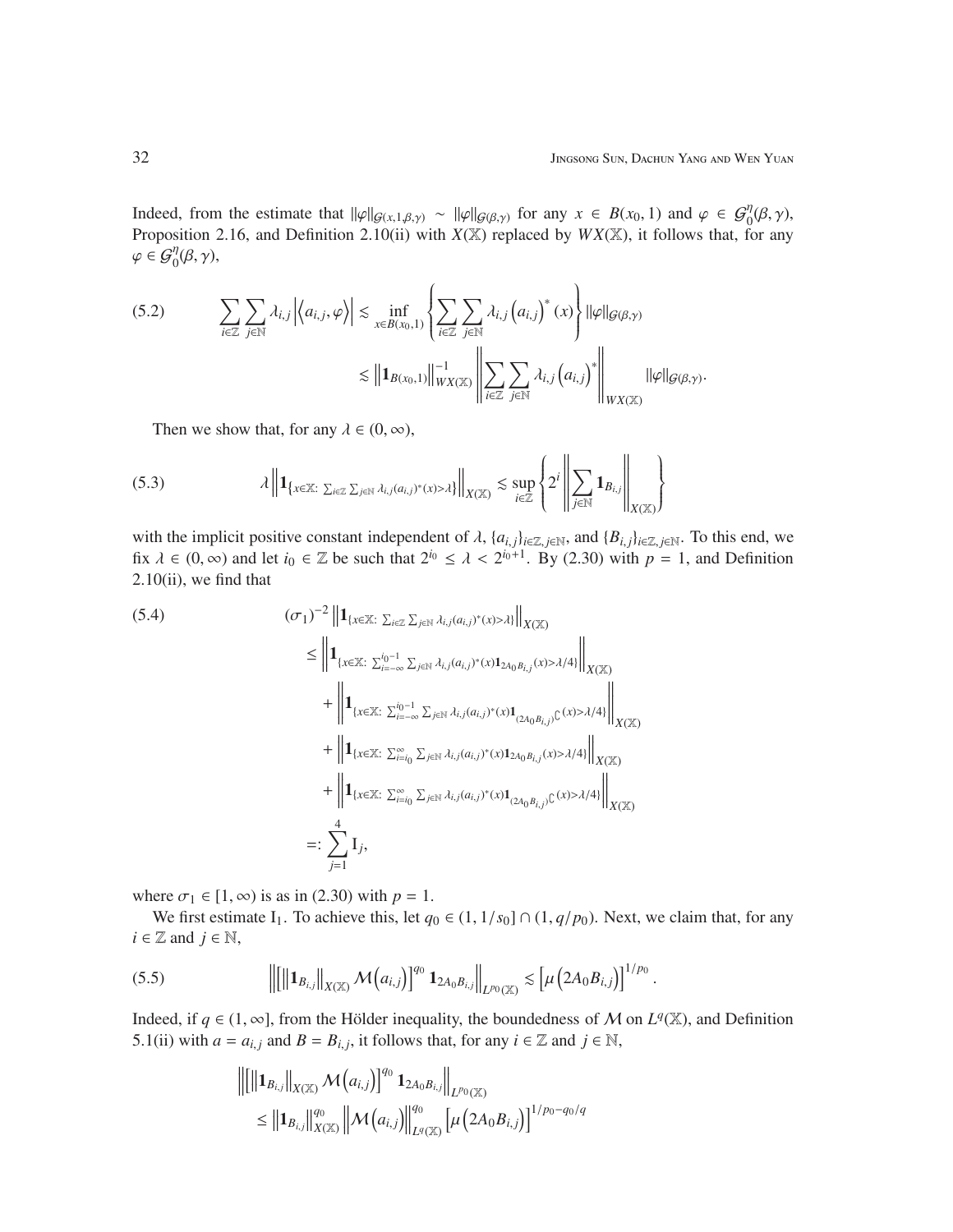WEAK HARDY SPACES ASSOCIATED WITH BALL QUASI-BANACH FUNCTION SPACES 33

$$
\lesssim \left\|1_{B_{i,j}}\right\|_{X(\mathbb{X})}^{q_0}\left\|a_{i,j}\right\|_{L^q(\mathbb{X})}^{q_0}\left[\mu\left(2A_0B_{i,j}\right)\right]^{1/p_0-q_0/q}\lesssim \left[\mu\left(2A_0B_{i,j}\right)\right]^{1/p_0}.
$$

If  $q = 1$ , by the layer cake representation (see, for instance, [26, Proposition 1.1.4]), the boundedness of M from  $L^1(\mathbb{X})$  to  $WL^1(\mathbb{X})$ ,  $q_0p_0 \in (0, 1)$ , and Definition 5.1(ii) with  $a = a_{i,j}$  and  $B = B_{i,j}$ , we conclude that, for any  $i \in \mathbb{Z}$  and  $j \in \mathbb{N}$ ,

$$
\begin{split}\n&\left\|\left[\left\|\mathbf{1}_{B_{i,j}}\right\|_{X(\mathbb{X})}\mathcal{M}\left(a_{i,j}\right)\right]^{q_{0}}\mathbf{1}_{2A_{0}B_{i,j}}\right\|_{L^{p_{0}}(\mathbb{X})}^{p_{0}} \\
&= \int_{0}^{\infty} q_{0}p_{0}\lambda^{q_{0}p_{0}-1}\mu\left(\left\{x \in \mathbb{X} : \left\|\mathbf{1}_{B_{i,j}}\right\|_{X(\mathbb{X})}\mathcal{M}\left(a_{i,j}\right)(x)\mathbf{1}_{2A_{0}B_{i,j}}(x) > \lambda\right\}\right) d\lambda \\
&\sim \int_{0}^{1} \lambda^{q_{0}p_{0}-1}\mu\left(\left\{x \in 2A_{0}B_{i,j} : \mathcal{M}\left(a_{i,j}\right)(x) > \frac{\lambda}{\|\mathbf{1}_{B_{i,j}}\|_{X(\mathbb{X})}}\right\}\right) d\lambda + \int_{1}^{\infty} \cdots \\
&\lesssim \int_{0}^{1} \lambda^{q_{0}p_{0}-1}\mu\left(2A_{0}B_{i,j}\right) d\lambda + \int_{1}^{\infty} \lambda^{q_{0}p_{0}-2}\left\|\mathbf{1}_{B_{i,j}}\right\|_{X(\mathbb{X})}\left\|a_{i,j}\right\|_{L^{1}(\mathbb{X})} d\lambda \\
&\lesssim \mu\left(2A_{0}B_{i,j}\right).\n\end{split}
$$

This finishes the proof of the above claim (5.5). Observe that

$$
(\lambda/4)^{q_0} {\bf 1}_{\{x\in \mathbb{X}\colon \sum_{i=-\infty}^{i_0-1} \sum_{j\in \mathbb{N}} \lambda_{i,j} (a_{i,j})^*(x) {\bf 1}_{2A_0B_{i,j}}(x) >\lambda/4\}} \le \left[ \sum_{i=-\infty}^{i_0-1} \sum_{j\in \mathbb{N}} \lambda_{i,j} (a_{i,j})^* {\bf 1}_{2A_0B_{i,j}} \right]^{q_0}.
$$

By this, Definition 2.10(ii), Lemma 5.3 with  $a = a_{i,j}$  and  $B = B_{i,j}$ , Lemma 2.1(iv) with  $s =$  $q_0$ *s*<sub>0</sub>, the assumption that  $X^{1/s_0}(\mathbb{X})$  is a Banach space, (5.5), and Proposition 4.10 with  $B_j$  and  $a_j$  replaced, respectively, by  $2A_0B_{i,j}$  and a constant multiple of  $[||\mathbf{1}_{B_{i,j}}||_{X(\mathbb{X})} \mathcal{M}(a_{i,j}) \mathbf{1}_{2A_0B_{i,j}}]^{q_0}$ , we conclude that

$$
I_{1} \leq \lambda^{-q_{0}} \left\| \sum_{i=-\infty}^{i_{0}-1} \sum_{j \in \mathbb{N}} \lambda_{i,j} (a_{i,j})^{*} \mathbf{1}_{2A_{0}B_{i,j}} \right\|^{q_{0}} \right\|_{X(\mathbb{X})}
$$
  
\n
$$
\leq \lambda^{-q_{0}} \left\| \sum_{i=-\infty}^{i_{0}-1} \sum_{j \in \mathbb{N}} 2^{i} \| \mathbf{1}_{B_{i,j}} \|_{X(\mathbb{X})} \mathcal{M}(a_{i,j}) \mathbf{1}_{2A_{0}B_{i,j}} \right\|^{q_{0}s_{0}} \left\| \sum_{X^{1/s_{0}}(\mathbb{X})}^{1/s_{0}}
$$
  
\n
$$
\leq \lambda^{-q_{0}} \left\| \sum_{i=-\infty}^{i_{0}-1} \sum_{j \in \mathbb{N}} \left[ 2^{i} \| \mathbf{1}_{B_{i,j}} \|_{X(\mathbb{X})} \mathcal{M}(a_{i,j}) \right]^{q_{0}s_{0}} \mathbf{1}_{2A_{0}B_{i,j}} \right\|^{1/s_{0}}
$$
  
\n
$$
\leq \lambda^{-q_{0}} \left\{ \sum_{i=-\infty}^{i_{0}-1} 2^{iq_{0}s_{0}} \left\| \sum_{j \in \mathbb{N}} \left[ \| \mathbf{1}_{B_{i,j}} \|_{X(\mathbb{X})} \mathcal{M}(a_{i,j}) \right]^{q_{0}s_{0}} \mathbf{1}_{2A_{0}B_{i,j}} \right\|_{X^{1/s_{0}}(\mathbb{X})}^{1/s_{0}}
$$
  
\n
$$
\leq \lambda^{-q_{0}} \left[ \sum_{i=-\infty}^{i_{0}-1} 2^{iq_{0}s_{0}} \left\| \sum_{j \in \mathbb{N}} \mathbf{1}_{2A_{0}B_{i,j}} \right\|_{X^{1/s_{0}}(\mathbb{X})} \right]^{1/s_{0}}
$$

with all the implicit positive constants independent of  $\lambda$ ,  $\{a_{i,j}\}_{i\in\mathbb{Z}, j\in\mathbb{N}}$ , and  $\{B_{i,j}\}_{i\in\mathbb{Z}, j\in\mathbb{N}}$ . Using this, Proposition 4.8(i) with *t*,  $\tau$ ,  $\lambda_j$ , and  $B_j$  replaced, respectively, by  $s_0$ ,  $2A_0/c$ , 1, and  $cB_{i,j}$ , the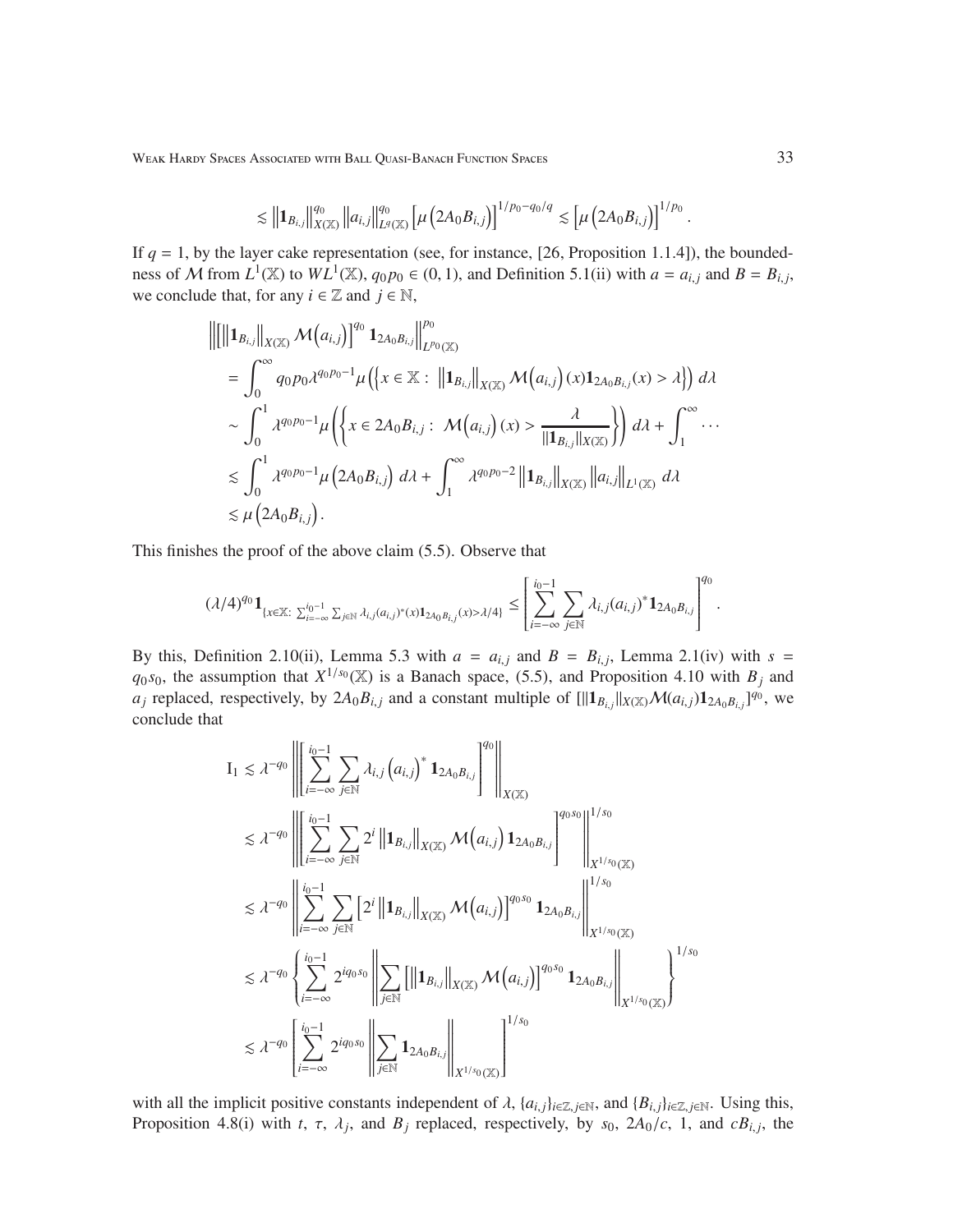$\overline{1}$  $\left\{ \right.$  $\int$ 

assumption that  $\sum_{j\in\mathbb{N}} \mathbf{1}_{cB_{i,j}} \leq A$  for any  $i \in \mathbb{Z}$ ,  $c \in (0, 1]$ ,  $q_0 \in (1, \infty)$ , and  $\lambda \sim 2^{i_0}$ , we obtain

$$
I_{1} \lesssim \lambda^{-q_{0}} \left[ \sum_{i=-\infty}^{i_{0}-1} 2^{iq_{0}s_{0}} \left\| \sum_{j\in\mathbb{N}} \mathbf{1}_{cB_{i,j}} \right\|_{X^{1/s_{0}}(\mathbb{X})} \right]^{1/s_{0}}
$$
  

$$
\lesssim \lambda^{-q_{0}} \left[ \sum_{i=-\infty}^{i_{0}-1} 2^{iq_{0}s_{0}} \left\| \sum_{j\in\mathbb{N}} \mathbf{1}_{cB_{i,j}} \right\|_{X(\mathbb{X})}^{s_{0}} \right]^{1/s_{0}}
$$
  

$$
\lesssim \lambda^{-q_{0}} \left[ \sum_{i=-\infty}^{i_{0}-1} 2^{iq_{0}s_{0}} \left\| \sum_{j\in\mathbb{N}} \mathbf{1}_{B_{i,j}} \right\|_{X(\mathbb{X})}^{s_{0}} \right]^{1/s_{0}}
$$
  

$$
\lesssim \lambda^{-q_{0}} \left( \sum_{i=-\infty}^{i_{0}-1} 2^{iq_{0}s_{0}} 2^{-is_{0}} \right)^{1/s_{0}} \sup_{i\in\mathbb{Z}} \left\{ 2^{i} \left\| \sum_{j\in\mathbb{N}} \mathbf{1}_{B_{i,j}} \right\|_{X(\mathbb{X})} \right\}
$$
  

$$
\sim \lambda^{-1} \sup_{i\in\mathbb{Z}} \left\{ 2^{i} \left\| \sum_{j\in\mathbb{N}} \mathbf{1}_{B_{i,j}} \right\|_{X(\mathbb{X})} \right\},
$$

where all the implicit positive constants are independent of  $\lambda$ ,  $\{a_{i,j}\}_{i\in\mathbb{Z}, j\in\mathbb{N}}$ , and  $\{B_{i,j}\}_{i\in\mathbb{Z}, j\in\mathbb{N}}$ . Then it comes to estimate I<sub>2</sub>. Let  $q_1 \in (\max\{\frac{\omega}{(\omega+\beta)p_1}, 1\}, \infty)$ . Observe that

$$
(\lambda/4)^{q_1} {\bf 1}_{\{x\in \mathbb{X}: \ \sum_{i=-\infty}^{i_0-1} \sum_{j\in \mathbb{N}} \lambda_{i,j} (a_{i,j})^*(x) {\bf 1}_{(2A_0B_{i,j})\mathbb{C}}(x)>\lambda/4\}} \leq \left[ \sum_{i=-\infty}^{i_0-1} \sum_{j\in \mathbb{N}} \lambda_{i,j} (a_{i,j})^* {\bf 1}_{(2A_0B_{i,j})\mathbb{C}} \right]^{q_1}.
$$

From this, Definition 2.10(ii), Lemma 5.3 with  $a = a_{i,j}$  and  $B = B_{i,j}$ , Proposition 2.14 with  $p = q_1$ , and Assumption 4.1 with  $t = \frac{\omega}{(\omega+\beta)q_1} \in (0, p_-)$  and  $s = \frac{\omega+\beta}{\omega}$  $\frac{\partial^2 \mathbf{H} \mathbf{B}}{\partial \mathbf{v}} \in (1, \infty)$ , we deduce that

$$
\begin{split} \text{I}_{2} &\lesssim \lambda^{-q_{1}}\left\|\left[\sum\limits_{i=-\infty}^{i_{0}-1}\sum\limits_{j\in\mathbb{N}}\lambda_{i,j}\left(a_{i,j}\right)^{*}\mathbf{1}_{(2A_{0}B_{i,j})\mathbb{C}}\right]^{q_{1}}\right\|_{X(\mathbb{X})} \\ &\lesssim \lambda^{-q_{1}}\left\|\sum\limits_{i=-\infty}^{i_{0}-1}\sum\limits_{j\in\mathbb{N}}2^{i}\left[\mathcal{M}\left(\mathbf{1}_{B_{i,j}}\right)\right]^{\frac{\omega+\beta}{\omega}}\right\|_{X^{q_{1}}(\mathbb{X})}^{q_{1}} \\ &\lesssim \lambda^{-q_{1}}\left\{\sum\limits_{i=-\infty}^{i_{0}-1}2^{i\theta_{q_{1}}}\left\|\sum\limits_{j\in\mathbb{N}}\left[\mathcal{M}\left(\mathbf{1}_{B_{i,j}}\right)\right]^{\frac{\omega+\beta}{\omega}}\right\|_{X^{q_{1}}(\mathbb{X})}^{q_{1}}\right\}^{q_{1}/\theta_{q_{1}}} \\ &\lesssim \lambda^{-q_{1}}\left[\sum\limits_{i=-\infty}^{i_{0}-1}2^{i\theta_{q_{1}}}\left\|\sum\limits_{j\in\mathbb{N}}\mathbf{1}_{B_{i,j}}\right\|_{X^{q_{1}}(\mathbb{X})}^{q_{1}/\theta_{q_{1}}}\right]^{q_{1}/\theta_{q_{1}}}, \end{split}
$$

where  $\theta_{q_1} \in (0, 1]$  is as in Proposition 2.14 with  $p = q_1$ , and all the implicit positive constants are independent of  $\lambda$ ,  $\{a_{i,j}\}_{i\in\mathbb{Z}, j\in\mathbb{N}}$ , and  $\{B_{i,j}\}_{i\in\mathbb{Z}, j\in\mathbb{N}}$ . By this, Proposition 4.8(i) with  $t, \tau, \lambda_j$ , and  $B_j$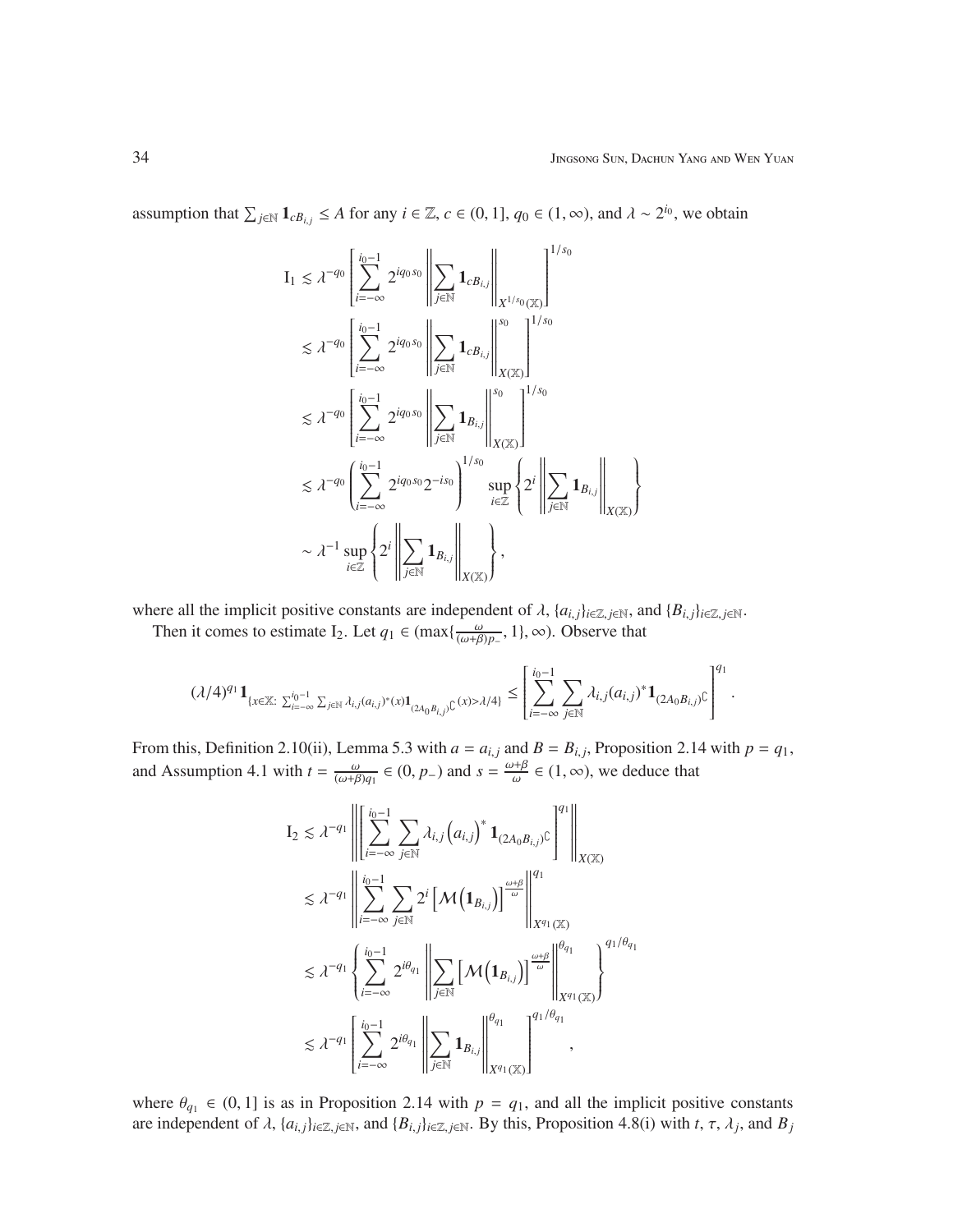replaced, respectively, by  $1/q_1$ ,  $1/c$ , 1, and  $cB_{i,j}$ , the assumption that  $\sum_{j \in \mathbb{N}} 1_{cB_{i,j}} \leq A$  for any  $i \in \mathbb{Z}$ ,  $c \in (0, 1], q_1 \in (1, \infty)$ , and  $\lambda \sim 2^{i_0}$ , we conclude that

$$
\begin{aligned} \mathbf{I}_2 &\lesssim \lambda^{-q_1} \left[ \sum_{i=-\infty}^{i_0-1} 2^{i\theta_{q_1}} \left\| \sum_{j\in\mathbb{N}} \mathbf{1}_{cB_{i,j}} \right\|_{X^{q_1}(\mathbb{X})}^{q_0} \right]^{q_1/\theta_{q_1}} \\ &\lesssim \lambda^{-q_1} \left[ \sum_{i=-\infty}^{i_0-1} 2^{i\theta_{q_1}} \left\| \sum_{j\in\mathbb{N}} \mathbf{1}_{cB_{i,j}} \right\|_{X(\mathbb{X})}^{q_0/q_1} \right]^{q_1/\theta_{q_1}} \\ &\lesssim \lambda^{-q_1} \left[ \sum_{i=-\infty}^{i_0-1} 2^{i\theta_{q_1}(1-1/q_1)} \right]^{q_1/\theta_{q_1}} \sup_{i\in\mathbb{Z}} \left\{ 2^i \left\| \sum_{j\in\mathbb{N}} \mathbf{1}_{B_{i,j}} \right\|_{X(\mathbb{X})} \right\} \\ &\sim \lambda^{-1} \sup_{i\in\mathbb{Z}} \left\{ 2^i \left\| \sum_{j\in\mathbb{N}} \mathbf{1}_{B_{i,j}} \right\|_{X(\mathbb{X})} \right\} \end{aligned}
$$

with all the implicit positive constants independent of  $\lambda$ ,  $\{a_{i,j}\}_{i\in\mathbb{Z}, j\in\mathbb{N}}$ , and  $\{B_{i,j}\}_{i\in\mathbb{Z}, j\in\mathbb{N}}$ .

Next, we estimate  $I_3$ . Observe that

$$
\mathbf{1}_{\{x\in\mathbb{X}\colon \sum_{i=i_0}^\infty \sum_{j\in\mathbb{N}}\lambda_{i,j}(a_{i,j})^*(x)\mathbf{1}_{2A_0B_{i,j}}(x)>\lambda/4\}}\leq \mathbf{1}_{\bigcup_{i=i_0}^\infty \bigcup_{j\in\mathbb{N}}2A_0B_{i,j}}\leq \sum_{i=i_0}^\infty \sum_{j\in\mathbb{N}}\mathbf{1}_{2A_0B_{i,j}}.
$$

From this, Definition 2.10(ii), Proposition 2.14 with  $p = 1$ , Proposition 4.8(i) with  $t, \tau, \lambda_j$ , and  $B_j$ replaced, respectively, by 1, 2 $A_0$ , 1, and  $B_{i,j}$ , and  $\lambda \sim 2^{i_0}$ , we deduce that

$$
\begin{split} \mathbf{I}_3 &\leq \left\| \sum_{i=i_0}^{\infty} \sum_{j\in\mathbb{N}} \mathbf{1}_{2A_0B_{i,j}} \right\|_{X(\mathbb{X})} \lesssim \left\| \sum_{i=i_0}^{\infty} \left\| \sum_{j\in\mathbb{N}} \mathbf{1}_{2A_0B_{i,j}} \right\|_{X(\mathbb{X})}^{ \theta_1} \right\|_{X(\mathbb{X})}^{1/\theta_1} \\ &\lesssim \left\| \sum_{i=i_0}^{\infty} \left\| \sum_{j\in\mathbb{N}} \mathbf{1}_{B_{i,j}} \right\|_{X(\mathbb{X})}^{ \theta_1} \right\|_{X(\mathbb{X})}^{1/\theta_1} \lesssim \left( \sum_{i=i_0}^{\infty} 2^{-i\theta_1} \right)^{1/\theta_1} \sup_{i\in\mathbb{Z}} \left\{ 2^i \left\| \sum_{j\in\mathbb{N}} \mathbf{1}_{B_{i,j}} \right\|_{X(\mathbb{X})} \right\} \\ &\sim \lambda^{-1} \sup_{i\in\mathbb{Z}} \left\{ 2^i \left\| \sum_{j\in\mathbb{N}} \mathbf{1}_{B_{i,j}} \right\|_{X(\mathbb{X})} \right\}, \end{split}
$$

where  $\theta_1 \in (0, 1]$  is as in Proposition 2.14 with  $p = 1$ , and all the implicit positive constants are independent of  $\lambda$ ,  $\{a_{i,j}\}_{i \in \mathbb{Z}, j \in \mathbb{N}}$ , and  $\{B_{i,j}\}_{i \in \mathbb{Z}, j \in \mathbb{N}}$ .

Finally, we estimate I<sub>4</sub>. Let  $q_2 \in (\frac{\omega}{(\omega+\beta)\min\{1,p_-\}}, 1)$ . Observe that

$$
(\lambda/4)^{q_2} \mathbf{1}_{\{x \in \mathbb{X}: \sum_{i=i_0}^{\infty} \sum_{j \in \mathbb{N}} \lambda_{i,j} (a_{i,j})^*(x) \mathbf{1}_{(2A_0 B_{i,j})} \mathcal{C}}(x) > \lambda/4 \} \leq \left[ \sum_{i=i_0}^{\infty} \sum_{j \in \mathbb{N}} \lambda_{i,j} (a_{i,j})^* \mathbf{1}_{(2A_0 B_{i,j})} \mathcal{C} \right]^{q_2}.
$$

By this, Definition 2.10(ii), Lemma 5.3 with  $a = a_{i,j}$  and  $B = B_{i,j}$ , Lemma 2.1(iv) with  $s = q_2$ , Proposition 2.14 with  $p = 1$ , Assumption 4.1 with  $t = \frac{\omega}{(\omega + \beta)q_2} \in (0, p_-)$  and  $s = \frac{(\omega + \beta)q_2}{\omega}$  $\frac{\partial^2 \theta}{\partial \omega^2} \in (1, \infty),$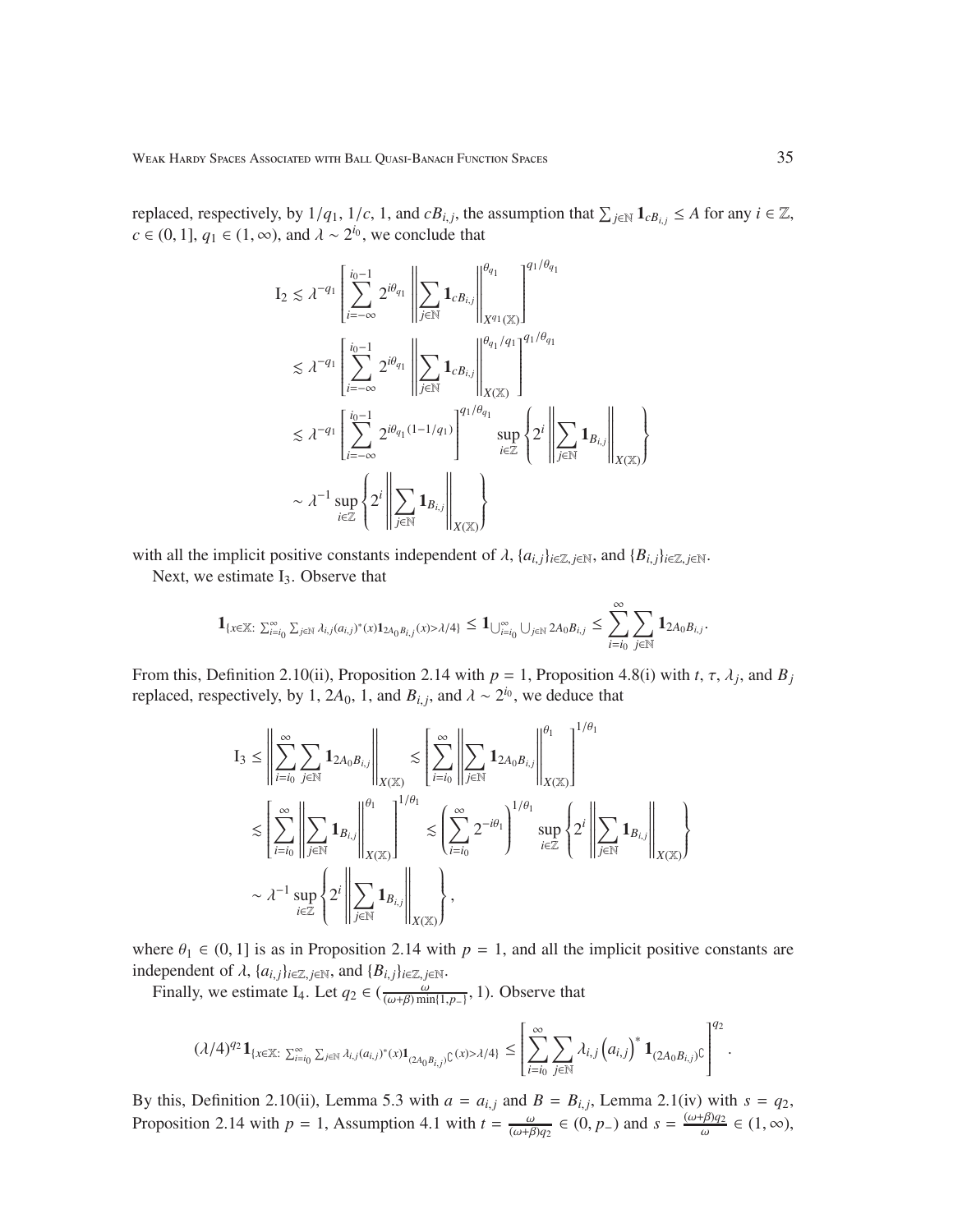*q*<sub>2</sub> ∈ (0, 1), and  $\lambda \sim 2^{i_0}$ , we have

$$
I_4 \lesssim \lambda^{-q_2} \left\| \left[ \sum_{i=i_0}^{\infty} \sum_{j \in \mathbb{N}} \lambda_{i,j} (a_{i,j})^* \mathbf{1}_{(2A_0B_{i,j})\mathbb{C}} \right]^q \right\|_{X(\mathbb{X})} \lesssim \lambda^{-q_2} \left\| \left\{ \sum_{i=i_0}^{\infty} \sum_{j \in \mathbb{N}} 2^i \left[ \mathcal{M} \left( \mathbf{1}_{B_{i,j}} \right) \right]^{\frac{(\omega+\beta)}{\omega}} \right\}^q \right\|_{X(\mathbb{X})} \lesssim \lambda^{-q_2} \left\| \sum_{i=i_0}^{\infty} 2^{iq_2} \sum_{j \in \mathbb{N}} \left[ \mathcal{M} \left( \mathbf{1}_{B_{i,j}} \right) \right]^{\frac{(\omega+\beta)q_2}{\omega}} \right\|_{X(\mathbb{X})} \lesssim \lambda^{-q_2} \left\{ \sum_{i=i_0}^{\infty} 2^{iq_2 \theta_1} \left\| \sum_{j \in \mathbb{N}} \left[ \mathcal{M} \left( \mathbf{1}_{B_{i,j}} \right) \right]^{\frac{(\omega+\beta)q_2}{\omega}} \right\|_{X(\mathbb{X})}^{\theta_1} \right\}^{1/\theta_1} \lesssim \lambda^{-q_2} \left\{ \sum_{i=i_0}^{\infty} 2^{iq_2 \theta_1 - i\theta_1} 2^{i\theta_1} \left\| \sum_{j \in \mathbb{N}} \mathbf{1}_{B_{i,j}} \right\|_{X(\mathbb{X})}^{\theta_1} \right\}^{1/\theta_1} \lesssim \lambda^{-1} \sup_{i \in \mathbb{Z}} \left\{ 2^i \left\| \sum_{j \in \mathbb{N}} \mathbf{1}_{B_{i,j}} \right\|_{X(\mathbb{X})}^{\theta_1} \right\},
$$

where  $\theta_1 \in (0, 1]$  is as in Proposition 2.14 with  $p = 1$ , and all the implicit positive constants are independent of  $\lambda$ ,  $\{a_{i,j}\}_{i \in \mathbb{Z}, j \in \mathbb{N}}$ , and  $\{B_{i,j}\}_{i \in \mathbb{Z}, j \in \mathbb{N}}$ .

Using (5.4) and the estimates of  ${I_j}_{j=1}^4$ , we obtain (5.3), which, combined with (5.2) and the definition of  $WX(\mathbb{X})$ , implies (5.1). Thus, for any  $\varphi \in \mathcal{G}_0^{\eta}(\beta, \gamma)$ ,

$$
\langle f, \varphi \rangle := \sum_{i \in \mathbb{Z}} \sum_{j \in \mathbb{N}} \left\langle \lambda_{i,j} a_{i,j}, \varphi \right\rangle
$$

is well defined and  $f = \sum_{i \in \mathbb{Z}} \sum_{j \in \mathbb{N}} \lambda_{i,j} a_{i,j}$  in  $(G_0^{\eta})$  $\eta_0^{\eta}(\beta, \gamma)$ '. By the Fatou lemma, it is easy to see that *f*<sup>\*</sup> ≤  $\sum_{i\in\mathbb{Z}}$   $\sum_{j\in\mathbb{N}}$   $\lambda_{i,j}(a_{i,j})$ <sup>\*</sup> which, together with (5.3) and the definition of *WX*( $\mathbb{X}$ ), further implies that  $f \in WH_X(\mathbb{X})$  and

$$
\|f\|_{WH_X(\mathbb{X})} \leq \left\|\sum_{i\in\mathbb{Z}}\sum_{j\in\mathbb{N}}\lambda_{i,j}\left(a_{i,j}\right)^*\right\|_{WX(\mathbb{X})} \lesssim \sup_{i\in\mathbb{Z}}\left\{2^i\left\|\sum_{j\in\mathbb{N}}\mathbf{1}_{B_{i,j}}\right\|_{X(\mathbb{X})}\right\},
$$

where the implicit positive constant is independent of  $\{a_{i,j}\}_{i\in\mathbb{Z}, j\in\mathbb{N}}$  and  $\{B_{i,j}\}_{i\in\mathbb{Z}, j\in\mathbb{N}}$ . This finishes the proof of Theorem 5.2.  $\Box$ 

**Remark 5.4.** In Theorem 5.2, if  $q = \infty$ , then, to obtain the conclusion of Theorem 5.2, we only need to assume that *X*(X) satisfies Assumption 4.1 with  $p_-\in (\omega/(\omega+\eta),\infty)$ . To show this, we use the same symbols as in the proof of Theorem 5.2. Indeed, this proof is similar to that of Theorem 5.2 and the only difference is the estimation of  $I_1$ , which we present now. Let *q*<sub>3</sub> ∈ (1, ∞). By Definition 2.10(ii), Lemma 5.3 with  $a = a_{i,j}$  and  $B = B_{i,j}$ , the estimate that  $||\mathbf{1}_{B_{i,j}}||_{X(\mathbb{X})}||\mathcal{M}(a_{i,j})||_{L^{\infty}(\mathbb{X})} \leq ||\mathbf{1}_{B_{i,j}}||_{X(\mathbb{X})}||a_{i,j}||_{L^{\infty}(\mathbb{X})} \leq 1$  for any  $i \in \mathbb{Z}$  and  $j \in \mathbb{N}$ , and Proposition 2.14 with  $p = q_3$ , we conclude that

$$
\mathrm{I}_1 \lesssim \lambda^{-q_3}\left\|\left[\sum_{i=-\infty}^{i_0-1}\sum_{j\in\mathbb{N}}\lambda_{i,j}\left(a_{i,j}\right)^*\mathbf{1}_{2A_0B_{i,j}}\right]^{q_3}\right\|_{X(\mathbb{X})}
$$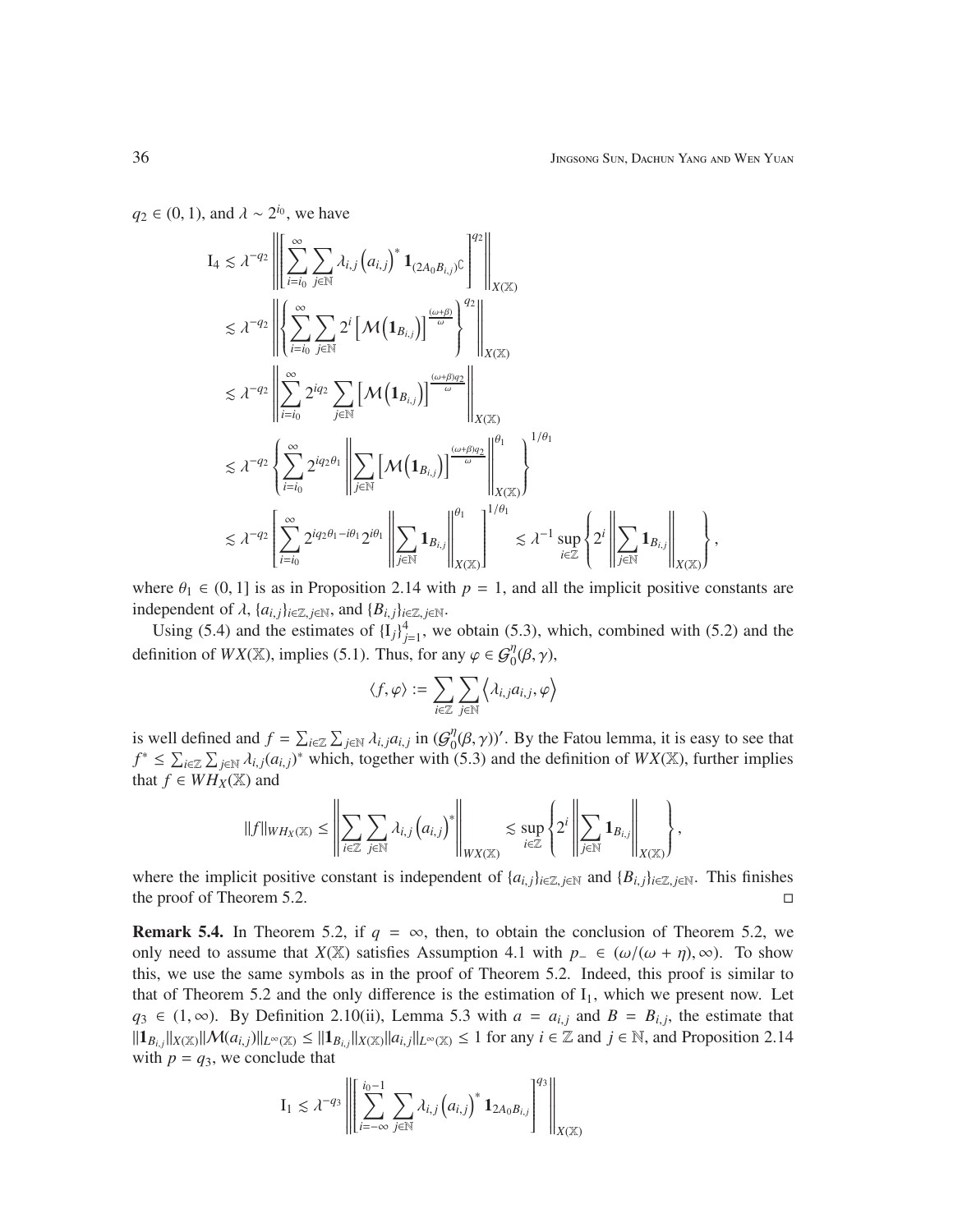Weak Hardy Spaces Associated with Ball Quasi-Banach Function Spaces 37

$$
\begin{split} &\lesssim \lambda^{-q_3}\left\|\sum_{i=-\infty}^{i_0-1}\sum_{j\in\mathbb{N}}2^i\left\|\mathbf{1}_{B_{i,j}}\right\|_{X(\mathbb{X})}\mathcal{M}\left(a_{i,j}\right)\mathbf{1}_{2A_0B_{i,j}}\right\|_{X^{q_3}(\mathbb{X})}^{q_3}\\ &\lesssim \lambda^{-q_3}\left\|\sum_{i=-\infty}^{i_0-1}\sum_{j\in\mathbb{N}}2^i\mathbf{1}_{2A_0B_{i,j}}\right\|_{X^{q_3}(\mathbb{X})}^{q_3}\\ &\lesssim \lambda^{-q_3}\left[\sum_{i=-\infty}^{i_0-1}2^{i\theta_{q_3}}\left\|\sum_{j\in\mathbb{N}}\mathbf{1}_{2A_0B_{i,j}}\right\|_{X^{q_3}(\mathbb{X})}^{q_3/\theta_{q_3}}\right]^{q_3/\theta_{q_3}}, \end{split}
$$

where  $\theta_{q3} \in (0, 1]$  is as in Proposition 2.14 with  $p = q_3$ , and all the implicit positive constants are independent of  $\lambda$ ,  $\{a_{i,j}\}_{i\in\mathbb{Z}, j\in\mathbb{N}}$ , and  $\{B_{i,j}\}_{i\in\mathbb{Z}, j\in\mathbb{N}}$ . Using this, Proposition 4.8(i) with  $t, \tau, \lambda_j$ , and  $B_j$ replaced, respectively, by  $1/q_3$ ,  $2A_0/c$ , 1, and  $cB_{i,j}$ , the assumption that  $\sum_{j\in\mathbb{N}} 1_{cB_{i,j}} \leq A$  for any  $i \in \mathbb{Z}, c \in (0, 1], q_3 \in (1, \infty)$ , and  $\lambda \sim 2^{i_0}$ , we obtain

$$
\begin{aligned} \mathbf{I}_{1} &\lesssim \lambda^{-q_{3}}\left[\sum_{i=-\infty}^{i_{0}-1}2^{i\theta_{q_{3}}}\left\|\sum_{j\in\mathbb{N}}\mathbf{1}_{cB_{i,j}}\right\|_{X^{q_{3}}(\mathbb{X})}^{q_{3}}\right]^{q_{3}/\theta_{q_{3}}}\\ &\lesssim \lambda^{-q_{3}}\left[\sum_{i=-\infty}^{i_{0}-1}2^{i\theta_{q_{3}}}\left\|\sum_{j\in\mathbb{N}}\mathbf{1}_{cB_{i,j}}\right\|_{X(\mathbb{X})}^{q_{q_{3}/q_{3}}}\right]^{q_{3}/\theta_{q_{3}}}\\ &\lesssim \lambda^{-q_{3}}\left[\sum_{i=-\infty}^{i_{0}-1}2^{i\theta_{q_{3}}(1-1/q_{3})}\right]^{q_{3}/\theta_{q_{3}}}\sup_{i\in\mathbb{Z}}\left\{2^{i}\left\|\sum_{j\in\mathbb{N}}\mathbf{1}_{B_{i,j}}\right\|_{X(\mathbb{X})}\right\}\\ &\sim \lambda^{-1}\sup_{i\in\mathbb{Z}}\left\{2^{i}\left\|\sum_{j\in\mathbb{N}}\mathbf{1}_{B_{i,j}}\right\|_{X(\mathbb{X})}\right\},\end{aligned}
$$

where all the implicit positive constants are independent of  $\lambda$ ,  $\{a_{i,j}\}_{i\in\mathbb{Z}, j\in\mathbb{N}}$ , and  $\{B_{i,j}\}_{i\in\mathbb{Z}, j\in\mathbb{N}}$ . This finishes the estimation of  $I_1$ , and hence the proof of the present remark.

#### 5.2 Decomposition

The decomposition theorem is as follows.

**Theorem 5.5.** Let  $\omega$  be as in (2.3),  $\eta$  as in (2.5), and  $X(\mathbb{X})$  a BQBF space satisfying Assumption *4.1 with*  $p_$  ∈ (ω/(ω+η), ∞). If  $β$ ,  $γ$  ∈ (ω[1/ min{1,  $p_$ ) − 1],  $η$ ), then there exist positive constants *A,*  $\widetilde{A}$ *, and C such that, for any f*  $\in$   $WH_X(\mathbb{X}) \cap (G_0^{\eta})$  $\int_0^{\eta}(\beta, \gamma)$ ', there exists a sequence  $\{a_{i,j}\}_{i\in\mathbb{Z}, j\in\mathbb{N}}$  $of$  (*X*( $\mathbb{X}$ ), ∞)-atoms supported, respectively, in balls  ${B_{i,j}}_{i \in \mathbb{Z}, j \in \mathbb{N}}$  such that  $\sum_{j \in \mathbb{N}} 1_{B_{i,j}} \leq A$  for any *i* ∈ ℤ,  $f = \sum_{i \in \mathbb{Z}} \sum_{j \in \mathbb{N}} \widetilde{A}2^i ||1 \mathbf{1}_{B_{i,j}} ||_{X(\mathbb{X})} a_{i,j}$  *in*  $(G_0^{\eta})$  $_{0}^{\eta}(\beta,\gamma)$ ', and

$$
\sup_{i\in\mathbb{Z}}\left\{2^i\left\|\sum_{j\in\mathbb{N}}{\bf 1}_{B_{i,j}}\right\|_{X(\mathbb{X})}\right\}\leq C\,\|f\|_{WH_X(\mathbb{X})}\,.
$$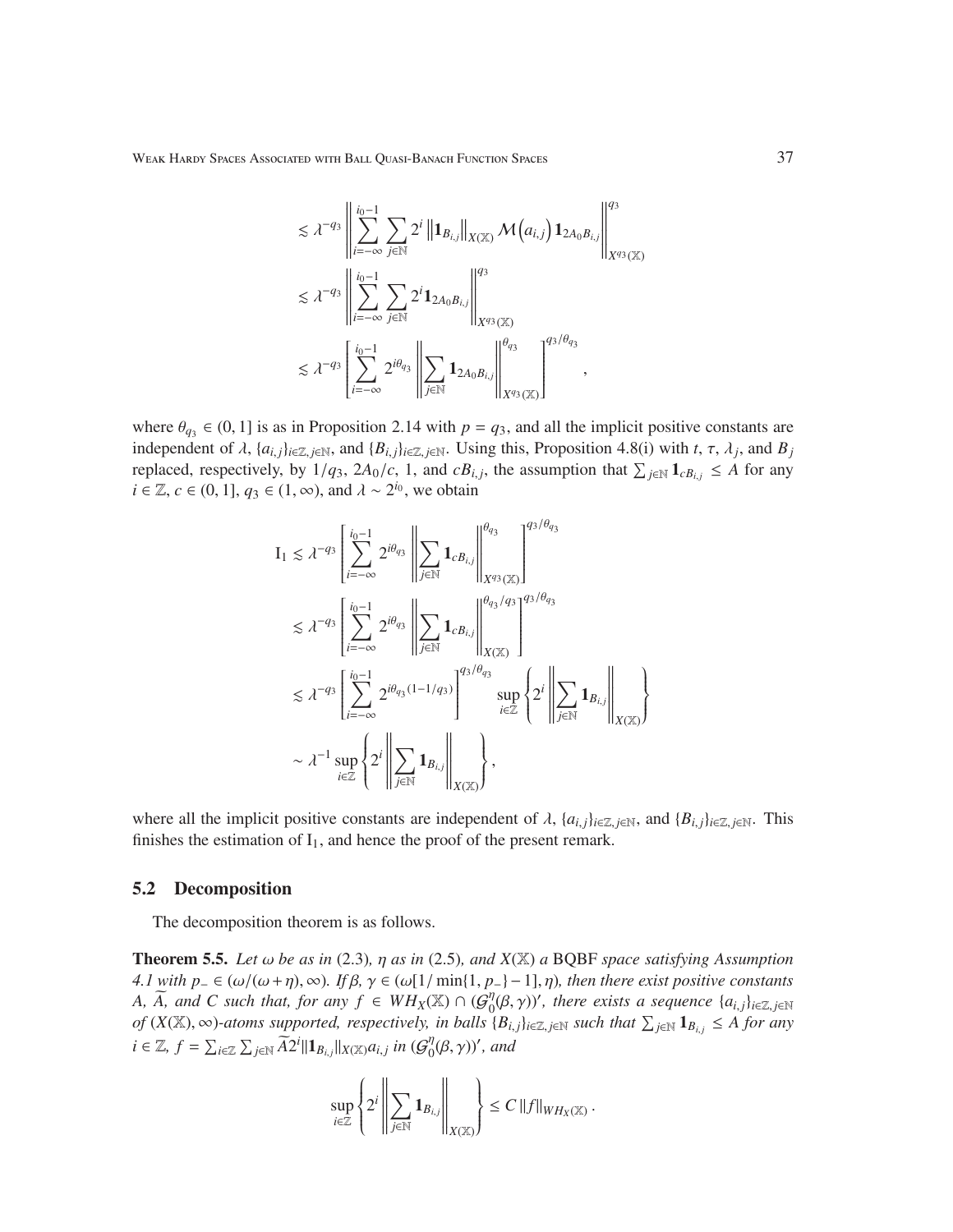To prove this theorem, we need to make some preparation. We first establish the following technical lemma which is a slight different variant of [32, Proposition 4.4].

**Lemma 5.6.** *Let*  $A_0$  *be as in* (2.1)*, and*  $\Omega \subset \mathbb{X}$  *a proper open subset. Then there exists a sequence* {*xj*}*j*∈<sup>N</sup> ⊂ Ω *such that*

- (i)  ${B(x_j, (5A_0^3)^{-1}r_j)}_{j \in \mathbb{N}}$  *is pairwise disjoint, where, for any j* ∈ N,  $r_j := (2A_0)^{-5}d(x_j, \Omega^{\mathbb{C}})$ ;
- (ii)  $\bigcup_{j\in\mathbb{N}} B(x_j, r_j) = \Omega$ *;*
- (iii) *for any j* ∈ *N and*  $x \in B(x_j, r_j)$ ,  $(2A_0)^4 r_j \le d(x, \Omega^C) \le 48A_0^6 r_j$ ;
- (iv) *for any*  $j \in \mathbb{N}$ , *there exists a*  $y_j \in \Omega^{\mathbb{C}}$  *such that*  $d(x_j, y_j) < 48A_0^5 r_j$ ;
- (v) *for any j* ∈  $\mathbb{N}$ , #{*l* ∈  $\mathbb{N}$  :  $(2A_0)^4 B(x_l, r_l) \cap (2A_0)^4 B(x_j, r_j) \neq \emptyset$ } ≤ *L*<sub>0</sub>*, where L*<sub>0</sub> *is a positive integer independent of j and* Ω*.*

Lemma 5.6 when  $\mu(\Omega) < \infty$  is just [32, Proposition 4.4]. Observe that the condition that  $\mu(\Omega) < \infty$  in the proof of [32, Proposition 4.4] is only used to show that the set of the chosen points, which was denoted by  ${x_j}_{j \in I}$  with *I* being a set of indices therein, is countable, but this can be deduced directly from both the pairwise disjointness of balls,  $\{B(x_j, (5A_0^3)^{-1}r_j)\}_{j\in I}$ , and the doubling condition of  $\mu$ . This implies that Lemma 5.6 still holds true even when Ω is just a proper subset of X. We omit the details.

Using Lemma 5.6, we can establish the following lemma which is a slight different variant of [32, Proposition 4.5]; we also omit the details.

Lemma 5.7. *Let* Ω*,* {*xj*}*j*∈N*, and* {*rj*}*j*∈<sup>N</sup> *be as in Lemma 5.6. For any j* ∈ N*, let*

$$
B_j := (2A_0)^4 B(x_j, r_j).
$$

*Then there exists a sequence*  $\{\phi_j\}_{j \in \mathbb{N}}$  *of non-negative functions such that* 

- (i) *for any*  $j \in \mathbb{N}$ ,  $0 \le \phi_j \le 1$  *and*  $\text{supp} (\phi_j) \subset (2A_0)^{-3}B_j$ ;
- (ii)  $\sum_{j \in \mathbb{N}} \phi_j = \mathbf{1}_{\Omega}$ *;*
- (iii) *for any j* ∈ *N and*  $x$  ∈  $(2A_0)^{-4}B_j$ ,  $\phi_j(x) \ge L_0^{-1}$ , where  $L_0$  *is as in Lemma 5.6*;
- (iv) *for any j*  $\in$  N,  $\|\phi_j\|_{G(x_j,r_j,\eta,\eta)} \le CV_{r_j}(x_j)$ , where C is a positive constant independent of both *j and* Ω*.*

Observe that, for any  $f \in WH_X(\mathbb{X})$  and  $\lambda \in (0, \infty)$ , the level set  $\{x \in \mathbb{X} : f^*(x) > \lambda\}$  is not necessarily open. To overcome this difficulty, we borrow some ideas from [60, Theorem 2] and [27, Definition 2.5]. Indeed, from the proof of [60, Theorem 2], it follows that there exist a metric  $\rho$  and constants  $\epsilon \in (0, 1]$  and  $C \in (0, \infty)$  such that, for any  $x, y \in \mathbb{X}$ ,

(5.6) 
$$
C^{-1}[d(x,y)]^{\varepsilon} \leq \rho(x,y) \leq C[d(x,y)]^{\varepsilon}.
$$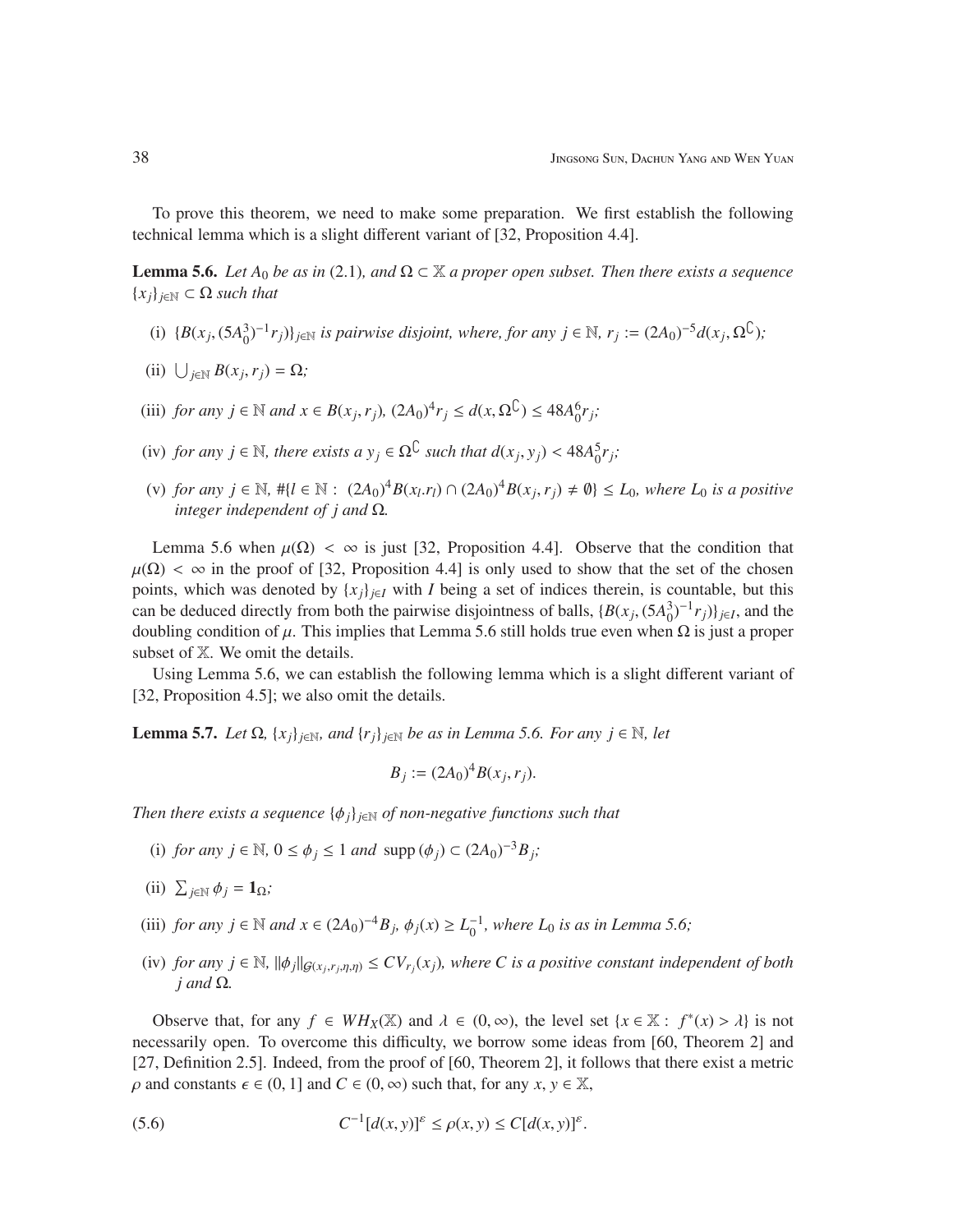For any  $x \in \mathbb{X}$  and  $r \in (0, \infty)$ , we define the *p*-*ball*  $B_0(x, r) := \{y \in \mathbb{X} : \rho(x, y) < r\}$ . Then  $(\mathbb{X}, \rho, \mu)$ is a doubling metric measure space and, for any *x*,  $y \in \mathbb{X}$  and  $r \in (0, \infty)$ , we have

(5.7) 
$$
\mu(B(y, r+d(x, y))) \sim \mu\left(B_{\rho}(y, [r+d(x, y)]^{\epsilon})\right) \sim \mu\left(B_{\rho}(y, r^{\epsilon} + \rho(x, y))\right),
$$

where the positive equivalence constants are independent of *x*, *y*, and *r*. We now recall the following concept of test functions in terms of the metric  $\rho$ ; see, for instance, [27, Definition 2.5].

**Definition 5.8.** Let  $x \in \mathbb{X}$ ,  $r \in (0, \infty)$ ,  $\beta \in (0, 1]$ , and  $\gamma \in (0, \infty)$ . The *space*  $\mathcal{G}_{\rho}(x, r, \beta, \gamma)$  of *test functions* is defined to be the set of all the functions *f* satisfying that there exists a positive constant *C* such that

(i) (the *size condition*) for any  $y \in \mathbb{X}$ ,

$$
|f(y)|\leq C\frac{1}{\mu(B_\rho(y,r+\rho(x,y)))}\left[\frac{r}{r+\rho(x,y)}\right]^\gamma;
$$

(ii) (the *regularity condition*) for any *y*,  $y' \in \mathbb{X}$  satisfying  $\rho(y, y') \leq [r + \rho(x, y)]/2$ ,

$$
\left|f(y) - f(y')\right| \le C \left[\frac{\rho(y, y')}{r + \rho(x, y)}\right]^{\beta} \frac{1}{\mu(B_{\rho}(y, r + \rho(x, y)))} \left[\frac{r}{r + \rho(x, y)}\right]^{\gamma}.
$$

Moreover, for any  $f \in \mathcal{G}_{\rho}(x, r, \beta, \gamma)$ , let

$$
||f||_{\mathcal{G}_{\rho}(x,r,\beta,\gamma)} := \inf \{ C \in (0,\infty) : C \text{ satisfies (i) and (ii)} \}.
$$

By  $(5.6)$ ,  $(5.7)$ , and Lemma 2.1(i), we conclude that

(5.8) 
$$
\mathcal{G}(x, r, \beta, \gamma) = \mathcal{G}_{\rho}(x, r^{\varepsilon}, \beta/\varepsilon, \gamma/\varepsilon)
$$

with equivalent quasi-norms, where the positive equivalence constants are independent of both *x* and *r*. Recall that, for any  $f \in \left(\mathcal{G}_0^{\eta}\right)$  $\int_0^{\eta} (\beta, \gamma)$ ', the *modified grand maximal function*  $f^*$  of  $f$  is defined by setting, for any  $x \in \mathbb{X}$ ,

$$
(5.9) \qquad f^{\star}(x) := \sup \left\{ |\langle f, \phi \rangle| : \phi \in \mathcal{G}_{0}^{\eta}(\beta, \gamma) \text{ with } ||\phi||_{\mathcal{G}_{\rho}(x, r^{\varepsilon}, \beta/\varepsilon, \gamma/\varepsilon)} \le 1 \text{ for some } r \in (0, \infty) \right\}.
$$

By (5.8) and an argument similar to that used in the proof of [27, Remark 2.9(iii)], we can obtain the following lemma; we omit the details here.

**Lemma 5.9.** *Let*  $\eta$  *be as in* (2.5) *and*  $\beta$ ,  $\gamma \in (0, \eta)$ *. Then, for any*  $x \in \mathbb{X}$  *and*  $f \in (G_0^{\eta})$  $_{0}^{\eta}(\beta,\gamma)$ ', *f* ∗ (*x*) ∼ *f* <sup>⋆</sup>(*x*) *with the positive equivalence constants independent of both f and x. Moreover, for any*  $f \in G_0^{\eta}$  $\int_0^{\eta} (\beta, \gamma)$ ' and  $\lambda \in (0, \infty)$ , the level set  $\{x \in \mathbb{X} : f^*(x) > \lambda\}$  is open under the topology *induced by d.*

Using the above preparation, the Calderón-Zygmund decomposition, and the relation between  $WX(\mathbb{X})$  and the convexification of  $X(\mathbb{X})$ , we can now show Theorem 5.5.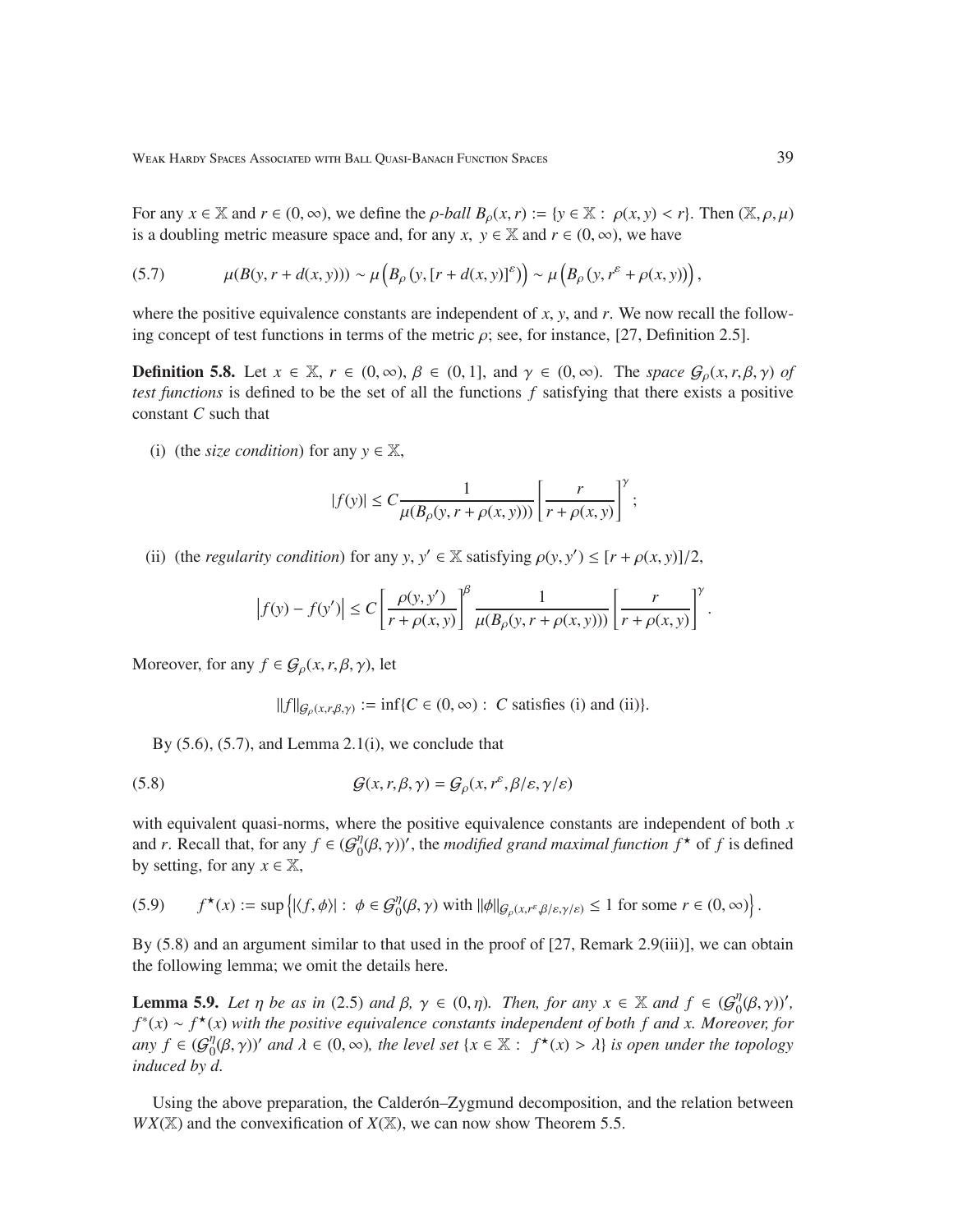*Proof of Theorem 5.5.* Let  $X(\mathbb{X})$ ,  $p_-, \beta$ , and  $\gamma$  be as in the present theorem,  $\{P_m\}_{m \in \mathbb{Z}}$  a 1-exp-ATI as in Definition 2.4, and  $f \in WH_X(\mathbb{X}) \cap (G_0^{\eta})$  $\eta_0^{\eta}(\beta, \gamma)$ '. By [32, Lemma 3.2(iii)], we find that, for any  $\varphi \in \mathcal{G}_{0}^{\eta}(\beta, \gamma),$ 

(5.10) 
$$
\lim_{m \to \infty} \langle P_m(f), \varphi \rangle = \langle f, \varphi \rangle.
$$

Next, we divide the remainder of the present proof into three steps.

Step 1) In this step, we show that, for any  $m \in \mathbb{N}$ , there exists a sequence  $\{h_{i}^{(m)}\}$ *i*, *j* }*i*∈Z, *<sup>j</sup>*∈<sup>N</sup> ⊂ *L* <sup>∞</sup>(X) supported, respectively, in balls  ${B_{i,j}}_{i \in \mathbb{Z}, j \in \mathbb{N}}$  such that, for any  $\psi \in \mathcal{G}_b(\eta, \eta)$ ,

$$
\langle P_m(f), \psi \rangle = \sum_{i \in \mathbb{Z}} \sum_{j \in \mathbb{N}} \left\langle h_{i,j}^{(m)}, \psi \right\rangle.
$$

Moreover, for any  $i \in \mathbb{Z}$  and  $j \in \mathbb{N}$ ,  $\int_{\mathbb{X}} h_{i,j}^{(m)}$  $\int_{i,j}^{(m)}(z) d\mu(z) = 0$  and  $||h_{i,j}^{(m)}||$  $\widetilde{H}^{(m)}_{i,j}$  || $L^{\infty}(\mathbb{X}) \leq \widetilde{A}2^{i}$  with  $\widetilde{A}$  being a positive constant independent of *f*, *m*,  $\hat{i}$ , and *j*. Furthermore, for any  $i \in \mathbb{Z}$ ,  $\sum_{j \in \mathbb{N}} \mathbf{1}_{B_{i,j}} \le L_0$  with *L*<sup>0</sup> as in Lemma 5.6.

By Lemma 5.9, we find that, for any  $i \in \mathbb{Z}$ , the set

$$
\Omega_i := \left\{ x \in \mathbb{X} : f^\star(x) > 2^i \right\}
$$

is open, where  $f^*$  is as in (5.9). From the definition of  $WX(\mathbb{X})$ ,  $f^* \sim f^*$ , Proposition 2.16, Definition 2.10(ii) with *X*(X) replaced by *WX*(X), and  $f^* \in WX(\mathbb{X})$ , it follows that, for any  $i \in \mathbb{Z}$ ,

$$
\|{\bf 1}_{\Omega_i}\|_{X(\mathbb{X})} \leq 2^{-i} \|f^{\star}\|_{WX(\mathbb{X})} \sim 2^{-i} \|f^{\ast}\|_{WX(\mathbb{X})} < \infty,
$$

which, together with Proposition 4.8(ii), further implies that  $\Omega_i$  is a proper subset of X. Using Lemmas 5.6 and 5.7 with  $\Omega$  replaced by  $\Omega_i$ , we find that, for any  $i \in \mathbb{Z}$ , there exist a sequence of points,  $\{x_{i,j}\}_{j\in\mathbb{N}} \subset \mathbb{X}$ , and a sequence of non-negative functions,  $\{\phi_{i,j}\}_{j\in\mathbb{N}}$ , satisfying all the conclusions of these lemmas. For any  $i \in \mathbb{Z}$  and  $j \in \mathbb{N}$ , let

$$
r_{i,j} := (2A_0)^{-5} d(x_{i,j}, \Omega_i^{\mathbb{C}}) \text{ and } B_{i,j} := (2A_0)^{4} B(x_{i,j}, r_{i,j}),
$$

where  $A_0$  is as in (2.1). Observe that, for any  $i \in \mathbb{Z}$ ,

$$
\sum_{j\in\mathbb{N}}\mathbf{1}_{B_{i,j}}\leq L_0\mathbf{1}_{\Omega_i}
$$

with  $L_0$  as in Lemma 5.6.

For any *m*,  $j, l \in \mathbb{N}$ ,  $i \in \mathbb{Z}$ , and  $x \in \mathbb{X}$ , let

$$
W_{i,j}^{(m)} := \left\| \phi_{i,j} \right\|_{L^1(\mathbb{X})}^{-1} \int_{\mathbb{X}} P_m(f)(z) \phi_{i,j}(z) d\mu(z),
$$
  

$$
b_{i,j}^{(m)}(x) := \left[ P_m(f)(x) - W_{i,j}^{(m)} \right] \phi_{i,j}(x),
$$

and

$$
L_{i,j,l}^{(m)} := \left\| \phi_{i+1,l} \right\|_{L^1(\mathbb{X})}^{-1} \int_{\mathbb{X}} b_{i+1,l}^{(m)}(z) \phi_{i,j}(z) d\mu(z).
$$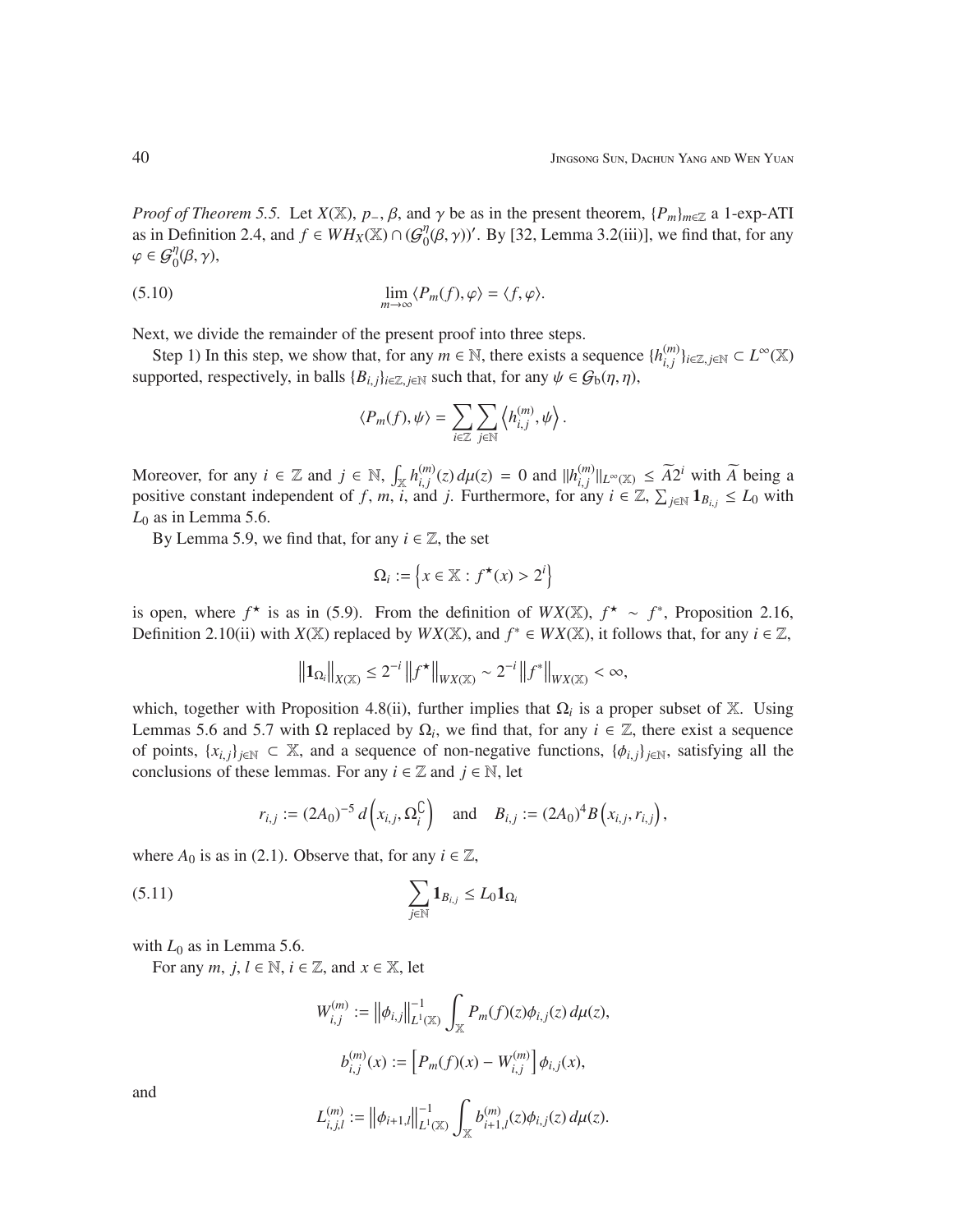By some arguments similar to those used in the estimations of [91, (4.25) and (4.30)], we find that, for any *m*, *j*,  $l \in \mathbb{N}$  and  $i \in \mathbb{Z}$ ,

(5.12) 
$$
\left|W_{i,j}^{(m)}\right| + \left|L_{i,j,l}^{(m)}\right| \lesssim 2^i
$$

with the implicit positive constant independent of  $f$ ,  $m$ ,  $i$ ,  $j$ , and  $l$ . Applying an argument similar to that used in the estimation of [91, (4.21)], we conclude that, for any  $m, j \in \mathbb{N}$  and  $i \in \mathbb{Z}$ ,

$$
(5.13) \qquad \left[b_{i,j}^{(m)}\right]^* \lesssim f^* \mathbf{1}_{B_{i,j}} + 2^i \frac{V_{r_{i,j}}(x_{i,j})}{V_{r_{i,j}}(x_{i,j}) + V(x_{i,j}, x)} \left[\frac{r_{i,j}}{r_{i,j} + d(x_{i,j}, x)}\right]^\beta \mathbf{1}_{(B_{i,j})^\complement}
$$

with the implicit positive constant independent of *f*, *m*, *i*, and *j*. From Lemma 5.7(i) with Ω replaced by  $\Omega_i$ , it follows that, for any  $m, j \in \mathbb{N}$  and  $i \in \mathbb{Z}$ ,

(5.14) 
$$
\text{supp}(b_{i,j}^{(m)}) \subset \text{supp}(\phi_{i,j}) \subset (2A_0)^{-3}B_{i,j}.
$$

By (5.11), we find that, for any  $i \in \mathbb{Z}$  and  $x \in \mathbb{X}$ ,

$$
\#\mathcal{L}_i(x) := \#\Big\{l \in \mathbb{N} : x \in (2A_0)^{-3}B_{i+1,l}\Big\} \le L_0.
$$

Using (5.14), we conclude that, for any  $m \in \mathbb{N}$ ,  $i \in \mathbb{Z}$ ,  $x \in \mathbb{X}$ , and  $l \in \mathbb{N} \setminus \mathcal{L}_i(x)$ ,

$$
b_{i+1,l}^{(m)}(x) = \phi_{i+1,l}(x) = 0.
$$

Thus, for any  $m, j \in \mathbb{N}, i \in \mathbb{Z}$ , and  $x \in \mathbb{X}$ ,

(5.15) 
$$
h_{i,j}^{(m)}(x) := b_{i,j}^{(m)}(x) - \sum_{l \in \mathbb{N}} \left[ b_{i+1,l}^{(m)}(x) \phi_{i,j}(x) - L_{i,j,l}^{(m)} \phi_{i+1,l}(x) \right]
$$

$$
= b_{i,j}^{(m)}(x) - \sum_{l \in \mathcal{L}_i(x)} \left[ b_{i+1,l}^{(m)}(x) \phi_{i,j}(x) - L_{i,j,l}^{(m)} \phi_{i+1,l}(x) \right]
$$

is well defined. From this, the definitions of both  $b_{i}^{(m)}$  $\binom{m}{i,j}$  and  $b_{i+1}^{(m)}$  $\sum_{i=1,l'}^{(m)}$ ,  $\sum_{l\in\mathbb{N}}\phi_{i+1,l} = \mathbf{1}_{\Omega_{i+1}}$  for any  $i \in \mathbb{Z}$ ,  $|P_m(f)| \le f^* \sim f^*$  for any  $m \in \mathbb{N}$ , and (5.12), we find that, for any  $m, j \in \mathbb{N}$ ,  $i \in \mathbb{Z}$ , and  $x \in \mathbb{X}$ ,

$$
(5.16) \qquad \left| h_{i,j}^{(m)}(x) \right| = \left| \left[ P_m(f)(x) - W_{i,j}^{(m)} \right] \phi_{i,j}(x) - \sum_{l \in \mathcal{L}_i(x)} \left[ P_m(f)(x) - W_{i+1,l}^{(m)} \right] \right|
$$
  

$$
\times \phi_{i+1,l}(x) \phi_{i,j}(x) + \sum_{l \in \mathcal{L}_i(x)} L_{i,j,l}^{(m)} \phi_{i+1,l}(x) \right|
$$
  

$$
= |P_m(f)(x)| \mathbf{1}_{\{\Omega_{i+1}\}^C}(x) \phi_{i,j}(x) + \left| W_{i,j}^{(m)} \right| \phi_{i,j}(x)
$$
  

$$
+ \sum_{l \in \mathcal{L}_i(x)} \left| W_{i+1,l}^{(m)} \right| \phi_{i+1,l}(x) \phi_{i,j}(x) + \sum_{l \in \mathcal{L}_i(x)} \left| L_{i,j,l}^{(m)} \right| \phi_{i+1,l}(x)
$$
  

$$
\leq \widetilde{A} 2^i,
$$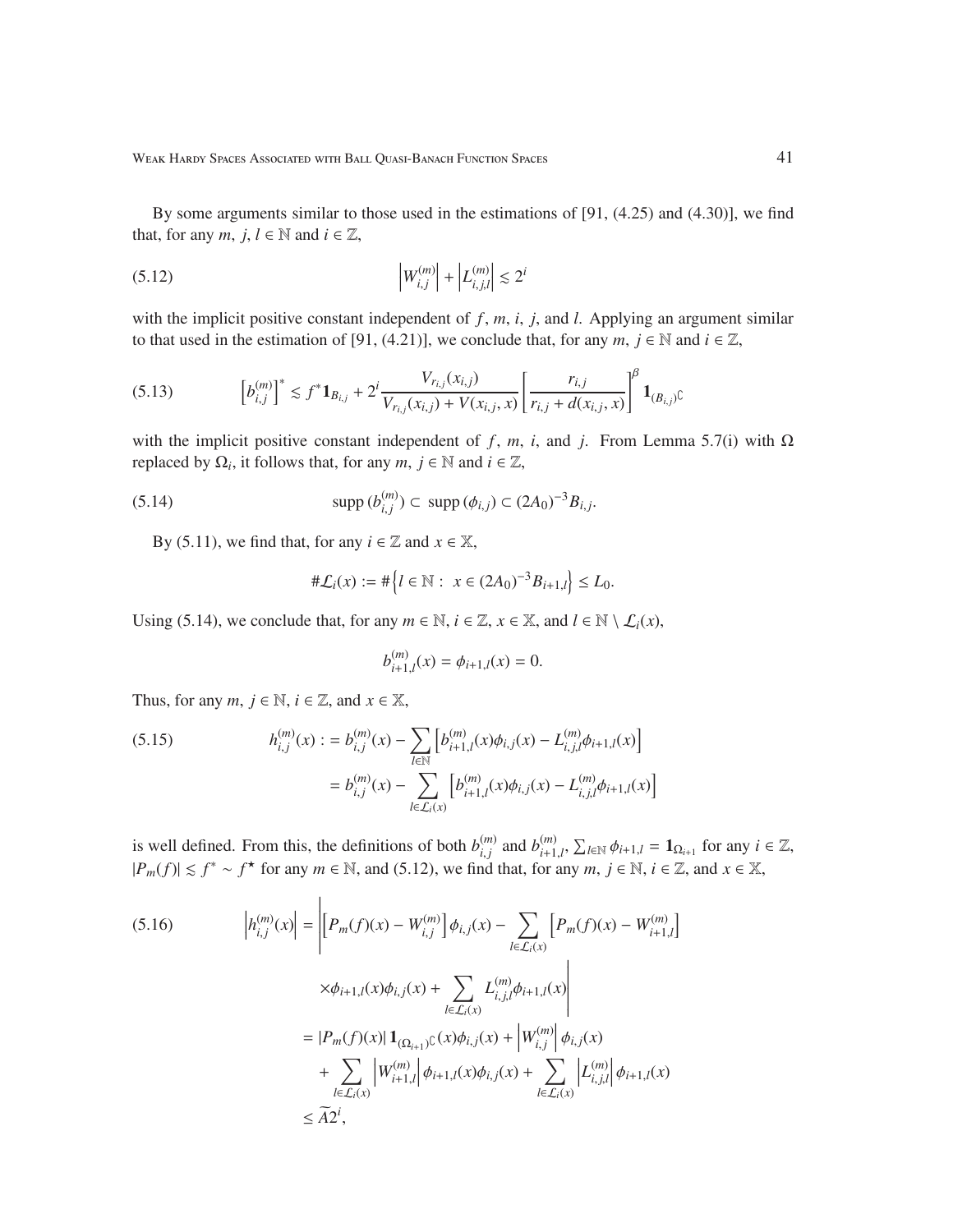where  $\widetilde{A}$  is a positive constant independent of *f*, *m*, *i*, and *j*. Thus, for any *m*,  $j \in \mathbb{N}$  and  $i \in \mathbb{Z}$ ,

.

.

$$
(5.17)\t\t\t\t\t\left\|h_{i,j}^{(m)}\right\|_{L^{\infty}(\mathbb{X})} \leq \widetilde{A}2^{i}
$$

Then we show that, for any  $m, j \in \mathbb{N}$  and  $i \in \mathbb{Z}$ ,

$$
(5.18) \t\t supp (h_{i,j}^{(m)}) \subset B_{i,j}
$$

and

(5.19) 
$$
\int_{\mathbb{X}} h_{i,j}^{(m)}(z) d\mu(z) = 0.
$$

Let *m*,  $j \in \mathbb{N}$  and  $i \in \mathbb{Z}$ . We first prove (5.18). By the definition of  $L_{i,j}^{(m)}$  $\binom{m}{i,j,l}$ , and (5.14), we find that, for any *l* ∈ N with  $(2A_0)^{-3}B_{i+1,l} \cap (2A_0)^{-3}B_{i,j} = ∅$ ,

$$
(5.20) \tL_{i,j,l}^{(m)} = \left\| \phi_{i+1,l} \right\|_{L^1(\mathbb{X})}^{-1} \int_{\mathbb{X}} b_{i+1,l}^{(m)}(z) \mathbf{1}_{(2A_0)^{-3}B_{i+1,l}}(z) \phi_{i,j}(z) \mathbf{1}_{(2A_0)^{-3}B_{i,j}}(z) d\mu(z) = 0.
$$

We now claim that, for any *l* ∈ N with  $(2A_0)^{-3}B_{i+1,l} \cap (2A_0)^{-3}B_{i,j} \neq \emptyset$ ,

$$
(5.21) \t\t (2A0)-3Bi+1,l \subset Bi,j
$$

Indeed, from (2.1), it follows that, for some *y* ∈  $(2A_0)^{-3}B_{i+1,l} \cap (2A_0)^{-3}B_{i,j}$ ,

$$
(5.22) \t d\Big(x_{i+1,l}, x_{i,j}\Big) \leq A_0 \Big[d\big(x_{i+1,l}, y\big) + d\Big(y, x_{i,j}\Big)\Big] \leq 2A_0^2 \Big(r_{i+1,l} + r_{i,j}\Big).
$$

Using Lemma 5.6(iv) with  $\Omega$  replaced by  $\Omega_i$ , we find that there exists some  $y_{i,j} \in (\Omega_i)^{\mathbb{C}}$  such that  $d(x_{i,j}, y_{i,j}) < 48A_0^5 r_{i,j}$ . From this, the definition of  $r_{i+1,l}, y_{i,j} \in (\Omega_{i+1})^{\mathbb{C}}$ , (2.1), and (5.22), we deduce that

$$
32A_0^5r_{i+1,l} = d(x_{i+1,l}, (\Omega_{i+1})^{\mathbb{C}}) \le d(x_{i+1,l}, y_{i,j}) \le A_0 \left[ d(x_{i+1,l}, x_{i,j}) + d(x_{i,j}, y_{i,j}) \right] \le 2A_0^3 (r_{i+1,l} + r_{i,j} + 24A_0^3 r_{i,j}),
$$

which implies that  $r_{i+1,l} \le \frac{1+24A_0^3}{16A_0^2-1} r_{i,j} < 2A_0 r_{i,j}$ . By this, (2.1), and (5.22), we find that, for any  $x \in (2A_0)^{-3}B_{i+1,l}$ 

$$
d(x, x_{i,j}) \le A_0 \left[ d(x, x_{i+l,l}) + d(x_{i+1,l}, x_{i,j}) \right]
$$
  

$$
\le 2A_0^2 (r_{i+l,l} + A_0 r_{i+1,l} + A_0 r_{i,j}) < 16A_0^4 r_{i,j},
$$

which completes the proof of the above claim (5.21). From the definition of  $h_{i,i}^{(m)}$ *i*, *j* , (5.14), (5.20), and (5.21), we deduce that, for any  $x \in (B_{i,j})^{\mathbb{C}}$ ,

$$
h_{i,j}^{(m)}(x) = b_{i,j}^{(m)}(x) - \sum_{l \in \mathbb{N}} \left[ b_{i+1,l}^{(m)}(x) \phi_{i,j}(x) - L_{i,j,l}^{(m)} \phi_{i+1,l}(x) \right]
$$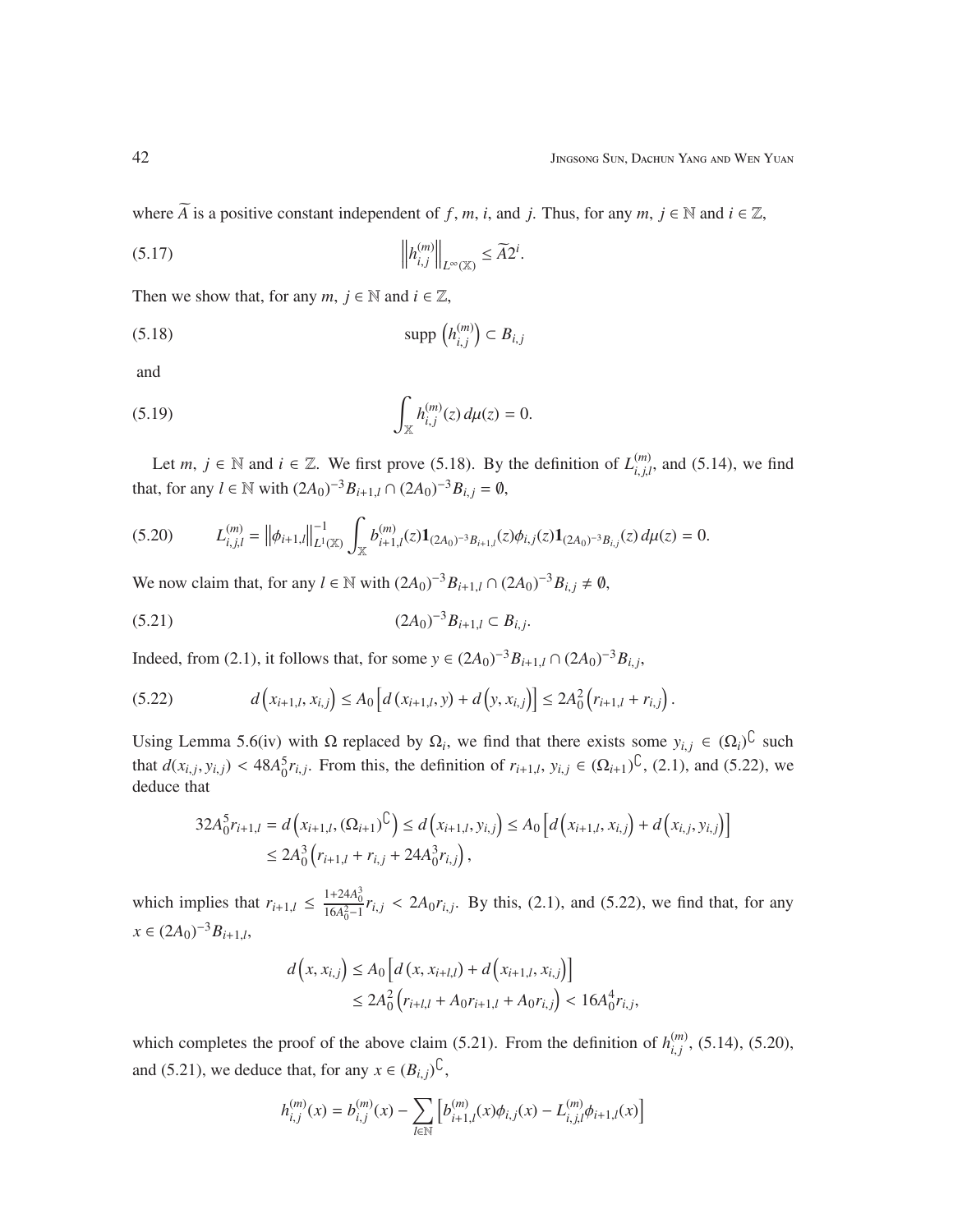Weak Hardy Spaces Associated with Ball Quasi-Banach Function Spaces 43

$$
= \sum_{\{l \in \mathbb{N}: \ (2A_0)^{-3}B_{i+1,l} \cap (2A_0)^{-3}B_{i,j} \neq \emptyset \}} L_{i,j,l}^{(m)} \phi_{i+1,l}(x) = 0,
$$

which completes the proof of  $(5.18)$ .

Let *m*,  $j \in \mathbb{N}$  and  $i \in \mathbb{Z}$ . Next, we prove (5.19). Observe that  $\int_{\mathbb{X}} b_{i,j}^{(m)}$  $\int_{i,j}^{(m)}(z) d\mu(z) = 0$  and, for any  $l \in \mathbb{N}$ ,

$$
\int_{\mathbb{X}} \left[ b_{i+1,l}^{(m)}(z) \phi_{i,j}(z) - L_{i,j,l}^{(m)} \phi_{i+1,l}(z) \right] d\mu(z) = 0.
$$

From this, the estimate that  $\sum_{l=1}^{\infty} |b_{i+1}^{(m)}|$  $\phi_{i+1,l}^{(m)}\phi_{i,j} - L_{i,j,l}^{(m)}$  $\int_{i,j,l}^{(m)}\phi_{i+1,l}|\leq |P_m(f)|\phi_{i,j} + 2^i\mathbf{1}_{B_{i,j}} \in L^1(\mathbb{X})$ , and the dominated convergence theorem, we deduce that

$$
\int_{\mathbb{X}} h_{i,j}^{(m)}(z) d\mu(z) = \int_{\mathbb{X}} b_{i,j}^{(m)}(z) d\mu(z) - \sum_{l \in \mathbb{N}} \int_{\mathbb{X}} \left[ b_{i+1,l}^{(m)}(z) \phi_{i,j}(z) - L_{i,j,l}^{(m)} \phi_{i+1,l}(z) \right] d\mu(z) = 0.
$$

This finishes the proof of (5.19).

Using (5.11), we conclude that, for any  $i \in \mathbb{Z}$  and  $x \in \mathbb{X}$ ,

$$
\#\mathcal{J}_i(x) := \#\Big\{j\in\mathbb{N}: \ x\in B_{i,j}\Big\} \le L_0.
$$

By (5.18), we find that, for any  $m \in \mathbb{N}$ ,  $i \in \mathbb{Z}$ ,  $x \in \mathbb{X}$ , and  $j \in \mathcal{J}_i(x)$ ,

$$
h_{i,j}^{(m)}(x) = 0.
$$

Thus, for any  $m \in \mathbb{N}$ ,  $i \in \mathbb{Z}$ , and  $x \in \mathbb{X}$ ,

(5.23) 
$$
h_i^{(m)}(x) := \sum_{j \in \mathbb{N}} h_{i,j}^{(m)}(x) = \sum_{j \in \mathcal{J}_i(x)} h_{i,j}^{(m)}(x)
$$

is well defined. From (5.16), (5.18), and (5.11), it follows that, for any  $m \in \mathbb{N}$ ,  $i \in \mathbb{Z}$ , and  $x \in \mathbb{X}$ ,

$$
\left| h_i^{(m)} (x) \right| \leq \sum_{j \in \mathbb{N}} \left| h_{i,j}^{(m)} (x) \right| \leq \widetilde{A} 2^i \sum_{j \in \mathbb{N}} \mathbf{1}_{B_{i,j}} (x) \leq \widetilde{A} L_0 2^i.
$$

By this and the dominated convergence theorem, we have, for any  $m \in \mathbb{N}$ ,  $i \in \mathbb{Z}$ , and  $\psi \in \mathcal{G}_{b}(\eta, \eta)$ ,

(5.24) 
$$
\left\langle h_i^{(m)}, \psi \right\rangle = \int_{\mathbb{X}} h_i^{(m)}(z) \psi(z) d\mu(z) = \int_{\mathbb{X}} \left[ \sum_{j \in \mathbb{N}} h_{i,j}^{(m)}(z) \psi(z) \right] d\mu(z)
$$

$$
= \sum_{j \in \mathbb{N}} \int_{\mathbb{X}} h_{i,j}^{(m)}(z) \psi(z) d\mu(z) = \sum_{j \in \mathbb{N}} \left\langle h_{i,j}^{(m)}, \psi \right\rangle.
$$

Thus, to complete the proof of Step 1), it remains to show that, for any  $m \in \mathbb{N}$  and  $\psi \in \mathcal{G}_b(\eta, \eta)$ ,

(5.25) 
$$
\langle P_m(f), \psi \rangle = \sum_{i \in \mathbb{Z}} \left\langle h_i^{(m)}, \psi \right\rangle.
$$

To prove (5.25), we claim that, for any  $m \in \mathbb{N}$ ,  $i \in \mathbb{Z}$ , and  $x \in \mathbb{X}$ ,

(5.26) 
$$
h_i^{(m)}(x) = \sum_{j \in \mathbb{N}} b_{i,j}^{(m)}(x) - \sum_{l \in \mathbb{N}} b_{i+1,l}^{(m)}(x)
$$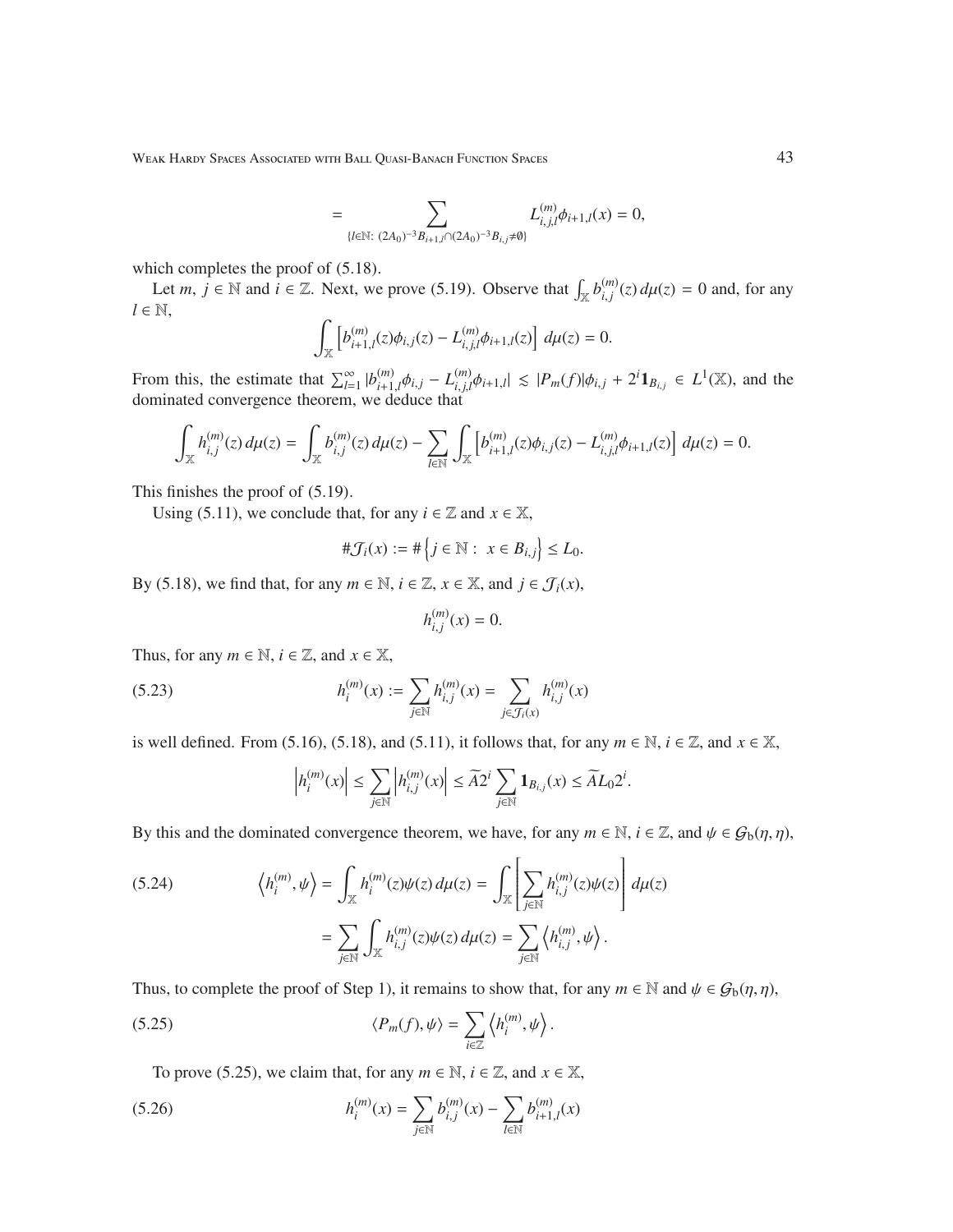pointwisely. Indeed, from (5.23), (5.15),  $\sum_{j \in \mathcal{J}_i(x)} \phi_{i,j}(x) = \sum_{j \in \mathbb{N}} \phi_{i,j}(x) = \mathbf{1}_{\Omega_i}(x)$  for any  $x \in \mathbb{X}$  and any given  $i \in \mathbb{Z}$ , supp  $(b_{i+1}^{(m)})$ *(m*)</sup> $i$  − Ω<sub>*i*</sub> for any *m*, *l* ∈ N and *i* ∈ Z, and the definition of  $L_{i,j,l}^{(m)}$  $\binom{m}{i,j,l}$ , it follows that, for any  $m \in \mathbb{N}$ ,  $i \in \mathbb{Z}$ , and  $x \in \mathbb{X}$ ,

$$
(5.27) \qquad h_i^{(m)}(x) = \sum_{j \in \mathcal{J}_i(x)} \left\{ b_{i,j}^{(m)}(x) - \sum_{l \in \mathcal{L}_i(x)} \left[ b_{i+1,l}^{(m)}(x) \phi_{i,j}(x) - L_{i,j,l}^{(m)} \phi_{i+1,l}(x) \right] \right\}
$$
  
\n
$$
= \sum_{j \in \mathcal{J}_i(x)} b_{i,j}^{(m)}(x) - \sum_{l \in \mathcal{L}_i(x)} b_{i+1,l}^{(m)}(x) \mathbf{1}_{\Omega_i}(x) + \sum_{l \in \mathcal{L}_i(x)} \sum_{j \in \mathcal{J}_i(x)} L_{i,j,l}^{(m)} \phi_{i+1,l}(x)
$$
  
\n
$$
= \sum_{j \in \mathbb{N}} b_{i,j}^{(m)}(x) - \sum_{l \in \mathbb{N}} b_{i+1,l}^{(m)}(x) + \sum_{l \in \mathcal{L}_i(x)} ||\phi_{i+1,l}||_{L^1(\mathbb{X})}^{-1}
$$
  
\n
$$
\times \int_{\mathbb{X}} \left[ \sum_{j \in \mathcal{J}_i(x)} b_{i+1,l}^{(m)}(z) \phi_{i,j}(z) \right] d\mu(z) \phi_{i+1,l}(x).
$$

Then we show that, for any  $m \in \mathbb{N}$ ,  $i \in \mathbb{Z}$ ,  $x \in \mathbb{X}$ , and  $l \in \mathcal{L}_i(x)$ ,

(5.28) 
$$
\int_{\mathbb{X}} \left[ \sum_{j \in \mathcal{J}_i(x)} b_{i+1,l}^{(m)}(z) \phi_{i,j}(z) \right] d\mu(z) = 0.
$$

Indeed, using (5.21), we find that, for any  $i \in \mathbb{Z}$ ,  $x \in \mathbb{X}$ ,  $l \in \mathcal{L}_i(x)$ , and  $j \in \mathbb{N} \setminus \mathcal{J}_i(x)$ ,

$$
(2A_0)^{-3}B_{i+1,l} \cap (2A_0)^{-3}B_{i,j} = \emptyset.
$$

From this and (5.14), we deduce that, for any  $m \in \mathbb{N}$ ,  $i \in \mathbb{Z}$ ,  $x \in \mathbb{X}$ , and  $l \in \mathcal{L}_i(x)$ ,

$$
\int_{\mathbb{X}}\left[\sum_{j\in\mathbb{N}\backslash\mathcal{J}_{i}(x)}b_{i+1,l}^{(m)}(z)\phi_{i,j}(z)\right]d\mu(z)=0.
$$

By this,  $\sum_{j \in \mathbb{N}} \phi_{i,j} = \mathbf{1}_{\Omega_i}$  for any  $i \in \mathbb{Z}$ , and supp  $(b_{i+1}^{(m)})$  $\binom{m}{i+1,l} \subset \Omega_i$  and  $\int_{\mathbb{X}} b_{i+1}^{(m)}$  $\int_{i+1,l}^{(m)}(z) d\mu(z) = 0$  for any *m*, *l* ∈ N and *i* ∈ Z, we find that, for any  $m \in \mathbb{N}$ ,  $i \in \mathbb{Z}$ ,  $x \in \mathbb{X}$ , and  $l \in \mathcal{L}_i(x)$ ,

$$
\begin{split} &\int_{\mathbb{X}}\left[\sum_{j\in\mathcal{J}_i(x)}b^{(m)}_{i+1,l}(z)\phi_{i,j}(z)\right]d\mu(z)\\ &=\int_{\mathbb{X}}\left[\sum_{j\in\mathbb{N}}b^{(m)}_{i+1,l}(z)\phi_{i,j}(z)\right]d\mu(z)=\int_{\mathbb{X}}b^{(m)}_{i+1,l}(z)\mathbf{1}_{\Omega_i}(z)\,d\mu(z)=0. \end{split}
$$

This finishes the proof of (5.28). By (5.27) and (5.28), we complete the proof of the above claim (5.26).

From Proposition 2.8 combined with Remark 2.9, the first equation of (5.24), and (5.26), we infer that, for any  $m, N \in \mathbb{N}$  and  $\psi \in \mathcal{G}_b(\eta, \eta)$ ,

(5.29) 
$$
\langle P_m(f), \psi \rangle - \sum_{i=-N}^{N} \left\langle h_i^{(m)}, \psi \right\rangle
$$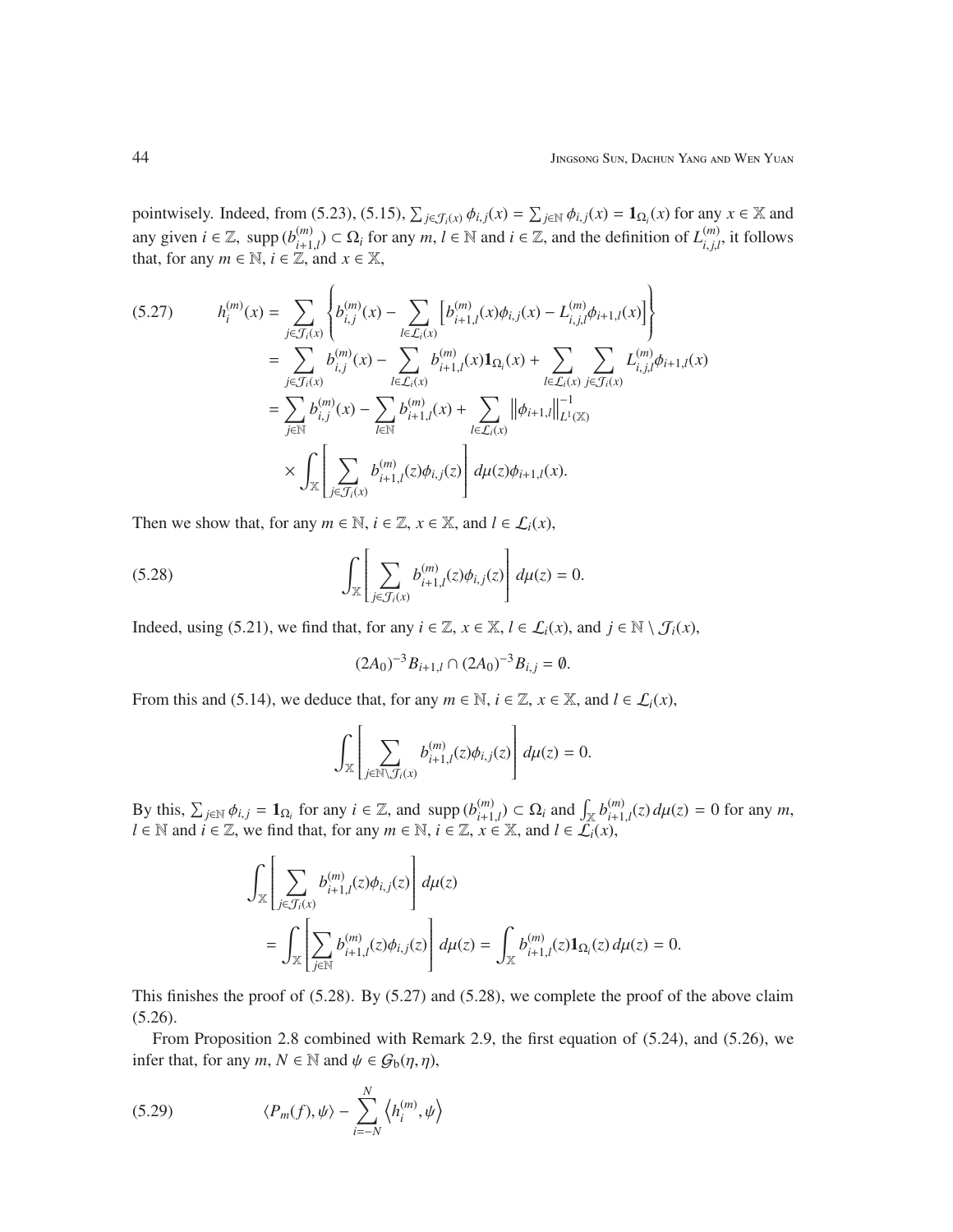Weak Hardy Spaces Associated with Ball Quasi-Banach Function Spaces 45

$$
= \int_{\mathbb{X}} \left[ P_m(f)(z) - \sum_{i=-N}^{N} h_i^{(m)}(z) \right] \psi(z) d\mu(z)
$$
  
= 
$$
\int_{\mathbb{X}} \left[ P_m(f)(z) - \sum_{j \in \mathbb{N}} b_{-N,j}^{(m)}(z) + \sum_{j \in \mathbb{N}} b_{N+1,j}^{(m)}(z) \right] \psi(z) d\mu(z).
$$

By the Hölder inequality, the definition of  $b_{-N}^{(m)}$  $\sum_{j=N}^{(m)}$ ,  $\sum_{j \in \mathbb{N}}$   $\phi$ <sub>−*N*</sub>, *j* = 1<sub>Ω−*N*</sub> for any *N* ∈ N, the size condition of  $G(\eta, \eta)$  together with Lemma 2.1(ii), the estimate that  $|P_m(f)| \leq f^* \sim f^*$  for any *m*  $\in$  N, and (5.12), we conclude that, for any *m*, *N*  $\in$  N and  $\psi$   $\in$   $G_b(\eta, \eta)$ ,

$$
\left|\int_{\mathbb{X}}\left[P_m(f)(z)-\sum_{j\in\mathbb{N}}b_{-N,j}^{(m)}(z)\right]\psi(z)\,d\mu(z)\right|
$$
  
\n
$$
\leq \left\|P_m(f)-\sum_{j\in\mathbb{N}}\left[P_m(f)-W_{-N,j}^{(m)}\right]\phi_{-N,j}\right\|_{L^{\infty}(\mathbb{X})}\|\psi\|_{L^1(\mathbb{X})}
$$
  
\n
$$
\lesssim \left[\left\|P_m(f)\mathbf{1}_{(\Omega_{-N})^{\mathbb{C}}}\right\|_{L^{\infty}(\mathbb{X})}+\left\|\sum_{j\in\mathbb{N}}W_{-N,j}^{(m)}\phi_{-N,j}\right\|_{L^{\infty}(\mathbb{X})}\right]\|\psi\|_{\mathcal{G}(\beta,\gamma)}
$$
  
\n
$$
\lesssim 2^{-N}\|\psi\|_{\mathcal{G}(\beta,\gamma)}
$$

with all the implicit positive constants independent of *m*, *N*, and  $\psi$ . Thus, we have, for any  $m \in \mathbb{N}$ and  $\psi \in \mathcal{G}_b(\eta, \eta)$ ,  $\mathbf{r}$  $\sim$ 

$$
\lim_{N\to\infty}\left|\int_{\mathbb{X}}\left[P_m(f)(z)-\sum_{j\in\mathbb{N}}b_{-N,j}^{(m)}(z)\right]\psi(z)\,d\mu(z)\right|=0.
$$

By this and (5.29), to finish the proof of (5.25), it suffices to show that, for any  $m \in \mathbb{N}$  and  $\psi \in \mathcal{G}_b(\eta, \eta),$ 

(5.30) 
$$
\lim_{N \to \infty} \left| \int_{\mathbb{X}} \left[ \sum_{j \in \mathbb{N}} b_{N+1,j}^{(m)}(z) \psi(z) \right] d\mu(z) \right| = 0.
$$

Now, for any given  $m, N \in \mathbb{N}$  and  $\psi \in \mathcal{G}_b(\eta, \eta)$ , let

$$
\mathrm{I}:=\int_{\mathbb{X}}\left[\sum_{j\in\mathbb{N}}b^{(m)}_{N+1,j}(z)\psi(z)\right]d\mu(z).
$$

From the estimate that  $\sum_{j \in \mathbb{N}} |b_{N+}^{(m)}|$  $\left| \frac{m}{N+1,j}\psi \right| \leq |P_m(f)\psi| + 2^N|\psi| \in L^1(\mathbb{X})$ , the dominated convergence theorem, and  $b_{N+}^{(m)}$  $_{N+1,j}^{(m)}$  ∈ ( $\mathcal{G}_0^{\eta}$  $\eta_0^{\eta}(\beta, \gamma)$ ', it follows that

(5.31) 
$$
I = \sum_{j \in \mathbb{N}} \int_{\mathbb{X}} b_{N+1,j}^{(m)}(z) \psi(z) d\mu(z) = \sum_{j \in \mathbb{N}} \left\langle b_{N+1,j}^{(m)}, \psi \right\rangle.
$$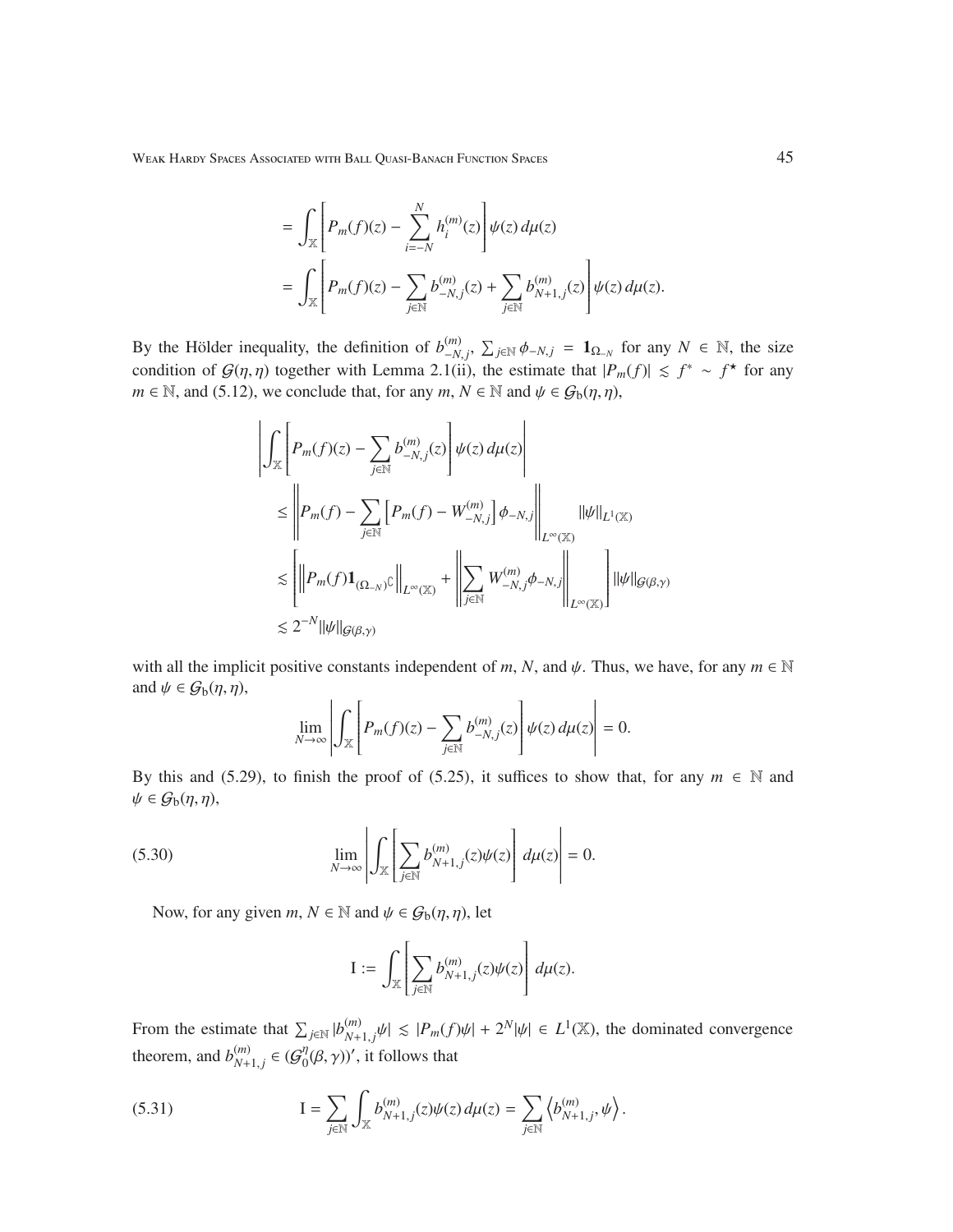Let  $q_0 \in \left(\frac{\omega}{p_-(\omega+\beta)}, 1\right)$ . By (5.31),  $\|\psi\|_{\mathcal{G}(x,1,\beta,\gamma)} \sim \|\psi\|_{\mathcal{G}(\beta,\gamma)}$  for any  $x \in B(x_0, 1)$ , Definition 2.10(ii) with  $X(\mathbb{X})$  replaced by  $X^{q_0}(\mathbb{X})$ , (5.13) and (5.11) with  $i = N + 1$ , and Remark 2.13 with p replaced by *q*0, we conclude that

$$
\begin{split} |\mathrm{I}|&\leq \sum_{j\in \mathbb{N}}\left|\left\langle b_{N+1,j}^{(m)},\psi\right\rangle\right|\lesssim \inf_{x\in B(x_0,1)}\left\{\sum_{j\in \mathbb{N}}\left[b_{N+1,j}^{(m)}\right]^{*}(x)\right\}||\psi||_{\mathcal{G}(\beta,\gamma)}\\ &\lesssim \left\|\mathbf{1}_{B(x_0,1)}\right\|_{X^{q_0}(\mathbb{X})}^{-1}\left\|\sum_{j\in \mathbb{N}}\left[b_{N+1,j}^{(m)}\right]^{*}\right\|_{X^{q_0}(\mathbb{X})}||\psi||_{\mathcal{G}(\beta,\gamma)}\\ &\lesssim \left\|\sum_{j\in \mathbb{N}}f^{*}\mathbf{1}_{B_{N+1,j}}(x)+2^{N}\sum_{j\in \mathbb{N}}\frac{V_{r_{N+1,j}}(x_{N+1,j})}{V_{r_{N+1,j}}(x_{N+1,j})+V(x_{N+1,j},x)}\\ &\times\left[\frac{r_{N+1,j}}{r_{N+1,j}+d(x_{N+1,j},x)}\right]^{\beta}\mathbf{1}_{(B_{N+1,j})\mathbb{C}}(x)\right\|_{X^{q_0}(\mathbb{X})}||\psi||_{\mathcal{G}(\beta,\gamma)}\\ &\lesssim \left\{\left\|f^{*}\mathbf{1}_{\Omega_{N+1}}\right\|_{X^{q_0}(\mathbb{X})}+2^{N}\left\|\sum_{j\in \mathbb{N}}\frac{V_{r_{N+1,j}}(x_{N+1,j})}{V_{r_{N+1,j}}(x_{N+1,j})+V(x_{N+1,j},x)}\\ &\times\left[\frac{r_{N+1,j}}{r_{N+1,j}+d(x_{N+1,j},x)}\right]^{\beta}\mathbf{1}_{(B_{N+1,j})\mathbb{C}}(x)\right\|_{X^{q_0}(\mathbb{X})}\right\}||\psi||_{\mathcal{G}(\beta,\gamma)}, \end{split}
$$

where all the implicit positive constants are independent of  $m$ ,  $N$ , and  $\psi$ . From this, Definition 2.10(ii) with *X*(X) replaced by *X*<sup>*q*0</sup>(X), Lemma 2.1(iii) with *B* replaced by  $(2A_0)^{-4}B_{N+1,j}$ , Assumption 4.1 with  $t = \frac{\omega}{q_0(\omega+\beta)} \in (0, p_-)$  and  $s = \frac{\omega+\beta}{\omega}$  $\frac{\partial^{\mu} \theta}{\partial \omega}$  ∈ (1, ∞), (5.14),  $f^* \sim f^*$ , and Proposition 2.18(i) with  $p = 1$  and  $p_1 = q_0$ , we deduce that

$$
\begin{aligned} |\mathrm{I}|&\lesssim\left\{\left\|f^{*}\mathbf{1}_{\Omega_{N+1}}\right\|_{X^{q_{0}}(\mathbb{X})}+2^{N}\left\|\sum_{j\in\mathbb{N}}\left[\mathcal{M}\left(\mathbf{1}_{(2A_{0})^{-4}B_{N+1,j}}\right)\right]^{\frac{\omega+\beta}{\omega}}\right\|_{X^{q_{0}}(\mathbb{X})}\right\}||\psi||_{\mathcal{G}(\beta,\gamma)}\\ &\lesssim\left[\left\|f^{*}\mathbf{1}_{\Omega_{N+1}}\right\|_{X^{q_{0}}(\mathbb{X})}+2^{N}\left\|\sum_{j\in\mathbb{N}}\mathbf{1}_{(2A_{0})^{-4}B_{N+1,j}}\right\|_{X^{q_{0}}(\mathbb{X})}\right]\||\psi||_{\mathcal{G}(\beta,\gamma)}\\ &\lesssim\left[\left\|f^{*}\mathbf{1}_{\Omega_{N+1}}\right\|_{X^{q_{0}}(\mathbb{X})}+2^{N}\left\|\mathbf{1}_{\Omega_{N+1}}\right\|_{X^{q_{0}}(\mathbb{X})}\right]\||\psi||_{\mathcal{G}(\beta,\gamma)}\\ &\lesssim\left\|f^{*}\mathbf{1}_{\Omega_{N+1}}\right\|_{X^{q_{0}}(\mathbb{X})}\||\psi||_{\mathcal{G}(\beta,\gamma)}\lesssim 2^{(1-1/q_{0})N}\left\|f^{*}\right\|_{WX(\mathbb{X})}^{1/q_{0}}\||\psi||_{\mathcal{G}(\beta,\gamma)}\\ &\sim 2^{(1-1/q_{0})N}\|f\|\big\|_{WH_{X}(\mathbb{X})}^{1/q_{0}}\||\psi||_{\mathcal{G}(\beta,\gamma)} \end{aligned}
$$

with all the implicit positive constants independent of *m*, *N*, and  $\psi$ . Thus, we have, for any  $m \in \mathbb{N}$ and  $\psi \in \mathcal{G}_b(\eta, \eta)$ ,  $\overline{1}$ 

$$
\lim_{N\to\infty}\left|\left\langle \sum_{j\in\mathbb{N}}b^{(m)}_{N,j},\psi\right\rangle\right|=0,
$$

which completes the proof of  $(5.30)$ , and hence of Step 1).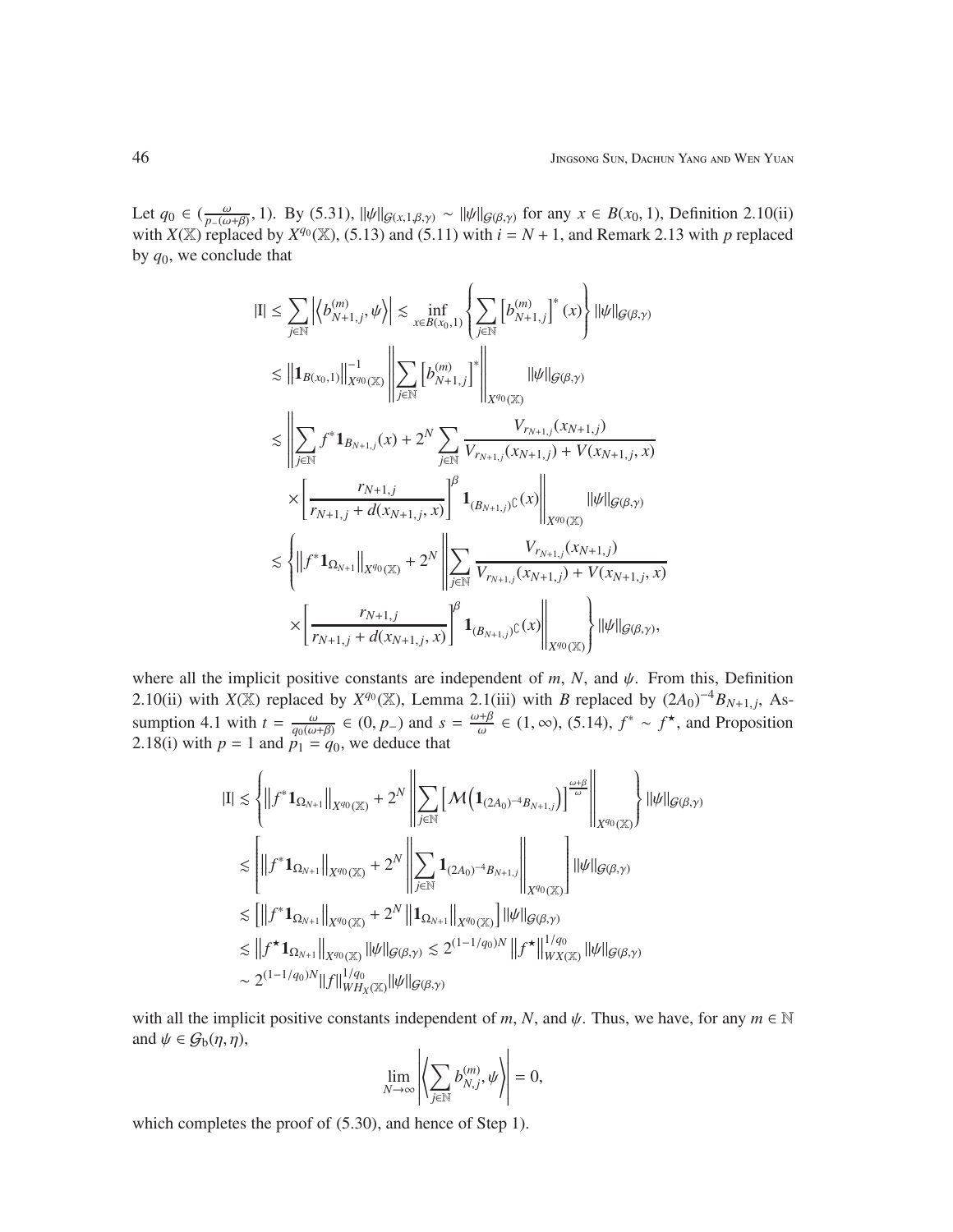Weak Hardy Spaces Associated with Ball Quasi-Banach Function Spaces 47

Step 2) In this step, we show that there exists a sequence  $\{a_{i,j}\}_{i\in\mathbb{Z}}$ , *j*∈N of  $(X(\mathbb{X}), \infty)$ -atoms supported, respectively, in balls  ${B_{i,j}}_{i \in \mathbb{Z}, j \in \mathbb{N}}$  such that, for any  $\psi \in \mathcal{G}_b(\eta, \eta)$ ,

(5.32) 
$$
\langle f, \psi \rangle = \sum_{i \in \mathbb{Z}} \sum_{j \in \mathbb{N}} \widetilde{A} 2^i \left\| \mathbf{1}_{B_{i,j}} \right\|_{X(\mathbb{X})} \left\langle a_{i,j}, \psi \right\rangle,
$$

where  $\widetilde{A}$  and  ${B_{i,j}}_{i \in \mathbb{Z}, j \in \mathbb{N}}$  are as in Step 1).

Let  $\{h_{i,i}^{(m)}\}$ *<sup>(m)</sup>*) $_{i,j}$  *j*<sub>i∈Z, *j*∈N be as in Step 1). For any given *i* ∈ Z and *j* ∈ N, from the Alaoglu theorem (see,</sub> for instance, [70, Theorem 3.17]) and the boundedness of  $\{||h_{i}^{(m)}\rangle\}$  $\lim_{i,j}$   $||_{L^{\infty}(\mathbb{X})}$ *<sub>m*∈N</sub>, we deduce that there exist a sequence  ${m_l^{(i,j)}}$  $\{a_i, b_j\}_{l \in \mathbb{N}}$  ⊂  $\mathbb N$  and a function  $h^{(i,j)} \in L^\infty(\mathbb X)$  such that  $m_l^{(i,j)} \to \infty$  as  $l \to \infty$ , and, for any  $g \in L^1(\mathbb{X})$ ,

$$
\lim_{l \to \infty} \left\langle h_{i,j}^{(m_l^{(i,j)})}, g \right\rangle = \left\langle h^{(i,j)}, g \right\rangle.
$$

Using this and the diagonal rule for series, we find a sequence  $\{m_l\}_{l \in \mathbb{N}} \subset \mathbb{N}$  and a sequence  ${h_{i,j}}_{i \in \mathbb{Z}, j \in \mathbb{N}} \subset L^{\infty}(\mathbb{X})$  such that  $m_l \to \infty$  as  $l \to \infty$ , and, for any  $i \in \mathbb{Z}, j \in \mathbb{N}$ , and  $g \in L^1(\mathbb{X})$ ,

(5.33) 
$$
\lim_{l \to \infty} \left\langle h_{i,j}^{(m_l)}, g \right\rangle = \left\langle h_{i,j}, g \right\rangle,
$$

which, together with (5.17), (5.18), and (5.19), implies that  $||h_{i,j}||_{L^{\infty}(\mathbb{X})} \leq \widetilde{A2}^i$ , supp  $(h_{i,j}) \subset B_{i,j}$ , and  $\int_{\mathbb{X}} h_{i,j}(z) d\mu(z) = 0$ . Thus, for any  $i \in \mathbb{Z}$  and  $j \in \mathbb{N}$ ,  $a_{i,j} := (\overline{A2}^i || \mathbf{1}_{B_{i,j}} ||_{X(\mathbb{X})})^{-1} h_{i,j}$  is an  $(X(\mathbb{X}), \infty)$ atom supported in  $B_{i,j}$ .

Next, to finish the proof of Step 2), it suffices to show that, for any  $\psi \in \mathcal{G}_b(\eta, \eta)$ ,

(5.34) 
$$
\langle f, \psi \rangle = \sum_{i \in \mathbb{Z}} \sum_{j \in \mathbb{N}} \langle h_{i,j}, \psi \rangle.
$$

To this end, fix  $\psi \in \mathcal{G}_b(\eta, \eta)$ . Moreover, from (5.17), it follows that, for any *l*,  $j \in \mathbb{N}$  and  $i \in \mathbb{Z}$ ,

$$
\left|\left\langle h_{i,j}^{(m_l)},\psi\right\rangle\right|\leq \widetilde{A}2^i\int_{B_{i,j}}|\psi(z)|\,d\mu(z).
$$

Using this, the estimate that  $\sum_{j \in \mathbb{N}}$  $\int_{B_{i,j}} |\psi(z)| d\mu(z) \le L_0 ||\psi||_{L^1(\mathbb{X})}$  for any  $i \in \mathbb{Z}$ , the dominated convergence theorem for series, and (5.33) with  $g = \psi$ , we conclude that, for any  $i \in \mathbb{Z}$ ,

(5.35) 
$$
\lim_{l\to\infty}\sum_{j\in\mathbb{N}}\left\langle h_{i,j}^{(m_l)},\psi\right\rangle=\sum_{j\in\mathbb{N}}\lim_{l\to\infty}\left\langle h_{i,j}^{(m_l)},\psi\right\rangle=\sum_{j\in\mathbb{N}}\left\langle h_{i,j},\psi\right\rangle.
$$

By the proof of (5.25), we find that there exists a positive constant *C* such that, for any  $l, N \in \mathbb{N}$ ,

$$
\left|\left\langle P_{m_l}(f),\psi\right\rangle-\sum_{i=-N}^N\sum_{j\in\mathbb{N}}\left\langle h_{i,j}^{(m_l)},\psi\right\rangle\right|\leq C\|\psi\|_{\mathcal{G}(\beta,\gamma)}\left[2^{-N}+2^{(1-1/q_0)N}\,\|f\|_{WH_X(\mathbb{X})}^{1/q_0}\right],
$$

where  $q_0 \in (\frac{\omega}{p_-(\omega+\beta)}, 1)$ . From this, we deduce that, for any  $\epsilon \in (0, \infty)$ , there exists an  $N_{(\epsilon)} \in \mathbb{N}$ such that, for any  $l \in \mathbb{N}$  and  $N \in \mathbb{N} \cap [N_{(\epsilon)}, \infty)$ ,

(5.36) 
$$
\left|\langle P_{m_l}(f),\psi\rangle-\sum_{i=-N}^N\sum_{j\in\mathbb{N}}\left\langle h_{i,j}^{(m_l)},\psi\right\rangle\right|<\epsilon,
$$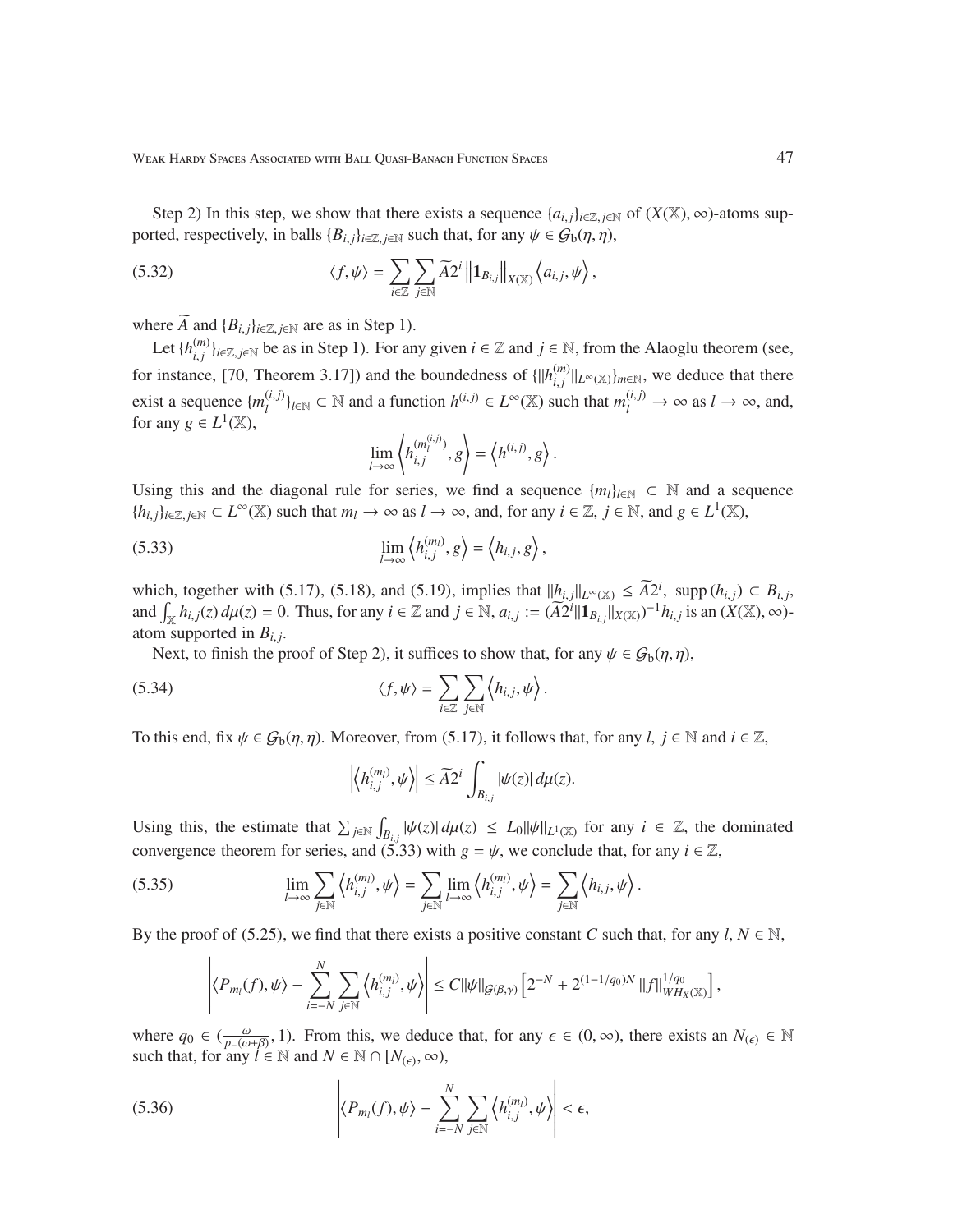which further implies that, for any  $\epsilon \in (0, \infty)$ ,  $l \in \mathbb{N}$ , and  $N_1, N_2 \in \mathbb{N} \cap [N_{(\epsilon)}, \infty)$ ,

$$
\left|\sum_{i=-N_1}^{N_1}\sum_{j\in\mathbb{N}}\left\langle h_{i,j}^{(m_l)},\psi\right\rangle-\sum_{i=-N_2}^{N_2}\sum_{j\in\mathbb{N}}\left\langle h_{i,j}^{(m_l)},\psi\right\rangle\right|<2\epsilon.
$$

Letting  $l \to \infty$  and using (5.35), we obtain, for any  $\epsilon \in (0, \infty)$  and  $N_1, N_2 \in \mathbb{N} \cap [N_{(\epsilon)}, \infty)$ ,

$$
\left|\sum_{i=-N_1}^{N_1}\sum_{j\in\mathbb{N}}\left\langle h_{i,j},\psi\right\rangle-\sum_{i=-N_2}^{N_2}\sum_{j\in\mathbb{N}}\left\langle h_{i,j},\psi\right\rangle\right|\leq 2\epsilon,
$$

which implies that  $\sum_{i\in\mathbb{Z}}\sum_{j\in\mathbb{N}}\langle h_{i,j},\psi\rangle$  converges and, for any  $\epsilon\in(0,\infty)$  and  $N\in\mathbb{N}\cap[N_{(\epsilon)},\infty)$ ,

(5.37) 
$$
\left|\sum_{i=-N}^{N}\sum_{j\in\mathbb{N}}\left\langle h_{i,j},\psi\right\rangle-\sum_{i\in\mathbb{Z}}\sum_{j\in\mathbb{N}}\left\langle h_{i,j},\psi\right\rangle\right|\leq 2\epsilon.
$$

From (5.35), we deduce that, for any  $\epsilon \in (0, \infty)$ , there exists an  $L_{(\epsilon)} \in \mathbb{N}$  such that, for any  $l \in \mathbb{N} \cap [L_{(\epsilon)}, \infty)$ ,

$$
\left|\sum_{i=-N_{(\epsilon)}}^{N_{(\epsilon)}}\sum_{j\in\mathbb{N}}\left\langle h_{i,j}^{(m_l)},\psi\right\rangle-\sum_{i=-N_{(\epsilon)}}^{N_{(\epsilon)}}\sum_{j\in\mathbb{N}}\left\langle h_{i,j},\psi\right\rangle\right|<\epsilon.
$$

By this, and (5.36) and (5.37) with *N* replaced by  $N_{(\epsilon)}$ , we conclude that, for any  $\epsilon \in (0, \infty)$  and  $l \in \mathbb{N} \cap [L_{(\epsilon)}, \infty)$ ,

$$
\left| \langle P_{m_l}(f), \psi \rangle - \sum_{i \in \mathbb{Z}} \sum_{j \in \mathbb{N}} \langle h_{i,j}, \psi \rangle \right|
$$
\n
$$
\leq \left| \langle P_{m_l}(f), \psi \rangle - \sum_{i=-N_{(\epsilon)}}^{N_{(\epsilon)}} \sum_{j \in \mathbb{N}} \langle h_{i,j}, \psi \rangle \right| + \left| \sum_{i=-N_{(\epsilon)}}^{N_{(\epsilon)}} \sum_{j \in \mathbb{N}} \langle h_{i,j}^{(m_l)}, \psi \rangle - \sum_{i=-N_{(\epsilon)}}^{N_{(\epsilon)}} \sum_{j \in \mathbb{N}} \langle h_{i,j}, \psi \rangle \right|
$$
\n
$$
+ \left| \sum_{i=-N_{(\epsilon)}}^{N_{(\epsilon)}} \sum_{j \in \mathbb{N}} \langle h_{i,j}, \psi \rangle - \sum_{i \in \mathbb{Z}} \sum_{j \in \mathbb{N}} \langle h_{i,j}, \psi \rangle \right|
$$
\n
$$
< 4\epsilon.
$$

Thus,  $\lim_{l\to\infty} \langle P_{m_l}(f), \psi \rangle = \sum_{i \in \mathbb{Z}} \sum_{j \in \mathbb{N}} \langle h_{i,j}, \psi \rangle$ , which, combined with (5.10), further implies that

$$
\langle f, \psi \rangle = \lim_{l \to \infty} \langle P_{m_l}(f), \psi \rangle = \sum_{i \in \mathbb{Z}} \sum_{j \in \mathbb{N}} \langle h_{i,j}, \psi \rangle.
$$

This finishes the proof of (5.34), and hence of Step 2).

Step 3) In this step, we show that  $f = \sum_{i \in \mathbb{Z}} \sum_{j \in \mathbb{N}} \widetilde{A}2^i || \mathbf{1}_{B_{i,j}} ||_{X(\mathbb{X})} a_{i,j}$  in  $(G_0^{\eta})$  $\eta_0^{\eta}(\beta, \gamma)$ ', where  $\widetilde{A}$  and  ${B_{i,j}}_{i \in \mathbb{Z}, j \in \mathbb{N}}$  are as in Step 1), and  ${a_{i,j}}_{i \in \mathbb{Z}, j \in \mathbb{N}}$  as in Step 2).

Using Definition 2.10(ii) together with (5.11), the definition of  $WX(\mathbb{X})$ , and  $f^* \sim f^*$ , we find that, for any  $i \in \mathbb{Z}$ ,

$$
2^i\left\|\sum_{j\in\mathbb{N}}\mathbf{1}_{B_{i,j}}\right\|_{X(\mathbb{X})}\lesssim 2^i\left\|\mathbf{1}_{\Omega_i}\right\|_{X(\mathbb{X})}\lesssim\left\|f^{\star}\right\|_{WX(\mathbb{X})}\sim\left\|f^{\ast}\right\|_{WX(\mathbb{X})}
$$

 $\mathbf{r}$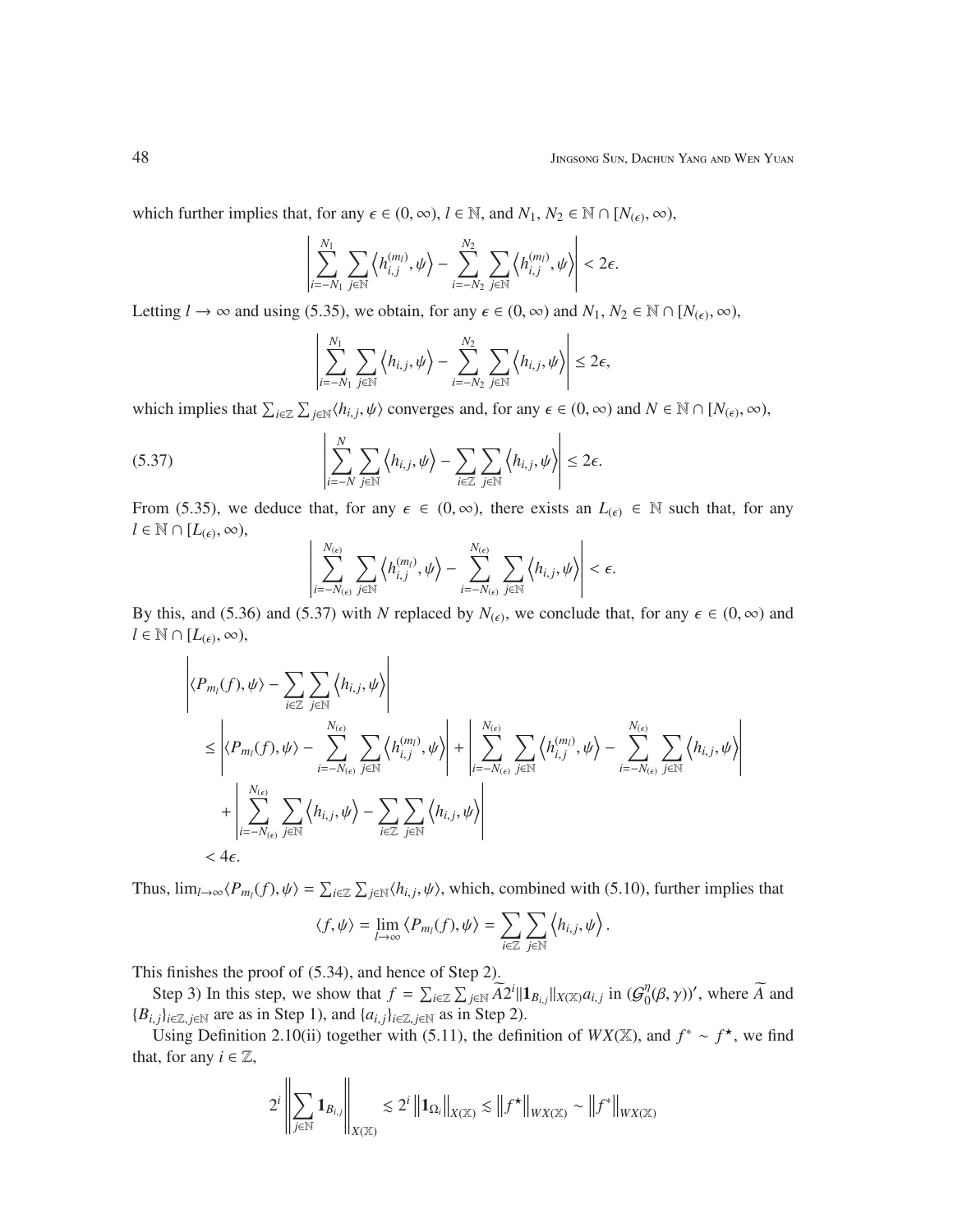with the implicit positive constants independent of *f*. Let  $A := L_0$  and  $c := 1$ . From Remark 5.4, we deduce that  $\sum_{i \in \mathbb{Z}} \sum_{j \in \mathbb{N}} \widetilde{A2}^i || \mathbf{1}_{B_{i,j}} ||_{X(\mathbb{X})} a_{i,j}$  converges in  $(G_0^n)$  $\eta^{\eta}(\beta, \gamma)$ '. Using this, (5.32), Proposition 2.7, and a density argument, we conclude that, for any  $\varphi \in \mathcal{G}_0^{\eta}(\beta, \gamma)$ ,

$$
\langle f, \varphi \rangle = \sum_{i \in \mathbb{Z}} \sum_{j \in \mathbb{N}} \widetilde{A2}^i \left\| \mathbf{1}_{B_{i,j}} \right\|_{X(\mathbb{X})} \left\langle a_{i,j}, \varphi \right\rangle.
$$

This finishes the proof of Step 3), and hence of Theorem 5.5.

- Remark 5.10. (i) In both Theorems 5.2 and 5.5, we need that the index *p*<sup>−</sup> in Assumption 4.1 is greater than  $\omega/(\omega + \eta)$ , which might be the known best possible. Some applications of Theorems 5.2 and 5.5 are given in Section 8 below.
	- (ii) If  $X = \mathbb{R}^n$ , then the corresponding result of Theorem 5.2 can be found in [90, Theorem 4.7]. The assumptions needed in Theorem 5.2 are less than those needed in [90, Theorem 4.7]; for instance, in Theorem 5.2, we use the Aoki–Rolewicz theorem to remove the assumption that, for any  $r \in (0, \min\{1, p_-\}), X^{1/r}(\mathbb{X})$  is a BBF space, which is needed in [90, Theorem 4.7] for the Euclidean space case. Moreover, in Theorem 5.2, we obtain the result even when  $q \in (p_0, \infty] \cap [1, \infty]$ , which is better than  $q \in (p_0, \infty] \cap (1, \infty]$  needed in [90, Theorem 4.7].
- (iii) If  $X = \mathbb{R}^n$ , then the corresponding result of Theorem 5.5 can be found in [90, Theorem 4.2]. We only have one assumption in Theorem 5.5, while, in [90, Theorem 4.2], one needs, except an analogue one, more additional assumptions.

## 6 Real Interpolation

In this section, for a given BQBF space *X*(X), we obtain two real interpolation theorems: one is between  $X(\mathbb{X})$  and  $L^{\infty}(\mathbb{X})$ , and the other one between  $H_X(\mathbb{X})$  and  $L^{\infty}(\mathbb{X})$ .

Now, we state some basic concepts on the real interpolation; see, for instance, [6]. For any quasi-Banach spaces  $X_1$  and  $X_2$ , the pair  $(X_1, X_2)$  is said to be *compatible* if  $X_1$  and  $X_2$  continuously embed into a Hausdorff topological vector space *X*. Furthermore, for the compatible pair  $(X_1, X_2)$ , let

$$
X_1 + X_2 := \{ f \in X : f = f_1 + f_2 \text{ with } f_1 \in X_1 \text{ and } f_2 \in X_2 \}.
$$

For any  $t \in (0, \infty)$  and  $f \in X_1 + X_2$ , the *Peetre K-functional*  $K(t, f; X_1, X_2)$  is defined by setting

$$
K(t, f; X_1, X_2) := \inf \left\{ ||f_1||_{X_1} + t||f_2||_{X_2} : f_1 \in X_1, f_2 \in X_2, \text{ and } f = f_1 + f_2 \right\}.
$$

For any  $\theta \in (0, 1)$ , the *real interpolation space*  $(X_1, X_2)_{\theta, \infty}$  is defined by setting

$$
(X_1, X_2)_{\theta,\infty} := \left\{ f \in X_1 + X_2 : ||f||_{(X_1, X_2)_{\theta,\infty}} < \infty \right\},\
$$

where, for any  $f \in X_1 + X_2$ ,

$$
||f||_{(X_1,X_2)_{\theta,\infty}} := \sup_{t\in(0,\infty)} \left\{ t^{-\theta} K(t,f;X_1,X_2) \right\}.
$$

Borrowing some ideas from the proof of [48, Theorem 4.1] (see also the proof of [80, Theorem 4.1]), we obtain the following real interpolation theorem.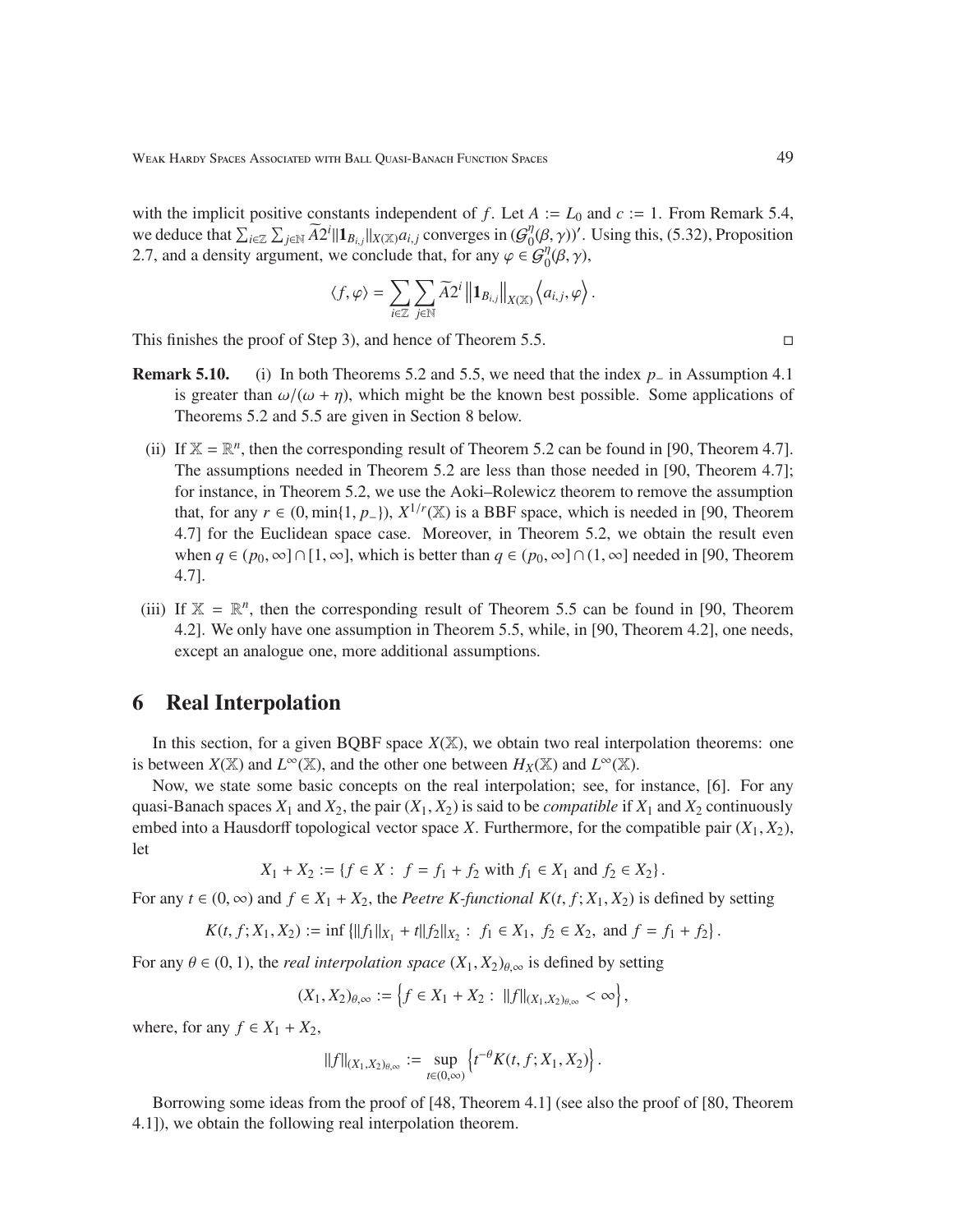.

**Theorem 6.1.** *Let*  $\theta \in (0, 1)$  *and*  $X(\mathbb{X})$  *be a* BQBF *space. Then* 

$$
(X(\mathbb{X}), L^{\infty}(\mathbb{X}))_{\theta, \infty} = W X^{1/(1-\theta)}(\mathbb{X})
$$

*with equivalent quasi-norms.*

*Proof.* Let all the symbols be as in the present theorem. We first show that

(6.1) 
$$
WX^{1/(1-\theta)}(\mathbb{X}) \subset (X(\mathbb{X}), L^{\infty}(\mathbb{X}))_{\theta, \infty}.
$$

To this end, let  $f \in W X^{1/(1-\theta)}(\mathbb{X})$  and, without loss of generality, we may assume that f is a non-zero function. By Definition 2.10(ii) and Proposition 2.18(i) with  $p = 1/(1 - \theta)$  and  $p_1 = 1$ , we conclude that  $\lambda^{-1} || f 1_{\{x \in \mathbb{X} : |f(x)| > \lambda\}} ||_{X(\mathbb{X})}$  is a decreasing function on  $\lambda \in (0, \infty)$ , and  $\lim_{\lambda \to \infty} \lambda^{-1} ||f \mathbf{1}_{\{x \in \mathbb{X}: |f(x)| > \lambda\}}||_{X(\mathbb{X})} = 0$ . For any  $t \in (0, \infty)$ , let

$$
\Lambda(t):=\inf\left\{\lambda\in(0,\infty):\ \lambda^{-1}\left\|f\mathbf{1}_{\{x\in\mathbb{X}:\ |f(x)|>\lambda\}}\right\|_{X(\mathbb{X})}\leq t\right\}.
$$

Using Definition 2.10(iii) and the definition of  $\Lambda(t)$ , we conclude that, for any  $t \in (0, \infty)$ ,

(6.2) 
$$
\left\|f\mathbf{1}_{\{x\in\mathbb{X}:\ |f(x)|>\Lambda(t)\}}\right\|_{X(\mathbb{X})} \n= \lim_{\lambda\in(\Lambda(t),\infty),\lambda\to\Lambda(t)} \left\|f\mathbf{1}_{\{x\in\mathbb{X}:\ |f(x)|>\lambda\}}\right\|_{X(\mathbb{X})} \leq \lim_{\lambda\in(\Lambda(t),\infty),\lambda\to\Lambda(t)} t\lambda = t\Lambda(t).
$$

Observe that, for any  $t \in (0, \infty)$ ,  $\Lambda(t) \neq 0$  and

(6.3) 
$$
\left[\Lambda(t)/2\right]^{-1} \left\|f\mathbf{1}_{\{x\in\mathbb{X}:\ |f(x)|>\Lambda(t)/2\}}\right\|_{X(\mathbb{X})}>t.
$$

From the definition of  $K(t, f; X(\mathbb{X}), L^{\infty}(\mathbb{X}))$ , (6.2), (6.3), and Proposition 2.18(i) with p, p<sub>1</sub>, and  $\lambda$ replaced, respectively, by  $1/(1 - \theta)$ , 1, and  $\Lambda(t)/2$ , we infer that, for any  $t \in (0, \infty)$ ,

$$
\begin{split} t^{-\theta} K(t,f;X(\mathbb{X}),L^{\infty}(\mathbb{X})) \\ &\leq t^{-\theta}\left[\left\|f\mathbf{1}_{\{x\in \mathbb{X}: \ |f(x)|>\Lambda(t)\}}\right\|_{X(\mathbb{X})}+t\left\|f\mathbf{1}_{\{x\in \mathbb{X}: \ |f(x)|\leq \Lambda(t)\}}\right\|_{L^{\infty}(\mathbb{X})}\right] \lesssim t^{1-\theta}\Lambda(t) \\ &\lesssim \left\{\left[\Lambda(t)/2\right]^{-1}\left\|f\mathbf{1}_{\{x\in \mathbb{X}: \ |f(x)|>\Lambda(t)/2\}}\right\|_{X(\mathbb{X})}\right\}^{1-\theta}\Lambda(t) \lesssim \|f\|_{WX^{1/(1-\theta)}(\mathbb{X})}, \end{split}
$$

where all the implicit positive constants are independent of both  $t$  and  $f$ . Taking the supremum over  $t \in (0, \infty)$ , we find that  $f \in (X(\mathbb{X}), L^{\infty}(\mathbb{X}))_{\theta, \infty}$  and  $||f||_{(X(\mathbb{X}), L^{\infty}(\mathbb{X}))_{\theta, \infty}} \leq ||f||_{WX^{1/(1-\theta)}(\mathbb{X})}$  with the implicit positive constant independent of  $f$ . This finishes the proof of  $(6.1)$ .

Next, we prove

(6.4) 
$$
(X(\mathbb{X}), L^{\infty}(\mathbb{X}))_{\theta, \infty} \subset W X^{1/(1-\theta)}(\mathbb{X}).
$$

Before proving (6.4), we first claim that, for any  $t \in (0, \infty)$  and  $f \in (X(\mathbb{X}), L^{\infty}(\mathbb{X}))_{\theta, \infty}$ ,

(6.5) 
$$
K(t, f; X(\mathbb{X}), L^{\infty}(\mathbb{X})) = \inf_{\tau \in [0, \infty)} N_{t, f}(\tau),
$$

where, for any  $\tau \in [0, \infty)$ ,

(6.6) 
$$
N_{t,f}(\tau) := ||\max\{|f| - \tau, 0\}||_{X(\mathbb{X})} + t ||\min\{|f|, \tau\}||_{L^{\infty}(\mathbb{X})}
$$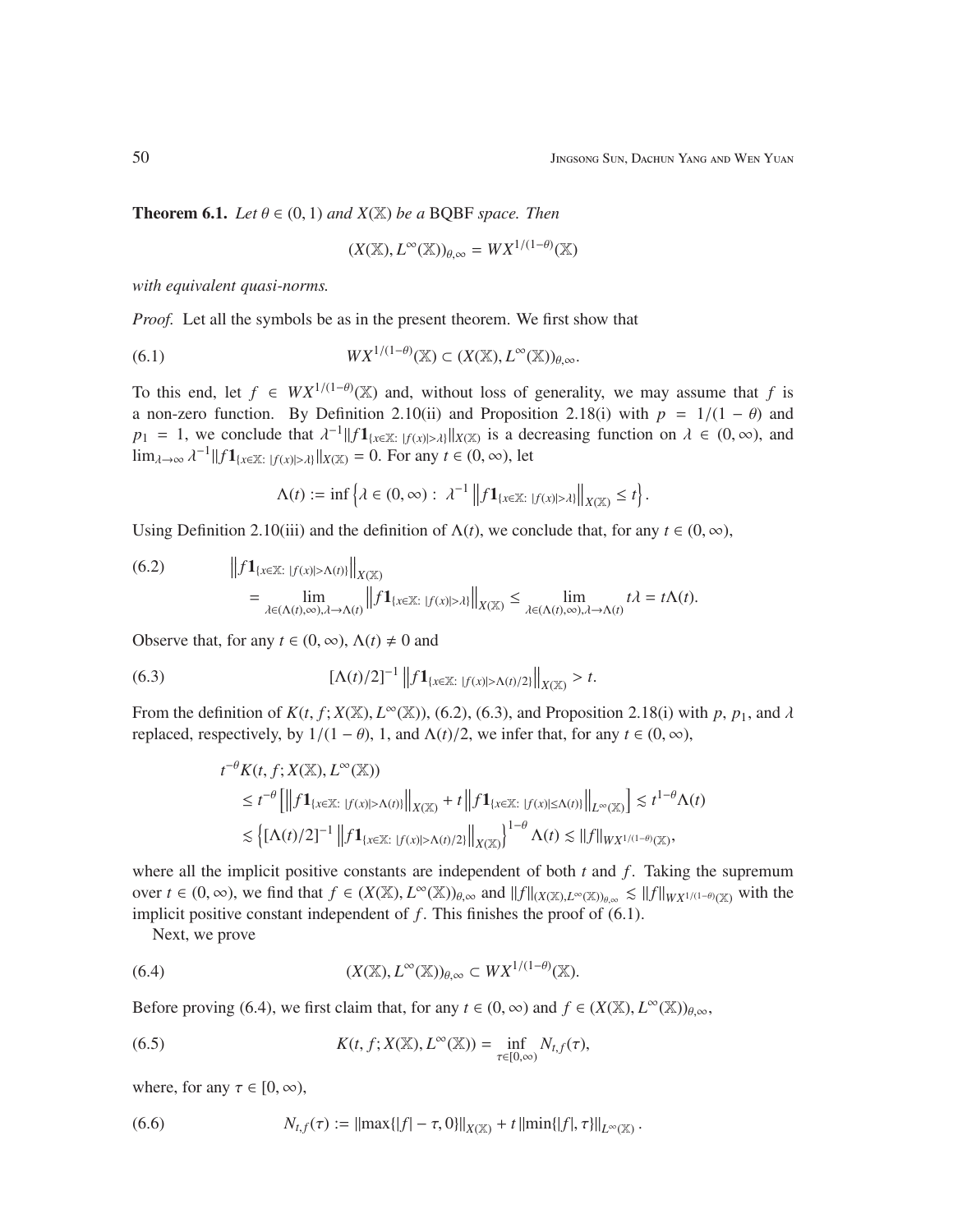To this end, fix  $t \in (0, \infty)$  and  $f \in (X(\mathbb{X}), L^{\infty}(\mathbb{X}))_{\theta, \infty}$ . Now, we show that the left-hand side of (6.5) is not greater than the right-hand side. Indeed, for any  $\tau \in [0, \infty)$  and  $x \in \mathbb{X}$ , let

$$
f_{1,\tau}(x) := \begin{cases} \frac{f(x)}{|f(x)|} [||f(x)| - \tau] & \text{if } |f(x)| > \tau, \\ 0 & \text{if } |f(x)| \le \tau, \end{cases}
$$

and  $f_{2,\tau}(x) := f(x) - f_{1,\tau}(x)$ . Observe that, for any  $\tau \in [0, \infty)$ ,

$$
K(t, f; X(\mathbb{X}), L^{\infty}(\mathbb{X})) \leq \left\|f_{1,\tau}\right\|_{X(\mathbb{X})} + t \left\|f_{2,\tau}\right\|_{L^{\infty}(\mathbb{X})} = N_{t,f}(\tau).
$$

Taking the infimum over  $\tau \in [0, \infty)$ , we obtain the desired conclusion. On the other hand, we show that the right-hand side of (6.5) is not greater than the left-hand side. Observe that, for any  $f_1 \in X(\mathbb{X})$  and  $f_2 \in L^\infty(\mathbb{X})$  satisfying  $f = f_1 + f_2$ ,

$$
\inf_{\tau\in[0,\infty)}N_{t,f}(\tau)\leq N_{t,f}(\|f_2\|_{L^\infty(\mathbb{X})})\leq \|f_1\|_{X(\mathbb{X})}+t\|f_2\|_{L^\infty(\mathbb{X})}.
$$

Taking the infimum over  $f_1$  and  $f_2$  as above, we obtain the desired conclusion. Using these two estimates, we then complete the proof of the above claim (6.5).

Next, we show that, for any given  $\lambda \in (0, \infty)$  and  $f \in (X(\mathbb{X}), L^{\infty}(\mathbb{X}))_{\theta, \infty}$ ,

(6.7) 
$$
D_f(\lambda) := \left\| \mathbf{1}_{\{x \in \mathbb{X} : |f(x)| > \lambda\}} \right\|_{X(\mathbb{X})} < \infty.
$$

If this is not true, then there exists a  $\lambda_0 \in (0, \infty)$  such that  $D_f(\lambda_0) = \infty$ . Observe that, for any  $t \in (0, \infty)$ , if  $\tau \in [0, \lambda_0)$ , then

$$
N_{t,f}(\tau) \geq ||\max||f| - \tau, 0||_{X(\mathbb{X})} \geq (\lambda_0 - \tau)D_f(\lambda_0) = \infty;
$$

if  $\tau \in [\lambda_0, \infty)$ , then

$$
N_{t,f}(\tau) \ge t || \min{||f|, \tau}||_{L^{\infty}(\mathbb{X})} \ge t\lambda_0.
$$

Using (6.5) and taking the infimum over  $\tau \in [0, \infty)$ , we conclude that, for any  $t \in (0, \infty)$ ,

$$
K(t, f; X(\mathbb{X}), L^{\infty}(\mathbb{X})) = \inf_{\tau \in [0, \infty)} N_{t, f}(\tau) \geq t \lambda_0.
$$

Thus,  $||f||_{(X(\mathbb{X}),L^{\infty}(\mathbb{X}))_{\theta,\infty}} \ge \sup_{t \in (0,\infty)} t^{-\theta} t \lambda_0 = \infty$ , which is a contradiction. This finishes the proof of  $(6.7).$ 

Observe that, for any  $f \in (X(\mathbb{X}), L^{\infty}(\mathbb{X}))_{\theta, \infty}$ ,

(6.8) 
$$
||f||_{WX^{1/(1-\theta)}(\mathbb{X})} = \sup_{\lambda \in (0,\infty)} \left\{ \lambda \left[ D_f(\lambda) \right]^{1-\theta} \right\}.
$$

Now, we show that, for any  $f \in (X(\mathbb{X}), L^{\infty}(\mathbb{X}))_{\theta, \infty}$  and  $\lambda \in (0, \infty)$ ,

(6.9) 
$$
\lambda \left[ D_f(\lambda) \right]^{1-\theta} \leq 2||f||_{(X(\mathbb{X}),L^{\infty}(\mathbb{X}))_{\theta,\infty}}.
$$

To this end, without loss of generality, we may assume that  $D_f(\lambda) \neq 0$ . If  $\tau \in [0, \lambda/2)$ , from the definition of  $D_f(\lambda)$ , and Definition 2.10(ii), it follows that

$$
\lambda \left[ D_f(\lambda) \right]^{1-\theta} \le \lambda \left[ D_f(\lambda) \right]^{-\theta} \left\| \mathbf{1}_{\{x \in \mathbb{X} : |f(x)| > \tau + \lambda/2\}} \right\|_{X(\mathbb{X})}
$$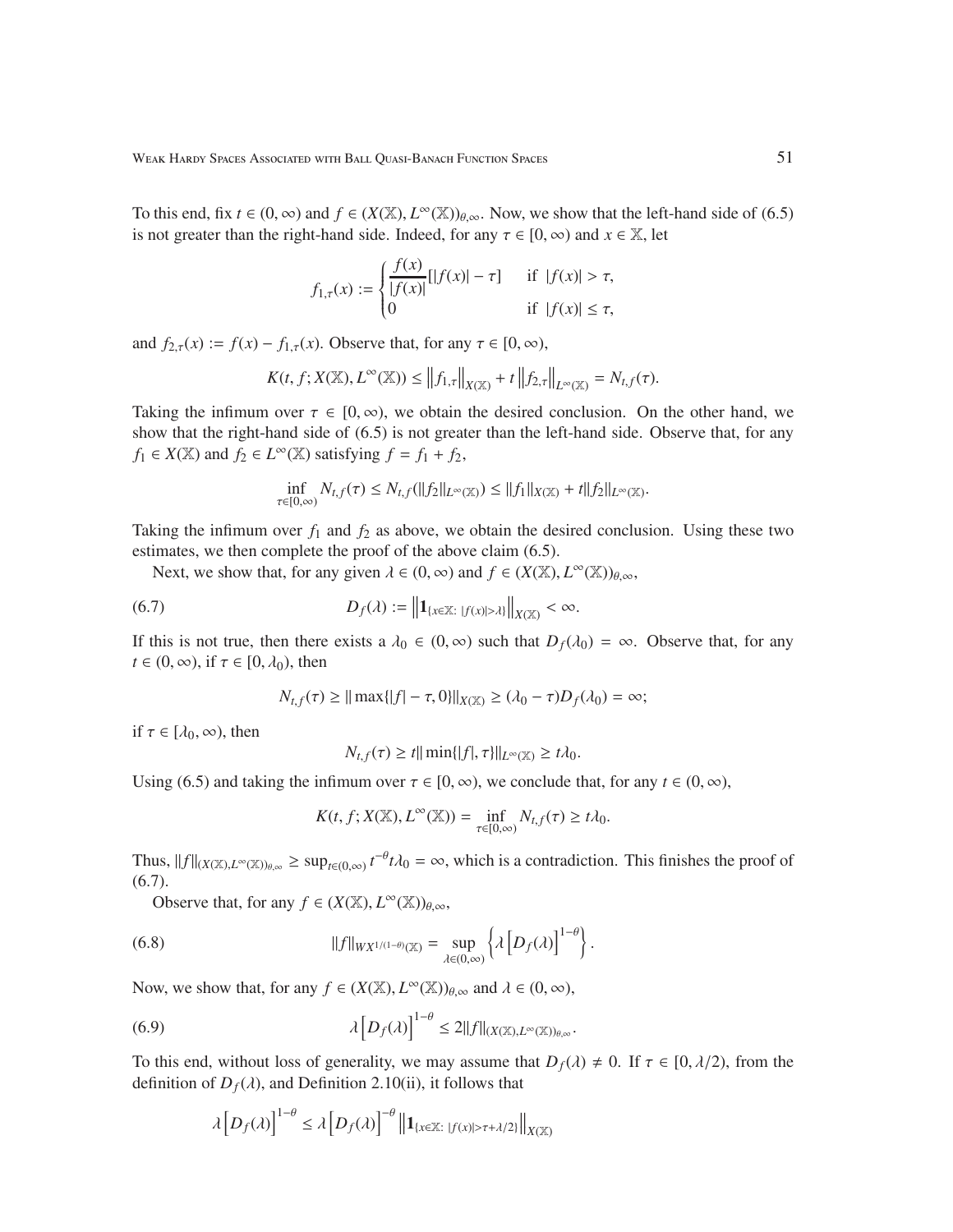$$
= 2 [D_f(\lambda)]^{-\theta} [\lambda/2] \| {\bf 1}_{\{x \in \mathbb{X}: \max\{|f(x)| - \tau, 0\} > \lambda/2\}} \|_{X(\mathbb{X})}
$$
  
\$\leq 2 [D\_f(\lambda)]^{-\theta} ||max\{|f| - \tau, 0\}||\_{X(\mathbb{X})} \leq 2 [D\_f(\lambda)]^{-\theta} N\_{D\_f(\lambda), f}(\tau)\$,

where  $N_{D_f(\lambda), f}$  is as in (6.6) with *t* replaced by  $D_f(\lambda)$ ; if  $\tau \in [\lambda/2, \infty)$ , from  $D_f(\lambda) \neq 0$ , it follows that  $\mu({x \in \mathbb{X} : |f(x)| > \lambda}) \neq 0$  and

$$
\lambda \left[ D_f(\lambda) \right]^{1-\theta} \le 2 \left[ D_f(\lambda) \right]^{1-\theta} \|\min\{f, \tau\}\|_{L^{\infty}(\mathbb{X})} \le 2 \left[ D_f(\lambda) \right]^{-\theta} N_{D_f(\lambda), f}(\tau),
$$

where  $N_{D_f(\lambda),f}$  is as in (6.6) with *t* replaced by  $D_f(\lambda)$ . Taking the infimum over  $\tau \in [0,\infty)$ , and using (6.5) with *t* replaced by  $D_f(\lambda)$ , we conclude that

$$
\begin{aligned} \lambda \left[ D_f(\lambda) \right]^{1-\theta} &\leq 2 \left[ D_f(\lambda) \right]^{-\theta} \inf_{\tau \in [0,\infty)} N_{D_f(\lambda),f}(\tau) \\ &= 2 \left[ D_f(\lambda) \right]^{-\theta} K(D_f(\lambda),f;X(\mathbb{X}),L^\infty(\mathbb{X})) \leq 2 \|f\|_{(X(\mathbb{X}),L^\infty(\mathbb{X}))_{\theta,\infty}}, \end{aligned}
$$

which implies (6.9). From (6.8) and (6.9), we deduce that  $f \in W X^{1/(1-\theta)}(\mathbb{X})$  and

$$
||f||_{WX^{1/(1-\theta)}(\mathbb{X})} \leq 2||f||_{(X(\mathbb{X}),L^{\infty}(\mathbb{X}))_{\theta,\infty}}.
$$

This finishes the proof of  $(6.4)$ , and hence of Theorem 6.1.

Next, we establish the real interpolation between the Hardy space  $H_X(\mathbb{X})$  and the Lebesgue space  $L^{\infty}(\mathbb{X})$ .

**Theorem 6.2.** *Let*  $\theta \in (0, 1)$ *,*  $\omega$  *be as in* (2.3)*,*  $\eta$  *as in* (2.5)*, and X*(X) *a* BQBF *space satisfying Assumption 4.1 with p*<sub>−</sub> ∈ ( $\omega/(\omega + \eta)$ ,  $\infty$ ), and Assumption 4.2 with  $s_0 \in (\omega/(\omega + \eta)$ , min{*p*<sub>−</sub>, 1}) *and*  $p_0 \in (s_0, \infty)$ *. Then* 

$$
(H_X(\mathbb{X}), L^{\infty}(\mathbb{X}))_{\theta, \infty} = W H_{X^{1/(1-\theta)}}(\mathbb{X})
$$

with equivalent quasi-norms as subspaces of  $(\mathcal{G}^\eta_0)$  $\eta_0^{\eta}(\beta, \gamma)$ ' with  $\beta, \gamma \in (\omega[1/s_0 - 1], \eta)$ .

To prove this theorem, we need the atomic characterization of  $H_X(\mathbb{X})$ ; see, for instance, [83, Section 4]. Recall that, for any  $\beta$ ,  $\gamma \in (0, \eta)$ ,  $q \in [1, \infty]$ ,  $s \in (0, 1]$ , and any BQBF space *X*(X), the *atomic Hardy space*  $H_{at}^{X,q,s}(\mathbb{X})$  *is defined to be the set of all functionals*  $f$  *in*  $(G_0^{\eta})$  $\eta_0^{\eta}(\beta, \gamma)$ ' satisfying that there exist a sequence  $\{\lambda_j\}_{j\in\mathbb{N}} \subset (0,\infty)$  and a sequence  $\{a_j\}_{j\in\mathbb{N}}$  of  $(X(\mathbb{X}), q)$ -atoms supported, respectively, in balls  ${B_j}_{j \in \mathbb{N}}$  such that

$$
\left\|\left\{\sum_{j\in\mathbb{N}}\left[\frac{\lambda_j}{\|\mathbf{1}_{B_j}\|_{X(\mathbb{X})}}\right]^{s}\mathbf{1}_{B_j}\right\}^{1/s}\right\|_{X(\mathbb{X})}<\infty
$$

and  $f = \sum_{j \in \mathbb{N}} \lambda_j a_j$  in  $(\mathcal{G}_0^{\eta})$  $\int_0^{\eta} (\beta, \gamma)$ '. Furthermore, for any  $f \in H_{\text{at}}^{X,q,s}(\mathbb{X})$ , let

$$
||f||_{H^{X,q,s}_{\rm at}(\mathbb{X})} := \inf \left\| \left\{ \sum_{j \in \mathbb{N}} \left[ \frac{\lambda_j}{||\mathbf{1}_{B_j}||_{X(\mathbb{X})}} \right]^s \mathbf{1}_{B_j} \right\}^{1/s} \right\|_{X(\mathbb{X})},
$$

where the infimum is taken over all the decompositions of *f* as above. The following lemma is just [83, Theorem 4.19] which reveals the relation between  $H_X(\mathbb{X})$  and  $H_{\text{at}}^{X,q,s}(\mathbb{X})$ .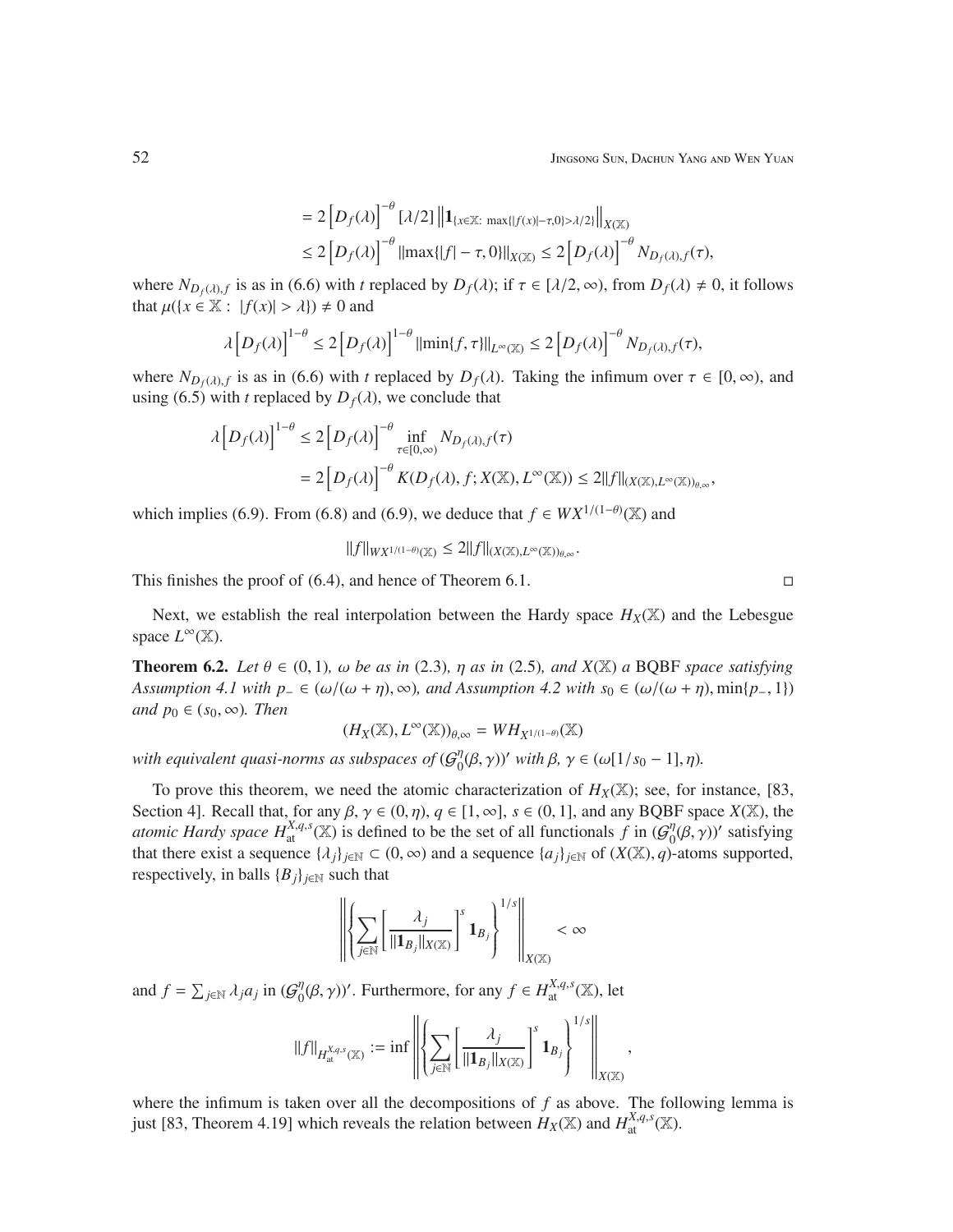Weak Hardy Spaces Associated with Ball Quasi-Banach Function Spaces 53

**Lemma 6.3.** *Let*  $X(\mathbb{X})$ *, p*<sub>-</sub>*, s*<sub>0</sub>*, p*<sub>0</sub>*,*  $\beta$ *, and*  $\gamma$  *be as in Theorem 6.2, and*  $q \in (\max\{1, p_0\}, \infty)$ *. Then*  $H_X(\mathbb{X}) = H_{\text{at}}^{X,q,s_0}(\mathbb{X})$  *with equivalent quasi-norms as subspaces of*  $(\mathcal{G}_0^{\eta})$  $_{0}^{\eta}(\beta,\gamma))'.$ 

Mainly using the above lemma and Theorem 5.5, we can now prove the next lemma.

**Lemma 6.4.** *Let*  $X(\mathbb{X})$ *, p*<sub>-</sub>*, s*<sub>0</sub>*, p*<sub>0</sub>*, β, and*  $\gamma$  *be as in Theorem 6.2,*  $\theta \in (0, 1)$ *, and*  $f \in (G_0^{\eta})$  $\int_0^{\eta}(\beta,\gamma))'$  ∩ *WH*<sub>*X*</sub><sup>1/(1−θ</sup>)( $\mathbb{X}$ )*. Then, for any*  $\lambda \in (0, \infty)$ *, there exist a*  $g_{\lambda} \in L^{\infty}(\mathbb{X})$  *and a*  $b_{\lambda} \in H_X(\mathbb{X})$  *such that*  $f = g_{\lambda} + b_{\lambda}$  *in* ( $\mathcal{G}_0^{\eta}$  $\int_0^{\eta} (\beta, \gamma)$ '. Furthermore,  $||g_\lambda||_{L^\infty(\mathbb{X})} \leq C\lambda$  and

$$
||b_\lambda||_{H_X(\mathbb{X})} \leq C \left\| f^\star \mathbf{1}_{\{x \in \mathbb{X}: \ f^\star(x) > \lambda\}} \right\|_{X(\mathbb{X})},
$$

*where*  $f^{\star}$  *is as in* (5.9) *and C a positive constant independent of both*  $f$  *and*  $\lambda$ *.* 

*Proof.* Let all the symbols be as in the present lemma. Observe that  $X^{1/(1-\theta)}(\mathbb{X})$  satisfies Assumption 4.1 with *X*(X) and *p*<sub>−</sub> replaced, respectively, by  $X^{1/(1-\theta)}(\mathbb{X})$  and  $p_{-}/(1-\theta)$ . Using Theorem 5.5 with  $X(\mathbb{X})$ ,  $WX(\mathbb{X})$ , and  $\widetilde{A2}^i || \mathbf{1}_{B_{i,j}} ||_{X(\mathbb{X})} a_{i,j}$  replaced, respectively, by  $X^{1/(1-\theta)}(\mathbb{X})$ ,  $WX^{1/(1-\theta)}(\mathbb{X})$ , and  $h_{i,j}$ , we obtain

$$
f = \sum_{i \in \mathbb{Z}} \sum_{j \in \mathbb{N}} h_{i,j}
$$

in  $(\mathcal{G}_0^n)$  $\int_0^{\eta} (\beta, \gamma)$ ', where, for any  $i \in \mathbb{Z}$  and  $j \in \mathbb{N}$ ,  $h_{i,j}$  supports in a ball  $B_{i,j}$ , and  $||h_{i,j}||_{L^{\infty}(\mathbb{X})} \leq \widetilde{A}2^i$  with *A* being a positive constant independent of *f*, *i*, and *j*; furthermore, we have, for any  $i \in \mathbb{Z}$ ,

(6.10) 
$$
\bigcup_{j \in \mathbb{N}} B_{i,j} = \left\{ x \in \mathbb{X} : f^{\star}(x) > 2^{i} \right\} =: \Omega_{i}
$$

with  $f^*$  as in (5.9), and

$$
\sum_{j\in\mathbb{N}}\mathbf{1}_{B_{i,j}}\leq A\mathbf{1}_{\Omega_i},
$$

where *A* is a positive constant independent of *i* and *f* .

Now, we fix  $\lambda \in (0, \infty)$ , let  $i_0 \in \mathbb{Z}$  be such that  $2^{i_0-1} \leq \lambda < 2^{i_0}$ , and decompose

$$
f = \sum_{i=-\infty}^{i_0-1} \sum_{j \in \mathbb{N}} h_{i,j} + \sum_{i=i_0}^{\infty} \sum_{j \in \mathbb{N}} h_{i,j} =: g_{\lambda} + b_{\lambda}
$$

in  $(\mathcal{G}_0^n)$  $_{0}^{\eta}(\beta,\gamma)$ '.

We first estimate  $||g_\lambda||_{L^\infty(\mathbb{X})}$ . Indeed, from the estimate that  $|h_{i,j}| \leq \widetilde{A}2^i \mathbf{1}_{B_{i,j}}$  for any  $i \in \mathbb{Z}$  and *j* ∈ N, (6.11), and  $2^{i_0}$  ~  $\lambda$ , it follows that

$$
\|g_\lambda\|_{L^\infty(\mathbb{X})} \lesssim \left\|\sum_{i=-\infty}^{i_0-1}\sum_{j\in\mathbb{N}}2^i\mathbf{1}_{B_{i,j}}\right\|_{L^\infty(\mathbb{X})} \lesssim \left\|\sum_{i=-\infty}^{i_0-1}2^i\mathbf{1}_{\Omega_i}\right\|_{L^\infty(\mathbb{X})} \lesssim \sum_{i=-\infty}^{i_0-1}2^i \sim \lambda
$$

with all the implicit positive constants independent of both  $f$  and  $\lambda$ .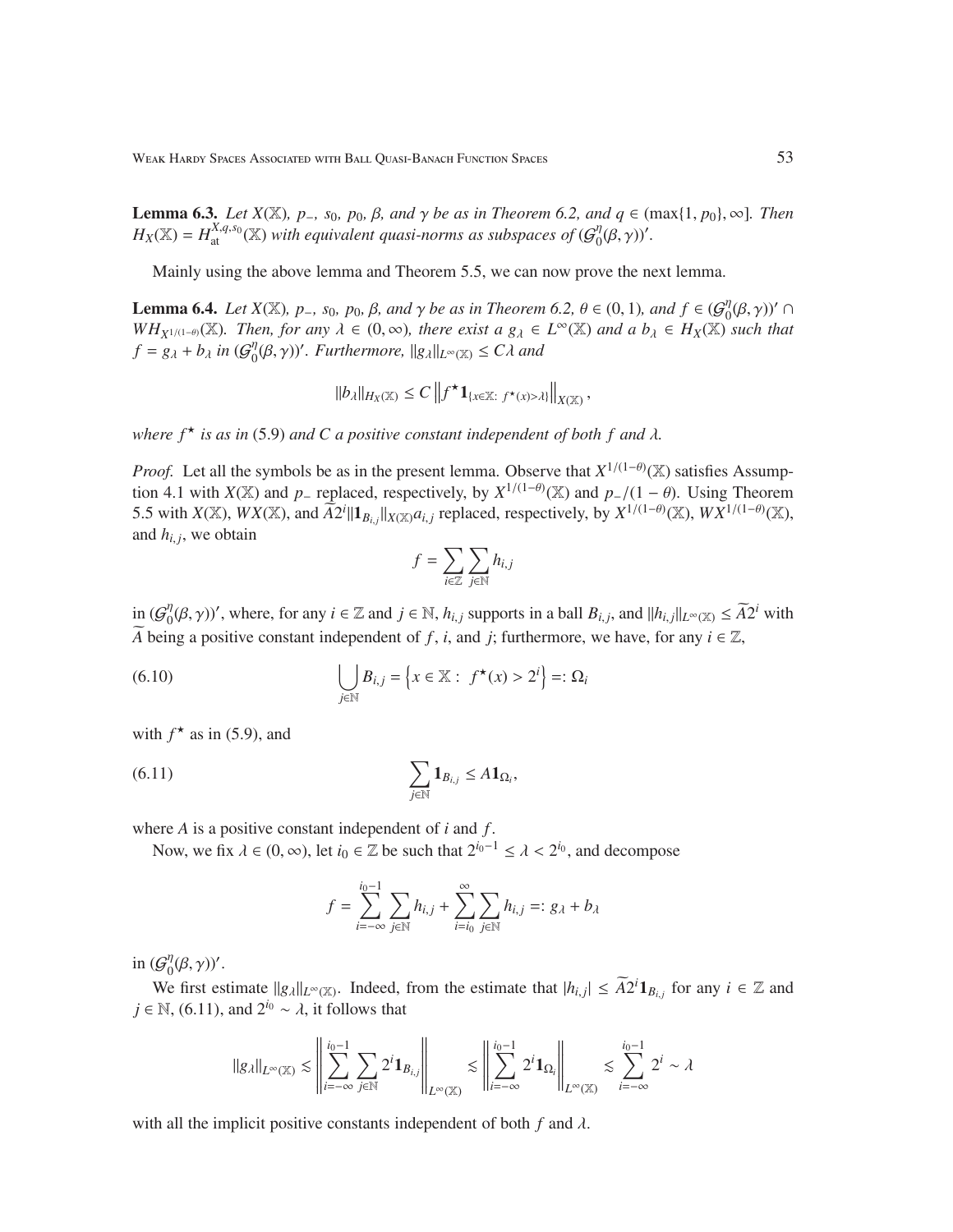Next, we estimate  $||b_\lambda||_{H_X(\mathbb{X})}$ . For any  $i \in \mathbb{Z}$  and  $j \in \mathbb{N}$ , let  $\lambda_{i,j} := \widetilde{A}2^i ||\mathbf{1}_{B_{i,j}}||_{X(\mathbb{X})}$ . Observe that  $(\lambda_{i,j})^{-1}h_{i,j}$  is an  $(X(\mathbb{X}), \infty)$ -atom supported in  $B_{i,j}$ . By this, Lemma 6.3, (6.11), Definition 2.10(ii), (6.10), and  $\lambda < 2^{i_0}$ , we conclude that

$$
\begin{split} \Vert b_{\lambda}\Vert_{H_{X}(\mathbb{X})}&\lesssim\left\Vert\left\{\sum_{i=i_{0}}^{\infty}\sum_{j\in\mathbb{N}}\left[\frac{\lambda_{i,j}}{\Vert\mathbf{1}_{B_{i,j}}\Vert_{X(\mathbb{X})}}\right]^{s_{0}}\mathbf{1}_{B_{i,j}}\right\}\right\Vert_{X(\mathbb{X})}^{1/s_{0}}\right\Vert_{X(\mathbb{X})}\\ &\sim\left\Vert\left(\sum_{i=i_{0}}^{\infty}\sum_{j\in\mathbb{N}}2^{is_{0}}\mathbf{1}_{B_{i,j}}\right)^{1/s_{0}}\right\Vert_{X(\mathbb{X})}\lesssim\left\Vert\left(\sum_{i=i_{0}}^{\infty}2^{is_{0}}\mathbf{1}_{\Omega_{i}}\right)^{1/s_{0}}\right\Vert_{X(\mathbb{X})}\\ &\sim\left\Vert\left(\sum_{i=i_{0}}^{\infty}\sum_{j=i}^{\infty}2^{is_{0}}\mathbf{1}_{\Omega_{j}\backslash\Omega_{j+1}}\right)^{1/s_{0}}\right\Vert_{X(\mathbb{X})}\lesssim\left\Vert\left(\sum_{j=i_{0}}^{\infty}2^{js_{0}}\mathbf{1}_{\Omega_{j}\backslash\Omega_{j+1}}\right)^{1/s_{0}}\right\Vert_{X(\mathbb{X})}\\ &\lesssim\left\Vert f^{\star}\mathbf{1}_{\{x\in\mathbb{X}:~f^{\star}(x)>2^{i_{0}}\}}\right\Vert_{X(\mathbb{X})}\lesssim\left\Vert f^{\star}\mathbf{1}_{\{x\in\mathbb{X}:~f^{\star}(x)> \lambda\}}\right\Vert_{X(\mathbb{X})}, \end{split}
$$

where all the implicit positive constants are independent of both  $f$  and  $\lambda$ . This finishes the proof of Lemma 6.4.  $\Box$ 

Now, we use Lemma 6.4 and Theorem 6.1 to prove Theorem 6.2.

*Proof of Theorem 6.2.* Let all the symbols be as in the present theorem. We first show that

(6.12) 
$$
WH_{X^{1/(1-\theta)}}(\mathbb{X}) \subset (H_X(\mathbb{X}), L^{\infty}(\mathbb{X}))_{\theta, \infty}.
$$

To this end, let  $f \in WH_{X^{1/(1-\theta)}}(\mathbb{X})$  and, without loss of generality, we may assume that f is a nonzero functional. Recall that  $f^{\star}$  is as in (5.9). From Definition 2.10(ii) and Proposition 2.18(i) with *p*, *p*<sub>1</sub>, and *f* replaced, respectively, by  $1/(1 - \theta)$ , 1, and  $f^*$ , we deduce that

$$
\lambda^{-1}\left\|f^{\star}\mathbf{1}_{\{x\in\mathbb{X}:\ |f^{\star}(x)|>\lambda\}}\right\|_{X(\mathbb{X})}
$$

is a decreasing function on  $\lambda \in (0, \infty)$ , and  $\lim_{\lambda \to \infty} \lambda^{-1} ||f^{\star} \mathbf{1}_{\{x \in \mathbb{X} : |f^{\star}(x)| > \lambda\}}||_{X(\mathbb{X})} = 0$ . For any  $t \in$  $(0, \infty)$ , let

$$
\Lambda(t) := \inf \left\{ \lambda \in (0, \infty) : \ \lambda^{-1} \left\| f^{\star} \mathbf{1}_{\{x \in \mathbb{X} : \ |f^{\star}(x)| > \lambda\}} \right\|_{X(\mathbb{X})} \leq t \right\}.
$$

Observe that, for any  $t \in (0, \infty)$ , we have  $||f^{\star}1_{\{x \in \mathbb{X}: |f^{\star}(x)| > \Lambda(t)\}}||_{X(\mathbb{X})} \le t\Lambda(t)$ ,  $\Lambda(t) > 0$ , and

$$
\left[\Lambda(t)/2\right]^{-1}\left\|f^{\star}\mathbf{1}_{\{x\in\mathbb{X}:\ |f^{\star}(x)|>\Lambda(t)/2\}}\right\|_{X(\mathbb{X})}>t.
$$

Using this, the definition of  $K(t, f; H_X(\mathbb{X}), L^\infty(\mathbb{X}))$ , Lemma 6.4 with  $\lambda$  replaced by  $\Lambda(t)$ , Proposition 2.18(i) with *p*,  $p_1$ ,  $\lambda$ , and *f* replaced, respectively, by 1/(1 –  $\theta$ ), 1,  $\Lambda(t)/2$ , and  $f^*$ , and  $f^* \sim f^*$ , we conclude that, for any  $t \in (0, \infty)$ ,

$$
t^{-\theta} K(t, f; H_X(\mathbb{X}), L^{\infty}(\mathbb{X}))
$$
  
\n
$$
\leq t^{-\theta} \|b_{\Lambda(t)}\|_{H_X(\mathbb{X})} + t^{1-\theta} \|g_{\Lambda(t)}\|_{L^{\infty}(\mathbb{X})}
$$
  
\n
$$
\leq t^{-\theta} \|f^{\star} \mathbf{1}_{\{x \in \mathbb{X}: |f^{\star}(x)| > \Lambda(t)\}} \|_{X(\mathbb{X})} + t^{1-\theta} \Lambda(t) \leq t^{1-\theta} \Lambda(t)
$$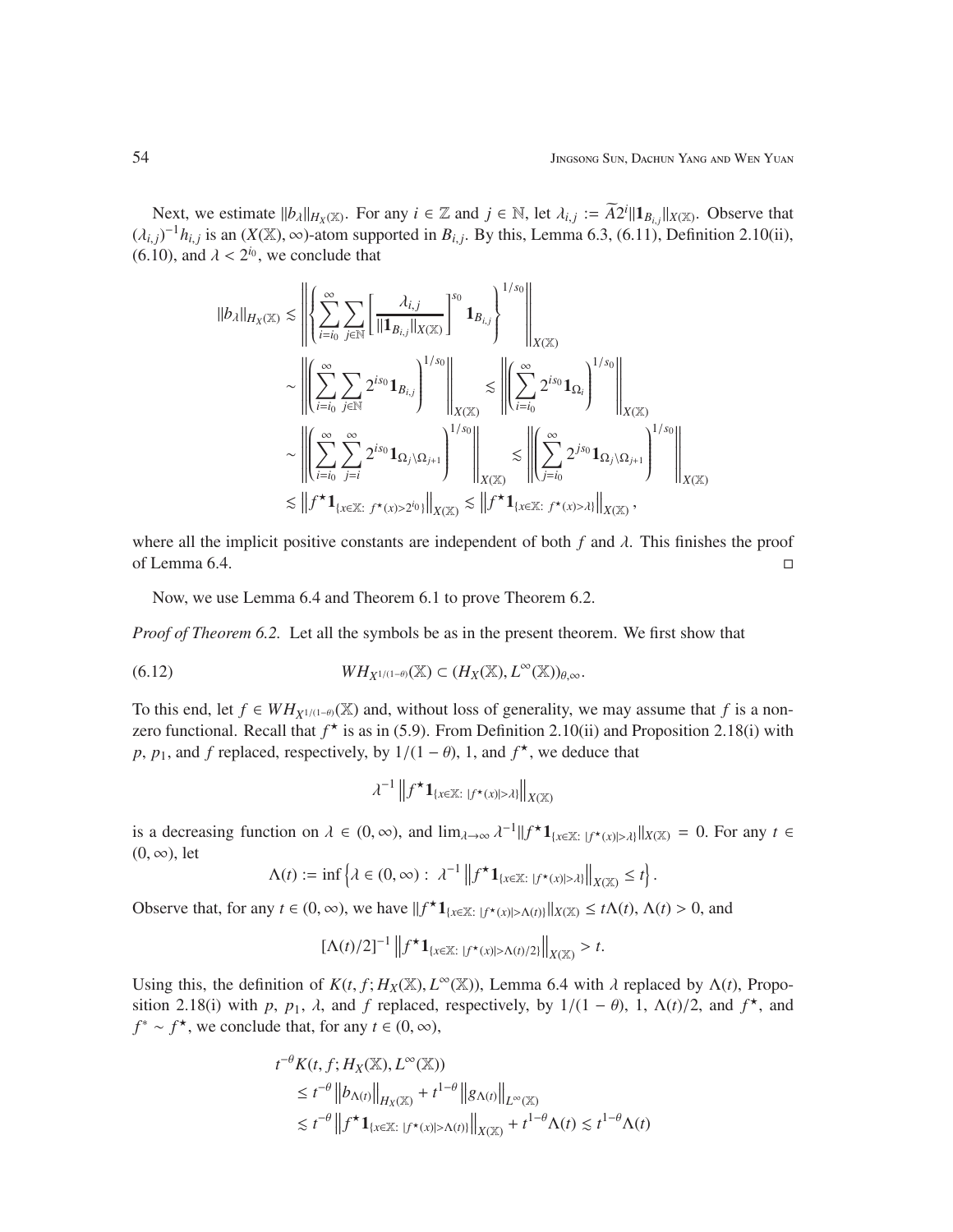Weak Hardy Spaces Associated with Ball Quasi-Banach Function Spaces 55 55

$$
\lesssim \left\{ [\Lambda(t)/2]^{-1} \left\| f^{\star} \mathbf{1}_{\{x \in \mathbb{X}: \; |f^{\star}(x)| > \Lambda(t)/2\}} \right\|_{X(\mathbb{X})} \right\}^{1-\theta} \Lambda(t)
$$
  

$$
\lesssim \left\| f^{\star} \right\|_{WX^{1/(1-\theta)}(\mathbb{X})} \sim \|f\|_{WH_{X^{1/(1-\theta)}}(\mathbb{X})},
$$

where  $b_{\Lambda(t)}$  and  $g_{\Lambda(t)}$  are as in Lemma 6.4 with  $\lambda$  replaced by  $\Lambda(t)$ , and all the implicit positive constants independent of both *f* and *t*. Taking the supremum over  $t \in (0, \infty)$ , we obtain  $f \in$  $(H_X(\mathbb{X}), L^{\infty}(\mathbb{X}))_{\theta, \infty}$  and

$$
||f||_{(H_X(\mathbb{X}),L^\infty(\mathbb{X}))_{\theta,\infty}} \lesssim ||f||_{WH_{X^{1/(1-\theta)}}(\mathbb{X})}
$$

with the implicit positive constant independent of  $f$ . This finishes the proof of  $(6.12)$ .

Next, we show that

(6.13) 
$$
(H_X(\mathbb{X}), L^{\infty}(\mathbb{X}))_{\theta, \infty} \subset WH_{X^{1/(1-\theta)}}(\mathbb{X}).
$$

Indeed, for any  $f \in (H_X(\mathbb{X}), L^{\infty}(\mathbb{X}))_{\theta, \infty}$ , let

$$
\mathcal{F}_f := \{ (f_1, f_2) : f_1 \in H_X(\mathbb{X}), f_2 \in L^{\infty}(\mathbb{X}), f = f_1 + f_2 \}.
$$

From the definition of  $K(t, f^*; X(\mathbb{X}), L^\infty(\mathbb{X}))$ , the estimate that  $f^* \le (f_1)^* + (f_2)^*$  for any  $f \in$  $(H_X(\mathbb{X}), L^{\infty}(\mathbb{X}))_{\theta, \infty}$  and any  $(f_1, f_2) \in \mathcal{F}_f$ , Definition 2.10(ii), and the estimate that  $||f^*||_{L^{\infty}(\mathbb{X})} \le$  $||f||_{L^{\infty}(\mathbb{X})}$  for any  $f \in L^{\infty}(\mathbb{X})$ , it follows that, for any  $t \in (0, \infty)$ ,  $f \in (H_X(\mathbb{X}), L^{\infty}(\mathbb{X}))_{\theta, \infty}$ , and  $(f_1, f_2) \in \mathcal{F}_f$ 

$$
K(t, f^*; X(\mathbb{X}), L^{\infty}(\mathbb{X}))
$$
  
\n
$$
\leq ||f^* \mathbf{1}_{\{x \in \mathbb{X}: f^*(x) \leq 2(f_1)^*(x)\}}||_{X(\mathbb{X})} + t ||f^* \mathbf{1}_{\{x \in \mathbb{X}: f^*(x) > 2(f_1)^*(x)\}}||_{L^{\infty}(\mathbb{X})}
$$
  
\n
$$
\leq ||f^* \mathbf{1}_{\{x \in \mathbb{X}: f^*(x) \leq 2(f_1)^*(x)\}}||_{X(\mathbb{X})} + t ||f^* \mathbf{1}_{\{x \in \mathbb{X}: f^*(x) \leq 2(f_2)^*(x)\}}||_{L^{\infty}(\mathbb{X})}
$$
  
\n
$$
\lesssim ||(f_1)^*||_{X(\mathbb{X})} + t ||(f_2)^*||_{L^{\infty}(\mathbb{X})} \lesssim ||f_1||_{H_X(\mathbb{X})} + t ||f_2||_{L^{\infty}(\mathbb{X})}.
$$

Taking the infimum over  $(f_1, f_2) \in \mathcal{F}_f$ , we obtain, for any  $t \in (0, \infty)$  and  $f \in (H_X(\mathbb{X}), L^{\infty}(\mathbb{X}))_{\theta, \infty}$ ,

 $K(t, f^*; X(\mathbb{X}), L^\infty(\mathbb{X})) \leq K(t, f; H_X(\mathbb{X}), L^\infty(\mathbb{X})),$ 

which further implies that, for any  $f \in (H_X(\mathbb{X}), L^{\infty}(\mathbb{X}))_{\theta, \infty}$ ,

$$
\|f^*\|_{(X(\mathbb{X}),L^\infty(\mathbb{X}))_{\theta,\infty}}\lesssim \|f\|_{(H_X(\mathbb{X}),L^\infty(\mathbb{X}))_{\theta,\infty}}.
$$

From this and Theorem 6.1, we infer that, for any  $f \in (H_X(\mathbb{X}), L^{\infty}(\mathbb{X}))_{\theta,\infty}$ ,  $f^* \in W X^{1/(1-\theta)}(\mathbb{X})$  and

$$
\|f\|_{WH_{X^{1/(1-\theta)}}(\mathbb{X})}\lesssim \|f\|_{(H_X(\mathbb{X}),L^\infty(\mathbb{X}))_{\theta,\infty}}.
$$

This finishes the proof of  $(6.13)$ , and hence of Theorem 6.2.

- Remark 6.5. (i) We refer the reader to [80, Theorem 4.1] for the corresponding result of Theorem 6.1 in the Euclidean space case. The result obtained in [80, Theorem 4.1] is a special case of Theorem 6.1 when  $\mathbb{X} = \mathbb{R}^n$ . Furthermore, in the proof of Theorem 6.1, we use the Aoki–Rolewicz theorem and hence show that the assumption that " $X^{1/r}$  is a BBF space" of [80, Theorem 4.1] is superfluous. Moreover, Theorem 6.1 holds true if  $X(\mathbb{X})$  is replaced by any BQBF space given in Section 8.
	- (ii) We refer the reader to [80, Theorem 4.5] for the corresponding result of Theorem 6.2 in the Euclidean space case. We assume that *p*<sub>−</sub> ∈ (ω/(ω+η), ∞) in Theorem 6.2, which might be the known best possible.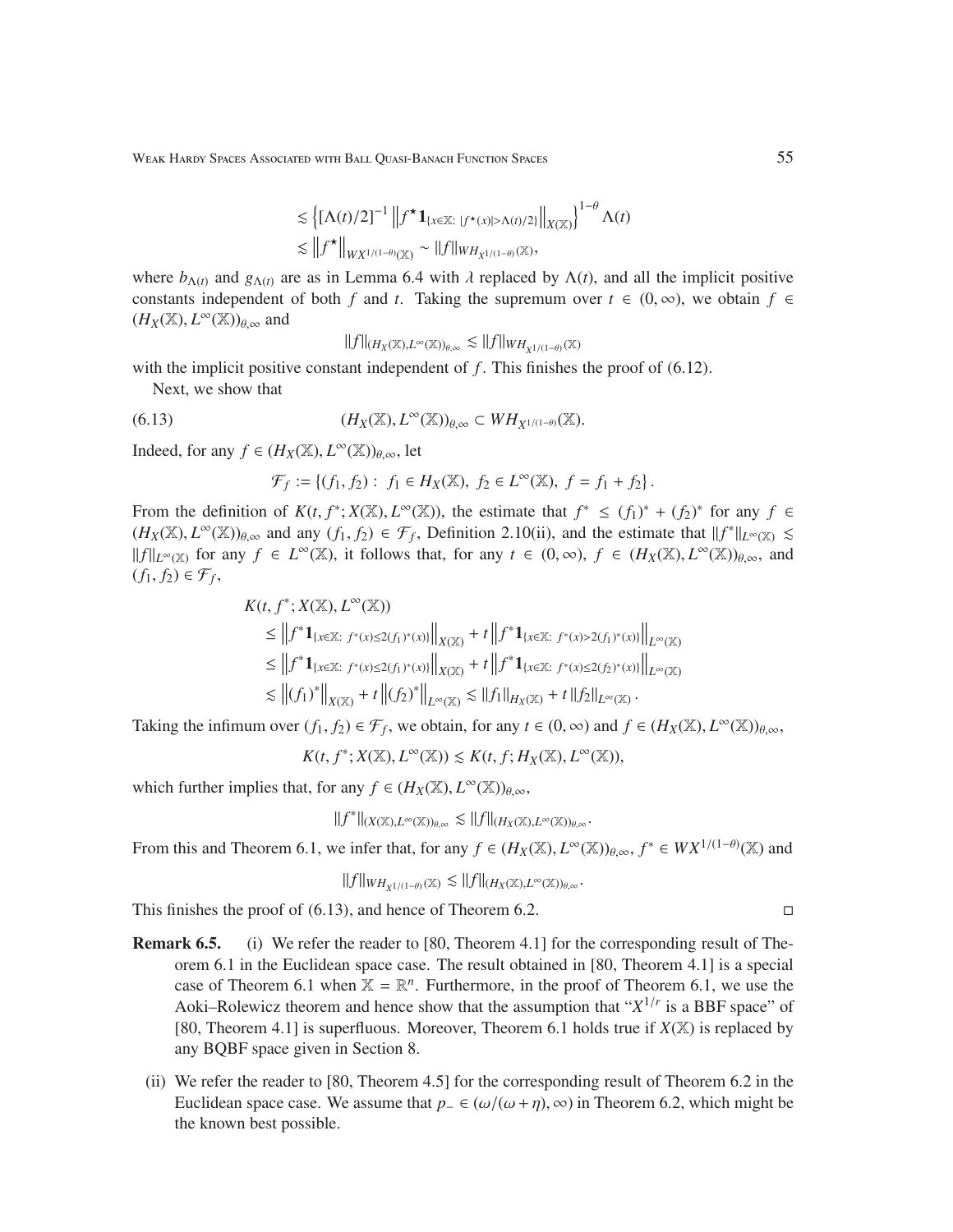.

# 7 Calderón–Zygmund Operators

In this section, we discuss the boundedness of Calder  $\delta$ -Zygmund operators from the Hardy space  $H_X(\mathbb{X})$  to the weak BQBF space  $WX(\mathbb{X})$ , or to the weak Hardy space  $WH_X(\mathbb{X})$ . We first recall the concept of Calderón–Zygmund operators on X; see, for instance, [4, Definition 12.1].

**Definition 7.1.** Let  $\epsilon \in (0, 1]$ . A function  $K : \mathbb{X} \times \mathbb{X} \setminus \{(x, x) : x \in \mathbb{X}\} \to \mathbb{C}$  is called an  $\epsilon$ -Calderón–Zygmund kernel if there exists a positive constant  $C_K$  such that

(i) for any *x*,  $y \in \mathbb{X}$  with  $x \neq y$ ,

$$
|K(x, y)| \le C_K \frac{1}{V(x, y)};
$$

(ii) for any *x*,  $x'$ ,  $y \in \mathbb{X}$  with  $x \neq y$  and  $d(x, x') \leq (2A_0)^{-1}d(x, y)$ ,

$$
\left| K(x, y) - K(x', y) \right| + \left| K(y, x) - K(y, x') \right| \le C_K \left[ \frac{d(x, x')}{d(x, y)} \right]^\epsilon \frac{1}{V(x, y)}.
$$

A linear operator *T*, which is bounded on  $L^2(\mathbb{X})$ , is called an  $\epsilon$ *-Calderón–Zygmund operator* if

(iii) there exists an  $\epsilon$ -Calder on–Zygmund kernel *K* such that, for any  $f \in L^2(\mathbb{X})$  with bounded support, and  $x \notin \text{supp}(f)$ ,

$$
T(f)(x) = \int_{\mathbb{X}} K(x, y) f(y) \, d\mu(y).
$$

For any  $\epsilon$ -Calder on–Zygmund operator *T* with  $\epsilon \in (0, 1]$ , we sometimes need to assume  $T^*1 =$ 0 which means that, for any  $a \in L^2(\mathbb{X})$  with bounded support, and  $\int_{\mathbb{X}} a(z) d\mu(z) = 0$ , one has

$$
\int_{\mathbb{X}} T(a)(z) d\mu(z) = 0.
$$

We also need the following assumption to obtain the main theorems of this section.

**Assumption 7.2.** Let  $\tau \in (0, \infty)$ ,  $\omega$  be as in (2.3), and  $X(\mathbb{X})$  a BQBF space. Assume that there exists a positive constant *C* such that, for any sequence  $\{f_i\}_{i\in\mathbb{N}} \subset \mathcal{M}(\mathbb{X})$ ,

$$
\left\| \left\{ \sum_{j \in \mathbb{N}} \left[ \mathcal{M}(f_j) \right]^{\frac{\omega + \tau}{\omega}} \right\}^{\frac{\omega}{\omega + \tau}} \right\|_{WX^{\frac{\omega + \tau}{\omega}}(\mathbb{X})} \leq C \left\| \left( \sum_{j \in \mathbb{N}} |f_j|^{\frac{\omega + \tau}{\omega}} \right)^{\frac{\omega}{\omega + \tau}} \right\|_{X^{\frac{\omega + \tau}{\omega}}(\mathbb{X})}
$$

**Remark 7.3.** By [28, Theorem 1.2], we find that, if  $X(\mathbb{X}) := L^{\omega/(\omega+\tau)}(\mathbb{X})$  in Assumption 7.2, then Assumption 7.2 holds true. Furthermore, see Section 8 for more function spaces satisfying Assumption 7.2.

Now, we have the following boundedness of Calder *on–Zygmund operators*.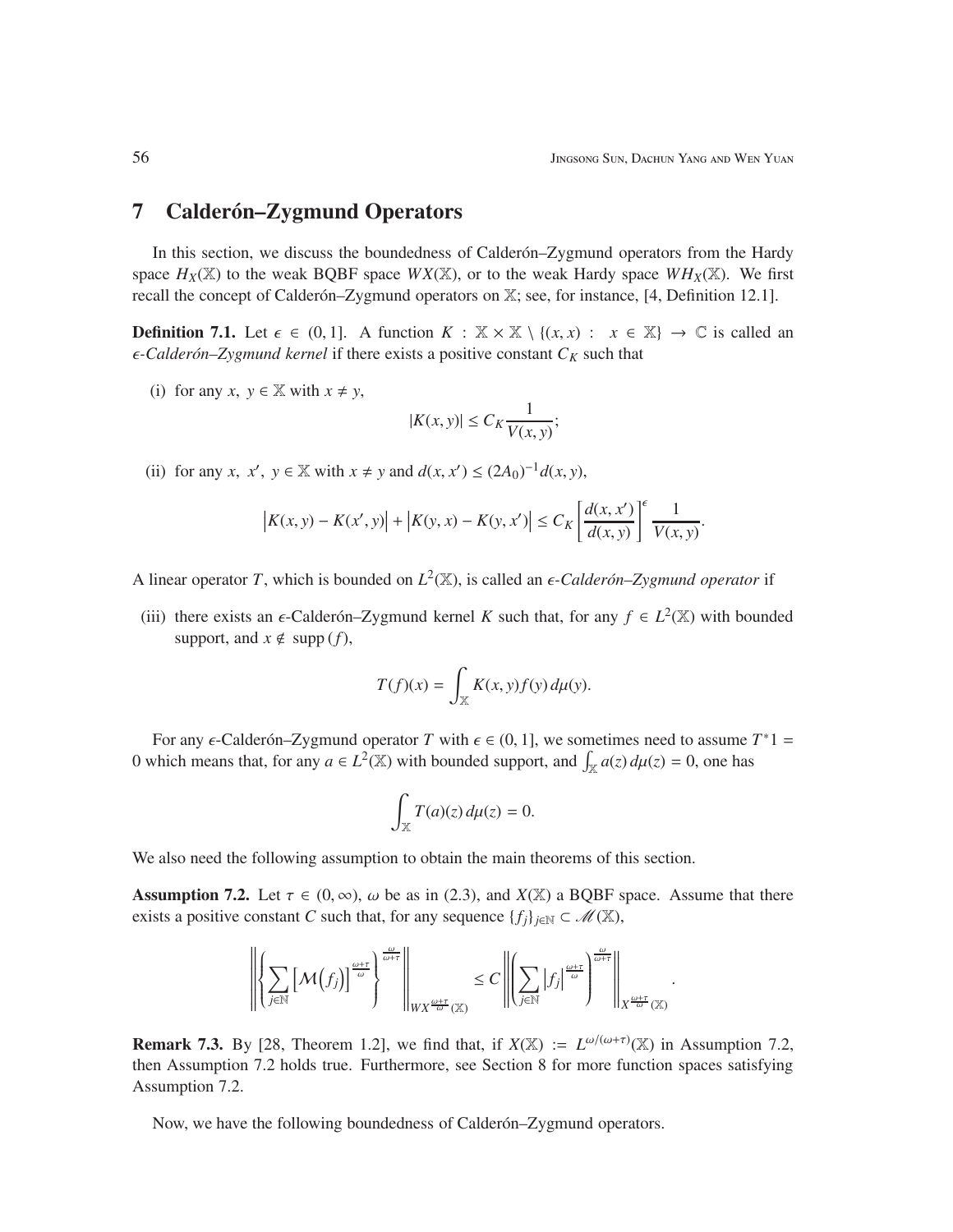**Theorem 7.4.** Let  $\omega$  be as in (2.3),  $\eta$  as in (2.5),  $\epsilon \in (0, \eta)$ , T an  $\epsilon$ -Calder *ón*-Zygmund opera*tor, and X*(X) *a* BQBF *space. Suppose that X*(X) *has an absolutely continuous quasi-norm and satisfies Assumption 4.1 with p*<sup>−</sup> =  $\omega/(\omega + \epsilon)$ *, Assumption 4.2 with s*<sup>0</sup> ∈  $(\omega/(\omega + \eta), p)$  *and*  $p_0 \in (s_0, \infty)$ *, and Assumption 7.2 with*  $\tau = \epsilon$ *.* 

- (i) Then T can be extended to a unique bounded linear operator from  $H_X(\mathbb{X})$  to  $WX(\mathbb{X})$ .
- (ii) If  $T^*1 = 0$ , then T can be extended to a unique bounded linear operator from  $H_X(\mathbb{X})$  to  $WH_X(\mathbb{X})$ .

To prove this theorem, we need to recall the concept of the *finite atomic Hardy space*. For any  $q \in [1, \infty]$ ,  $s \in (0, 1]$ , and any BQBF space  $X(\mathbb{X})$ , the *finite atomic Hardy space*  $H_{\text{fin}}^{X,q,s}(\mathbb{X})$ associated with *X*(X) is defined to be the set of all the functions  $f \in L^{q}(\mathbb{X})$  satisfying that there exist an  $n \in \mathbb{N}$ , a sequence  $\{\lambda_j\}_{j=1}^n \subset (0, \infty)$ , and a sequence  $\{a_j\}_{j=1}^n$  of  $(X(\mathbb{X}), q)$ -atoms supported, respectively, in balls  ${B_j}_{j=1}^n$  such that  $f = \sum_{j=1}^n \lambda_j a_j$ . Moreover, let

$$
||f||_{H^{X,q,s}_{\text{fin}}(\mathbb{X})} := \inf \left\| \left\{ \sum_{j=1}^n \left[ \frac{\lambda_j}{||\mathbf{1}_{B_j}||_{X(\mathbb{X})}} \right]^s \mathbf{1}_{B_j} \right\}^{1/s} \right\|_{X(\mathbb{X})},
$$

where the infimum is taken over all the decompositions of *f* as above. The following lemma is a part of [83, Theorem 4.23 and Lemma 6.4].

**Lemma 7.5.** *Let*  $\omega$  *be as in* (2.3)*,*  $\eta$  *as in* (2.5)*, and*  $X(\mathbb{X})$  *a* BQBF *space. Suppose that*  $X(\mathbb{X})$  *satisfies Assumption 4.1 with p*<sub>−</sub> ∈ ( $\omega/(\omega+\eta)$ ,  $\infty$ )*, and Assumption 4.2 with s*<sub>0</sub> ∈ ( $\omega/(\omega+\eta)$ , min{*p*−, 1}) *and*  $p_0$  ∈ ( $s_0$ , ∞)*.* Let  $q$  ∈ ( $\max\{1, p_0\}$ , ∞). Then  $\|\cdot\|_{H_X(\mathbb{X})}$  *and*  $\|\cdot\|_{H_{\text{fin}}^{X,q,s_0}(\mathbb{X})}$  *are equivalent on*  $H_{fin}^{X,q,s_0}(\mathbb{X})$ . Furthermore, if  $X(\mathbb{X})$  has an absolutely continuous quasi-norm, then  $H_{fin}^{X,q,s_0}(\mathbb{X})$  is *dense in*  $H_X(\mathbb{X})$ *.* 

*Proof of Theorem 7.4.* Let  $\epsilon$ , *T*, *X*(X), *p*<sub>-</sub>, *s*<sub>0</sub>, and *p*<sub>0</sub> be as in the present theorem, and  $q_0 \in$  $(p_0, \infty)$  ∩ [2,  $\infty$ ). Obviously, for any  $f \in H_{\text{fin}}^{X,q_0,s_0}(\mathbb{X})$ , we find that  $f \in L^2(\mathbb{X})$  and hence  $T(f)$  is well defined and  $T(f) \in L^2(\mathbb{X}) \subset (\mathcal{G}_0^n)$  $\eta_0^{\eta}(\beta, \gamma)$ <sup>*''*</sup> with  $\beta, \gamma \in (0, \eta)$ . From Lemma 7.5, it follows that  $H_{fin}^{X,q_0,s_0}(\mathbb{X})$  is dense in  $H_X(\mathbb{X})$ . By this density, to prove the present theorem, we only need to show that, for any  $f \in H_{\text{fin}}^{X,q_0,s_0}(\mathbb{X})$ ,  $||T(f)||_{WX(\mathbb{X})} \leq ||f||_{H_X(\mathbb{X})}$  [resp.,  $||T(f)||_{WH_X(\mathbb{X})} \leq ||f||_{H_X(\mathbb{X})}$ ].

Now, fix  $f \in H_{fin}^{X,q_0,s_0}(\mathbb{X})$ . Using Lemma 7.5, we find that there exist an  $n \in \mathbb{N}$ , a sequence  $\{\lambda_j\}_{j=1}^n \subset (0,\infty)$ , and a sequence  $\{a_j\}_{j=1}^n$  of  $(X(\mathbb{X}), q_0)$ -atoms supported, respectively, in balls  ${(\mathbf{B}_j)}_{j=1}^n$  such that  $f = \sum_{j=1}^n \lambda_j a_j$  and

(7.1) 
$$
||f||_{H_X(\mathbb{X})} \sim \left\| \left\{ \sum_{j=1}^n \left[ \frac{\lambda_j}{||\mathbf{1}_{B_j}||_{X(\mathbb{X})}} \right]^{s_0} \mathbf{1}_{B_j} \right\}^{1/s_0} \right\|_{X(\mathbb{X})}
$$

with the positive equivalence constants independent of *f*. For any  $j \in \{1, \ldots, n\}$ , let  $x_j$  and  $r_j$ denote, respectively, the center and the radius of *B<sup>j</sup>* .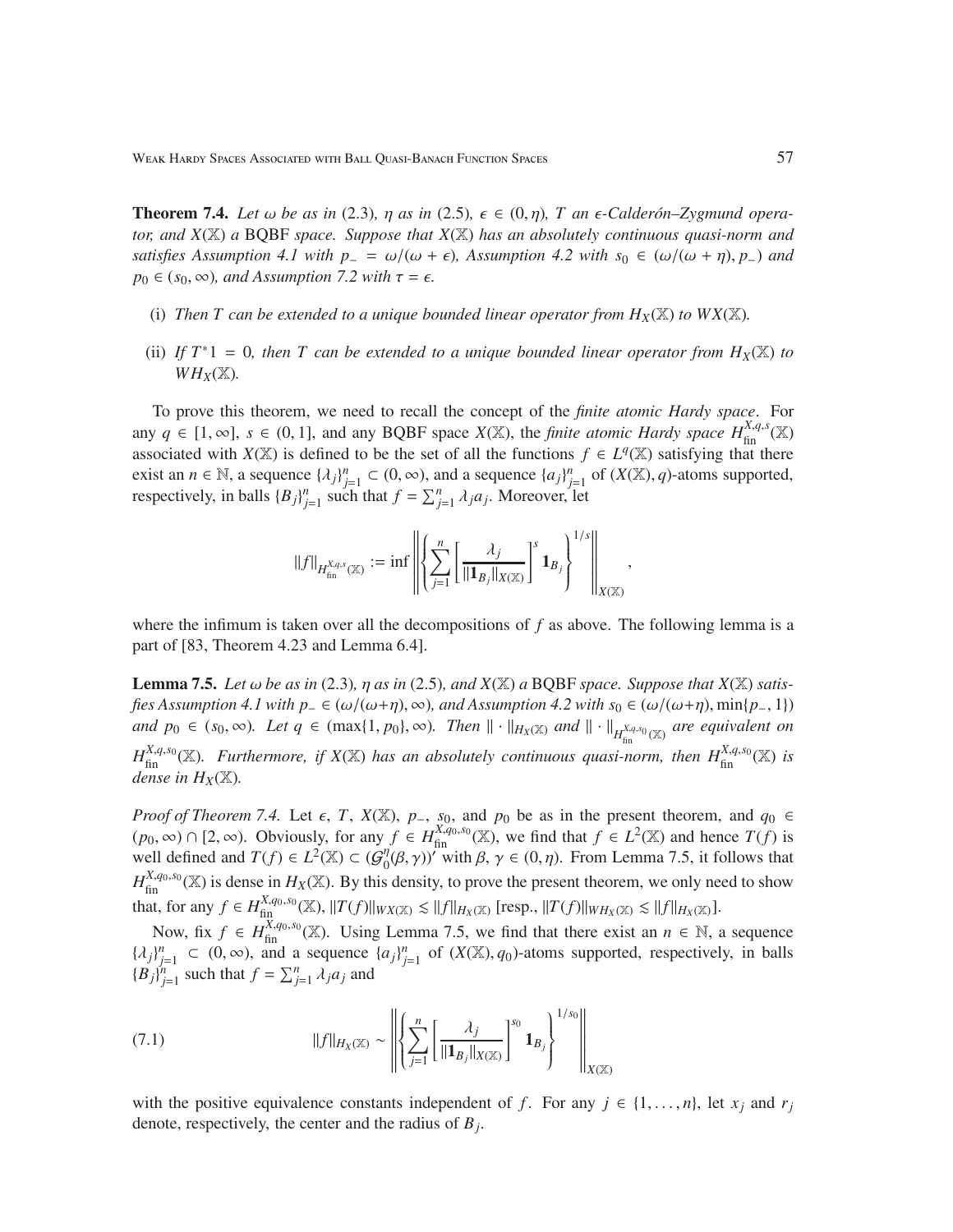To prove (i), by (7.1), it suffices to show that

(7.2) 
$$
||T(f)||_{WX(\mathbb{X})} \lesssim \left\| \left\{ \sum_{j=1}^{n} \left[ \frac{\lambda_j}{||\mathbf{1}_{B_j}||_{X(\mathbb{X})}} \right]^{s_0} \mathbf{1}_{B_j} \right\}^{1/s_0} \right\|_{X(\mathbb{X})},
$$

where the implicit positive constant is independent of  $f$ . From the definition of  $WX(\mathbb{X})$ , the linearity of *T*, (2.30) with  $p = 1$ , and Definition 2.10(ii), we deduce that

$$
(7.3) \qquad ||T(f)||_{WX(\mathbb{X})} = \sup_{\lambda \in (0,\infty)} \left\{ \lambda \left\| \mathbf{1}_{\{x \in \mathbb{X} : |T(f)(x)| > \lambda\}} \right\|_{X(\mathbb{X})} \right\} \n\leq \sigma_1 \left[ \sup_{\lambda \in (0,\infty)} \left\{ \lambda \left\| \mathbf{1}_{\{x \in \mathbb{X} : \sum_{j=1}^n \lambda_j | T(a_j)(x) | \mathbf{1}_{4A_0^2 B_j}(x) > \lambda/2 \}} \right\|_{X(\mathbb{X})} \right\} \n+ \sup_{\lambda \in (0,\infty)} \left\{ \lambda \left\| \mathbf{1}_{\{x \in \mathbb{X} : \sum_{j=1}^n \lambda_j | T(a_j)(x) | \mathbf{1}_{\{4A_0^2 B_j\}}(x) > \lambda/2 \}} \right\|_{X(\mathbb{X})} \right\} \n\leq 2\sigma_1 \left[ \left\| \sum_{j=1}^n \lambda_j \left| T(a_j) \right| \mathbf{1}_{4A_0^2 B_j} \right\|_{X(\mathbb{X})} + \left\| \sum_{j=1}^n \lambda_j \left| T(a_j) \right| \mathbf{1}_{\{4A_0^2 B_j\}}(x) \right\|_{X(\mathbb{X})} \right] \n=: 2\sigma_1(I_1 + I_2),
$$

where  $\sigma_1 \in [1, \infty)$  is as in (2.30) with  $p = 1$ .

We first estimate  $I_1$ . By the Hölder inequality, the boundedness of *T* on  $L^{q_0}(\mathbb{X})$  (see, for instance, [12, Chapter III, Theorem 4.2]), and Definition 5.1(ii) with  $a = a_j$  and  $B = B_j$ , we find that, for any *j* ∈ {1, . . . , *n*},

$$
\|T(a_j) \mathbf{1}_{4A_0^2 B_j} \|_{L^{p_0}(\mathbb{X})}
$$
  
\n
$$
\leq \left[ \mu \left( 4A_0^2 B_j \right) \right]^{1/p_0 - 1/q_0} \|T(a_j) \mathbf{1}_{4A_0^2 B_j} \|_{L^{q_0}(\mathbb{X})}
$$
  
\n
$$
\lesssim \left[ \mu \left( 4A_0^2 B_j \right) \right]^{1/p_0 - 1/q_0} \|a_j\|_{L^{q_0}(\mathbb{X})} \lesssim \left[ \mu \left( 4A_0^2 B_j \right) \right]^{1/p_0} \| \mathbf{1}_{B_j} \|_{X(\mathbb{X})}^{-1}.
$$

From this, Lemma 2.1(iv) with  $s = s_0$ , Definition 2.10(ii), Proposition 4.10 with  $\lambda_j$ ,  $a_j$ , and  $B_j$ replaced, respectively, by  $\lambda_j / ||\mathbf{1}_{B_j}||_{X(\mathbb{X})}$ , a constant multiple of  $||\mathbf{1}_{B_j}||_{X(\mathbb{X})}T(a_j)\mathbf{1}_{4A_0^2B_j}$ , and  $4A_0^2B_j$ , and Proposition 4.8(i) with *t*,  $\tau$ , and  $\lambda_j$  replaced, respectively, by  $s_0$ ,  $4A_0^2$ , and  $[\lambda_j/||\mathbf{1}_{B_j}||_{X(\mathbb{X})}]^{s_0}$ , it follows that

$$
(7.4) \tI1 \le \left\| \sum_{j=1}^{n} \left[ \lambda_{j} \left| T(a_{j}) \right| \mathbf{1}_{4A_{0}^{2}B_{j}} \right]^{s_{0}} \right\|_{X^{1/s_{0}}(\mathbb{X})}^{1/s_{0}} \le \left\| \sum_{j=1}^{n} \left[ \frac{\lambda_{j}}{\|\mathbf{1}_{B_{j}}\|_{X(\mathbb{X})}} \right]^{s_{0}} \mathbf{1}_{4A_{0}^{2}B_{j}} \right\|_{X^{1/s_{0}}(\mathbb{X})}^{1/s_{0}} \le \left\| \left\{ \sum_{j=1}^{n} \left[ \frac{\lambda_{j}}{\|\mathbf{1}_{B_{j}}\|_{X(\mathbb{X})}} \right]^{s_{0}} \mathbf{1}_{B_{j}} \right\}^{1/s_{0}} \right\|_{X(\mathbb{X})},
$$

where all the implicit positive constants are independent of *f* .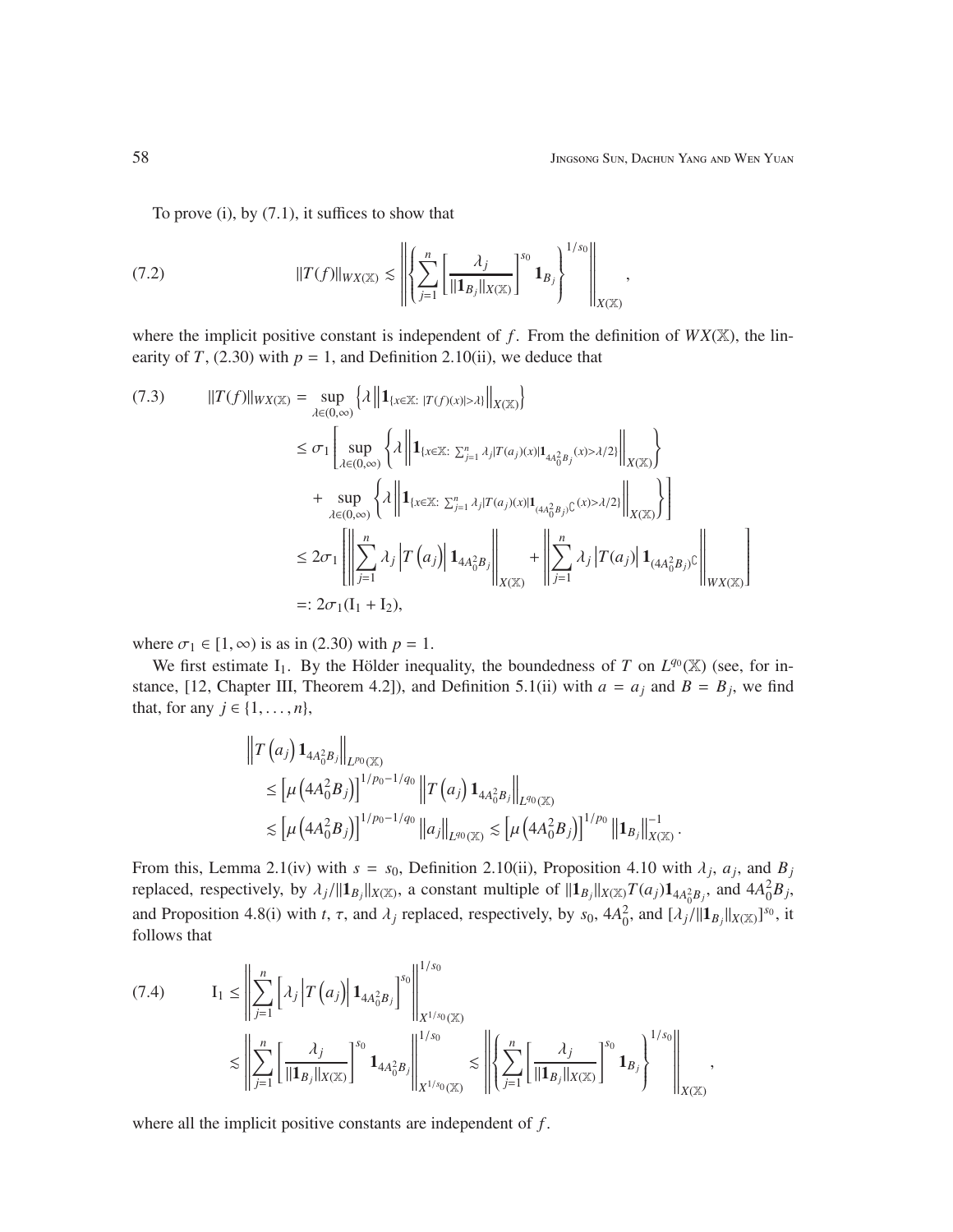Weak Hardy Spaces Associated with Ball Quasi-Banach Function Spaces 59

Now, we estimate  $I_2$ . By  $\int_{\mathbb{X}} a_j(z) d\mu(z) = 0$  and supp  $(a_j) \subset B_j$  for any  $j \in \{1, ..., n\}$ , Definition 7.1(ii), the estimate that  $\int_{\mathbb{X}} |a_j(z)| d\mu(z) \leq \mu(B_j) ||\mathbf{1}_{B_j}||_{X(\mathbb{X})}^{-1}$  for any  $j \in \{1, \ldots, n\}$ , and Lemma 2.1(iii) with *B* replaced by  $B_j$ , we conclude that, for any  $j \in \{1, ..., n\}$  and  $x \in (4A_0^2B_j)^{\mathbb{C}}$ ,

$$
\left|T\left(a_{j}\right)(x)\right| \leq \int_{\mathbb{X}}\left|K(x,z)-K(x,x_{j})\right|\left|a_{j}(z)\right| d\mu(z)
$$
  

$$
\lesssim \int_{B_{j}}\left[\frac{d(x_{j},z)}{d(x_{j},x)}\right]^{\epsilon}\frac{1}{V(x_{j},x)}\left|a_{j}(z)\right| d\mu(z)
$$
  

$$
\lesssim \left[\frac{r_{j}}{d(x_{j},x)}\right]^{\epsilon}\frac{\mu(B_{j})}{V(x_{j},x)}\left\|\mathbf{1}_{B_{j}}\right\|_{X(\mathbb{X})}^{-1} \lesssim \left[\mathcal{M}\left(\mathbf{1}_{B_{j}}\right)\right]^{\frac{\omega+\epsilon}{\omega}}\left\|\mathbf{1}_{B_{j}}\right\|_{X(\mathbb{X})}^{-1}.
$$

From this, Definition 2.10(ii) with  $X(\mathbb{X})$  replaced by  $WX(\mathbb{X})$ , Assumption 7.2 with  $\tau = \epsilon$ , and Lemma 2.1(iv) with  $s = s_0$ , we deduce that

$$
I_2 \lesssim \left\| \sum_{j=1}^n \frac{\lambda_j}{\|1_{B_j}\|_{X(\mathbb{X})}} \left[\mathcal{M}\left(\mathbf{1}_{B_j}\right)\right]^{\frac{\omega+\epsilon}{\omega}} \right\|_{WX(\mathbb{X})} \lesssim \left\| \left\langle \sum_{j=1}^n \frac{\lambda_j}{\|1_{B_j}\|_{X(\mathbb{X})}} \mathbf{1}_{B_j}\right\|_{X(\mathbb{X})} \lesssim \left\| \left\langle \sum_{j=1}^n \left[\frac{\lambda_j}{\|1_{B_j}\|_{X(\mathbb{X})}}\right]^{s_0} \mathbf{1}_{B_j}\right\rangle^{1/s_0} \right\|_{X(\mathbb{X})},
$$

where all the implicit positive constants are independent of f. By this, (7.4), and (7.3), we obtain (7.2) and hence complete the proof of (i).

Next, we prove (ii). Recall that  $T(f) \in {\mathcal{G}}_0^{\eta}$  $\eta_0^{\eta}(\beta, \gamma)$ ' with  $\beta, \gamma \in (\epsilon, \eta)$ . By this and (7.1), to prove (ii), it suffices to show that

(7.5) -*T*(*f*) ∗ *WX*(X) . X*n j*=1 " λ*j* k1*B<sup>j</sup>* k*X*(X) #*s*0 1*B<sup>j</sup>* 1/*s*<sup>0</sup> *X*(X) ,

where the implicit positive constant is independent of *f* .

Indeed, from the definition of  $WX(\mathbb{X})$ , the linearity of *T*, (2.30) with  $p = 1$ , and Definition 2.10(ii), it follows that, for any  $\lambda \in (0, \infty)$ ,

$$
(7.6) \qquad \left\| [T(f)]^* \right\|_{WX(\mathbb{X})} \n= \sup_{\lambda \in (0,\infty)} \left\{ \lambda \left\| \mathbf{1}_{\{x \in \mathbb{X}: [T(f)]^*(x) > \lambda\}} \right\|_{X(\mathbb{X})} \right\} \n\leq \sigma_1 \left[ \sup_{\lambda \in (0,\infty)} \left\{ \lambda \left\| \mathbf{1}_{\{x \in \mathbb{X}: \sum_{j=1}^n \lambda_j [T(a_j)]^*(x) \mathbf{1}_{4A_0^2 B_j}(x) > \lambda/2 \}} \right\|_{X(\mathbb{X})} \right\} \n+ \sup_{\lambda \in (0,\infty)} \left\{ \lambda \left\| \mathbf{1}_{\{x \in \mathbb{X}: \sum_{j=1}^n \lambda_j [T(a_j)]^*(x) \mathbf{1}_{\{4A_0^2 B_j\}}(x) > \lambda/2 \}} \right\|_{X(\mathbb{X})} \right\} \n\leq 2\sigma_1 \left\{ \left\| \sum_{j=1}^n \lambda_j \left[ T(a_j) \right]^* \mathbf{1}_{4A_0^2 B_j} \right\|_{X(\mathbb{X})} + \left\| \sum_{j=1}^n \lambda_j \left[ T(a_j) \right]^* \mathbf{1}_{\{4A_0^2 B_j\}}(x) \right\} \right\|_{WX(\mathbb{X})}
$$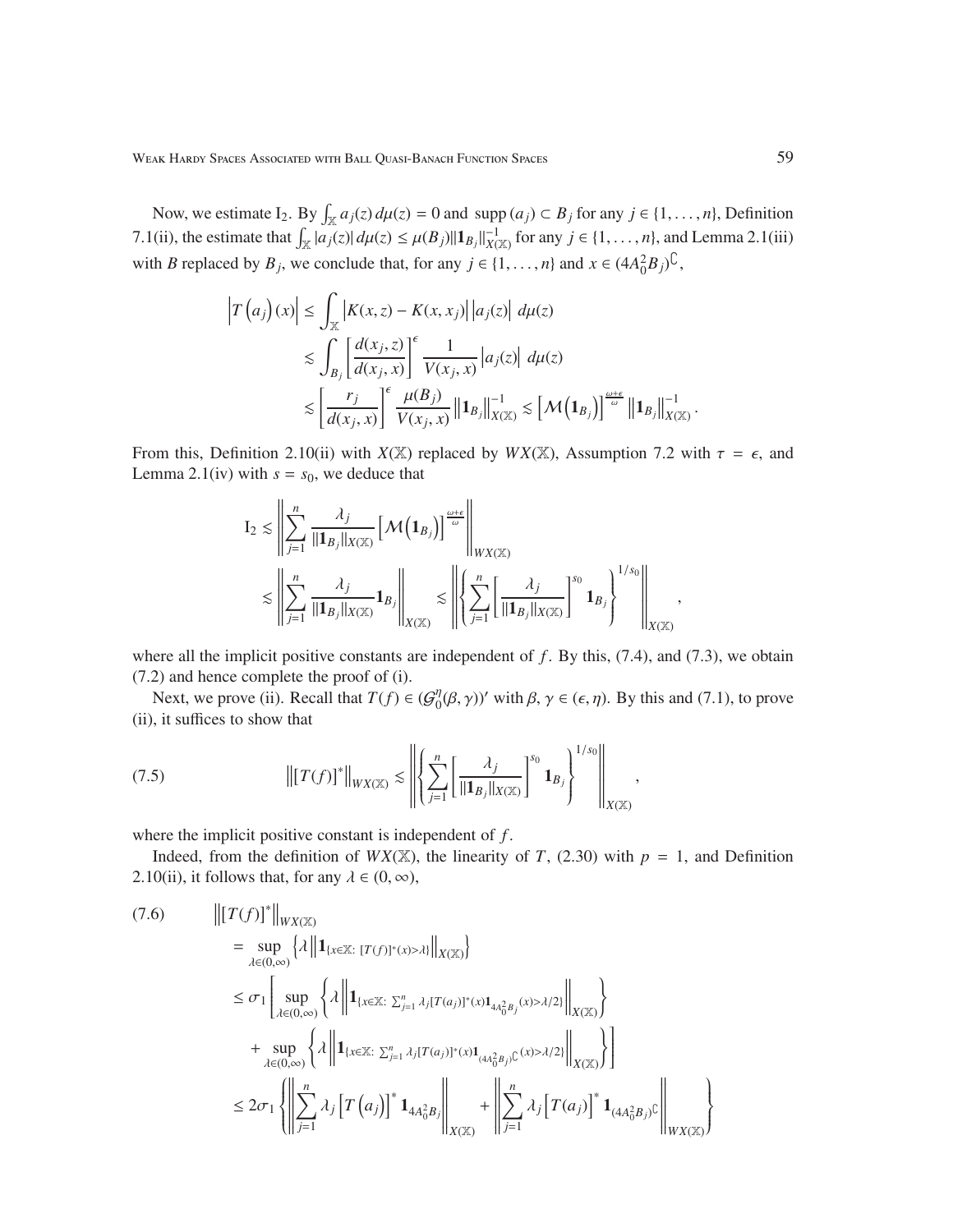.

$$
=:2\sigma_1(J_1+J_2),
$$

where  $\sigma_1 \in [1, \infty)$  is as in (2.30) with  $p = 1$ .

We first estimate J<sub>1</sub>. From the Hölder inequality, the estimate that  $[T(a_i)]^* \leq M(T(a_i))$  for any  $j \in \{1, \ldots, n\}$  (see, for instance, [27, Proposition 3.9]), the boundedness of both M and T on  $L^{q_0}(\mathbb{X})$ , and Definition 5.1(ii) with  $a = a_j$  and  $B = B_j$ , we deduce that, for any  $j \in \{1, ..., n\}$ ,

$$
\begin{split} \left\| \left[ T \left( a_j \right) \right]^* \mathbf{1}_{4A_0^2 B_j} \right\|_{L^{p_0}(\mathbb{X})} \\ &\leq \left[ \mu \left( 4A_0^2 B_j \right) \right]^{1/p_0 - 1/q_0} \left\| \left[ T \left( a_j \right) \right]^* \mathbf{1}_{4A_0^2 B_j} \right\|_{L^{q_0}(\mathbb{X})} \\ &\lesssim \left[ \mu \left( 4A_0^2 B_j \right) \right]^{1/p_0 - 1/q_0} \left\| \mathcal{M} \left( T \left( a_j \right) \right) \right\|_{L^{q_0}(\mathbb{X})} \\ &\lesssim \left[ \mu \left( 4A_0^2 B_j \right) \right]^{1/p_0 - 1/q_0} \left\| a_j \right\|_{L^{q_0}(\mathbb{X})} \lesssim \left[ \mu \left( 4A_0^2 B_j \right) \right]^{1/p_0} \left\| \mathbf{1}_{B_j} \right\|_{X(\mathbb{X})}^{-1} \end{split}
$$

By this, Lemma 2.1(iv) with  $s = s_0$ , Definition 2.10(ii), Proposition 4.10 with  $\lambda_j$ ,  $a_j$ , and  $B_j$ replaced, respectively, by  $\lambda_j / ||\mathbf{1}_{B_j}||_{X(\mathbb{X})}$ , a constant multiple of  $||\mathbf{1}_{B_j}||_{X(\mathbb{X})}[T(a_j)]^* \mathbf{1}_{4A_0^2B_j}$ , and  $4A_0^2B_j$ , and Proposition 4.8(i) with *t*,  $\tau$ , and  $\lambda_j$  replaced, respectively, by  $s_0$ ,  $4A_0^2$ , and  $[\lambda_j/||\mathbf{1}_{B_j}||_{X(\mathbb{X})}]^{s_0}$ , we have

$$
(7.7) \t\t J_{1} \leq \left\| \sum_{j=1}^{n} \left\{ \lambda_{j} \left[ T\left( a_{j} \right) \right]^{*} 1_{4A_{0}^{2}B_{j}} \right\}^{s_{0}} \right\|_{X^{1/s_{0}}(\mathbb{X})}^{1/s_{0}} \\ \lesssim \left\| \sum_{j=1}^{n} \left[ \frac{\lambda_{j}}{\| 1_{B_{j}} \|_{X(\mathbb{X})}} \right]^{s_{0}} 1_{4A_{0}^{2}B_{j}} \right\|_{X^{1/s_{0}}(\mathbb{X})}^{1/s_{0}} \lesssim \left\| \left\{ \sum_{j=1}^{n} \left[ \frac{\lambda_{j}}{\| 1_{B_{j}} \|_{X(\mathbb{X})}} \right]^{s_{0}} 1_{B_{j}} \right\}^{1/s_{0}} \right\|_{X(\mathbb{X})},
$$

where all the implicit positive constants are independent of *f* .

Now, we estimate  $J_2$ . By  $T^*1 = 0$  and some arguments similar to those used in [91, pp. 74–75], we conclude that, for any  $j \in \{1, ..., n\}$  and  $x \in (4A_0^2B_j)^{\mathbb{C}}$ ,

$$
\left[T\left(a_{j}\right)\right]^{\ast}(x) \lesssim \left\|1_{B_{j}}\right\|_{X(\mathbb{X})}^{-1} \frac{\mu(B_{j})}{V(x_{j}, x)}\left[\frac{r_{j}}{d(x_{j}, x)}\right]^{\epsilon},
$$

which, combined with Lemma 2.1(iii) with *B* replaced by  $B_j$ , implies that, for any  $j \in \{1, \ldots, n\}$ and  $x \in (4A_0^2B_j)^{\mathbb{C}},$ 

$$
\left[T\left(a_j\right)\right]^*(x) \lesssim \left\|\mathbf{1}_{B_j}\right\|_{X(\mathbb{X})}^{-1} \left[\mathcal{M}\left(\mathbf{1}_{B_j}\right)(x)\right]^{\frac{\omega+\epsilon}{\omega}}.
$$

Using this, Definition 2.10(ii) with  $X(\mathbb{X})$  replaced by  $WX(\mathbb{X})$ , Assumption 7.2 with  $\tau = \epsilon$ , and Lemma 2.1(iv) with  $s = s_0$ , we obtain

$$
J_2 \lesssim \left\| \sum_{j=1}^n \frac{\lambda_j}{\|\mathbf{1}_{B_j}\|_{X(\mathbb{X})}} \left[\mathcal{M}\left(\mathbf{1}_{B_j}\right)\right]^{\frac{\omega+\epsilon}{\omega}}\right\|_{W X(\mathbb{X})} \lesssim \left\| \sum_{j=1}^n \frac{\lambda_j}{\|\mathbf{1}_{B_j}\|_{X(\mathbb{X})}} \mathbf{1}_{B_j}\right\|_{X(\mathbb{X})} \lesssim \left\| \left\{ \sum_{j=1}^n \left[\frac{\lambda_j}{\|\mathbf{1}_{B_j}\|_{X(\mathbb{X})}}\right]^{s_0} \mathbf{1}_{B_j}\right\}^{1/s_0}\right\|_{X(\mathbb{X})},
$$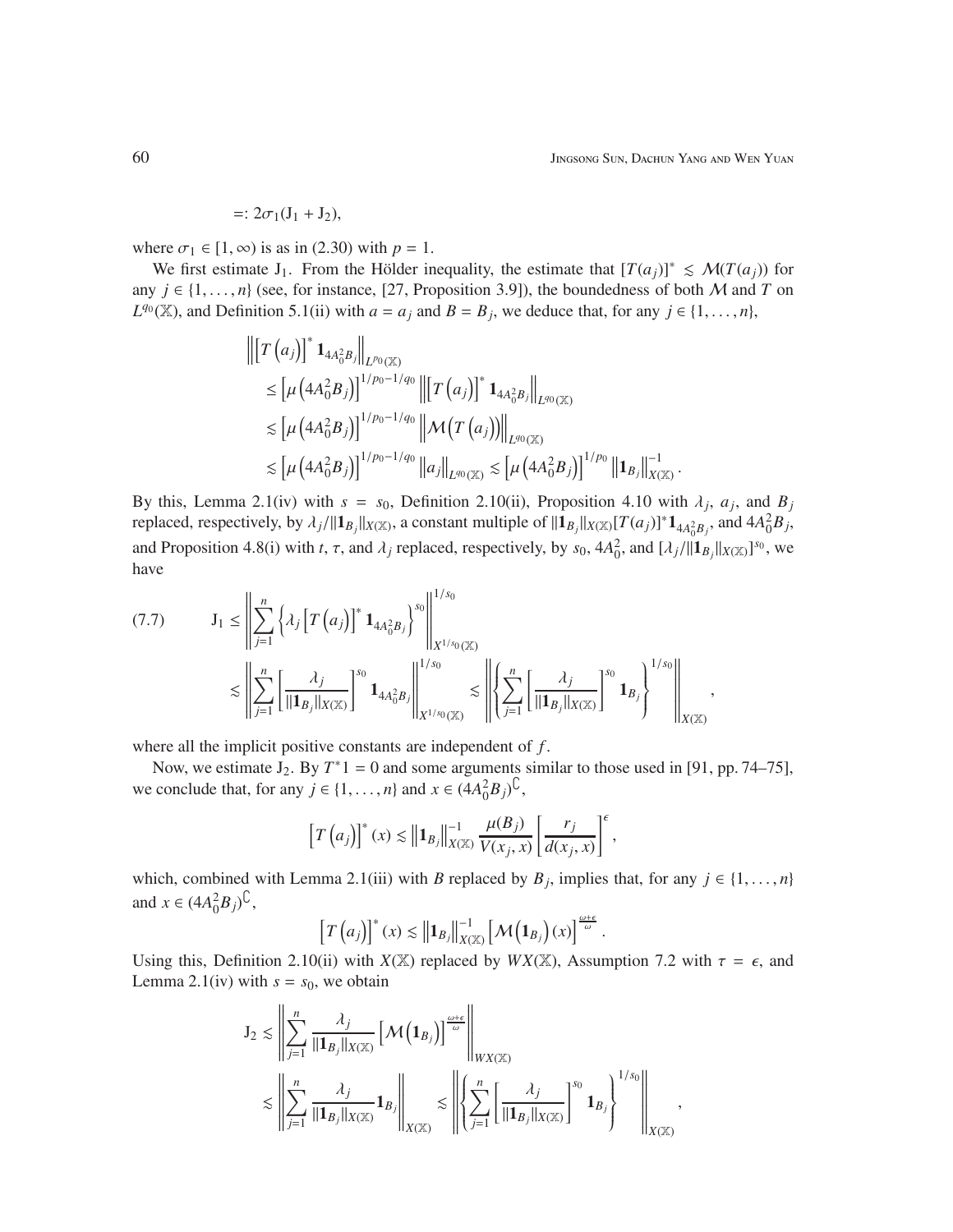where all the implicit positive constants are independent of f. By this, (7.6), and (7.7), we then complete the proof of  $(7.5)$ , and hence of Theorem 7.4.

The concept of  $A_1(\mathbb{X})$ -weights is given in Subsection 8.2 below. If a BQBF space  $X(\mathbb{X})$  does not have an absolutely continuous quasi-norm but embeds into a weighted Lebesgue space with an  $A_1(\mathbb{X})$ -weight, we obtain the following theorem on the boundedness of Calder  $\Delta y$ gmund operators.

**Theorem 7.6.** *Let*  $\omega$  *be as in* (2.3)*,*  $\eta$  *as in* (2.5)*,*  $\epsilon \in (0, \eta)$ *,*  $T$  *an*  $\epsilon$ -*Calder on–Zygmund operator, and X*( $\mathbb{X}$ ) *a* BQBF *space. Suppose that X*( $\mathbb{X}$ ) *satisfies Assumption 4.1 with p*− = ω/(ω +  $\epsilon$ )*, Assumption 7.2 with*  $\tau = \epsilon$ *, and the following assumption that there exist an s*<sub>−</sub> ∈ (0, *p*<sub>−</sub>) *and a p*<sup>1</sup> ∈ (*p*−, ∞) *such that, for any s* ∈ (*s*−, *p*−)*, X*1/*<sup>s</sup>* (X) *is a* BBF *space, the Hardy–Littlewood maximal operator* M is bounded on the  $\frac{1}{(p_1/s)'}$ -convexification of the associate space  $(X^{1/s})'(\mathbb{X})$ *with its* operator norm *denoted by*  $||M||_{(s)}$  *for simplicity, and* 

(7.8) lim sup *s*∈(*s*−,*p*−), *s*→*p*<sup>−</sup>  $\|\mathcal{M}\|_{(s)}$  +  $\limsup$ *s*∈(*s*−,*p*−), *s*→*p*<sup>−</sup>  $||\mathbf{1}_{B(x_0,1)}||_{(X^{1/s})'(\mathbb{X})}<\infty,$ 

*where*  $x_0 \in \mathbb{X}$  *is the fixed basepoint.* 

- (i) *Then T can be extended to a bounded linear operator from*  $H_X(\mathbb{X})$  *to*  $WX(\mathbb{X})$ *.*
- (ii) *If*  $T^*1 = 0$ *, then*  $T$  *can be extended to a bounded linear operator from*  $H_X(\mathbb{X})$  *to*  $WH_X(\mathbb{X})$ *.*

*Proof.* Let  $\epsilon$ , *T*, *X*( $\mathbb{X}$ ), *p*<sub>-</sub>, *s*<sub>-</sub>, *p*<sub>1</sub>, and  $||M||_{(s)}$  be as in the present theorem, *s*<sub>1</sub> ∈ (max{*s*<sub>-</sub>, ω/(ω +  $\{\eta\}, p$ <sup>−</sup>), and  $q_1 \in (p_1, \infty) \cap [2, \infty)$ . For any  $f \in H_X(\mathbb{X})$ , f might not be in  $L^2(\mathbb{X})$  and hence  $T(f)$ might not be well defined. To extend *T* to  $H_X(\mathbb{X})$ , we embed  $H_X(\mathbb{X})$  into a weighted Hardy space.

Let  $w := [M(1_{B(x_0,1)})]^{1/(p_1/s_0)}$ . By [83, Theorem 2.17], we find that *w* is an  $A_1(\mathbb{X})$ -weight. Then we claim that  $\hat{X}(\mathbb{X})$  continuously embeds into  $L^{p_-}_{w}(\mathbb{X})$ , where  $L^{p_-}_{w}(\mathbb{X})$  is defined as in (2.4) with *p* replaced by *p*<sub>−</sub>. By the estimate that  $M(\mathbf{1}_{B(x_0,1)}) \leq 1$ , we find that, for any *s* ∈ (*s*<sub>−</sub>, *p*<sub>−</sub>),

$$
[\mathcal{M}(\mathbf{1}_{B(x_0,1)})]^{\frac{1}{(p_1/s_-)^r}} \leq [\mathcal{M}(\mathbf{1}_{B(x_0,1)})]^{\frac{1}{(p_1/s)'}}.
$$

From this, the definition of  $L_w^{p_-}(\mathbb{X})$ , the Hölder inequality on  $X^{1/s}(\mathbb{X})$  (see, for instance, [83, Lemma 2.18]), and the boundedness of M on the  $\frac{1}{(p_1/s)'}$ -convexification of  $(X^{1/s})'(\mathbb{X})$ , we deduce that, for any *s* ∈ (*s*<sub>−</sub>, *p*<sub>−</sub>) and *g* ∈ *X*( $\mathbb{X}$ ),

$$
\begin{split} \|g\|_{L^s_w(\mathbb{X})}^s &= \int_{\mathbb{X}} |g(z)|^s \left[\mathcal{M}\left(\mathbf{1}_{B(x_0,1)}\right)(z)\right]^{\frac{1}{(p_1/s_-)^\prime}} \, d\mu(z) \\ &\leq \left\| |g|^s \right\|_{X^{1/s}(\mathbb{X})} \left\| \left[\mathcal{M}\left(\mathbf{1}_{B(x_0,1)}\right)\right]^{\frac{1}{(p_1/s_-)^\prime}} \right\|_{(X^{1/s})^\prime(\mathbb{X})} \\ &\leq \|g\|_{X(\mathbb{X})}^s \left\| \left[\mathcal{M}\left(\mathbf{1}_{B(x_0,1)}\right)\right]^{\frac{1}{(p_1/s)^\prime}} \right\|_{(X^{1/s})^\prime(\mathbb{X})} \\ &\leq \left[ \|\mathcal{M}\|_{(s)}\right]^{\frac{1}{(p_1/s)^\prime}} \left\| \mathbf{1}_{B(x_0,1)} \right\|_{(X^{1/s})^\prime(\mathbb{X})} \|g\|_{X(\mathbb{X})}^s. \end{split}
$$

Letting *s* → *p*<sub>−</sub> and using the Fatou lemma combined with (7.8), we obtain, for any  $g \in X(\mathbb{X})$ ,

$$
\|g\|_{L^{p_-}_w(\mathbb{X})}\lesssim \|g\|_{X(\mathbb{X})},
$$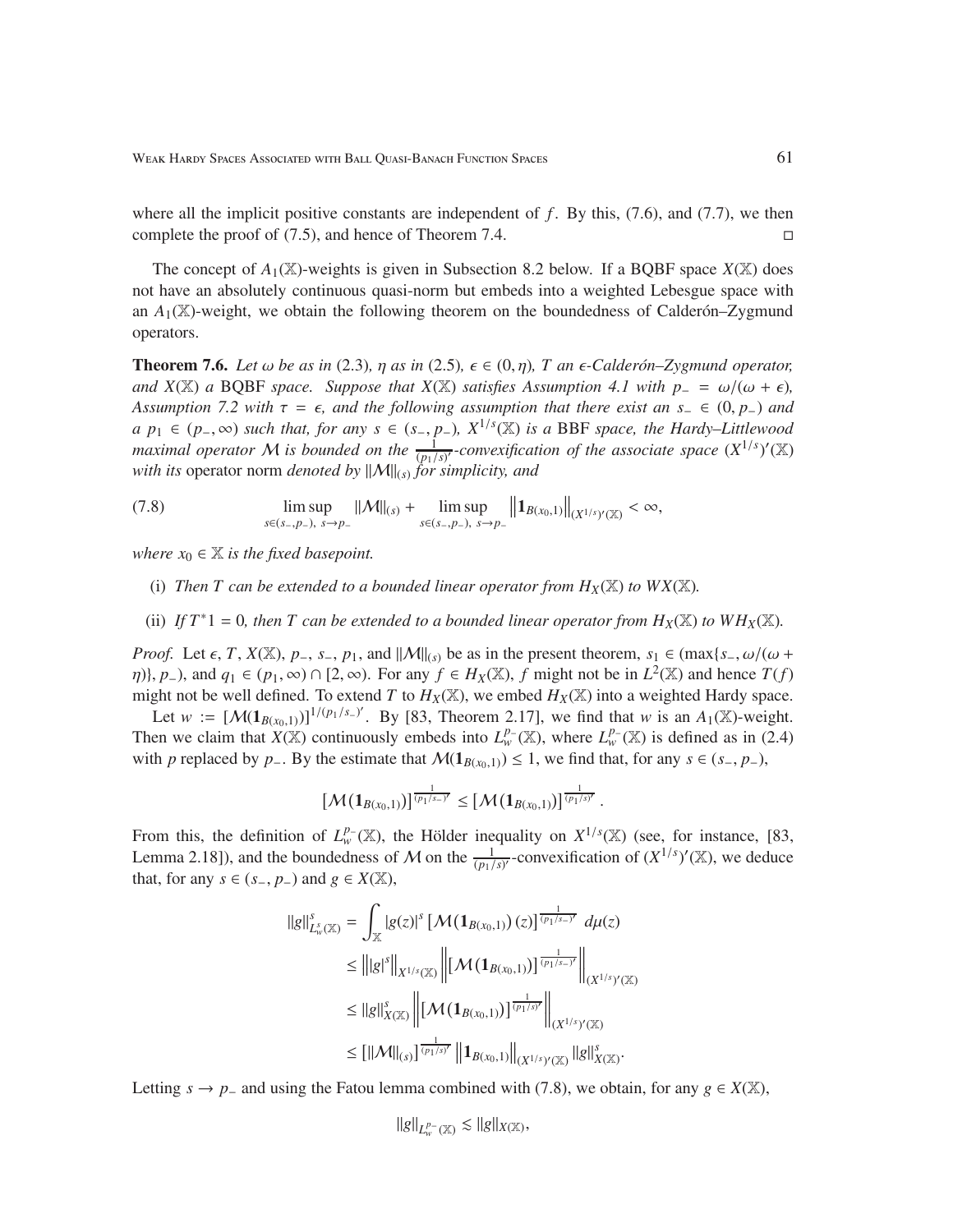which completes the proof of the above claim. Let  $WL_w^{p_-}(\mathbb{X}), H_w^{p_-}(\mathbb{X}),$  and  $WH_w^{p_-}(\mathbb{X})$  be, respectively,  $WX(\mathbb{X}), H_X(\mathbb{X})$ , and  $WH_X(\mathbb{X})$  with  $X(\mathbb{X})$  replaced by  $L_w^{p_-}(\mathbb{X})$ .

Next, we fix an  $f \in H_X(\mathbb{X})$ . By the embedding  $X(\mathbb{X}) \subset L_w^{p_-}(\mathbb{X})$ , we conclude that

(7.9) 
$$
||f||_{H^{p-}_{w}(\mathbb{X})} = ||f^{*}||_{L^{p-}_{w}(\mathbb{X})} \lesssim ||f^{*}||_{X(\mathbb{X})} \sim ||f||_{H_{X}(\mathbb{X})} < \infty
$$

and  $f \in H_w^{p_-}(\mathbb{X})$ . On the other hand, by Lemma 6.3, we find that there exist a sequence  $\{\lambda_j\}_{j\in\mathbb{N}}$ (0, ∞) and a sequence  $\{a_j\}_{j \in \mathbb{N}}$  of  $(X(\mathbb{X}), q_1)$ -atoms supported, respectively, in balls  $\{B_j\}_{j \in \mathbb{N}}$  such that  $f = \sum_{j \in \mathbb{N}} \overline{\lambda_j} a_j$  in  $(\mathcal{G}_0^{\eta})$  $\eta_0^{\eta}(\beta, \gamma)$ ' with  $\beta, \gamma \in (\omega[1/s_1 - 1], \eta)$ , and

$$
(7.10) \qquad \qquad \left\| \left\{ \sum_{j \in \mathbb{N}} \left[ \frac{\lambda_j}{\|\mathbf{1}_{B_j}\|_{X(\mathbb{X})}} \right]^{s_1} \mathbf{1}_{B_j} \right\}^{1/s_1} \right\|_{X(\mathbb{X})} \sim \|f\|_{H_X(\mathbb{X})}
$$

with the positive equivalence constants independent of f. Then we show that

$$
f = \sum_{j \in \mathbb{N}} \lambda_j a_j
$$

in  $H_w^{p-}(\mathbb{X})$ . Observe that  $||\mathbf{1}_{B_j}||_{L^p}^{-1}$  $L_w^{1-}$  ( $\mathbb{X}_y$ ||1<sub>*Bj*</sub>|| $X(\mathbb{X})$ *aj* is an ( $L_w^{p-}(\mathbb{X})$ , *q*<sub>1</sub>)-atom for any *j* ∈ N. Using this, Lemma 6.3 with  $H_X(\mathbb{X})$  replaced by  $H_w^{p_-}(\mathbb{X})$ , and the embedding  $X(\mathbb{X}) \subset L_w^{p_-}(\mathbb{X})$  combined with (7.10), we find that, for any  $n \in \mathbb{N}$ ,

$$
\left\|f - \sum_{j=1}^{n} \lambda_j a_j \right\|_{H_w^{p-}(\mathbb{X})}
$$
\n
$$
= \left\| \sum_{j=n+1}^{\infty} \frac{\lambda_j \|\mathbf{1}_{B_j}\|_{L_w^{p-}(\mathbb{X})}}{\|\mathbf{1}_{B_j}\|_{X(\mathbb{X})}} \left[ \|\mathbf{1}_{B_j}\|_{L_w^{p-}(\mathbb{X})}^{-1} \|\mathbf{1}_{B_j}\|_{X(\mathbb{X})} a_j \right] \right\|_{H_w^{p-}(\mathbb{X})}
$$
\n
$$
\lesssim \left\| \left\{ \sum_{j=n+1}^{\infty} \left[ \frac{\lambda_j}{\|\mathbf{1}_{B_j}\|_{X(\mathbb{X})}} \right]^{s_1} \mathbf{1}_{B_j} \right\}^{1/s_1} \right\|_{L_w^{p-}(\mathbb{X})}
$$
\n
$$
\lesssim \left\| \left\{ \sum_{j=n+1}^{\infty} \left[ \frac{\lambda_j}{\|\mathbf{1}_{B_j}\|_{X(\mathbb{X})}} \right]^{s_1} \mathbf{1}_{B_j} \right\}^{1/s_1} \right\|_{X(\mathbb{X})} < \infty.
$$

Letting  $n \to \infty$  and using the dominated convergence theorem, we then complete the proof of the above claim (7.11).

Now, we prove (i). By Theorem 8.3(iii) below, we find that *T* can be extended to a bounded linear operator from  $H_w^{p_-}(\mathbb{X})$  to  $WL_w^{p_-}(\mathbb{X})$ . Using this, (7.9), and (7.11), we conclude that  $T(f) \in$  $WL_w^p(\mathbb{X})$  and  $T(f) = \sum_{j \in \mathbb{N}} \lambda_j T(a_j)$  in  $WL_w^p(\mathbb{X})$ . From this and [26, Proposition 1.1.9(ii) and Theorem 1.1.11], we deduce that there exists a subsequence  $\{j_l\}_{l \in \mathbb{N}} \subset \mathbb{N}$  such that  $j_l \to \infty$  as  $l \rightarrow \infty$ , and, for  $\mu$ -almost every point  $x \in \mathbb{X}$ ,

$$
T(f)(x) = \lim_{l \to \infty} \sum_{l=1}^{j_l} \lambda_l T(a_l)(x),
$$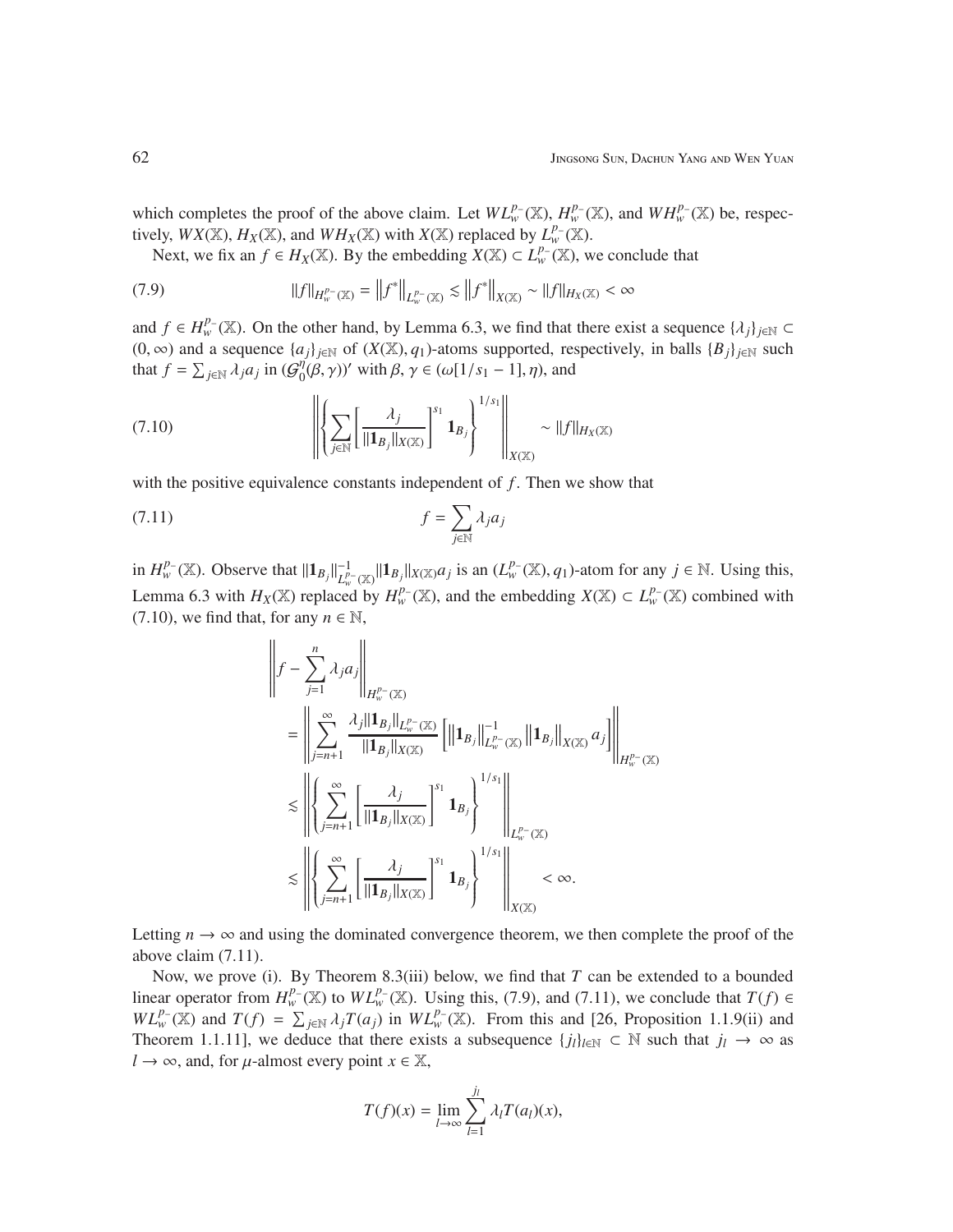which further implies that  $|T(f)| \leq \sum_{j \in \mathbb{N}} \lambda_j |T(a_j)|$   $\mu$ -almost everywhere. By this and some arguments similar to those used in the estimation of (7.2), we obtain

$$
||T(f)||_{WX(\mathbb{X})} \leq \left\| \sum_{j \in \mathbb{N}} \lambda_j |T(a_j)| \right\|_{WX(\mathbb{X})} \lesssim \left\| \left\{ \sum_{j \in \mathbb{N}} \left[ \frac{\lambda_j}{||\mathbf{1}_{B_j}||_{X(\mathbb{X})}} \right]^{s_1} \mathbf{1}_{B_j} \right\}^{1/s_1} \right\|_{X(\mathbb{X})}
$$

with the implicit positive constant independent of  $f$ . Using this and  $(7.10)$ , we then complete the proof of (i).

To prove (ii), by Theorem 8.3(iii) below, we find that *T* can be extended to a bounded linear operator from  $H_w^{p_-}(\mathbb{X})$  to  $WH_w^{p_-}(\mathbb{X})$ . Using this, (7.9), and (7.11), we find that  $T(f) \in WH_w^{p_-}(\mathbb{X})$ and  $T(f) = \sum_{j \in \mathbb{N}} \lambda_j T(a_j)$  in  $WH_w^p(X)$ . From this and Remark 3.3(i) with  $WH_X(X)$  replaced by *WH*<sup>*p*</sup><sub>*w*</sub> (X), it follows that  $T(f) = \sum_{j \in \mathbb{N}} \lambda_j T(a_j)$  in ( $G_0^{\eta}$ )  $\eta_0(\beta, \gamma)$ ' with  $\beta, \gamma \in (\epsilon, \eta)$ , which further implies that

$$
[T(f)]^* \leq \sum_{j \in \mathbb{N}} \lambda_j [T(a_j)]^*.
$$

By this and some arguments similar to those used in the estimation of (7.5), we conclude that

$$
||T(f)||_{WH_X(\mathbb{X})} = ||[T(f)]^*||_{WX(\mathbb{X})} \le \left\| \sum_{j \in \mathbb{N}} \lambda_j [T(a_j)]^* \right\|_{WX(\mathbb{X})}
$$

$$
\le \left\| \left\{ \sum_{j \in \mathbb{N}} \left[ \frac{\lambda_j}{||\mathbf{1}_{B_j}||_{X(\mathbb{X})}} \right]^{s_1} \mathbf{1}_{B_j} \right\}^{1/s_1} \right\|_{X(\mathbb{X})},
$$

where all the implicit positive constants are independent of  $f$ . Using this and (7.10), we then complete the proof of (ii), and hence of Theorem 7.6.

- **Remark 7.7.** (i) Let  $\epsilon \in (0, \eta)$ . By the fact that  $L^{\omega/(\omega+\epsilon)}(\mathbb{X})$  has an absolutely continuous quasi-norm and Remarks 4.3 and 7.3, we find that  $L^{\omega/(\omega+\epsilon)}(\mathbb{X})$  satisfies all the assumptions needed in Theorem 7.4. Moreover, see Section 8 for more function spaces satisfying all the assumptions needed in Theorem 7.4.
	- (ii) In the above proof of Theorem 7.6, we borrow some ideas from the proof of [90, Theorem 6.3]. Observe that Theorem 7.6 can be applied to the BQBF space without an absolutely continuous quasi-norm, and now we give such an example. Recall that, for any  $q \in (0, \infty)$ and  $p \in [q, \infty)$ , the *Morrey space*  $M_q^p(\mathbb{R}^n)$  is defined to be the set of all the measurable functions  $f$  on  $\mathbb{R}^n$  such that

$$
\|f\|_{M^p_q(\mathbb{R}^n)}:=\sup_{B}\left\{|B|^{1/p-1/q}\|f\|_{L^q(B)}\right\}<\infty,
$$

where the supremum is taken over all balls  $B$  of  $\mathbb{R}^n$ , and  $|B|$  denotes the Lebesgue measure of *B*. Observe that the Morrey space may not have an absolutely continuous quasi-norm (see, for instance,  $[79,$  Remark 3.4]). Checking  $[79,$  Remark  $2.7(e)$ ] and its reference, we find that, in Theorem 7.6, if  $X(\mathbb{X}) := M_q^p(\mathbb{R}^n)$  with  $q = n/(n + \epsilon)$  and  $p \in [q, \infty)$ , then all the assumptions needed in Theorem 7.6 and hence Theorem 7.6 itself hold true.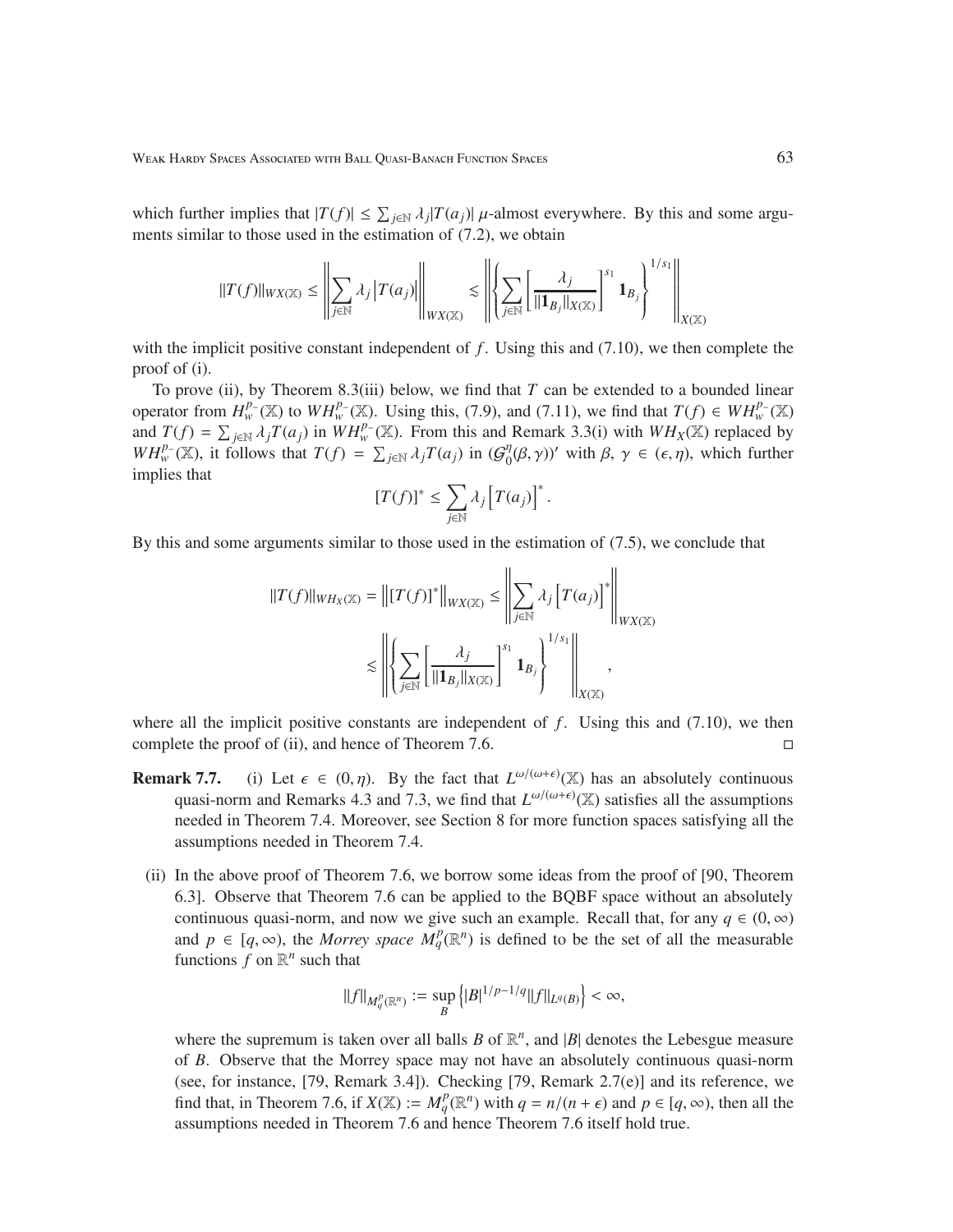(iii) Using the results from [84, Section 8], we find that, in Theorems 7.4 and 7.6, if *p*<sup>−</sup> ∈  $(\omega/(\omega + \epsilon), \infty)$ , then *T* can be extended to a bounded linear operator from  $H_X(\mathbb{X})$  to  $X(\mathbb{X})$ , or to  $H_X(\mathbb{X})$ . By this and Proposition 2.16, we find that Theorems 7.4 and 7.6 still hold true if *p*<sub>−</sub> ∈ ( $\omega/(\omega + \epsilon)$ , ∞). However, if *p*<sub>−</sub> =  $\omega/(\omega + \epsilon)$  as in Theorems 7.4 and 7.6, we only obtain the conclusions of Theorems 7.4 and 7.6, namely, *T* may not be bounded from  $H_X(\mathbb{X})$ to *X*(X), or to  $H_X(\mathbb{X})$  in this case. In this sense,  $p_-=\omega/(\omega+\epsilon)$  is called the *critical case* or the *endpoint case*.

## 8 Applications

In this section, we apply the main results obtained in the above sections to some specific BQBF spaces, such as Lebesgue spaces, weighted Lebesgue spaces, Orlicz spaces, and variable Lebesgue spaces, which shows the wide generality of the results obtained in the above sections. We discuss these spaces in the following subsections in turn.

## 8.1 Lebesgue Spaces

Let  $p \in (0, \infty)$ . Observe that the Lebesgue space  $L^p(\mathbb{X})$  is a quasi-Banach function space and hence a BQBF space; see, for instance, [83, Remark 2.7(i)]. Then we can apply the theorems obtained in the previous sections to Lebesgue spaces.

- **Theorem 8.1.** (i) Let  $p \in (1, \infty)$ . Then the conclusion of Theorem 3.4 holds true with  $X(\mathbb{X})$ *replaced by L<sup>p</sup>* (X)*.*
	- (ii) Let  $p \in (\omega/(\omega+n), \infty)$  with  $\omega$  as in (2.3) and  $n$  as in (2.5). Then the conclusions of Theorems *3.1, 5.2, 5.5, and 6.2 hold true with*  $X(\mathbb{X})$  *replaced by*  $L^p(\mathbb{X})$ *.*
- (iii) Let  $\epsilon \in (0, \eta)$  and  $p = \omega/(\omega + \epsilon)$ *. Then the conclusion of Theorem 7.4 holds true with*  $X(\mathbb{X})$ *replaced by L<sup>p</sup>* (X)*.*

*Proof.* By [91, Lemma 3.5], we find that all the assumptions needed in Theorem 3.4 with  $X(\mathbb{X})$ replaced by  $L^p(\mathbb{X})$  with  $p \in (1, \infty)$  hold true, which further implies (i).

From Remark 4.3 and [91, Lemma 3.5], we infer that, for any  $p \in (\omega/(\omega + \eta), \infty), L^p(\mathbb{X})$ satisfies all the assumptions needed in Theorems 3.1, 5.2, 5.5, and 6.2, which completes the proof of (ii).

Using Remark 7.7(i), we conclude that the Lebesgue space  $L^{\omega/(\omega+\epsilon)}(\mathbb{X})$  with  $\epsilon$  as in (iii) satisfies all the assumptions needed in Theorem 7.4. This finishes the proof of (iii), and hence of Theorem  $8.1.$ 

Remark 8.2. Wu et al. [82] and Ding et al. [18] studied weak Hardy spaces on RD-spaces. Recently, Zhou et al. [91] investigated Hardy–Lorentz spaces on X. The results of Theorem 8.1, except the atomic reconstruction, are included in [91, Theorems 3.6 and 4.6, Lemma 8.3, Corollary 8.5, and Theorems 8.12 and 8.13]. Comparing the atomic reconstruction of weak Hardy spaces obtained in [91, Theorem 4.4] with that in Theorem 8.1(ii), we find that, in [91, Theorem 4.4],  $p \in (\omega/(\omega + \eta), 1]$  and  $q \in (1, \infty]$ , while, in Theorem 8.1(ii),  $p \in (\omega/(\omega + \eta), \infty)$  and  $q \in (p, \infty] \cap [1, \infty].$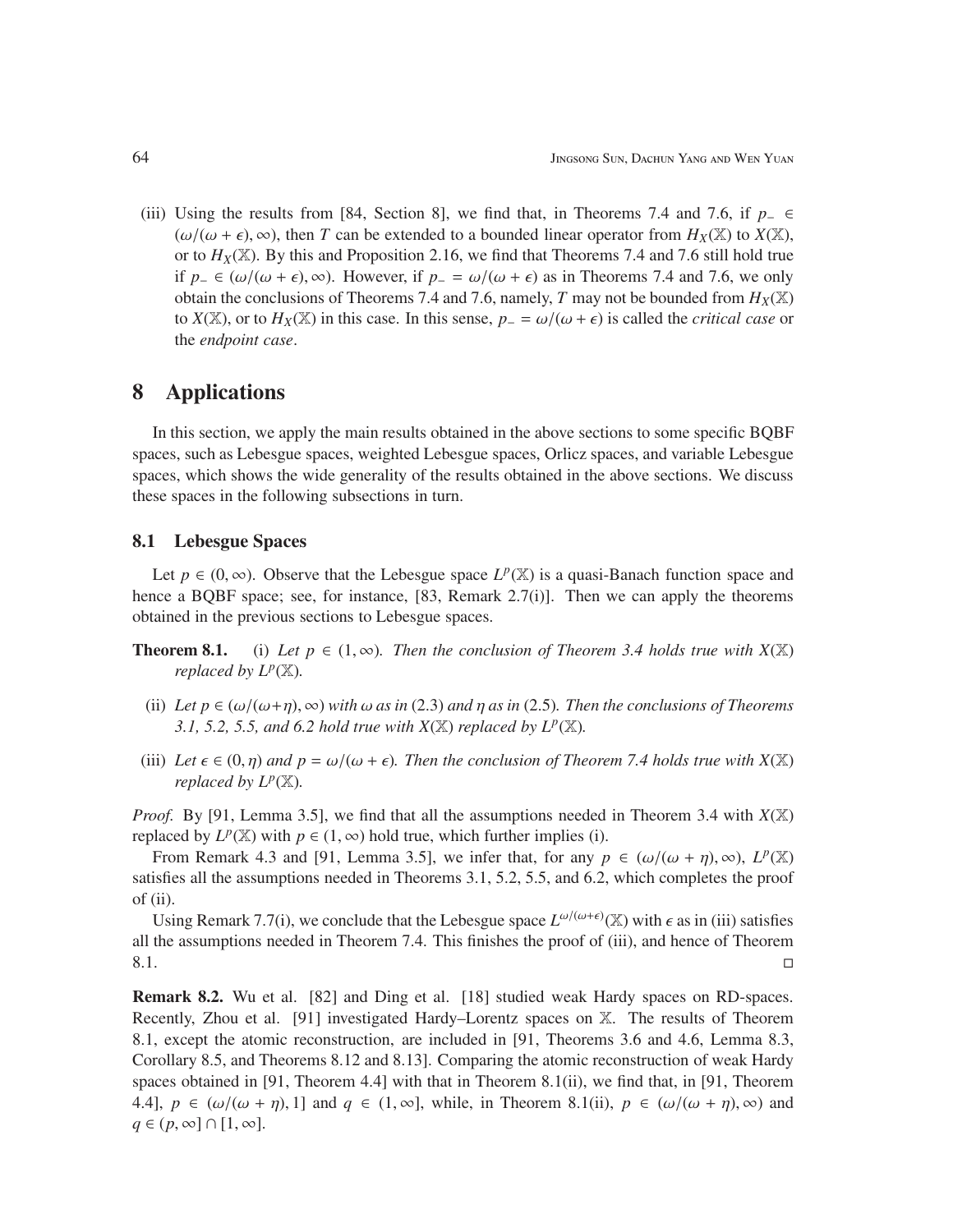Weak Hardy Spaces Associated with Ball Quasi-Banach Function Spaces 65

### 8.2 Weighted Lebesgue Spaces

To start this subsection, we recall the concept of weights on X; see, for instance, [75, Chapter I]. Let the symbol B denote the set of all balls of X. A locally integrable function  $w : \mathbb{X} \to [0, \infty)$ is called an  $A_p(\mathbb{X})$ *-weight* with  $p \in [1, \infty)$  if

(8.1) 
$$
[w]_{A_p(\mathbb{X})} := \sup_{B \in \mathbb{B}} \left\{ \left[ \mu(B) \right]^{-p} ||w||_{L^1(B)} ||w^{-1}||_{L^{1/(p-1)}(B)} \right\} < \infty,
$$

where  $1/(p-1) := \infty$  when  $p = 1$ . Let  $A_{\infty}(\mathbb{X}) := \bigcup_{p \in [1,\infty)} A_p(\mathbb{X})$ . For any  $w \in A_{\infty}(\mathbb{X})$ , the *critical index q<sup>w</sup>* of *w* is defined by setting

.

(8.2) 
$$
q_w := \inf \{ p \in [1, \infty) : w \in A_p(\mathbb{X}) \}
$$

Let  $p \in (0, \infty)$  and  $w \in A_{\infty}(\mathbb{X})$ . The *weighted Lebesgue space*  $L^p_w(\mathbb{X})$  is defined as in (2.4). Observe that  $L_w^p(\mathbb{X})$  is a BQBF space (see, for instance, [83, Remark 2.7(iii)]), but not necessarily a quasi-Banach function space (see, for instance, [80, Remark 5.22(ii)] on the Euclidean space case). If  $X(\mathbb{X}) = L^p_w(\mathbb{X})$ , then  $WX(\mathbb{X})$  as in Definition 2.15 becomes the *weighted weak Lebesgue space WL*<sup>*p*</sup><sub>*w*</sub>( $\mathbb{X}$ ). The following theorem is an application of the results obtained in the above sections to weighted Lebesgue spaces.

- **Theorem 8.3.** (i) Let  $w \in A_\infty(\mathbb{X})$  and  $p \in (q_w, \infty)$  with  $q_w$  as in (8.2). Then the conclusion of *Theorem 3.4 holds true with*  $X(\mathbb{X})$  *replaced by*  $L^p_w(\mathbb{X})$ *.* 
	- (ii) Let  $w \in A_\infty(\mathbb{X})$  and  $p \in (q_w \omega/(\omega + \eta), \infty)$  with  $q_w$  as in (8.2),  $\omega$  as in (2.3), and  $\eta$  as in (2.5)*. Then the conclusions of Theorems 3.1, 5.2, 5.5, and 6.2 hold true with X*(X) *replaced by*  $L^p_w(\mathbb{X})$ *.*
- (iii) Let  $\epsilon \in (0, \eta)$ ,  $w \in A_1(\mathbb{X})$ , and  $p = \omega/(\omega + \epsilon)$ *. Then the conclusion of Theorem 7.4 holds true with*  $X(\mathbb{X})$  *replaced by*  $L^p_w(\mathbb{X})$ *.*

*Proof.* To prove the present theorem, we only need to show that  $L^p_w(\mathbb{X})$  satisfies all the assumptions needed, respectively, in Theorems 3.4, 3.1, 5.2, 5.5, 6.2, and 7.4, which then further implies the desired conclusions of the present theorem.

Let  $w \in A_{\infty}(\mathbb{X})$  and  $p \in (q_w \omega/(\omega + \eta), \infty)$ . By [25, Theorem 6.5] (see [2, Theorem 3.1] for a detailed proof of the Euclidean space case), we find that Assumption 4.1 holds true when *X*( $\mathbb{X}$ ) =  $L^p_w(\mathbb{X})$  and  $p = p/q_w$ .

Let  $w \in A_{\infty}(\mathbb{X})$  and  $p \in (q_w, \infty)$ . From Remark 4.7 with  $X(\mathbb{X})$  replaced by  $L^p_w(\mathbb{X})$ , we deduce that there exists a *t* ∈ (1, ∞) such that *M* is bounded on  $WL_w^{p/t}(\mathbb{X})$ .

Let  $w \in A_\infty(\mathbb{X})$ ,  $p \in (q_w \omega/(\omega + \eta), \infty)$ , and  $s_0 \in (\omega/(\omega + \eta), \min\{1, p/q_w\})$ . It is easy to show that  $L_w^{p/s_0}(\mathbb{X})$  is a BBF space; see, for instance, [83, Remark 4.21(iii)]. Observe that the associate space of  $L_w^{p/s_0}(\mathbb{X})$  is  $L_{w^{1-(p/s)}}^{(p/s_0)'}$  $w_1^{(p/s_0)'}$  (X). Using *w* ∈ *A*<sub>*p*</sub>/*s*<sub>0</sub>(X) and (8.1), we conclude that  $w^{1-(p/s_0)'}$  ∈  $A_{(p/s_0)'}(\mathbb{X})$ . By this and [75, p. 5, Lemma 8], we find that there exists some  $p_0 \in (s_0, \infty)$ such that  $w^{1-(p/s_0)'} \in A_{(p/s_0)'/(p_0/s_0)'}(\mathbb{X})$ , which further implies that *M* is bounded on the  $\frac{1}{(p_0/s_0)'-1}$ convexification of  $L_{\frac{1-(n/s_0)}{n}}^{(p/s_0)}$  $\mu^{(p/s_0)'}$  (*X*). Thus, Assumption 4.2 holds true with *X*(*X*) replaced by *L*<sup>*p*</sup><sub>*w*</sub><sup>*W*</sup>.

Let  $\epsilon \in (0, \eta)$ ,  $w \in A_1(\mathbb{X})$ , and  $p = \omega/(\omega + \epsilon)$ . From the dominated convergence theorem, it follows that  $L^p_w(\mathbb{X})$  has an absolutely continuous quasi-norm. Using [25, Theorem 6.5], we find that Assumption 7.2 holds true when  $X(\mathbb{X}) = L_w^p(\mathbb{X})$  and  $\tau = \epsilon$ .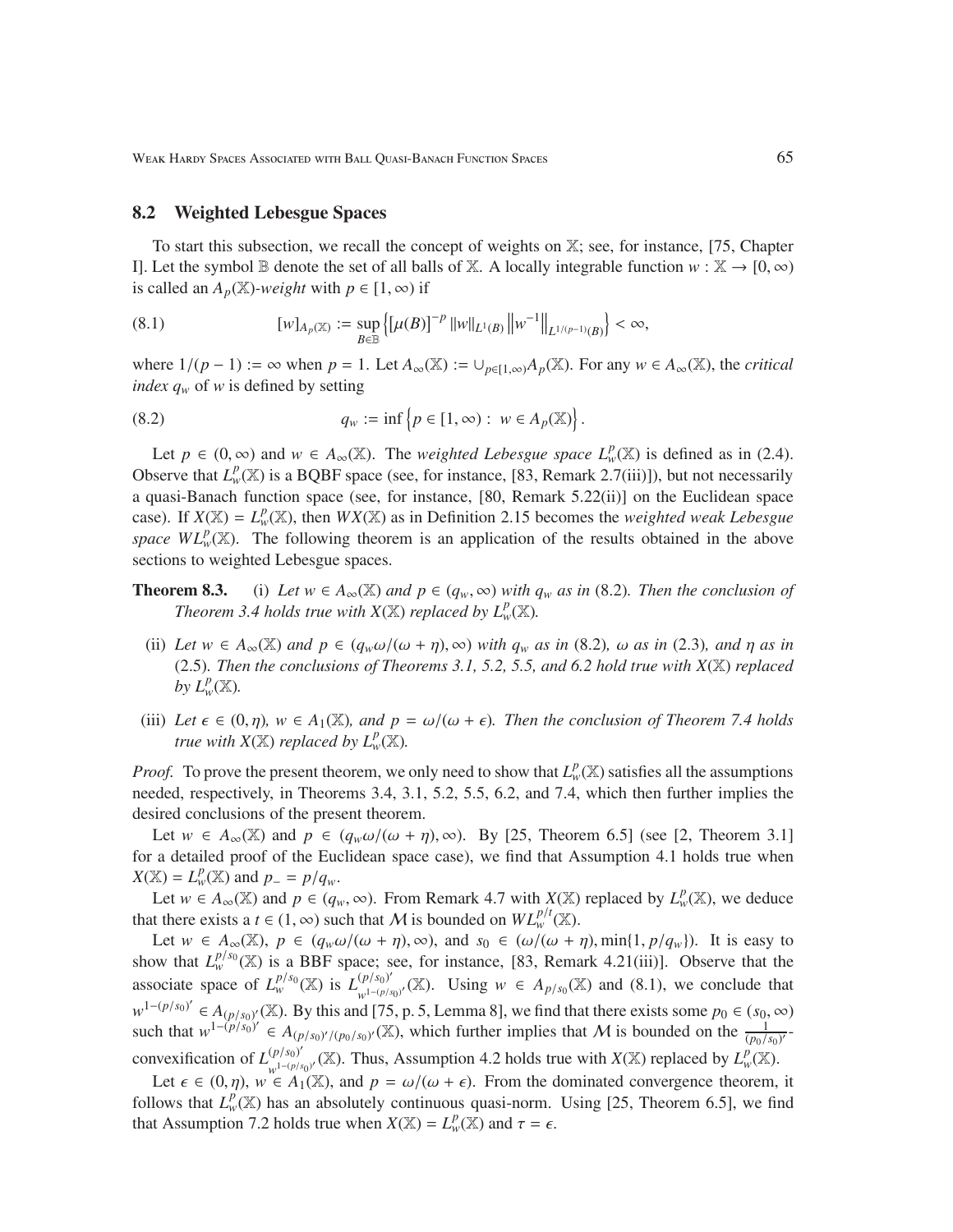This finishes the proof of Theorem 8.3.

**Remark 8.4.** The atomic characterization of weighted weak Hardy spaces  $WH_w^p(\mathbb{X})$  was obtained in [81, Theorem 1.6] if *d* satisfies the following additional regular assumption that there exist constants  $\widetilde{\eta} \in (0, 1]$  and  $C \in (0, \infty)$  such that, for any *x*, *y*, *z*  $\in \mathbb{X}$ ,

(8.3) 
$$
|d(x, y) - d(z, y)| \le C[d(x, z)]^{\tilde{\eta}} [d(x, y) + d(z, y)]^{1 - \tilde{\eta}}.
$$

However, we obtain the atomic decomposition without (8.3) in Theorem 8.3(ii). To the best of our knowledge, we find that Theorem 8.3 is new even when  $\mathbb{X}$  is an RD-space.

### 8.3 Orlicz Spaces

We first recall the concepts of both Orlicz functions and Orlicz spaces; see, for instance, [68]. A function  $\Phi : [0, \infty) \to [0, \infty)$  is called an *Orlicz function* if  $\Phi$  is non-decreasing,  $\Phi(0) = 0$ ,  $\Phi(t) > 0$  with  $t \in (0, \infty)$ , and  $\lim_{t \to \infty} \Phi(t) = \infty$ . For any  $p \in (-\infty, \infty)$ , an Orlicz function  $\Phi$  is said to be of *lower* (resp., *upper*) *type*  $p$  if there exists a positive constant  $C_{(p)}$ , depending on  $p$ , such that, for any  $t \in (0, \infty)$  and  $s \in (0, 1)$  (resp.,  $s \in [1, \infty)$ ),

$$
\Phi(st) \le C_{(p)} s^p \Phi(t).
$$

In what follows, for any given  $s \in (0, \infty)$ , let  $\Phi_s(t) := \Phi(t^s)$  for any  $t \in (0, \infty)$ . Now, we introduce the concept of the Orlicz space on X.

**Definition 8.5.** Let  $\Phi$  be an Orlicz function of both lower type  $p_{\Phi}^- \in (0, \infty)$  and upper type  $p_{\Phi}^+ \in$ [ $p_{\Phi}^-$ , ∞). The *Orlicz space*  $L^{\Phi}(\mathbb{X})$  is defined to be the set of all the functions  $f \in \mathcal{M}(\mathbb{X})$  such that

$$
\|f\|_{L^\Phi(\mathbb{X})}:=\inf\left\{\lambda\in(0,\infty):\ \int_{\mathbb{X}}\Phi\left(\frac{|f(x)|}{\lambda}\right)d\mu(x)\leq 1\right\}<\infty.
$$

Remark 8.6. Let all the symbols be as in Definition 8.5.

- (i) By [89, Lemma 2.5], without loss of generality, we may always assume that  $\Phi$  is continuous and strictly increasing.
- (ii) Let  $s \in (0, \infty)$ . It is easy to show that  $\Phi_s$  is of lower type  $sp_{\Phi}^-$  and upper type  $sp_{\Phi}^+$ . Furthermore, observe that the *s*-convexification  $(L^{\Phi})^s(\mathbb{X})$  of  $L^{\Phi}(\mathbb{X})$  is  $L^{\Phi_s}(\mathbb{X})$ .
- (iii) Let  $\lambda$ ,  $A \in (0, \infty)$ . If  $\int_{\mathbb{X}} \Phi(|f(z)|/\lambda) d\mu(z) \leq A$ , then there exists a positive constant *C*, depending only on *A* and  $p_{\Phi}^-$ , such that  $||f||_{L^{\Phi}(\mathbb{X})} \le C\lambda$  (see [89, Lemma 2.7] for the Euclidean space case); here we omit its proof.

Let  $\Phi$  be as in Definition 8.5. Observe that, for any  $\mu$ -measurable set  $E \subset \mathbb{X}$  with  $\mu(E) < \infty$ ,

$$
\int_{\mathbb{X}} \Phi\left(\mathbf{1}_E(z)\right) \, d\mu(z) = \mu(E)\Phi(1) < \infty,
$$

which implies that  $1_E \in L^{\Phi}(\mathbb{X})$ . It is easy to show that  $L^{\Phi}(\mathbb{X})$  also satisfies (i) through (iii) of Definition 2.10. From the above results, we infer that  $L^{\Phi}(\mathbb{X})$  is a quasi-Banach function space and hence a BQBF space. If  $X(\mathbb{X}) = L^{\Phi}(\mathbb{X})$ , then  $WX(\mathbb{X})$  as in Definition 2.15 becomes the *weak Orlicz space WL*<sup> $\Phi$ </sup>(X). Borrowing some ideas from the proof of [49, Theorem 1.3.1], we obtain the following Fefferman–Stein vector-valued maximal inequality.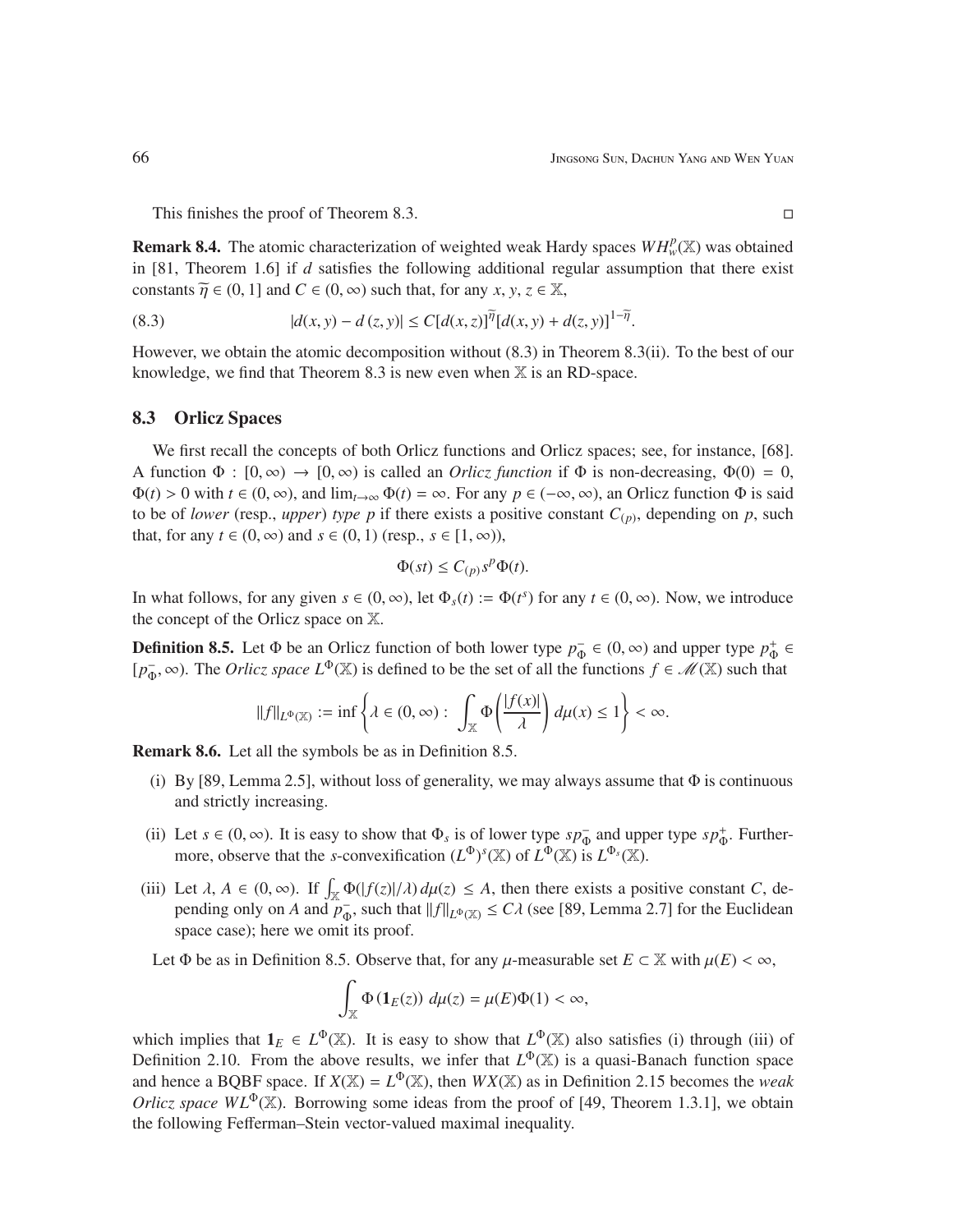**Proposition 8.7.** *Let*  $s \in (1, \infty)$  *and*  $\Phi$  *be an Orlicz function of both lower type*  $p_{\Phi}^- \in [1, \infty)$  *and upper type*  $p_{\Phi}^+ \in [p_{\Phi}^-, \infty)$ *. Then there exists a positive constant C such that, for any sequence* {*fj*}*j*∈<sup>N</sup> ⊂ M(X)*,*

$$
\left\| \left\{ \sum_{j\in\mathbb{N}} \left[\mathcal{M}(f_j)\right]^s \right\}^{1/s} \right\|_{WL^{\Phi}(\mathbb{X})} \leq C \left\| \left(\sum_{j\in\mathbb{N}} |f_j|^s \right)^{1/s} \right\|_{L^{\Phi}(\mathbb{X})}.
$$

*Proof.* Let *s*,  $\Phi$ ,  $p_{\Phi}^-$ , and  $p_{\Phi}^+$  be as in the present proposition. For any  $f := \{f_j\}_{j \in \mathbb{N}} \subset \mathcal{M}(\mathbb{X})$  and  $x \in \mathbb{X}$ , we then write  $\mathcal{M}(f)(x) := \{ \mathcal{M}(f_j)(x) \}_{j \in \mathbb{N}}$  and  $||f(x)||_{l^s} := \left[ \sum_{j \in \mathbb{N}} |f_j(x)|^s \right]^{1/s}$  for the simplicity of the representation.

Next, we claim that, for any  $\alpha \in (0, \infty)$  and  $f := \{f_j\}_{j \in \mathbb{N}} \subset \mathcal{M}(\mathbb{X}),$ 

(8.4) 
$$
\Phi(\alpha)\mu(\lbrace x \in \mathbb{X} : ||\mathcal{M}(f)(x)||_{l^{s}} > \alpha \rbrace) \lesssim \int_{\mathbb{X}} \Phi(||f(x)||_{l^{s}}) d\mu(x).
$$

To this end, let

$$
_{\alpha}f:=\left\{f_j\mathbf{1}_{\{x\in\mathbb{X}:\;||f(x)||_{l^s}>\alpha\}}\right\}_{j\in\mathbb{N}}\quad\text{ and }\quad{^\alpha}f:=\left\{f_j\mathbf{1}_{\{x\in\mathbb{X}:\;||f(x)||_{l^s}\leq\alpha\}}\right\}_{j\in\mathbb{N}}.
$$

By the Minkowski inequality and the sublinearity of  $M$ , we find that

(8.5)  
\n
$$
\Phi(\alpha)\mu({x \in \mathbb{X} : ||\mathcal{M}(f)(x)||_{l^{s}} > \alpha})
$$
\n
$$
\leq \Phi(\alpha)\mu({x \in \mathbb{X} : ||\mathcal{M}(\alpha f)(x)||_{l^{s}} > \alpha/2})
$$
\n
$$
+ \Phi(\alpha)\mu({x \in \mathbb{X} : ||\mathcal{M}(\alpha f)(x)||_{l^{s}} > \alpha/2})
$$
\n
$$
=: I_{1} + I_{2}.
$$

Using the Fefferman–Stein vector-valued maximal inequality from  $L^{p_{\Phi}^{-}}(\mathbb{X})$  to  $WL^{p_{\Phi}^{-}}(\mathbb{X})$  (see, for instance, [28, Theorem 1.2]), the definition of  $_{\alpha}f$ , and the lower type  $p_{\Phi}^-$  property of  $\Phi$ , we obtain

$$
I_1 \lesssim \frac{\Phi(\alpha)}{\alpha^{p_{\Phi}^{-}}}\int_{\mathbb{X}}\left[\|{}_{\alpha}f(x)\|_{l^{s}}\right]^{p_{\Phi}^{-}}d\mu(x)
$$
  

$$
\sim \frac{\Phi(\alpha)}{\alpha^{p_{\Phi}^{-}}}\int_{\mathbb{X}}\left[\|f(x)\|_{l^{s}}\right]^{p_{\Phi}^{-}}\mathbf{1}_{\{x\in\mathbb{X}:\;||f(x)||_{l^{s}}>\alpha\}}(x)\,d\mu(x)
$$
  

$$
\lesssim \int_{\mathbb{X}}\Phi\left(\|f(x)\|_{l^{s}}\right)\,d\mu(x)
$$

with the implicit positive constants independent of both  $\alpha$  and  $f$ . By the Fefferman–Stein vectorvalued maximal inequality from  $L^{p^+_{\Phi}}(\mathbb{X})$  to  $WL^{p^+_{\Phi}}(\mathbb{X})$  (see, for instance, [28, Theorem 1.2]), the definition of  $^{\alpha} f$ , and the upper type  $p_{\Phi}^+$  property of  $\Phi$ , we conclude that

$$
I_2 \leq \frac{\Phi(\alpha)}{\alpha^{p_{\Phi}^+}} \int_{\mathbb{X}} \left[ \left\| \alpha f(x) \right\|_{l^s} \right]^{p_{\Phi}^+} d\mu(x)
$$
  

$$
\sim \frac{\Phi(\alpha)}{\alpha^{p_{\Phi}^+}} \int_{\mathbb{X}} \left[ \left\| f(x) \right\|_{l^s} \right]^{p_{\Phi}^+} \mathbf{1}_{\{x \in \mathbb{X} : \| f(x) \|_{l^s} \leq \alpha\}}(x) d\mu(x)
$$
  

$$
\lesssim \int_{\mathbb{X}} \Phi \left( \left\| f(x) \right\|_{l^s} \right) d\mu(x)
$$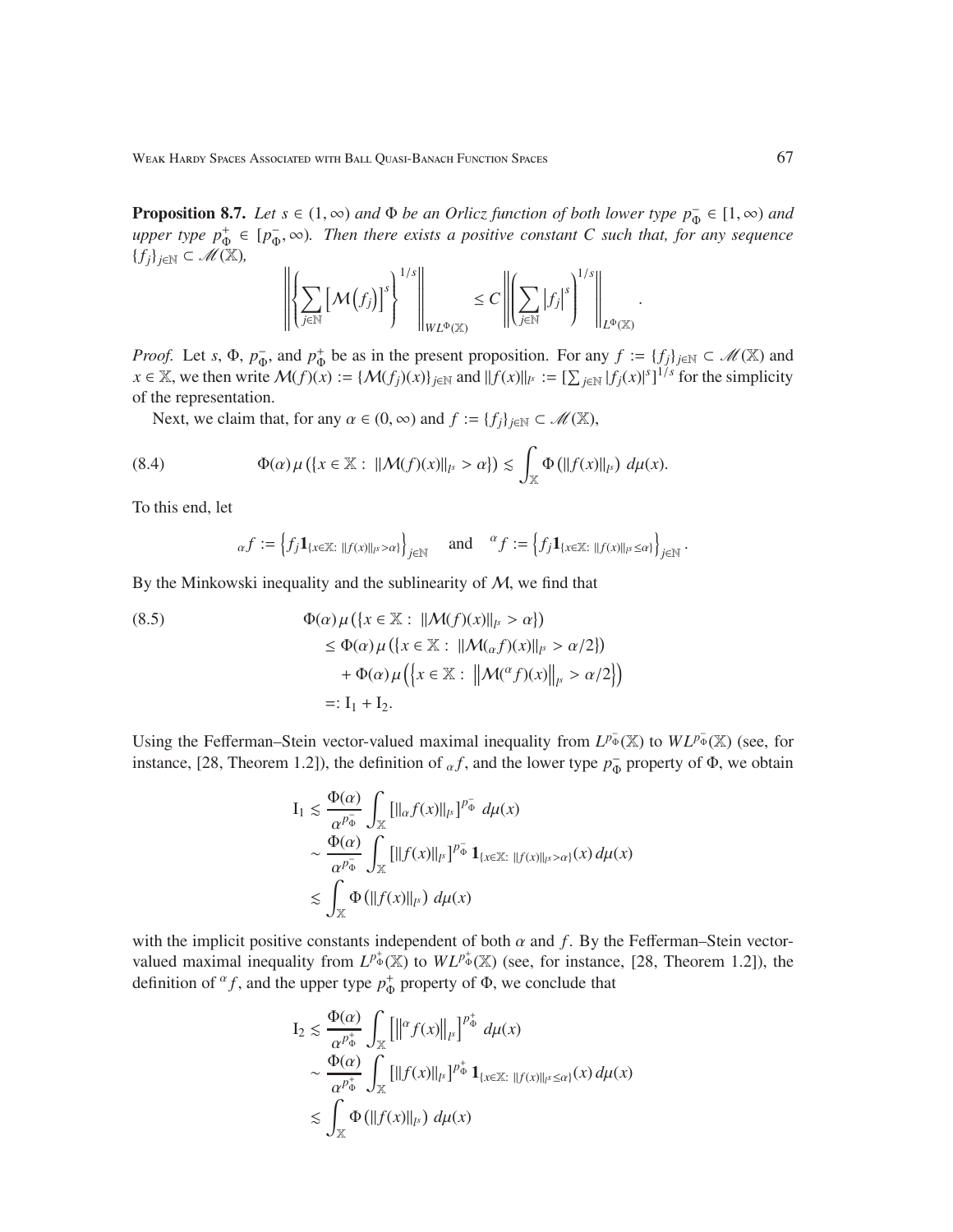with all the implicit positive constants independent of both  $\alpha$  and  $f$ . Combining (8.5) and estimates of  $I_1$  and  $I_2$ , we obtain (8.4).

By (8.4) with *f* and  $\alpha$  replaced, respectively, by  $f/\lambda$  and  $\alpha/\lambda$ , we conclude that there exists a positive constant *A* such that, for any  $\alpha \in (0, \infty)$ ,  $f := \{f_j\}_{j \in \mathbb{N}} \subset \mathcal{M}(\mathbb{X})$ , and  $\lambda \in (\||f||_F\|_{L^{\Phi}(\mathbb{X})}, \infty)$ ,

$$
\int_{\mathbb{X}} \Phi\left(\frac{\alpha \mathbf{1}_{\{x \in \mathbb{X}\colon \|M(f)(x)\|_{l^s} > \alpha\}}(x)}{\lambda}\right) d\mu(x)
$$
\n
$$
= \Phi(\alpha/\lambda) \mu(\{x \in \mathbb{X}\colon \|M(f/\lambda)(x)\|_{l^s} > \alpha/\lambda\})
$$
\n
$$
\leq A \int_{\mathbb{X}} \Phi\left(\frac{\|f(x)\|_{l^s}}{\lambda}\right) d\mu(x) \leq A,
$$

where  $f/\lambda := \{f_j/\lambda\}_{j\in\mathbb{N}}$ . Letting  $\lambda \to \|f\|_{L^p(\mathbb{X})}$ , using this and Remark 8.6(iii) with *f* replaced by  $\alpha \mathbf{1}_{\{x \in \mathbb{X} : ||\mathcal{M}(f)(x)||_{l^{s}} > \alpha\}}$ , we find that, for any  $\alpha \in (0, \infty)$  and  $f := \{f_j\}_{j \in \mathbb{N}} \subset \mathcal{M}(\mathbb{X})$ ,

$$
\left\|\alpha\mathbf{1}_{\{x\in\mathbb{X}: \; \|\mathcal{M}(f)(x)\|_{l^{s}}>\alpha\}}\right\|_{L^{\Phi}(\mathbb{X})}\lesssim \left\|\|f\|_{l^{s}}\right\|_{L^{\Phi}(\mathbb{X})},
$$

which, together with the definition of  $WL^{\Phi}(\mathbb{X})$ , implies that, for any  $f := \{f_i\}_{i \in \mathbb{N}} \subset \mathcal{M}(\mathbb{X})$ ,

$$
\left\| \left\| \mathcal{M}(f) \right\|_{l^s} \right\|_{WL^{\Phi}(\mathbb{X})} \lesssim \left\| \left\| f \right\|_{l^s} \right\|_{L^{\Phi}(\mathbb{X})}.
$$

This finishes the proof of Proposition 8.7.

Now, we apply all the main theorems obtained in the previous sections to Orlicz spaces.

**Theorem 8.8.** Let  $\Phi$  *be as in Definition 8.5 with*  $p_{\Phi}^- \in (0, \infty)$  *and*  $p_{\Phi}^+ \in [p_{\Phi}^-, \infty)$ *.* 

- (i) *If*  $p_{\Phi}^- \in (1, \infty)$ *, then the conclusion of Theorem 3.4 holds true with*  $X(\mathbb{X})$  *replaced by*  $L^{\Phi}(\mathbb{X})$ *.*
- (ii) *If*  $p_{\Phi}^-$  ∈ ( $\omega/(\omega + \eta)$ ,  $\infty$ ) *with*  $\omega$  *as in* (2.3) *and*  $\eta$  *as in* (2.5)*, then the conclusions of Theorems 3.1, 5.2, 5.5, and 6.2 hold true with X(X) replaced by*  $L^{\Phi}(\mathbb{X})$ *.*
- (iii) *If*  $\epsilon \in (0, \eta)$  *and*  $p_{\Phi}^- = \omega/(\omega + \epsilon)$ *, then the conclusion of Theorem 7.4 holds true with*  $X(\mathbb{X})$ *replaced by*  $L^{\Phi}(\mathbb{X})$ *.*

*Proof.* Let  $\Phi$ ,  $p_{\Phi}^-$ , and  $p_{\Phi}^+$  be as in the present theorem. To prove the present theorem, it suffices to show that the Orlicz space satisfies all the assumptions needed in Theorems 3.4, 3.1, 5.2, 5.5, 6.2, and 7.4, which then further implies the desired conclusions.

Let  $p_{\Phi}^- \in (\omega/(\omega + \eta), \infty)$ ,  $t \in (0, p_{\Phi}^-)$ , and  $s \in (1, \infty)$ . By Remark 8.6(ii) and [25, Theorem 6.6] (see also [56, Theorem 2.10] for the Euclidean space case), we find that, for any  $\{f_i\}_{i\in\mathbb{N}}\subset\mathcal{M}(\mathbb{X})$ ,

$$
\int_{\mathbb{X}} \Phi_{1/t} \left( \left\{ \sum_{j \in \mathbb{N}} \left[ \mathcal{M}(f_j)(x) \right]^s \right\}^{1/s} \right) d\mu(x) \lesssim \int_{\mathbb{X}} \Phi_{1/t} \left( \left[ \sum_{j \in \mathbb{N}} \left| f_j(x) \right|^s \right]^{1/s} \right) d\mu(x).
$$

Using this with  $\{f_i\}_{i\in\mathbb{N}}$  replaced by  $\{f_i/\lambda\}_{i\in\mathbb{N}}$ , we conclude that there exists a positive constant *A* such that, for any  $\{f_j\}_{j\in\mathbb{N}} \subset \mathcal{M}(\mathbb{X})$  and  $\lambda \in (\left\| (\sum_{j\in\mathbb{N}} |f_j|^s)^{1/s} \right\|_{L^{\Phi_1/t}(\mathbb{X})}, \infty)$ ,

$$
\int_{\mathbb{X}} \Phi_{1/t} \left( \frac{\left\{ \sum_{j \in \mathbb{N}} [\mathcal{M}(f_j)(x)]^s \right\}^{1/s}}{\lambda} \right) d\mu(x) \leq A \int_{\mathbb{X}} \Phi_{1/t} \left( \frac{\left[ \sum_{j \in \mathbb{N}} |f_j(x)|^s \right]^{1/s}}{\lambda} \right) d\mu(x) \leq A.
$$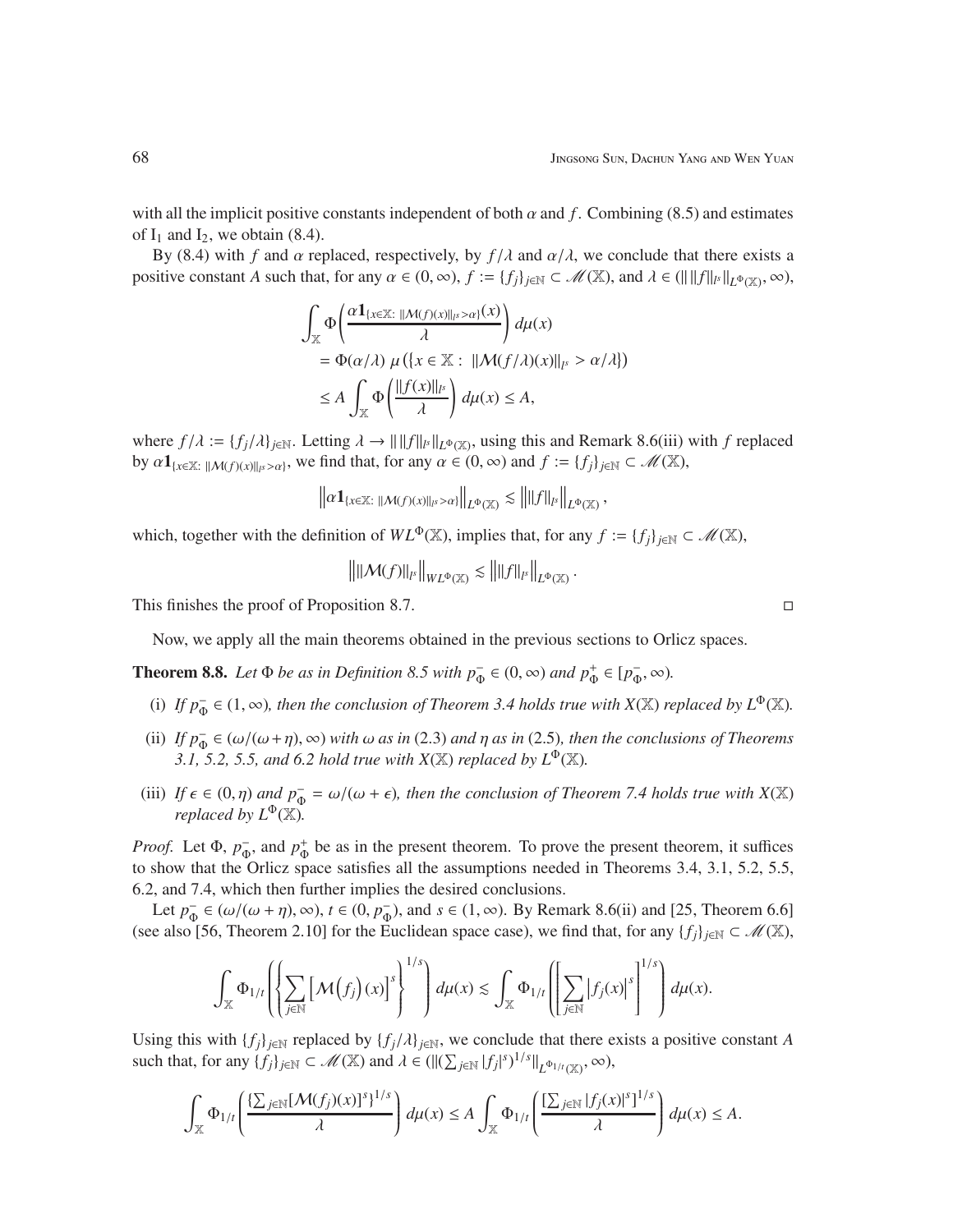Letting  $\lambda \to ||(\sum_{j\in \mathbb{N}} |f_j|^s)^{1/s}||_{L^{\Phi_{1/t}}(\mathbb{X})}$ , from Remark 8.6(iii), we deduce that, for any  $\{f_j\}_{j\in \mathbb{N}}$  $\mathscr{M}(\mathbb{X}),$ 

$$
\left\| \left\{ \sum_{j \in \mathbb{N}} \left[ \mathcal{M}(f_j) \right]^s \right\}^{1/s} \right\|_{L^{\Phi_{1/t}(\mathbb{X})}} \lesssim \left\| \left( \sum_{j \in \mathbb{N}} \left| f_j \right|^s \right)^{1/s} \right\|_{L^{\Phi_{1/t}(\mathbb{X})}},
$$

which implies that Assumption 4.1 holds true with *X*(X) =  $L^{\Phi}$ (X) and *p*<sub>−</sub> =  $p_{\Phi}^-$ .

Let  $p_{\Phi}^- \in (1, \infty)$ . By Remark 4.7 with *X*(X) replaced by  $L^{\Phi}(\mathbb{X})$ , we find that there exists a  $t \in (1, \infty)$  such that *M* is bounded on  $WL^{\Phi_{1/t}}(\mathbb{X})$ .

Let  $p_{\Phi}^- \in (\omega/(\omega + \eta), \infty)$ ,  $s_0 \in (\omega/(\omega + \eta), \min\{1, p_{\Phi}^-\})$ , and  $p_0 \in (p_{\Phi}^+, \infty)$ . Using Remark 8.6(ii) and [89, Lemma 2.16], without loss of generality, we may regard  $\Phi_{1/s_0}$  as a continuous convex Orlicz function of both lower type  $p_{\Phi}^{-}/s_0$  and upper type  $p_{\Phi}^{+}/s_0$ . Observe that  $L^{\Phi_{1/s_0}}(\mathbb{X})$  is a BBF space; see, for instance, [83, Remark 4.21(iv)]. By [68, p. 61, Proposition 4 and p. 100, Proposition 1], we conclude that the associate space of  $L^{\Phi_{1/s_0}}(\mathbb{X})$  is  $L^{\Psi}(\mathbb{X})$ , where, for any  $t \in (0, \infty)$ ,

$$
\Psi(t) := \sup_{u \in (0,\infty)} \{tu - \Phi_{1/s_0}(u)\}.
$$

From [73, Proposition 7.8], we deduce that Ψ is of lower type  $(p^+_{\Phi}/s_0)'$ . By this and  $p_0 \in (p^+_{\Phi}, \infty)$ , we find that M is bounded on the  $\frac{1}{(p_0/s_0)^r}$ -convexification of  $L^{\Psi}(\mathbb{X})$ . Thus, Assumption 4.2 holds true with  $X(\mathbb{X})$  replaced by  $L^{\Phi}(\mathbb{X})$ .

Let  $\epsilon \in (0, \eta)$  and  $p_{\Phi}^- = \omega/(\omega + \epsilon)$ . By the dominated convergence theorem and Remark 8.8(i), we find that  $L^{\Phi}(\mathbb{X})$  has an absolutely continuous quasi-norm. From Proposition 8.7, we deduce that Assumption 7.2 holds true when  $X(\mathbb{X}) = L^{\Phi}(\mathbb{X})$  and  $\tau = \epsilon$ .

This finishes the proof of Theorem 8.8.

**Remark 8.9.** To the best of our knowledge, Theorem 8.8 is new even when  $X$  is an RD-space.

### 8.4 Variable Lebesgue Spaces

We first recall the concept of variable Lebesgue spaces and refer the reader to [14, 17] for more details. A  $\mu$ -measurable function  $p(\cdot)$ :  $\mathbb{X} \to (0, \infty)$  is called a *variable exponent*. For any variable exponent  $p(\cdot)$ , let  $p^-$  denote its essential infimum and  $p^+$  its essential supremum.

**Definition 8.10.** Let  $p(·)$  be a variable exponent with  $0 < p<sup>−</sup> ≤ p<sup>+</sup> < ∞$ . The *variable Lebesgue space*  $L^{p(\cdot)}(\mathbb{X})$  is defined to be the set of all the functions  $f \in \mathcal{M}(\mathbb{X})$  such that

$$
\|f\|_{L^{p(\cdot)}(\mathbb{X})}:=\inf\left\{\lambda\in(0,\infty):\ \int_{\mathbb{X}}\left[\frac{|f(x)|}{\lambda}\right]^{p(x)}\,d\mu(x)\leq 1\right\}<\infty.
$$

Let  $p(\cdot)$  be as in Definition 8.10. Observe that  $L^{p(\cdot)}(\mathbb{X})$  is a quasi-Banach function space and hence a BQBF space; see, for instance, [83, Remark 2.7(iv)]. If  $X(\mathbb{X}) = L^{p(\cdot)}(\mathbb{X})$ , then  $WX(\mathbb{X})$  as in Definition 2.15 becomes the *variable weak Lebesgue space*  $WL^{p(\cdot)}(\mathbb{X})$ .

Let  $x_0 \in \mathbb{X}$  be the fixed basepoint. Recall that a variable exponent  $p(\cdot)$  is said to be *globally log-Hölder continuous* if there exist constants  $C \in (0, \infty)$  and  $p_\infty \in \mathbb{R}$  such that, for any  $x, y \in \mathbb{X}$ ,

$$
|p(x) - p(y)| \le C \frac{1}{\log(e + 1/d(x, y))} \quad \text{and} \quad |p(x) - p_{\infty}| \le C \frac{1}{\log(e + d(x, x_0))}.
$$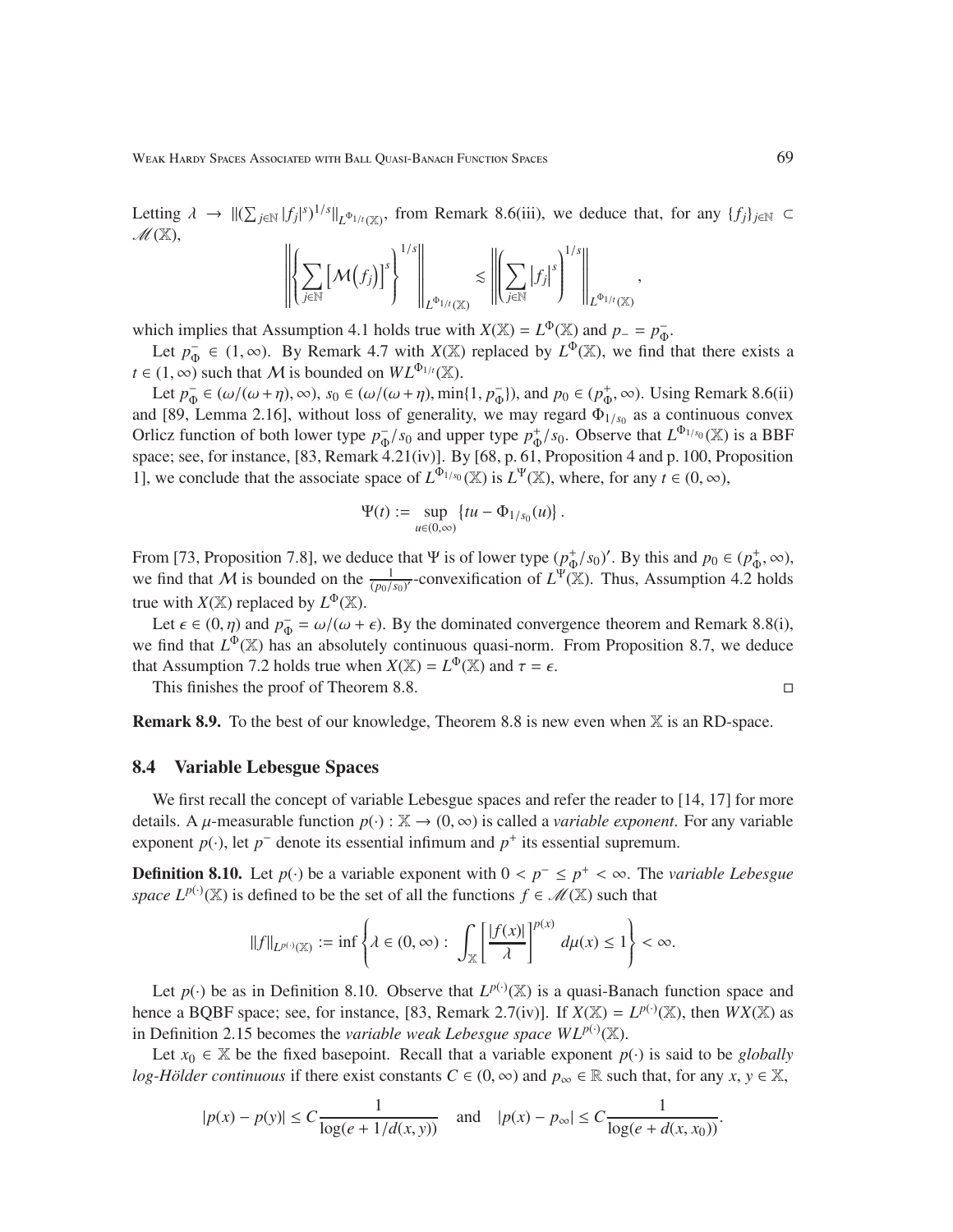.

Borrowing some ideas from the proofs of both [14, Theorem 5.24] (the extrapolation method) and [86, Proposition 7.8], we obtain the following proposition.

**Proposition 8.11.** *Let*  $s \in (1, \infty)$  *and*  $p(\cdot)$  *be a globally log-Hölder continuous variable exponent with*  $1 ≤ p<sup>-</sup> ≤ p<sup>+</sup> < ∞$ . Then there exists a positive constant C such that, for any sequence {*fj*}*j*∈<sup>N</sup> ⊂ M(X)*,*

$$
\left\| \left\{ \sum_{j \in \mathbb{N}} \left[ \mathcal{M}(f_j) \right]^s \right\}^{1/s} \right\|_{W L^{p(\cdot)}(\mathbb{X})} \leq C \left\| \left( \sum_{j \in \mathbb{N}} |f_j|^s \right)^{1/s} \right\|_{L^{p(\cdot)}(\mathbb{X})}
$$

*Proof.* Let all the symbols be as in the present proposition. For any  $x \in \mathbb{X}$ , let  $p'(x)$  denote the conjugate index of  $p(x)$ ; namely,  $1/p(x) + 1/p'(x) = 1$ . For any  $f := \{f_j\}_{j \in \mathbb{N}} \subset \mathcal{M}(\mathbb{X})$  and  $x \in \mathbb{X}$ , we write  $\mathcal{M}(f)(x) := \{ \mathcal{M}(f_j)(x) \}_{j \in \mathbb{N}}$  and  $||f(x)||_{l^s} := \left[ \sum_{j \in \mathbb{N}} |f_j(x)|^s \right]^{1/s}$  for the simplicity of the representation.

By [92, Lemma 2.9] (see also [44, Theorem 9.2] for the Euclidean space case), we find that, for any  $\alpha \in (0, \infty)$  and  $f := \{f_i\}_{i \in \mathbb{N}} \subset \mathcal{M}(\mathbb{X}),$ 

$$
(8.6) \qquad \left\|\alpha\mathbf{1}_{\{x\in\mathbb{X}:\hspace{0.1cm}||\mathcal{M}(f)(x)||_{l^{s}}>\alpha\}}\right\|_{L^{p(\cdot)}(\mathbb{X})}\sim\sup_{h\in\Delta}\left\{\int_{\mathbb{X}}\alpha\mathbf{1}_{\{x\in\mathbb{X}:\hspace{0.1cm}||\mathcal{M}(f)(x)||_{l^{s}}>\alpha\}}(x)\left|h(x)\right|\,d\mu(x)\right\}
$$

with the positive equivalence constants independent of  $\alpha$  and  $f$ , where

$$
\Delta := \left\{ h \in L^{p'(\cdot)}(\mathbb{X}) : ||h||_{L^{p'(\cdot)}(\mathbb{X})} = 1 \right\}.
$$

Next, we use the extrapolation method. By [15, Theorem 1.1], we find that  $M$  is bounded on  $L^{p'(\cdot)}(\mathbb{X})$  with its operator norm denoted by  $||\mathcal{M}||_{L^{p'(\cdot)}(\mathbb{X})\to L^{p'(\cdot)}(\mathbb{X})}$ . For any  $h \in L^{p'(\cdot)}(\mathbb{X})$  and  $x \in \mathbb{X}$ , let

$$
\mathcal{L}(h)(x) := |h(x)| + \sum_{k=1}^{\infty} \frac{\mathcal{M}^k(h)(x)}{2^k \|\mathcal{M}\|_{L^{p'(\cdot)}(\mathbb{X}) \to L^{p'(\cdot)}(\mathbb{X})}^k},
$$

where, for any  $k \in \mathbb{N}$ ,  $\mathcal{M}^k$  is the *k* iterations of M. Observe that the following facts hold true:

- (i) for any  $x \in \mathbb{X}$ ,  $|h(x)| \leq \mathcal{L}(h)(x)$ ;
- (ii)  $\mathcal L$  is bounded on  $L^{p'(\cdot)}(\mathbb X)$  and  $||\mathcal L(h)||_{L^{p'(\cdot)}(\mathbb X)} \leq 2||h||_{L^{p'(\cdot)}(\mathbb X)}$ ;
- (iii)  $\mathcal{L}(h)$  is an  $A_1(\mathbb{X})$ -weight.

By (8.6), (i), (iii), the weighted Fefferman–Stein vector-valued maximal inequality (see, for instance,  $[25,$  Theorem 6.5]), the Hölder inequality for variable Lebesgue spaces (see, for instance, [92, Remark 2.3(iii)]), and (ii), we conclude that, for any  $\alpha \in (0, \infty)$  and  $f := \{f_i\}_{i \in \mathbb{N}} \subset \mathcal{M}(\mathbb{X})$ ,

$$
\| \alpha \mathbf{1}_{\{x \in \mathbb{X} : \| \mathcal{M}(f)(x) \|_{l^s} > \alpha \}} \|_{L^{p(\cdot)}(\mathbb{X})}
$$
  
\$\leq \sup\_{h \in \Delta} \left[ \int\_{\mathbb{X}} \alpha \mathbf{1}\_{\{x \in \mathbb{X} : \| \mathcal{M}(f)(x) \|\_{l^s} > \alpha \}}(x) \mathcal{L}(h)(x) d\mu(x) \right] \$  
\$\leq \sup\_{h \in \Delta} \left\{ \int\_{\mathbb{X}} \| f(x) \|\_{l^s} \mathcal{L}(h)(x) d\mu(x) \right\} \$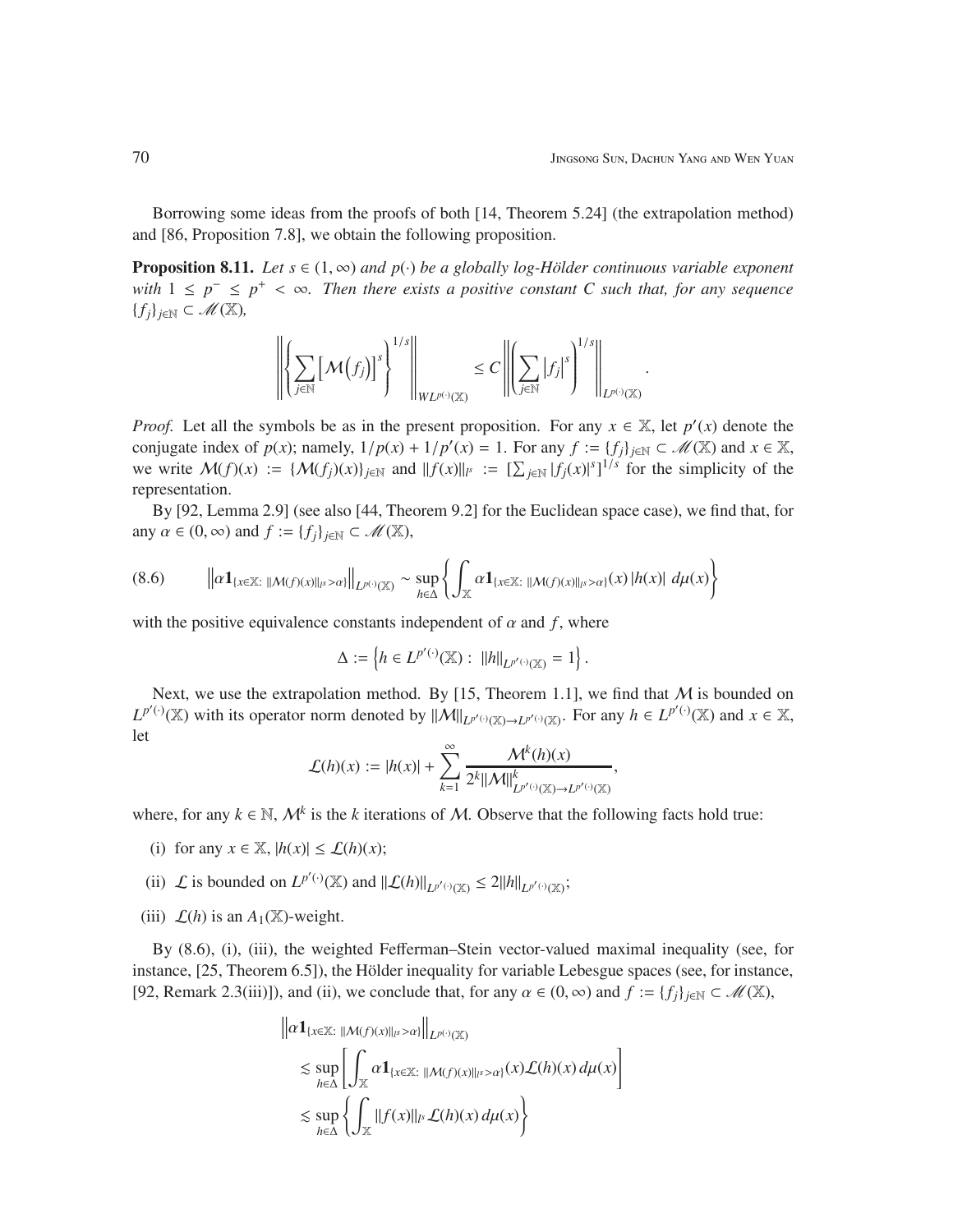Weak Hardy Spaces Associated with Ball Quasi-Banach Function Spaces 71 (2008) 71

$$
\lesssim \left\| \|f\|_{l^s} \right\|_{L^{p(\cdot)}({\mathbb X})} \sup_{h \in \Delta} \left\{ \left\| \mathcal{L}(h) \right\|_{L^{p'(\cdot)}({\mathbb X})} \right\} \lesssim \left\| \|f\|_{l^s} \right\|_{L^{p(\cdot)}({\mathbb X})},
$$

where all the implicit positive constants are independent of both  $\alpha$  and  $f$ . Combining this and the definition of  $WL^{p(\cdot)}(\mathbb{X})$ , we find that, for any  $f := \{f_j\}_{j \in \mathbb{N}} \subset \mathcal{M}(\mathbb{X})$ ,

$$
\left\| \left\| \mathcal{M}(f) \right\|_{l^s} \right\|_{WL^{p(\cdot)}(\mathbb{X})} \lesssim \left\| \left\| f \right\|_{l^s} \right\|_{L^{p(\cdot)}(\mathbb{X})}
$$

.

This finishes the proof of Proposition 8.11.

Now, we apply the main results obtained in the previous sections to variable Lebesgue spaces as follows.

**Theorem 8.12.** Let  $p(\cdot)$  be a globally log-Hölder continuous variable exponent with  $0 < p^{-} \leq$  $p^+ < \infty$ .

- (i) If  $p^- \in (1, \infty)$ , then the conclusion of Theorem 3.4 holds true with  $X(\mathbb{X})$  replaced by  $L^{p(\cdot)}(\mathbb{X})$ .
- (ii) *If p*<sup>−</sup> ∈ (ω/(ω+η), ∞) *with* ω *as in* (2.3) *and* η *as in* (2.5)*, then the conclusions of Theorems 3.1, 5.2, 5.5, and 6.2 hold true with*  $X(\mathbb{X})$  *replaced by*  $L^{p(\cdot)}(\mathbb{X})$ *.*
- (iii) *If*  $\epsilon \in (0, \eta)$  *and*  $p^{-} = \omega/(\omega + \epsilon)$ *, then the conclusion of Theorem 7.4 holds true with*  $X(\mathbb{X})$ *replaced by*  $L^{p(\cdot)}(\mathbb{X})$ *.*

*Proof.* Let  $p(\cdot)$ ,  $p^{-}$ , and  $p^{+}$  be as in the present theorem. To prove this theorem, we only need to show that  $L^{p(\cdot)}(\mathbb{X})$  satisfies all the assumptions needed in Theorems 3.4, 3.1, 5.2, 5.5, 6.2, and 7.4, which then further implies the desired conclusion.

Let  $p^- \in (\omega/(\omega + \eta), \infty)$ . From [92, Theorem 2.7], it follows that Assumption 4.1 holds true with *X*( $\mathbb{X}$ ) and *p* – replaced, respectively, by  $L^{p(\cdot)}(\mathbb{X})$  and  $p^{-}$ .

Let  $p^-$  ∈ (1, ∞). By Remark 4.7 with *X*(X) replaced by  $L^{p(·)}(X)$ , we conclude that there exists a *t* ∈ (1, ∞) such that *M* is bounded on  $WL^{p(\cdot)/t}(\mathbb{X})$ .

Let  $p^- \in (\omega/(\omega + \eta), \infty)$ ,  $s_0 \in (\omega/(\omega + \eta), \min\{1, p^-\})$ , and  $p_0 \in (p^+, \infty)$ . It is easy to show that  $L^{p(\cdot)/s_0}(\mathbb{X})$  is a BBF space; see, for instance, [83, Remark 4.21(v)]. By [92, Lemma 2.9] (see also [44, Theorem 9.2] for the Euclidean space case), we find that the associate space of  $L^{p(\cdot)/s_0}(\mathbb{X})$ is  $L^{(p(\cdot)/s_0)'}(\mathbb{X})$ , where  $\frac{1}{(p(x)/s_0)^2} + \frac{1}{p(x)}$  $\frac{1}{p(x)/s_0}$  = 1 for any *x* ∈ X. Observe that the essential infimum of  $(p(\cdot)/s_0)'$  is  $(p^+/s_0)'$ . Using this and [15, Theorem 1.1], we find that M is bounded on the 1  $\frac{1}{(p_0/s_0)}$ -convexification of  $L^{(p(\cdot)/s_0)}$ <sup>'</sup>(X). Thus, Assumption 4.2 holds true with *X*(X) replaced by  $L^{p(\cdot)}(\mathbb{X})$ .

Let  $\epsilon \in (0, \eta)$  and  $p^- = \omega/(\omega + \epsilon)$ . By the dominated convergence theorem, we find that  $L^{p(\cdot)}(\mathbb{X})$ has an absolutely continuous quasi-norm. From Proposition 8.11, it follows that Assumption 7.2 holds true with  $X(\mathbb{X}) = L^{p(\cdot)}(\mathbb{X})$  and  $\tau = \epsilon$ .

This finishes the proof of Theorem 8.12.

**Remark 8.13.** To the best of our knowledge, Theorem 8.12 is new even when  $\mathbb{X}$  is an RD-space.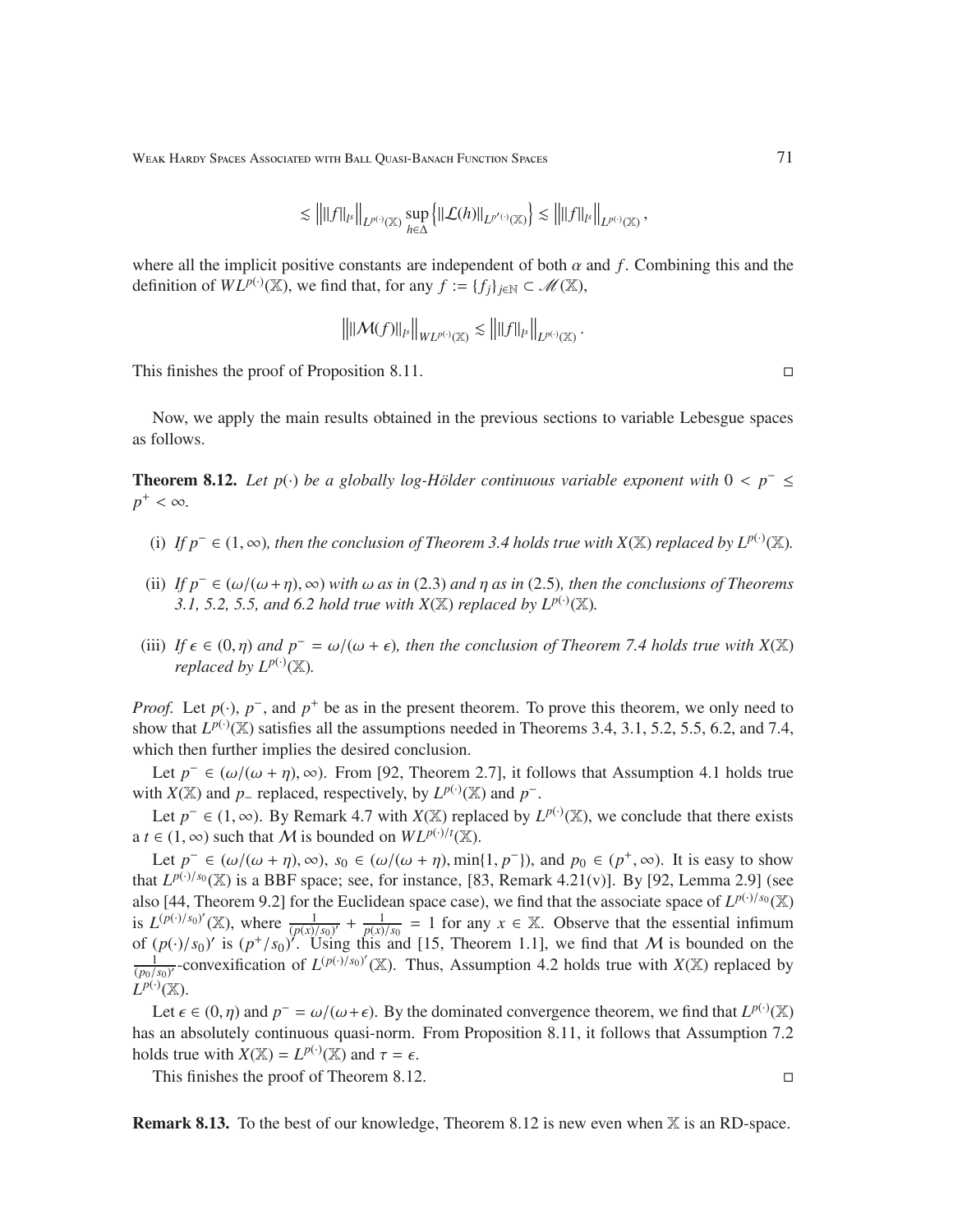## References

- [1] J. Alvarez and M. Milman,  $H^p$  continuity properties of Calderón–Zygmund-type operators, J. Math. Anal. Appl. 118 (1986), 63–79.
- [2] K. F. Andersen and R. T. John, Weighted inequalities for vector-valued maximal functions and singular integrals, Studia Math. 69 (1980/81), 19–31.
- [3] T. Aoki, Locally bounded linear topological spaces, Proc. Imp. Acad. Tokyo 18 (1942), 588– 594.
- [4] P. Auscher and T. Hytönen, Orthonormal bases of regular wavelets in spaces of homogeneous type, Appl. Comput. Harmon. Anal. 34 (2013), 266–296.
- [5] C. Bennett and R. Sharpley, Interpolation of Operators, Pure and Applied Mathematics 129, Academic Press Inc., Boston, MA, 1988.
- [6] J. Bergh and J. Löfström, Interpolation Spaces. An Introduction, Grundlehren der Mathematischen Wissenschaften 223, Springer-Verlag, Berlin–New York, 1976.
- [7] T. A. Bui and X. T. Duong, Regularity estimates for Green operators of Dirichlet and Neumann problems on weighted Hardy spaces, J. Math. Soc. Japan 73 (2021), 597–631.
- [8] T. A. Bui, X. T. Duong and L. D. Ky, Hardy spaces associated to critical functions and applications to *T*1 theorems, J. Fourier Anal. Appl. 26 (2020), Paper No. 27, 1–67.
- [9] T. A. Bui, X. T. Duong and F. K. Ly, Maximal function characterizations for new local Hardy-type spaces on spaces of homogeneous type, Trans. Amer. Math. Soc. 370 (2018), 7229–7292.
- [10] T. A. Bui, X. T. Duong and F. K. Ly, Maximal function characterizations for Hardy spaces on spaces of homogeneous type with finite measure and applications, J. Funct. Anal. 278 (2020), 108423, 1–55.
- [11] D.-C. Chang, S. Wang, D. Yang and Y. Zhang, Littlewood–Paley characterizations of Hardytype spaces associated with ball quasi-Banach function spaces, Complex Anal. Oper. Theory 14 (2020), Paper No. 40, 1–33.
- [12] R. R. Coifman and G. Weiss, Analyse Harmonique Non-Commutative sur Certains Espaces Homogènes. (French) Étude de Certaines Intégrales Singulières, Lecture Notes in Mathematics 242, Springer-Verlag, Berlin–New York, 1971.
- [13] R. R. Coifman and G. Weiss, Extensions of Hardy spaces and their use in analysis, Bull. Amer. Math. Soc. 83 (1977), 569–645.
- [14] D. Cruz-Uribe and A. Fiorenza, Variable Lebesgue Spaces, Foundations and Harmonic Analysis, Applied and Numerical Harmonic Analysis, Birkhäuser/Springer, Heidelberg, 2013.
- [15] D. Cruz-Uribe and P. Shukla, The boundedness of fractional maximal operators on variable Lebesgue spaces over spaces of homogeneous type, Studia Math. 242 (2018), 109–139.
- [16] R. Del Campo, A. Fernández, F. Mayoral and F. Naranjo, Orlicz spaces associated to a quasi-Banach function space: applications to vector measures and interpolation, Collect. Math. 72 (2021), 481–499.
- [17] L. Diening, P. Harjulehto, P. Hästö and M. Růžička, Lebesgue and Sobolev Spaces with Variable Exponents, Lecture Notes in Mathematics 2017, Springer, Heidelberg, 2011.
- [18] Y. Ding and X. Wu, Weak Hardy space and endpoint estimates for singular integrals on space of homogeneous type, Turkish J. Math. 34 (2010), 235–247.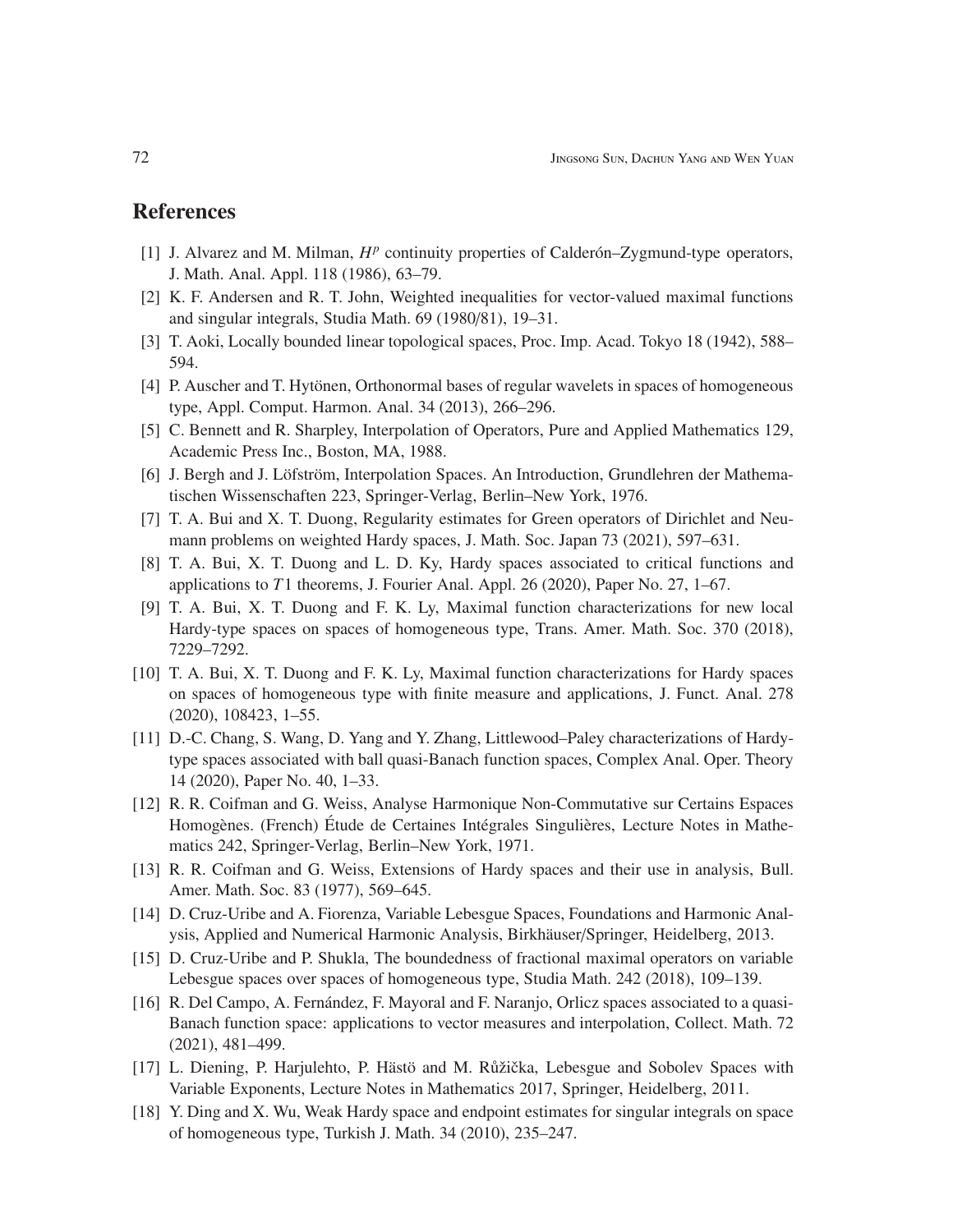Weak Hardy Spaces Associated with Ball Quasi-Banach Function Spaces 73

- [19] X. T. Duong, R. Gong, M.-J. S. Kuffner, J. Li, B. D. Wick and D. Yang, Two weight commutators on spaces of homogeneous type and applications, J. Geom. Anal. 31 (2021), 980–1038.
- [20] X. T. Duong, G. Hu and J. Li, Equivalence of Littlewood–Paley square function and area function characterizations of weighted product Hardy spaces associated to operators, J. Math. Soc. Japan 71 (2019), 91–115.
- [21] X. T. Duong and L. Yan, Hardy spaces of spaces of homogeneous type, Proc. Amer. Math. Soc. 131 (2003), 3181–3189.
- [22] C. Fefferman, N. M. Rivière and Y. Sagher, Interpolation between  $H^p$  spaces: the real method, Trans. Amer. Math. Soc. 191 (1974), 75–81.
- [23] C. Fefferman and E. M. Stein,  $H^p$  spaces of several variables, Acta Math. 129 (1972), 137– 193.
- [24] R. Fefferman and F. Soria, The space Weak  $H^1$ , Studia Math. 85 (1986), 1–16.
- [25] X. Fu, T. Ma and D. Yang, Real-variable characterizations of Musielak–Orlicz Hardy spaces on spaces of homogeneous type, Ann. Acad. Sci. Fenn. Math. 45 (2020), 343–410.
- [26] L. Grafakos, Classical Fourier Analysis, Third edition, Graduate Texts in Mathematics 249, Springer, New York, 2014.
- [27] L. Grafakos, L. Liu and D. Yang, Maximal function characterizations of Hardy spaces on RD-spaces and their applications, Sci. China Ser. A 51 (2008), 2253–2284.
- [28] L. Grafakos, L. Liu and D. Yang, Vector-valued singular integrals and maximal functions on spaces of homogeneous type, Math. Scand. 104 (2009), 296–310.
- [29] Y. Han, J. Li and L. A. Ward, Hardy space theory on spaces of homogeneous type via orthonormal wavelet bases, Appl. Comput. Harmon. Anal. 45 (2018), 120–169.
- [30] Y. Han, D. Müller and D. Yang, Littlewood–Paley characterizations for Hardy spaces on spaces of homogeneous type, Math. Nachr. 279 (2006), 1505–1537.
- [31] Y. Han, D. Müller and D. Yang, A theory of Besov and Triebel–Lizorkin spaces on metric measure spaces modeled on Carnot-Carathéodory spaces, Abstr. Appl. Anal. 2008, Art. ID 893409, 1–250.
- [32] Z. He, Y. Han, J. Li, L. Liu, D. Yang and W. Yuan, A complete real-variable theory of Hardy spaces on spaces of homogeneous type, J. Fourier Anal. Appl. 25 (2019), 2197–2267.
- [33] Z. He, L. Liu, D. Yang and W. Yuan, New Calder on reproducing formulae with exponential decay on spaces of homogeneous type, Sci. China Math. 62 (2019), 283–350.
- [34] Z. He, F. Wang, D. Yang and W. Yuan, Wavelet characterization of Besov and Triebel– Lizorkin spaces on spaces of homogeneous type and its applications, Appl. Comput. Harmon. Anal. 54 (2021), 176–226.
- [35] Z. He, D. Yang and W. Yuan, Real-variable characterizations of local Hardy spaces on spaces of homogeneous type, Math. Nachr. 294 (2021), 900–955.
- [36] J. Heinonen, Lectures on Analysis on Metric Spaces, Springer-Verlag, New York, 2001.
- [37] K.-P. Ho, Atomic decompositions of weighted Hardy–Morrey spaces, Hokkaido Math. J. 42 (2013), 131–157.
- [38] K.-P. Ho, Atomic decomposition of Hardy–Morrey spaces with variable exponents, Ann. Acad. Sci. Fenn. Math. 40 (2015), 31–62.
- [39] K.-P. Ho, Atomic decompositions and Hardy's inequality on weak Hardy–Morrey spaces, Sci. China Math. 60 (2017), 449–468.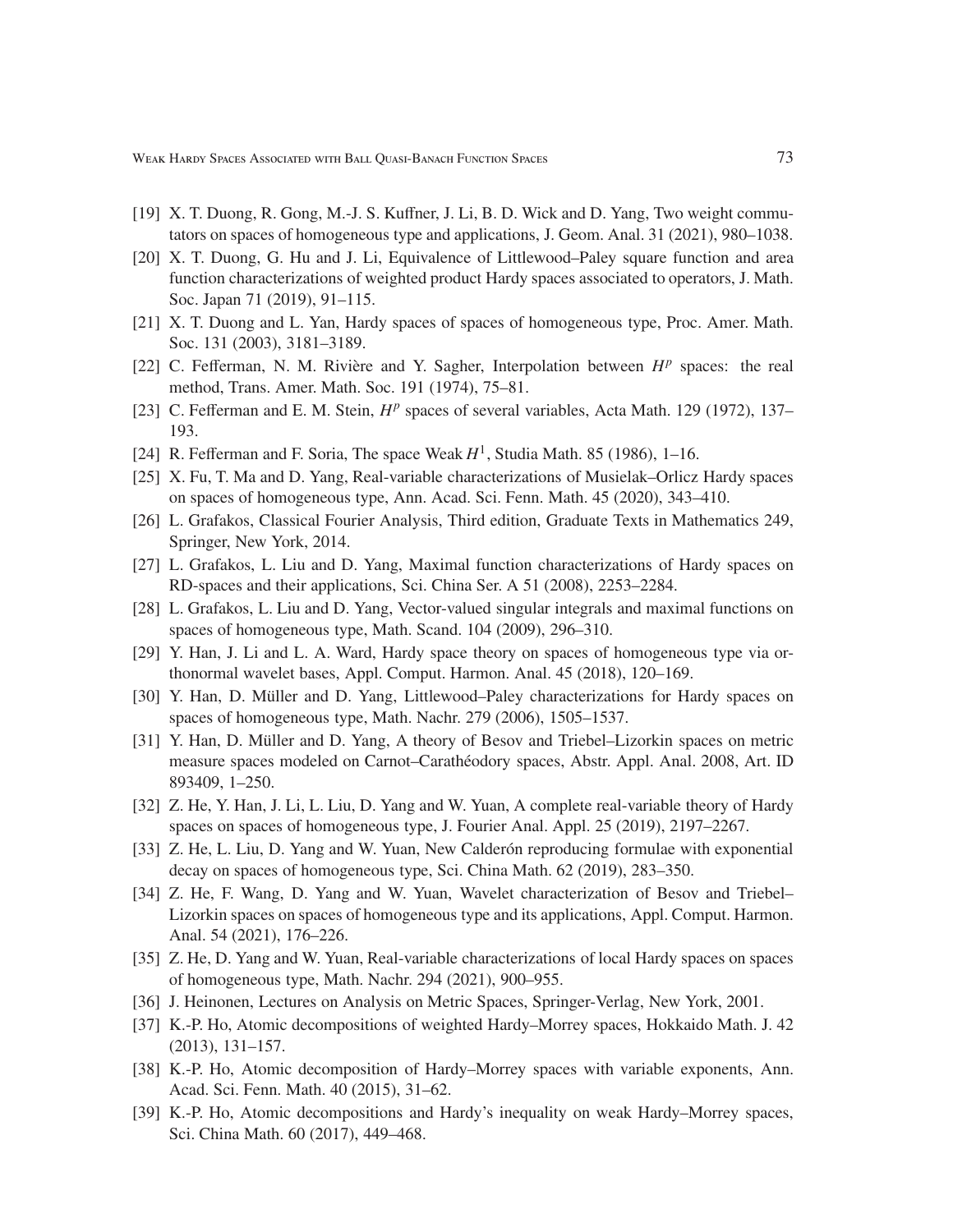- [40] K.-P. Ho, Atomic decompositions of weighted Hardy spaces with variable exponents, Tohoku Math. J. (2) 69 (2017), 383–413.
- [41] G. Hu, D. Yang and Y. Zhou, Boundedness of singular integrals in Hardy spaces on spaces of homogeneous type, Taiwanese J. Math. 13 (2009), 91–135.
- [42] T. Hytönen and A. Kairema, Systems of dyadic cubes in a doubling metric space, Colloq. Math. 126 (2012), 1–33.
- [43] T. Hytönen and O. Tapiola, Almost Lipschitz-continuous wavelets in metric spaces via a new randomization of dyadic cubes, J. Approx. Theory 185 (2014), 12–30.
- [44] M. Izuki, E. Nakai and Y. Sawano, Function spaces with variable exponents an introduction —, Sci. Math. Jpn. 77 (2014), 187–315.
- [45] S. Janson, Generalizations of Lipschitz spaces and an application to Hardy spaces and bounded mean oscillation, Duke Math. J. 47 (1980), 959–982.
- [46] H. Jia and H. Wang, Decomposition of Hardy–Morrey spaces, J. Math. Anal. Appl. 354 (2009), 99–110.
- [47] R. Jiang and D. Yang, New Orlicz–Hardy spaces associated with divergence form elliptic operators, J. Funct. Anal. 258 (2010), 1167–1224.
- [48] H. Kempka and J. Vybíral, Lorentz spaces with variable exponents, Math. Nachr. 287 (2014), 938–954.
- [49] V. Kokilashvili and M. Krbec, Weighted Inequalities in Lorentz and Orlicz Spaces, World Scientific Publishing Co. Inc., River Edge, NJ, 1991.
- [50] P. Koskela, D. Yang and Y. Zhou, A characterization of Hajłasz–Sobolev and Triebel– Lizorkin spaces via grand Littlewood–Paley functions, J. Funct. Anal. 258 (2010), 2637– 2661.
- [51] P. Koskela, D. Yang and Y. Zhou, Pointwise characterizations of Besov and Triebel–Lizorkin spaces and quasiconformal mappings, Adv. Math. 226 (2011), 3579–3621.
- [52] L. D. Ky, New Hardy spaces of Musielak–Orlicz type and boundedness of sublinear operators, Integral Equations Operator Theory 78 (2014), 115–150.
- [53] M.-Y. Lee, J. Li and L. A. Ward, On weak-star convergence in product Hardy spaces on spaces of homogeneous type, Studia Math. 235 (2016), 251–267.
- [54] J. Li, Atomic decomposition of weighted Triebel–Lizorkin spaces on spaces of homogeneous type, J. Aust. Math. Soc. 89 (2010), 255–275.
- [55] J. Li and L. A. Ward, Singular integrals on Carleson measure spaces CMO<sup>p</sup> on product spaces of homogeneous type, Proc. Amer. Math. Soc. 141 (2013), 2767–2782.
- [56] Y. Liang, J. Huang and D. Yang, New real-variable characterizations of Musielak–Orlicz Hardy spaces, J. Math. Anal. Appl. 395 (2012), 413–428.
- [57] Y. Liang, D. Yang and R. Jiang, Weak Musielak–Orlicz Hardy spaces and applications, Math. Nachr. 289 (2016), 634–677.
- [58] J. Lindenstrauss and L. Tzafriri, Classical Banach Spaces. II: Function Spaces, Ergebnisse der Mathematik und ihrer Grenzgebiete, Springer-Verlag, Berlin–New York, 1979.
- [59] H. Liu, The weak  $H^p$  spaces on homogeneous groups, in: Harmonic Analysis, Tianjin, 1988, Lecture Notes in Mathematics 1494, 113–118, Springer, Berlin, 1991.
- [60] R. A. Macías and C. Segovia, Lipschitz functions on spaces of homogeneous type, Adv. Math. 33 (1979), 257–270.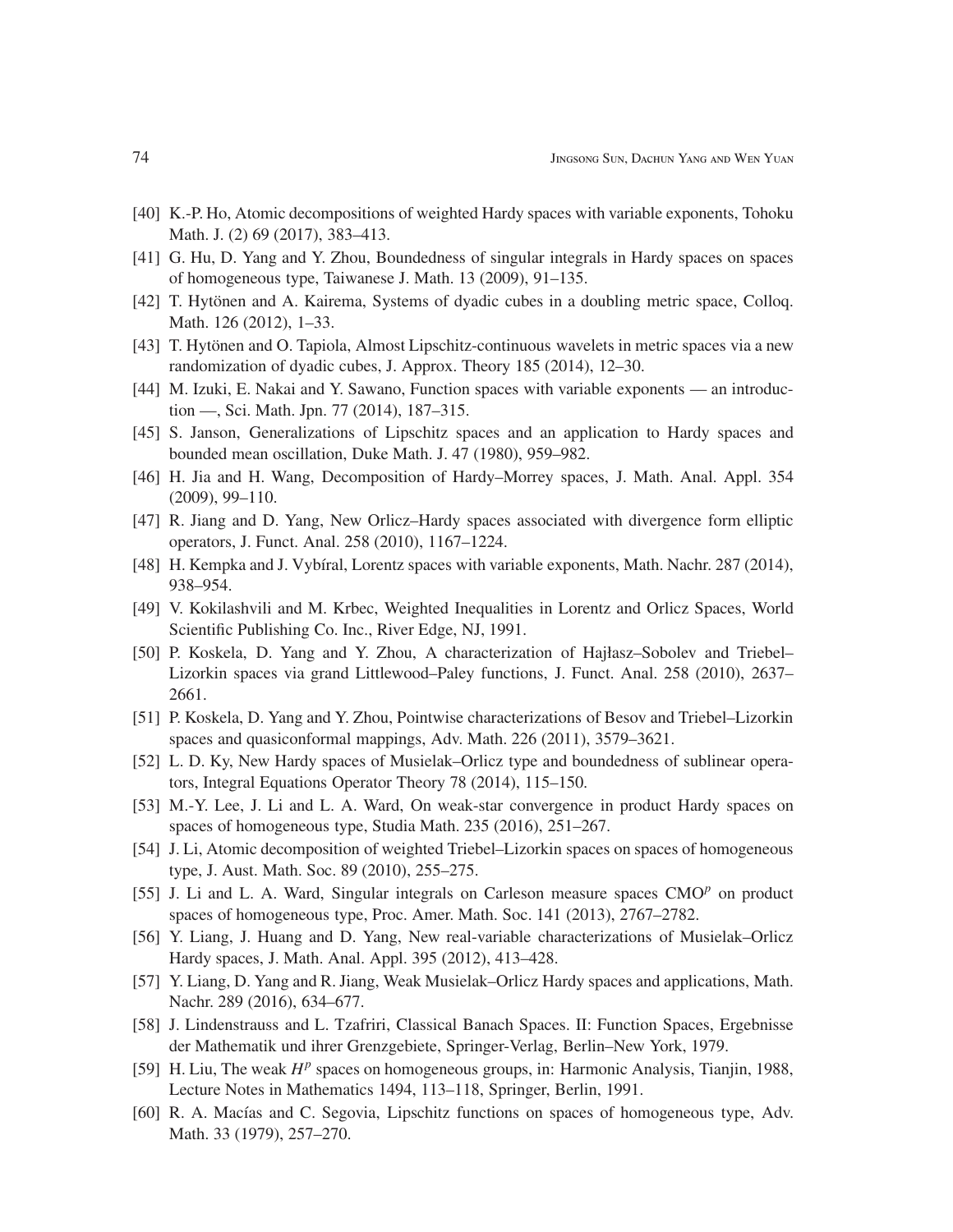Weak Hardy Spaces Associated with Ball Quasi-Banach Function Spaces 75

- [61] R. A. Macías and C. Segovia, A decomposition into atoms of distributions on spaces of homogeneous type, Adv. Math. 33 (1979), 271–309.
- [62] D. Müller and D. Yang, A difference characterization of Besov and Triebel–Lizorkin spaces on RD-spaces, Forum Math. 21 (2009), 259–298.
- [63] E. Nakai, Singular and fractional integral operators on preduals of Campanato spaces with variable growth condition, Sci. China Math. 60 (2017), 2219–2240.
- [64] E. Nakai and Y. Sawano, Hardy spaces with variable exponents and generalized Campanato spaces, J. Funct. Anal. 262 (2012), 3665–3748.
- [65] E. Nakai and Y. Sawano, Orlicz–Hardy spaces and their duals, Sci. China Math. 57 (2014), 903–962.
- [66] E. Nakai and K. Yabuta, Pointwise multipliers for functions of weighted bounded mean oscillation on spaces of homogeneous type, Math. Japon. 46 (1997), 15–28.
- [67] T. Quek and D. Yang, Calder *on–Zygmund-type operators on weighted weak Hardy spaces* over R *n* , Acta Math. Sin. (Engl. Ser.) 16 (2000), 141–160.
- [68] M. M. Rao and Z. D. Ren, Theory of Orlicz Spaces, Monographs and Textbooks in Pure and Applied Mathematics 146, Marcel Dekker Inc., New York, 1991.
- [69] S. Rolewicz, On a certain class of linear metric spaces, Bull. Acad. Polon. Sci. Cl. III. 5 (1957), 471–473.
- [70] W. Rudin, Functional Analysis, Second edition, International Series in Pure and Applied Mathematics, McGraw-Hill Inc., New York, 1991.
- [71] Y. Sawano, A vector-valued sharp maximal inequality on Morrey spaces with non-doubling measures, Georgian Math. J. 13 (2006), 153–172.
- [72] Y. Sawano, Atomic decompositions of Hardy spaces with variable exponents and its application to bounded linear operators, Integral Equations Operator Theory 77 (2013), 123–148.
- [73] Y. Sawano, K.-P. Ho, D. Yang and S. Yang, Hardy spaces for ball quasi-Banach function spaces, Dissertationes Math. 525 (2017), 1–102.
- [74] E. M. Stein and G. Weiss, On the theory of harmonic functions of several variables. I: The theory of *H p* -spaces, Acta Math. 103 (1960), 25–62.
- [75] J.-O. Strömberg and A. Torchinsky, Weighted Hardy Spaces, Lecture Notes in Mathematics 1381, Springer-Verlag, Berlin, 1989.
- [76] J. Sun, D. Yang and W. Yuan, Molecular characterization of weak Hardy spaces associated with ball quasi-Banach function spaces on spaces of homogeneous type with its applications to Littelwood–Paley function characterizations, Submitted.
- [77] F. Wang, Y. Han, Z. He and D. Yang, Besov and Triebel-Lizorkin spaces on spaces of homogeneous type with applications to boundedness of Calderón–Zygmund operators, Dissertationes Math. 565 (2021), 1–113.
- [78] F. Wang, Z. He, D. Yang and W. Yuan, Difference characterization of Besov and Triebel– Lizorkin spaces on spaces of homogeneous type, Commun. Math. Stat. (2021), https://doi.org /10.1007/s40304-021-00243-w.
- [79] F. Wang, D. Yang and S. Yang, Applications of Hardy spaces associated with ball quasi-Banach function spaces, Results Math. 75 (2020), Paper No. 26, 1–58.
- [80] S. Wang, D. Yang, W. Yuan and Y. Zhang, Weak Hardy-type spaces associated with ball quasi-Banach function spaces II: Littlewood–Paley characterizations and real interpolation, J. Geom. Anal. 31 (2021), 631–696.